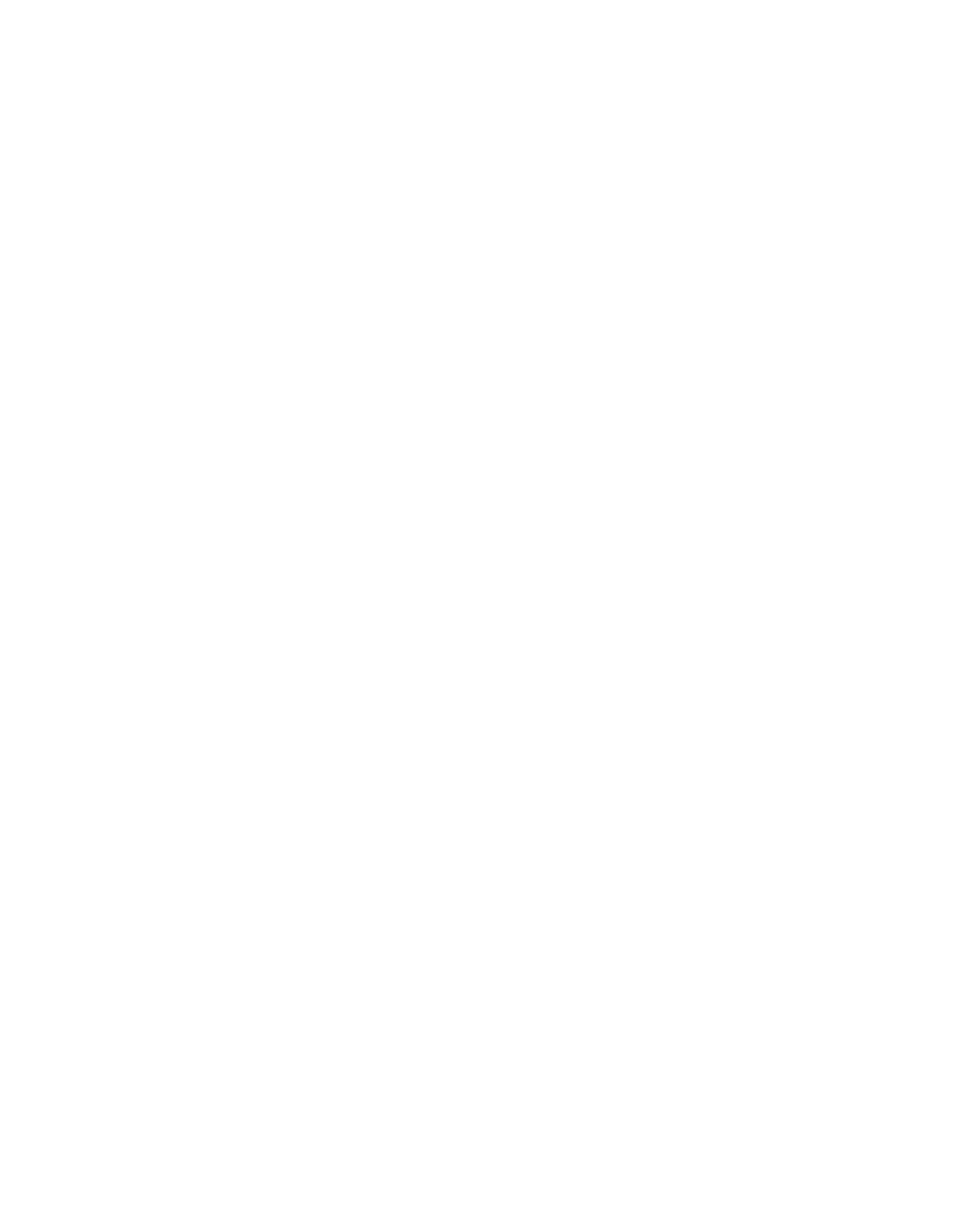# **T<sub>E</sub>X**sis T<sub>F</sub>X Macros for Physicists

#### Eric Myers

Department of Physics University of Michgian Ann Arbor, Michigan 48109-1120 USA

and

#### Frank E. Paige

Physics Department Brookhaven National Laboratory Upton, New York 11973 USA

TEXsis is a collection of TEX macros for typesetting many kinds of physics documents, including research papers, preprints and "e-prints," conference proceedings, theses, books, referee reports, letters, and memoranda. TEXsis macros provide automatic numbering of equations, automatic numbering and formatting of references, double column formatting, macros for making tables and figures, with or without captions, and including tables with horizontal and vertical rules. TEXsis supports a wide variety of type sizes and a number of specialized document formats, and it even includes macros for making form letters for job applications or letters of recommendation. This document describes version 2.18 of TEXsis, and also serves as an example of its use.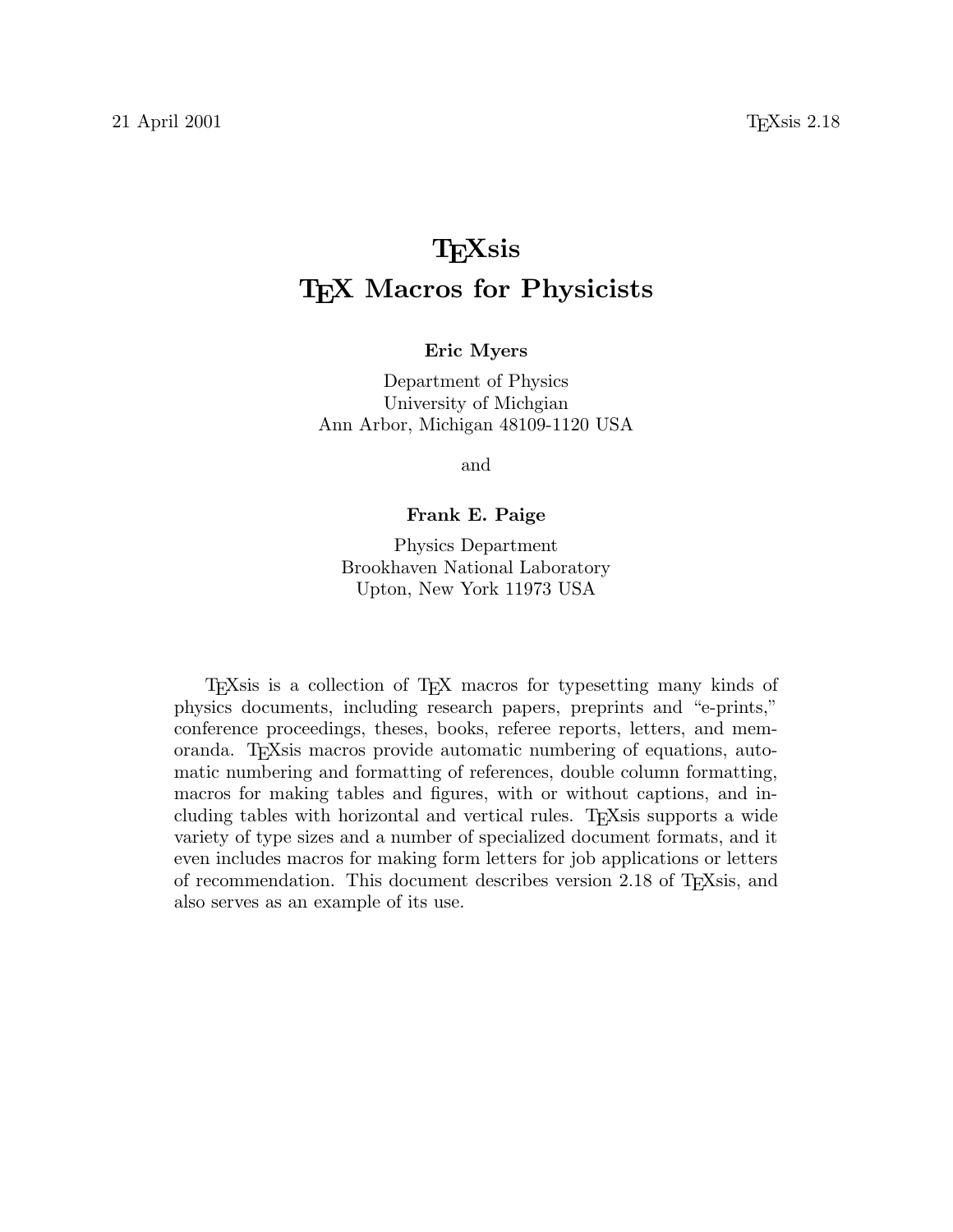#### TEXsis: TEX Macros for Physicists

For the latest information about T<sub>E</sub>Xsis consult the T<sub>E</sub>Xsis home page, at

http://www.texsis.org

Source code and documentation for TEXsis are available via the Internet at

ftp://ftp.texsis.org.

[You can also use "anonymous ftp" instead of a Web brower. In that case, run ftp on your computer and connect to ftp.texsis.org, give the login name "anonymous" and your e-mail address as the password. Issue the command "cd texsis" to change to the texsis subdirectory. ]

The files for Unix machines are in a gzip compressed tar file with a name like TeXsis-X.XX.tar.gz, where X.XX is the version number. There are also subdirectories for T<sub>E</sub>Xsis packaged for Macintosh, PC's (DOS or Windows), VMS (Vax computers), Linux, and Amiga. The code is the same in any case, it's just packed differently for different machines. See the README file on the TeXsis ftp server for more details. If you have problems with this server, please send e-mail to texsis@umich.edu.

The TEXsis distribution on the TeXsis ftp server is also mirrored by CTAN (the Common TeX Archive Network). You may find it easier to get T<sub>E</sub>Xsis from a nearby CTAN site. To find the CTAN site nearest you finger ctan@ftp.tex.ac.uk. The files can be found in the directory macros/texsis/.

Small improvements and bug corrections for T<sub>E</sub>Xsis are distributed as patches in the patch file TXSpatch.tex. If there is such a file in the /texsis directory you should copy it as well.

We would be grateful to hear of any errors found in this documentation or in the software, and we also invite suggestions for improvements to both. We try to correct errors as quickly as possible, and we try to improve TEXsis as our time allows. When reporting an error in the code it would help a great deal if you would send us a copy of the relevant sections of the manuscript file, the log file, and if possible a sample of any output generated. It would be even better if you could break your example down into a short file that demonstrates the error on a single page or two.

To contact us send e-mail to texsis@umich.edu or:

| Surface Mail:<br>Frank E. Paige<br>Eric Myers                                                                                                                                                         |  |
|-------------------------------------------------------------------------------------------------------------------------------------------------------------------------------------------------------|--|
| Physics Department<br>Department of Physics<br>2477 Randall Laboratory<br>Box~510A<br>University of Michigan<br>Brookhaven National Laboratory<br>Ann Arbor, MI 48109-1120 USA<br>Upton, NY 11973 USA |  |

TEX is a trademark of the American Mathematical Society.

UNIX is a trademark of Unix System Laboratories, Inc.

Copyright © 1990, 1991, 1992, 1994, 1997, 1999 by Eric A. Myers and Frank E. Paige. Distribution and/or modification of the T<sub>E</sub>Xsis source code and documentation is allowed under the terms of the LaTeX Project Public License (LPPL). TrXsis is distributed WITHOUT ANY WARRANTY; without even the implied warranty of merchantability or fitness for a particular purpose.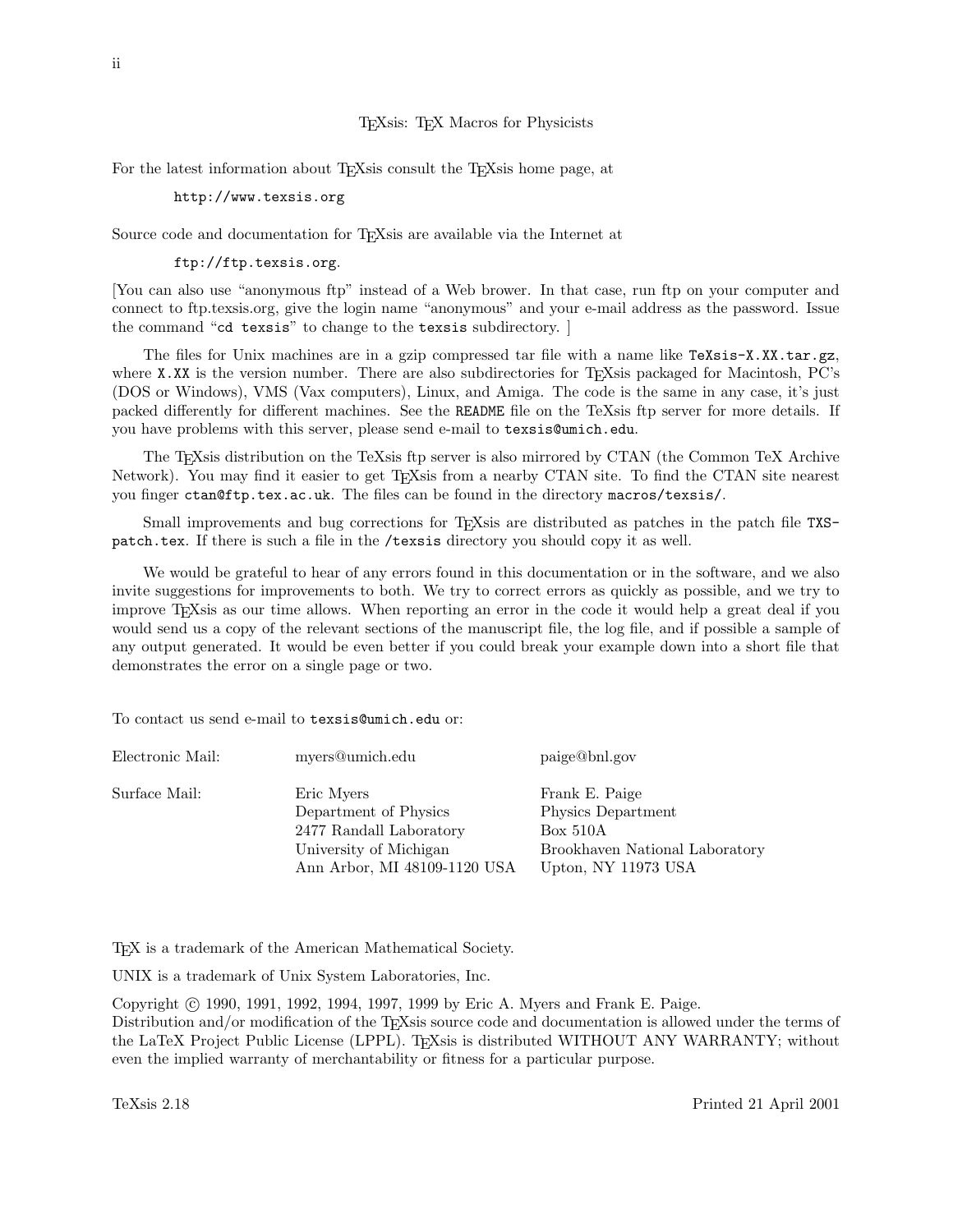### Contents

| <u>. A series and a series and a series and a series and a series and a series and</u><br>1. Introduction | $\mathbf{1}$   |
|-----------------------------------------------------------------------------------------------------------|----------------|
|                                                                                                           | $\overline{2}$ |
|                                                                                                           | 3              |
|                                                                                                           | $\overline{4}$ |
| 2. Type Sizes, Type Styles, and Line Spacing                                                              | 6              |
|                                                                                                           | 6              |
|                                                                                                           | 8              |
|                                                                                                           | 9              |
|                                                                                                           | 10             |
|                                                                                                           | 11             |
|                                                                                                           | 11             |
|                                                                                                           | 16             |
|                                                                                                           | 19             |
|                                                                                                           | 21             |
|                                                                                                           | 21             |
|                                                                                                           | 24             |
|                                                                                                           | 24             |
|                                                                                                           | 25             |
|                                                                                                           | 26             |
|                                                                                                           | 28             |
|                                                                                                           | 28             |
|                                                                                                           | 30             |
|                                                                                                           | 30             |
|                                                                                                           | 31             |
|                                                                                                           | 32             |
|                                                                                                           | 33             |
|                                                                                                           | 36             |
|                                                                                                           | 39             |
| 6.5. Table of Contents                                                                                    | 40             |
|                                                                                                           | 42             |
|                                                                                                           | 43             |
|                                                                                                           | 45             |
|                                                                                                           | 45             |
|                                                                                                           | 48             |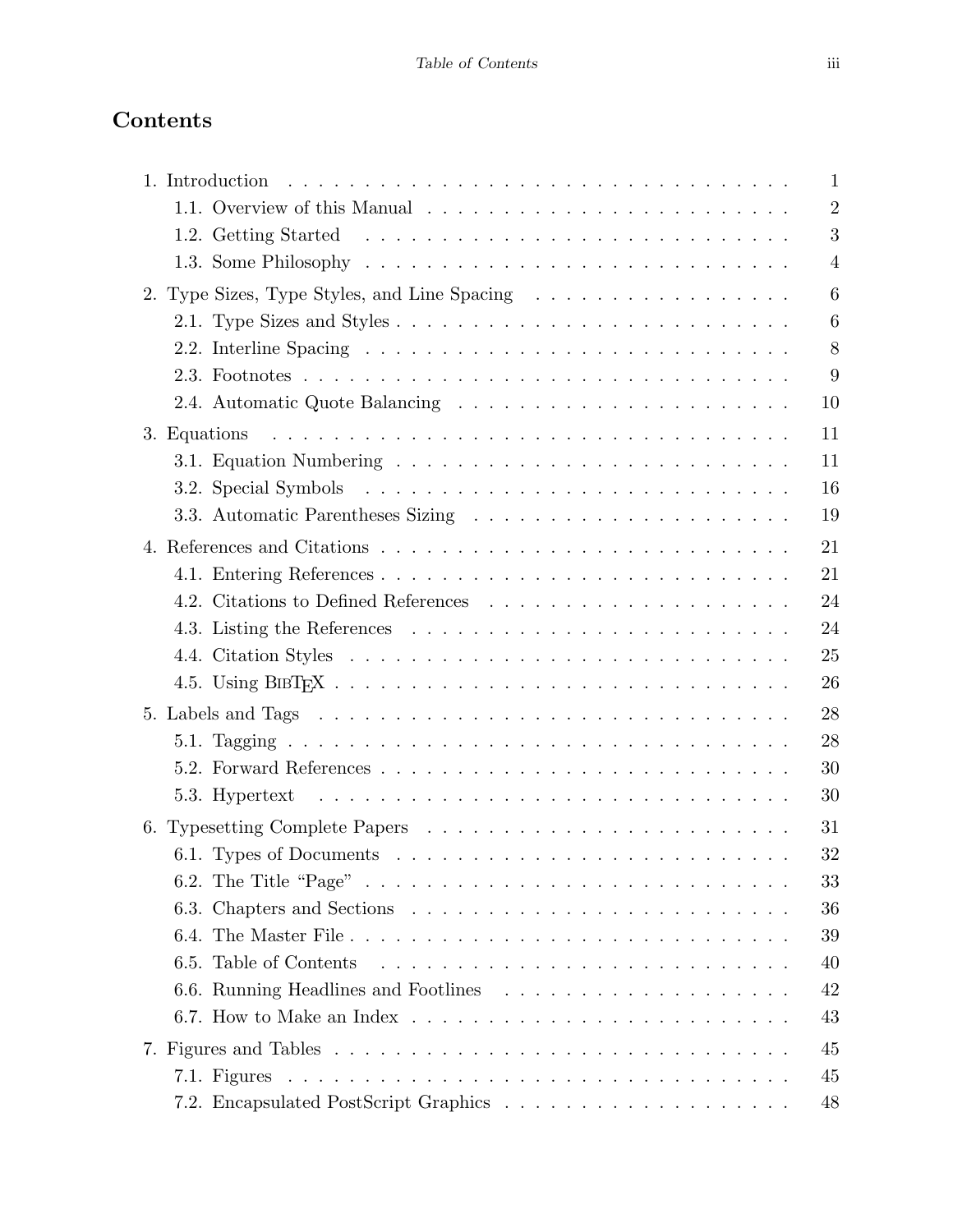|                                                                                                                                                                                                                                                   | 51       |
|---------------------------------------------------------------------------------------------------------------------------------------------------------------------------------------------------------------------------------------------------|----------|
|                                                                                                                                                                                                                                                   | 52       |
|                                                                                                                                                                                                                                                   | 60       |
|                                                                                                                                                                                                                                                   | 61       |
| 7.7. Printing Figures and Tables at the End of a Document                                                                                                                                                                                         | 62       |
| 7.8. Nonstandard Figure and Table Placement                                                                                                                                                                                                       | 62       |
| and the contract of the contract of the contract of the contract of the contract of the contract of the contract of the contract of the contract of the contract of the contract of the contract of the contract of the contra<br>8. Environments | 64       |
|                                                                                                                                                                                                                                                   | 64       |
|                                                                                                                                                                                                                                                   | 65       |
|                                                                                                                                                                                                                                                   | 65       |
|                                                                                                                                                                                                                                                   | 67       |
|                                                                                                                                                                                                                                                   | 68       |
|                                                                                                                                                                                                                                                   | 68       |
|                                                                                                                                                                                                                                                   | 69       |
|                                                                                                                                                                                                                                                   | 71       |
|                                                                                                                                                                                                                                                   | 72       |
|                                                                                                                                                                                                                                                   | 72       |
|                                                                                                                                                                                                                                                   | 74       |
|                                                                                                                                                                                                                                                   | 74       |
|                                                                                                                                                                                                                                                   | 76       |
|                                                                                                                                                                                                                                                   | 76<br>77 |
|                                                                                                                                                                                                                                                   | 78       |
| 9.3. Overhead Transparencies (Slides)                                                                                                                                                                                                             | 78       |
|                                                                                                                                                                                                                                                   | 80       |
|                                                                                                                                                                                                                                                   |          |
| 10. Letters, Memos and Referee Reports $\dots \dots \dots \dots \dots \dots \dots \dots$                                                                                                                                                          | 82       |
|                                                                                                                                                                                                                                                   | 82       |
|                                                                                                                                                                                                                                                   | 85       |
|                                                                                                                                                                                                                                                   | 86       |
|                                                                                                                                                                                                                                                   | 88       |
| 10.5. Form Letters                                                                                                                                                                                                                                | 89       |
| 11. Double Column Output                                                                                                                                                                                                                          | 92       |
|                                                                                                                                                                                                                                                   | 97       |
| 12.1.                                                                                                                                                                                                                                             | 97       |
|                                                                                                                                                                                                                                                   | 97       |
|                                                                                                                                                                                                                                                   | 98       |
|                                                                                                                                                                                                                                                   | 99       |
|                                                                                                                                                                                                                                                   | 100      |
| 12.4.2. Boxes<br>the contract of the contract of the contract of the contract of the contract of the contract of the contract of                                                                                                                  | 100      |
|                                                                                                                                                                                                                                                   | 101      |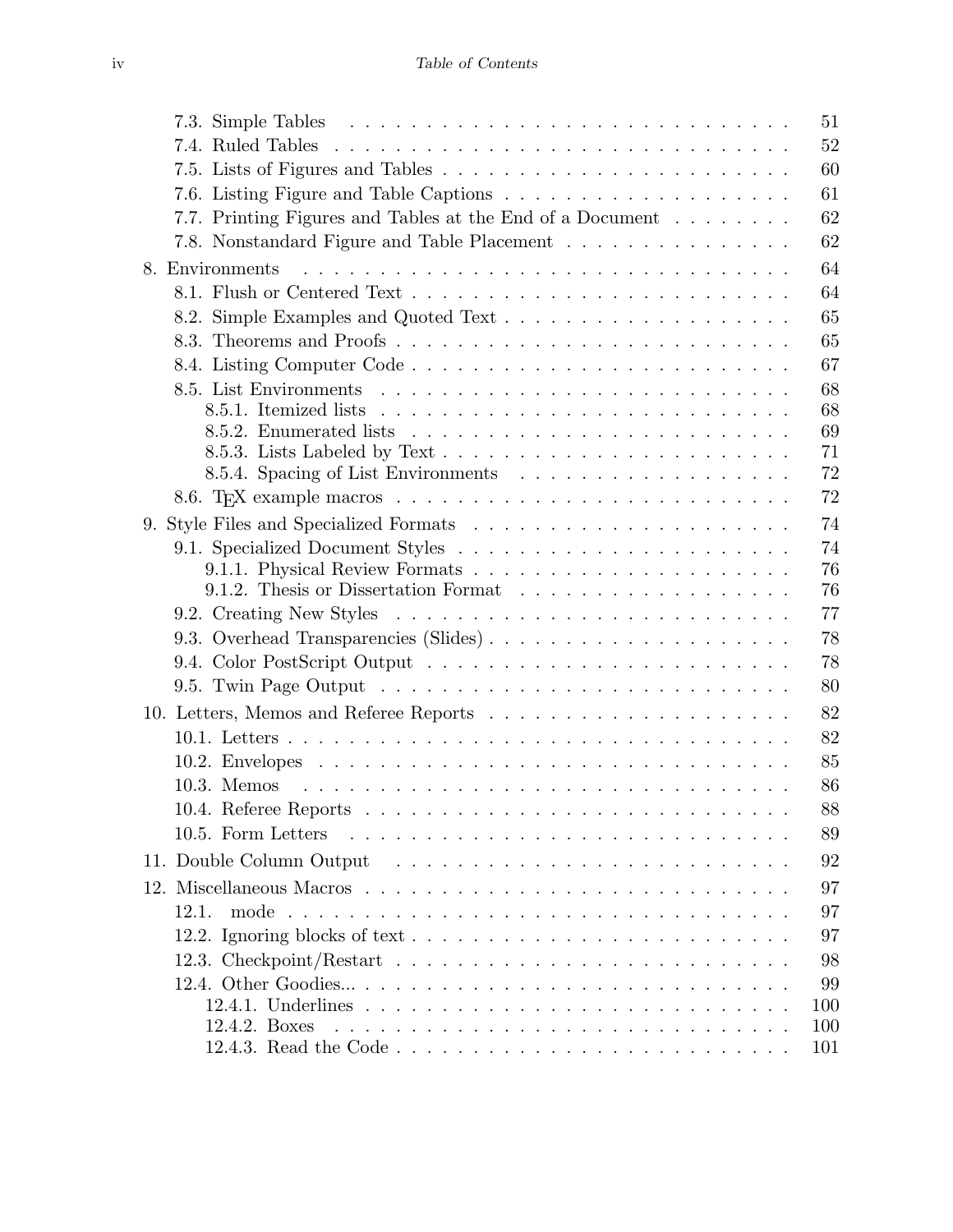### Appendices:

|                                                                                                                                          | 102 |
|------------------------------------------------------------------------------------------------------------------------------------------|-----|
|                                                                                                                                          | 102 |
|                                                                                                                                          | 102 |
|                                                                                                                                          | 102 |
|                                                                                                                                          | 103 |
|                                                                                                                                          | 103 |
| A.2.1. Quick Install for Unix and TEX 3.x                                                                                                | 103 |
|                                                                                                                                          | 104 |
|                                                                                                                                          | 108 |
|                                                                                                                                          | 108 |
| B.2. Revisions for Version 2.17                                                                                                          | 109 |
| B.3. Revisions for Version 2.16                                                                                                          | 110 |
| B.4. Revisions for Version 2.15<br><u>. A series and a series and a series and a series and</u>                                          | 111 |
| B.5. Revisions for Version 2.14<br>$\mathcal{A}$ , and a set of the set of the set of the set of the set of the set of the $\mathcal{A}$ | 112 |
| B.6. Revisions for Version 2.13<br><u>. A series and a series and a series and a series and a series and</u>                             | 113 |
| B.7. Revisions for Version $2.12 \ldots \ldots \ldots \ldots \ldots \ldots \ldots \ldots \ldots$                                         | 113 |
|                                                                                                                                          | 115 |
|                                                                                                                                          | 116 |
|                                                                                                                                          | 116 |
|                                                                                                                                          | 118 |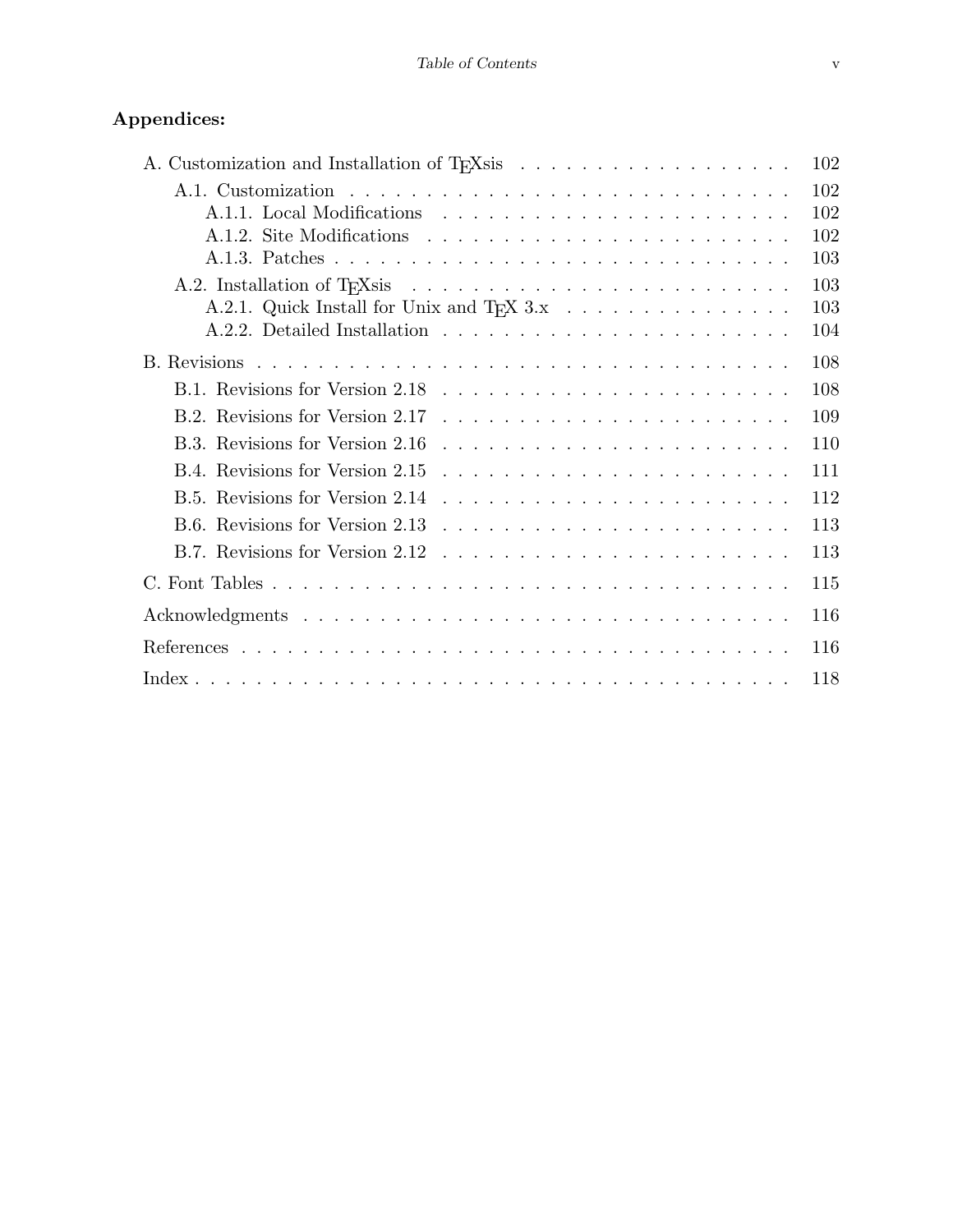### List of Tables

| Table 7.1. Charged leptons. $\ldots \ldots \ldots \ldots \ldots \ldots \ldots \ldots \ldots \ldots \ldots 51$                                          |     |
|--------------------------------------------------------------------------------------------------------------------------------------------------------|-----|
|                                                                                                                                                        |     |
| Table 7.3. Example of a ruled table — Parameters used in the MS-X $\alpha$<br>calculations for the chlorosilane molecules, $H_xSiCl_{4-x}$ ; $x=0-4$ . | 55  |
|                                                                                                                                                        | -58 |
|                                                                                                                                                        |     |

### List of Figures

| Figure 7.1. Sample figure showing how easy it is to insert numbered                  |    |
|--------------------------------------------------------------------------------------|----|
|                                                                                      | 46 |
| Figure 1.17. A bizarrely placed figure for Section 1 $\dots \dots \dots \dots \dots$ | 63 |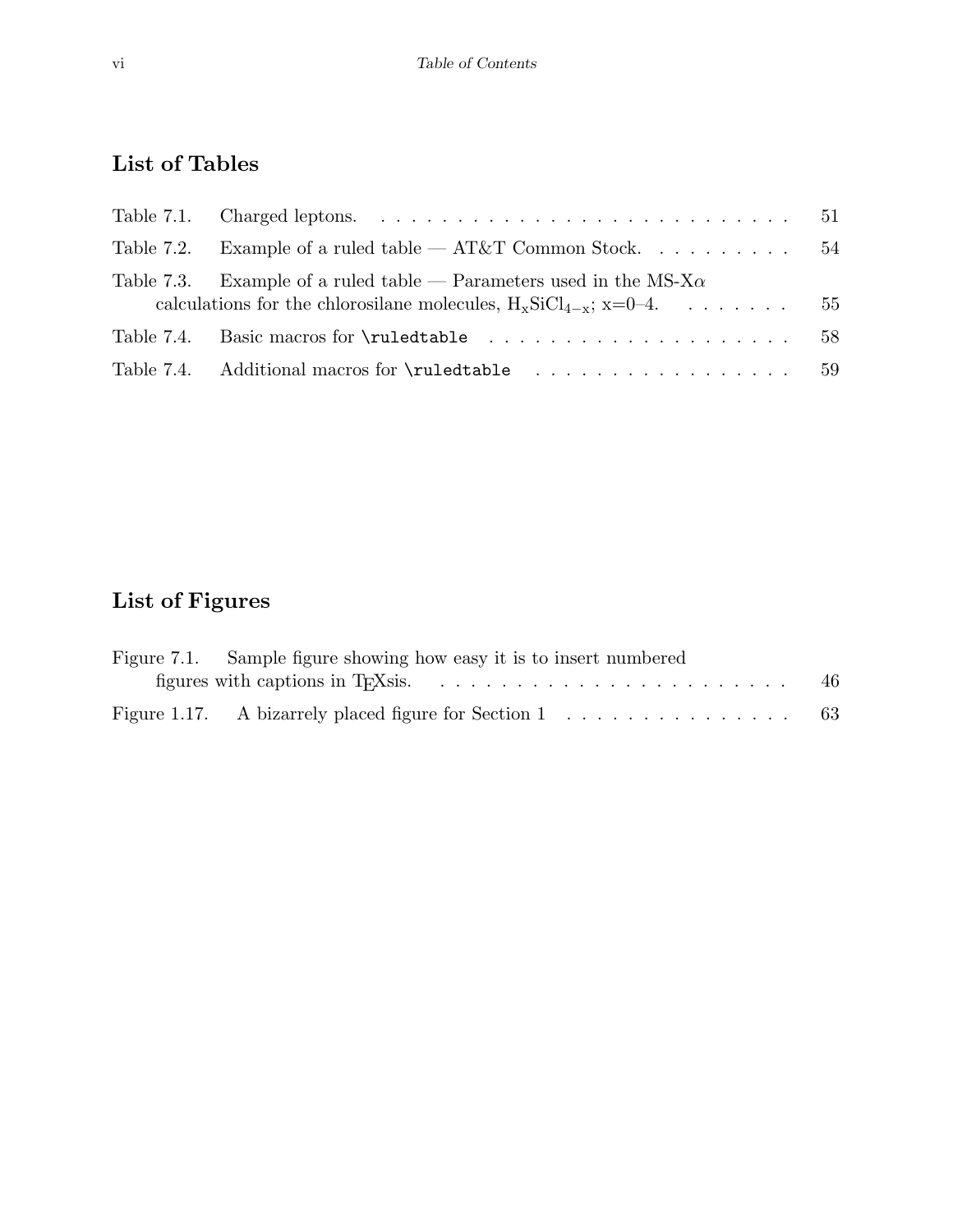### 1. Introduction

TEX is a computer typesetting system created by Donald Knuth of Stanford University. It is described succinctly in his book, The  $T_{E}X$ book.<sup>1</sup> T<sub>E</sub>X is especially well suited for typesetting technical material containing mathematical symbols and equations. As a result, TEX in one form or another is now used by almost all mathematicians and most physicists for writing scientific papers and related documents. The journals of the American Mathematical Society are typeset with T<sub>E</sub>X, and the journals of the American Physical Society now accept manuscripts written in TEX. A large number of physicists also distribute preprint (pre-publication) versions of their papers, known as "e-prints," via an archive server based at the Los Alamos National Laboratory. T<sub>EX</sub> in some form is the *de facto* standard for such papers.

There are actually several different "flavors" of T<sub>E</sub>X. One of the reasons that T<sub>E</sub>X is so useful is that it has a powerful macro capability — to the point that  $T_{\text{F}}X$  can actually be considered to be a computer "language." As a result, there now exist a number of macro packages, or "formats," which either extend or replace the basic T<sub>F</sub>X language of The TEXbook (which is commonly known as "plain" TEX) by adding more advanced features or commands appropriate to more specialized types of documents. T<sub>E</sub>Xsis is one such macro package, designed specifically (but not exclusively) for physicists. TEXsis provides the author with many useful commands with are either not available or not easily implemented by the casual user of plain T<sub>E</sub>X. Among these are the ability to automatically number equations, references, figures and tables, and to refer to these "numbered" objects easily by symbolic names which are independent of the values assigned to them when the document is processed. TEXsis makes it easy to change the type style or size, and to control other aspects of the formatting. TEXsis also includes special macros for printing in double columns and for constructing ruled tables. It is easy with T<sub>E</sub>Xsis to produce more specialized documents, such as letters, referee reports, and memoranda, or even a thesis or a book.

Many physicists are now familiar, at least by name, with another T<sub>E</sub>X-based format, the REVTEX package from the American Physical Society. REVTEX is in turn based on a more general format, known as  $\text{IATF}X$ .<sup>2</sup> Unfortunately,  $\text{IATF}X$  differs from plain TFX in several subtle but important ways, so that documents created using plain T<sub>E</sub>X cannot be used with LAT<sub>EX</sub>. In contrast, T<sub>E</sub>X<sub>s</sub> is functionally a superset of plain TeX, so that everything described in The  $T_{F}X$ book will also work in  $T_{F}X$ sis (even though the internal workings of some of the plain T<sub>EX</sub> macros have actually been modified). This means that TEXsis documents can also make use of just about any of the many smaller macro packages designed for use with plain T<sub>E</sub>X, or an author can make use of the methods and tricks described in The T<sub>E</sub>Xbook. Unfortunately, it also means that REVTEX and T<sub>E</sub>Xsis are mutually incompatible.

This manual explains how to use T<sub>E</sub>Xsis. Since it is a user's guide, it makes no attempt to describe how the various macros work; for that one should consult the source code, which is extensively commented. However, we do assume that the reader is already familiar with plain TEX. If you don't already know plain TEX, a good way to learn is to read and work through the exercises in A Gentle Introduction to TFX by Michael Doob.<sup>3</sup> The source file for this (called gentle.tex) is available on the TEXsis ftp server, or on CTAN. You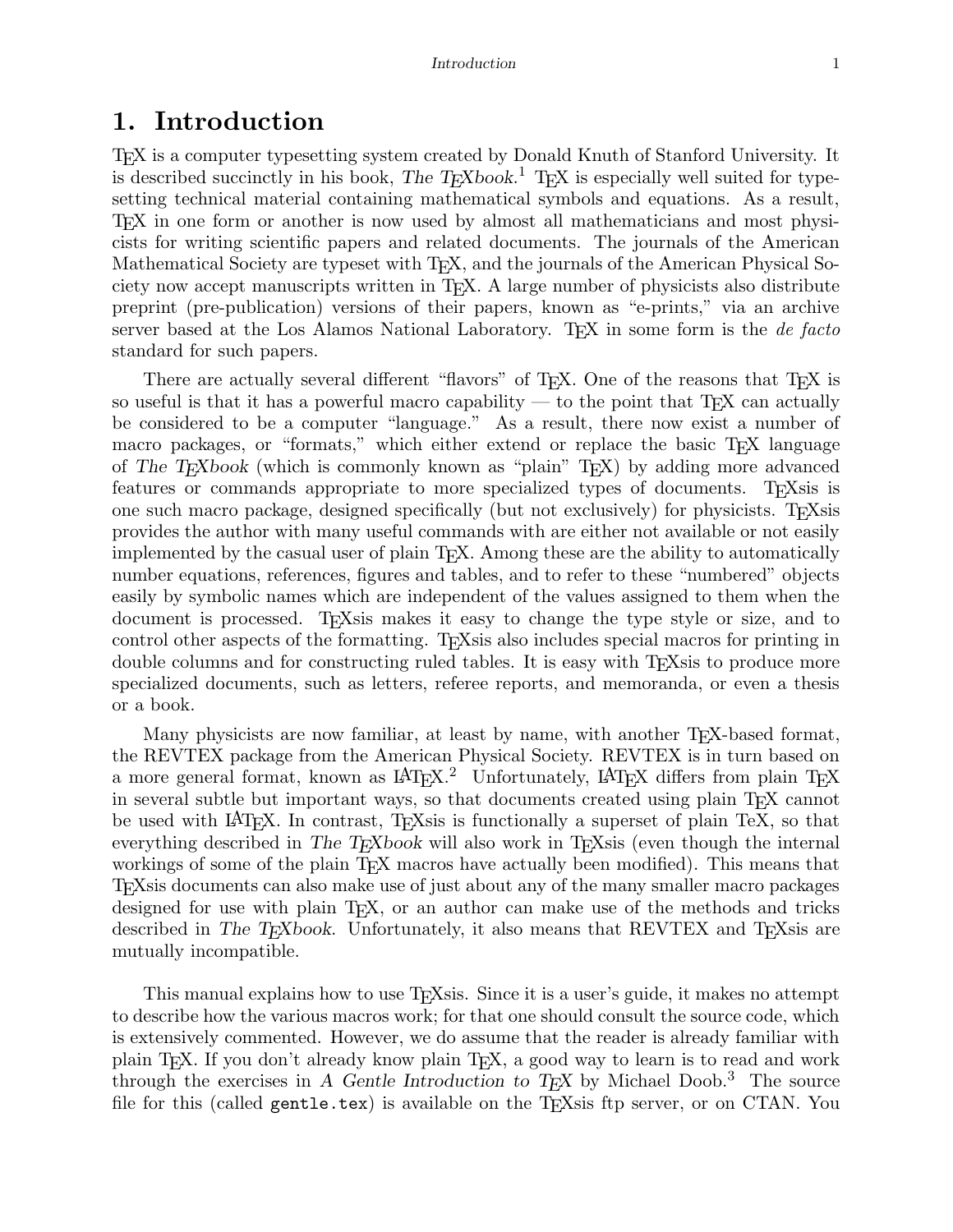can also start by reading the The T<sub>E</sub>Xbook, paying special attention to chapters 1-10 and 16-19. The manual by Spivak<sup>4</sup> which accompanies  $PCTFX$  (which is an implementation of T<sub>E</sub>X for the IBM PC) is also recommended.

#### 1.1. Overview of this Manual

The main topics covered in the several sections of this manual are:

- Section  $1 An$  introduction to T<sub>E</sub>Xs and the philosophy behind the macros, and instructions on how to begin using T<sub>E</sub>Xsis.
- Section 2 Selecting sizes and fonts of type, choosing single, double, or triple spacing, and automatically handling quotation marks.
- Section 3 Automatic numbering of equations, automatic sizing of parentheses and brackets, and special symbols for physics equations.
- Section 4 Defining new references, for which numbers are assigned automatically, citing references already so defined, and making a list of references.
- Section 5 Labeling things like section numbers, figures, items in an outline, or page numbers, and referring to them in other parts of the document.
- Section 6 Producing a complete paper, including the title page, chapters, sections, subsections, and appendices, a table of contents, running headlines, and an index. How to use the "master file" concept to split a long document into several files.
- Section 7 Producing automatically numbered tables and figures and producing ruled tables.
- Section 8 Displaying text in special ways using "environments," including those for centered lines, lists of things, listings of computer programs, and TEX examples.
- Section 9 Using specialized layouts for journals and conference proceedings, and creating new ones.
- Section 10 Typing letters, form letters, memos and referee reports.
- Section 11 Producing double column output.
- Section 12 Miscellaneous macros for ignoring text and doing various other useful things, and a checkpoint/restart feature for printing very long documents.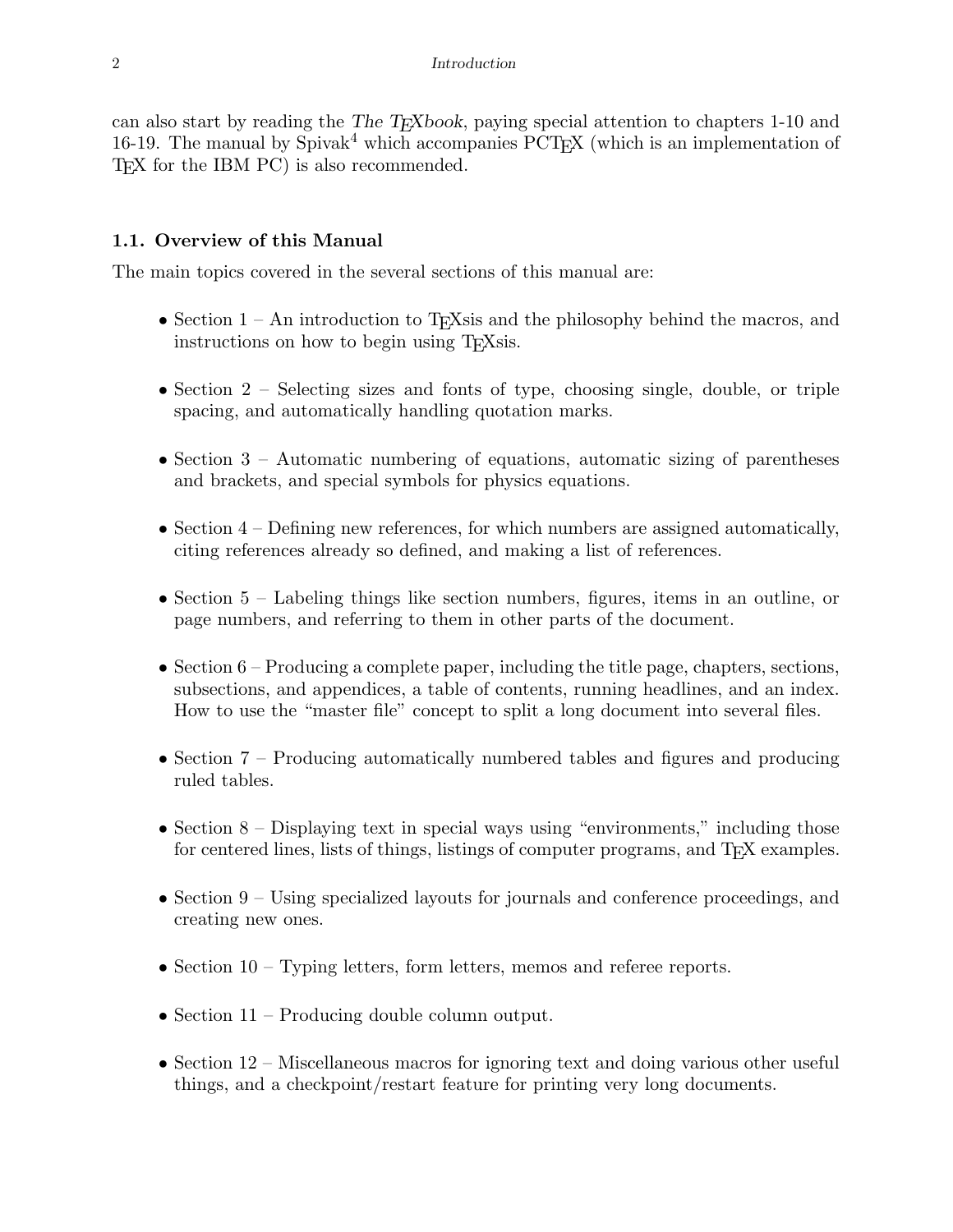Several appendices are also included to deal with more technical matters. Appendix A explains how to install T<sub>E</sub>Xsis on Unix computers, on a  $VAX/VMS$  system, and on an IBM PC. It also explains how to customize T<sub>E</sub>Xsis for your own installation. Appendix B lists changes that have been made to T<sub>E</sub>Xsis in recent revisions. Appendix C lists the fonts usually available with T<sub>E</sub>Xsis.

Two examples of T<sub>E</sub>X<sub>sis</sub> documents are included in the standard distribution. The first, in the file Example.tex, is a short (3 pages) example of a physics paper typeset with TEXsis. The second is this manual itself, which was also created with TEXsis. If you would like to look at the files used to create the Manual, the master file is called TXSdoc.doc, and the various sections of the document are in files with names of the form  $TXSxxxx$ .doc. For those who are comfortable programming in T<sub>E</sub>X it is possible to extract specific macros from the T<sub>E</sub>Xs is source code or to modify or even rewrite these macros. The source code is contained in files with names of the form  $TXSxxxx.$  tex. We have tried wherever possible to include at least somewhat illuminating comments in the source code.

#### 1.2. Getting Started

Assuming that TEXsis has been properly installed on your computer, using TEXsis is as simple as using T<sub>E</sub>X or LAT<sub>E</sub>X. To run T<sub>E</sub>X with the T<sub>E</sub>Xsis format to process a manuscript file called myfile.tex you simply give the command:

#### texsis myfile

As with any version of  $T_{F}X$ , the output from  $T_{F}X$  is put in the file mytile.dvi, which you may view on your computer terminal or print on a laser printer or other output device.

Since T<sub>E</sub>Xsis is a superset of plain T<sub>E</sub>X, any file that you process with plain T<sub>E</sub>X can be processed with TEXsis, and you will get the same results. In particular, plain TEX defaults to 10 pt. type and single spacing between lines, and so does T<sub>E</sub>Xsis unless you initialize its special features. But since you are probably using T<sub>E</sub>Xs is because of these special features, you should begin your manuscript file with the initialization command

#### \texsis

One of the things this command does is switch the output to 12 pt. type, double spaced, which generally looks better on a small laser printer. Commands that allow you to change the type size or line spacing yourself are described in Section 2. More specialized initialization commands may be used in place of (or in addition to) the \texsis command when you are using a pre-defined document layout. These are described in Section 9.

Note also that just as in plain TEX there is a difference between uppercase and lowercase letters in control word names. Thus if you say \TeXsis instead of \texsis you won't initialize any special features but you will print out "T<sub>E</sub>Xsis."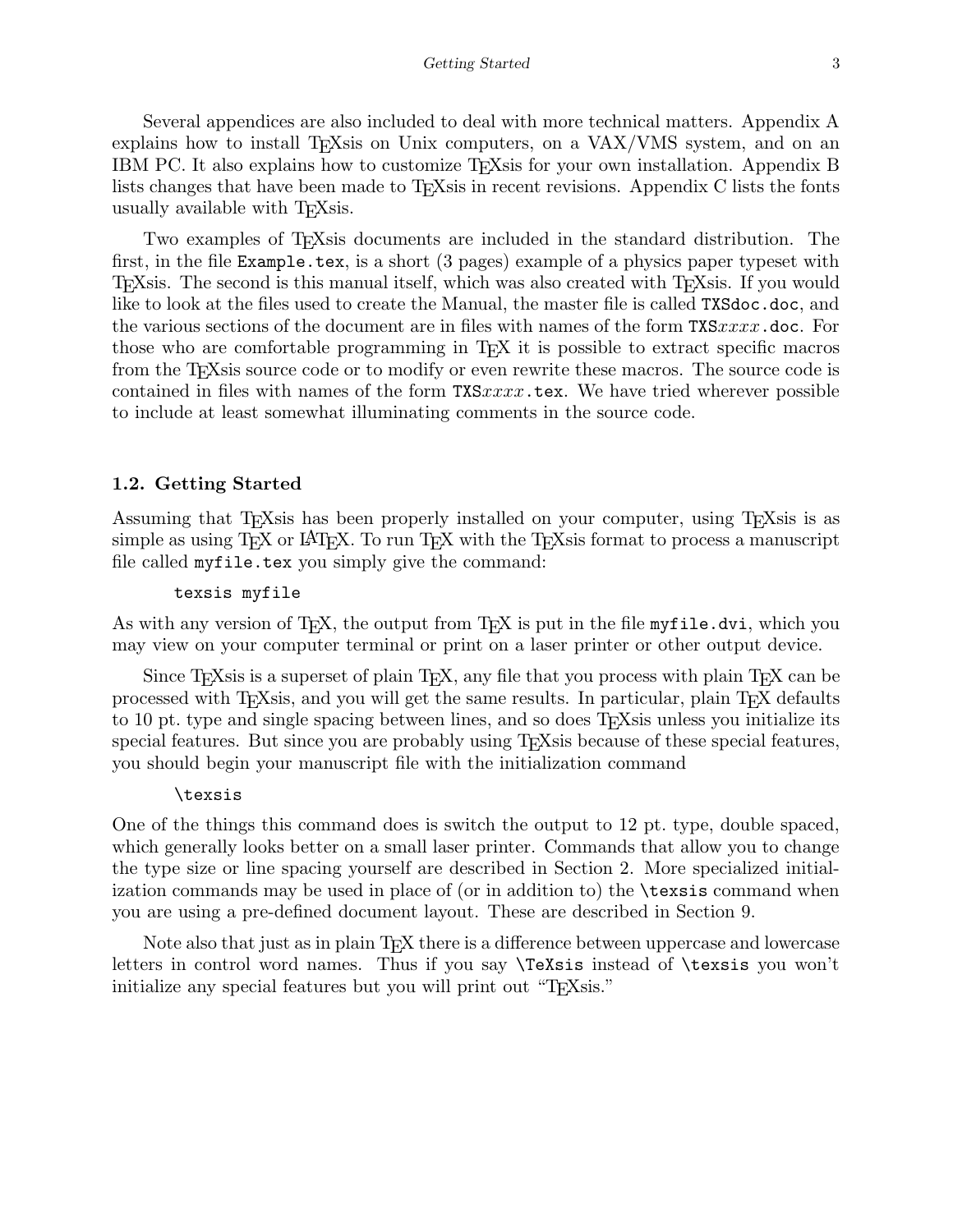#### 1.3. Some Philosophy

In designing the T<sub>E</sub>Xsis macros we have tried to follow some basic guidelines which we feel make T<sub>E</sub>Xsis a more useful tool. It may help you while learning about T<sub>E</sub>Xsis to know what these guidelines are, especially if you are already familiar with other TEX macro packages. However, you can skip this section without missing anything important to a first time user.

The guidelines we have followed are:

- T<sub>EX</sub>sis is a superset of plain T<sub>EX</sub>, so that anything you can't do in T<sub>EX</sub>sis (and even those that you can) can be done with plain T<sub>E</sub>X instead. This also means that T<sub>E</sub>Xsis is compatible with most plain T<sub>E</sub>X macro packages, such as  $epsf.$ tex and index.tex, or other specialized macro sets.<sup>†</sup> Even if some of the plain macros are actually redefined in T<sub>E</sub>Xsis, they are required to still behave as described in The T<sub>E</sub>Xbook.
- When a T<sub>E</sub>Xsis macro is similar to a plain T<sub>E</sub>X macro it should, when possible, have a similar name and syntax. Thus **\Footnote** in T<sub>E</sub>Xsis is used exactly like \footnote in plain TEX, and in ruled tables "&" and "\cr" can be used exactly as they are in an \halign.
- Macro names will be short and simple, but descriptive. Almost all plain TFX macro names are in lower case for ease of typing, so macros with names containing uppercase letters can immediately be recognized as being a part of T<sub>E</sub>Xsis (instead of plain TEX). As a general rule though we try to use lowercase for frequently used macro names for ease of typing.
- There are two different ways in which arguments may be passed to macros, depending on the length of the argument. Short arguments are simply enclosed in curly brackets, the way TEX usually handles macro arguments. For example, the title of a section is created by the \section command with,

```
\section{The nonlinear $\sigma$-model}
```
Longer amounts of text (many lines), and text which is considered to be in a special environment, is enclosed between commands of the form "\thing" and "\endthing." An abstract, for example, is typed as,

```
\abstract
A mechanism for total confinement of quarks, similar to that
of Schwinger, is defined which requires the existence of
Abelian or non-Abelian gauge fields. It is shown how ...
\endabstract
```
This is similar to the  $\begin{min}$ ...  $\end{min}$  construction in LAT<sub>EX</sub> but is slightly easier to type.<sup>∗</sup> The reason for preferring this way of delimiting text or arguments is that for very long pieces of material it is much easier to look for something like \thing and \endthing than it is to count curly brackets.

<sup>†</sup> We cannot completely guarantee this because other macro packages might define macros with the same names as used by T<sub>E</sub>Xsis, although we have taken several steps to prevent this kind of conflict.

<sup>\*</sup> And, more importantly, is compatible with plain TEX—\end signals the end of <sup>a</sup> document in plain TEX, and shouldn't be used for anything else. However, if you really want to type \begin{thing} and \end{thing} you can do so, and TEXsis will understand it to mean \thing and \endthing.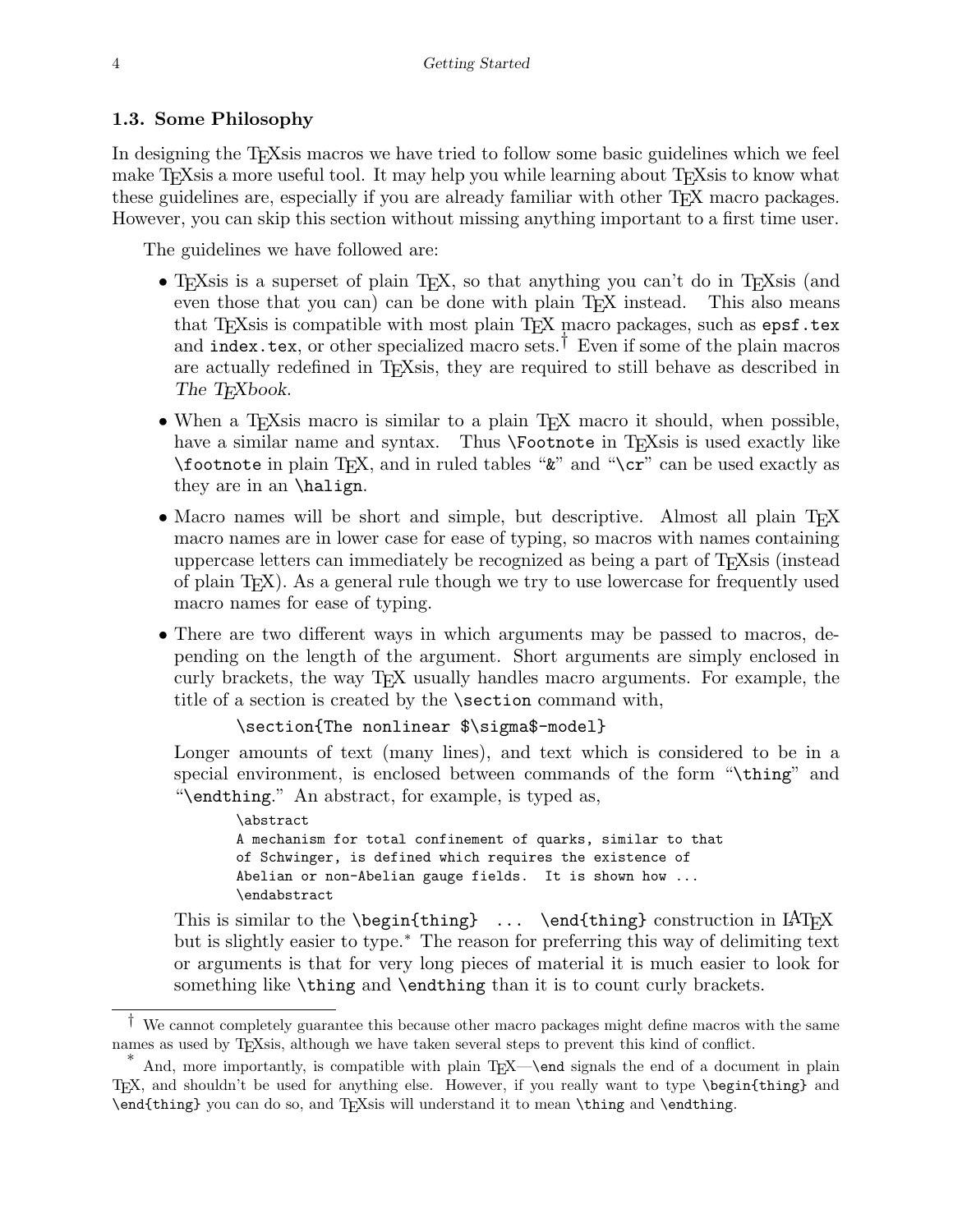- The fundamental purpose of T<sub>EX</sub>s is to typeset printed words and equations on a physical piece of paper. In other "document mark-up" languages, including SMGL, HTML, and LATEX, the primary goal is to create in the computer an abstract representation of a document which is independent of the way the document is printed. It can be useful to treat a document this way, and so we sometimes use similar ideas in T<sub>E</sub>Xsis, but this approach can also conflict with the goal of typesetting the document the way an author or editor would choose. Whenever there is such a conflict we will err on the side of "typesetting" rather than on the "abstract representation" of the document.
- The source code defining the macros should be available to the users, so that those who want to see how something is done can do so, and those who want to make their own modifications can do so. The macro definitions should include sufficient comments that (usually) someone with only a little bit of experience with T<sub>E</sub>X can understand what is going on. Also, macros which perform similar functions and work together should be kept in a single file, but separate parts of the whole package should be kept in separate files. When possible these individual files should be usable on their own with plain TEX. For example, it is possible to use just the double column macros of T<sub>E</sub>Xsis by saying **\input TXSdcol.tex**, and the ruled table macros can be used in plain T<sub>EX</sub> by saying \input TXSruled.tex.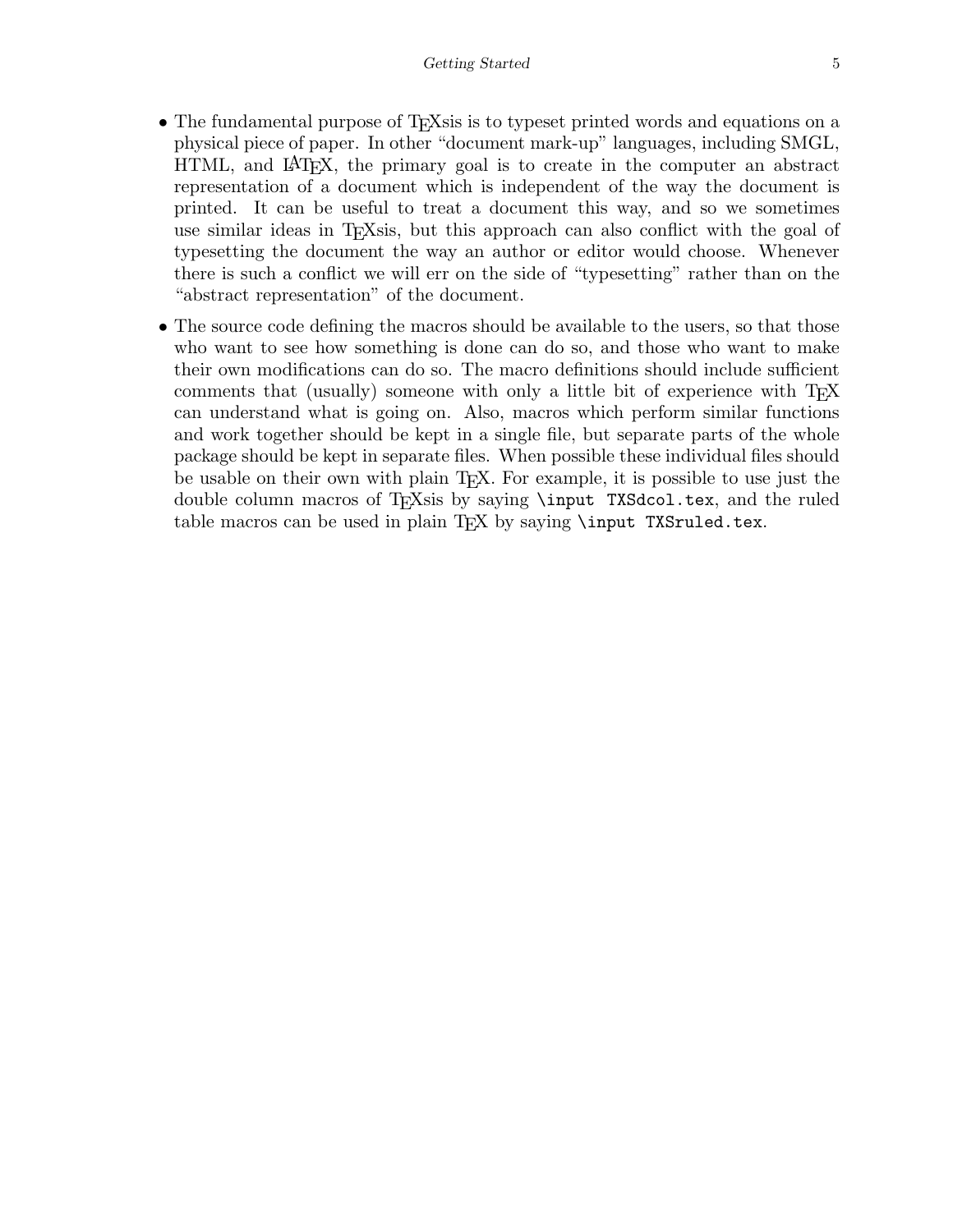### 2. Type Sizes, Type Styles, and Line Spacing

This section describes the TEXsis commands for changing font sizes, typestyles and the spacing between lines. It also describes how you can make footnotes, and a special feature for balancing quotation marks.

#### 2.1. Type Sizes and Styles

Plain T<sub>E</sub>X is set up to use 10 pt type, with smaller sizes for superscripts and subscripts. TEXsis expands the available type sizes to include 11, 12, 14, and 16 pt type, and TEXsis makes it easy to change from one size of type to another. Type sizes are selected with the following commands:

| \ninepoint       | Gives 9 pt type (not illustrated).   |
|------------------|--------------------------------------|
| \tenpoint        | Gives 10 pt type, like this.         |
| \elevenpoint     | Gives 11 pt type. (not illustrated). |
| \twelvepoint     | Gives 12 pt type, like this.         |
| \fourteenpoint   | Gives 14 pt type, like this.         |
| \sixteenpoint    | Gives 16 pt type, like this.         |
| \twentypoint     | Gives 20 pt type (not illustrated).  |
| \twentyfourpoint | Gives 24 pt type (not illustrated).  |

In some implementations of T<sub>E</sub>X there is insufficient room to load all of these fonts, so fonts are loaded only when they are first used, and not all of them can be illustrated here. TEXsis starts out with \tenpoint, just like Plain TEX, but switches to \twelvepoint once you say \texsis.

In Plain TEX you can switch between Roman, Bold, or Italic typestyles with the commands  $\rm\Im$ ,  $\rm\Im$ ,  $\rm\Im$ ,  $\rm\Im$ , and  $\rm\Im$ . The same is true with T<sub>E</sub>Xsis. These commands change the style of the type, but not the size. The complete set of commands to change typestyles is:

- \rm Gives Roman type. Available in all sizes.
- \it Gives italic type for emphasis. Available in all sizes.
- \sl Gives slanted type for book titles, etc. Available in all sizes.
- \bf Gives bold face type for emphasis. Available in all sizes.
- \tt Gives typewriter type for listing computer programs, TEX examples, etc. Available in 10, 11, and 12 pt.
- $\mathcal{S}$  Gives math italic bold in math mode  $(\mathcal{S} \dots \mathcal{S})$  for titles. Available in 10, 11, 12, 14, 16, 20, and 24 pt base sizes, but the minimum size for subscripts and superscripts is 10 pt.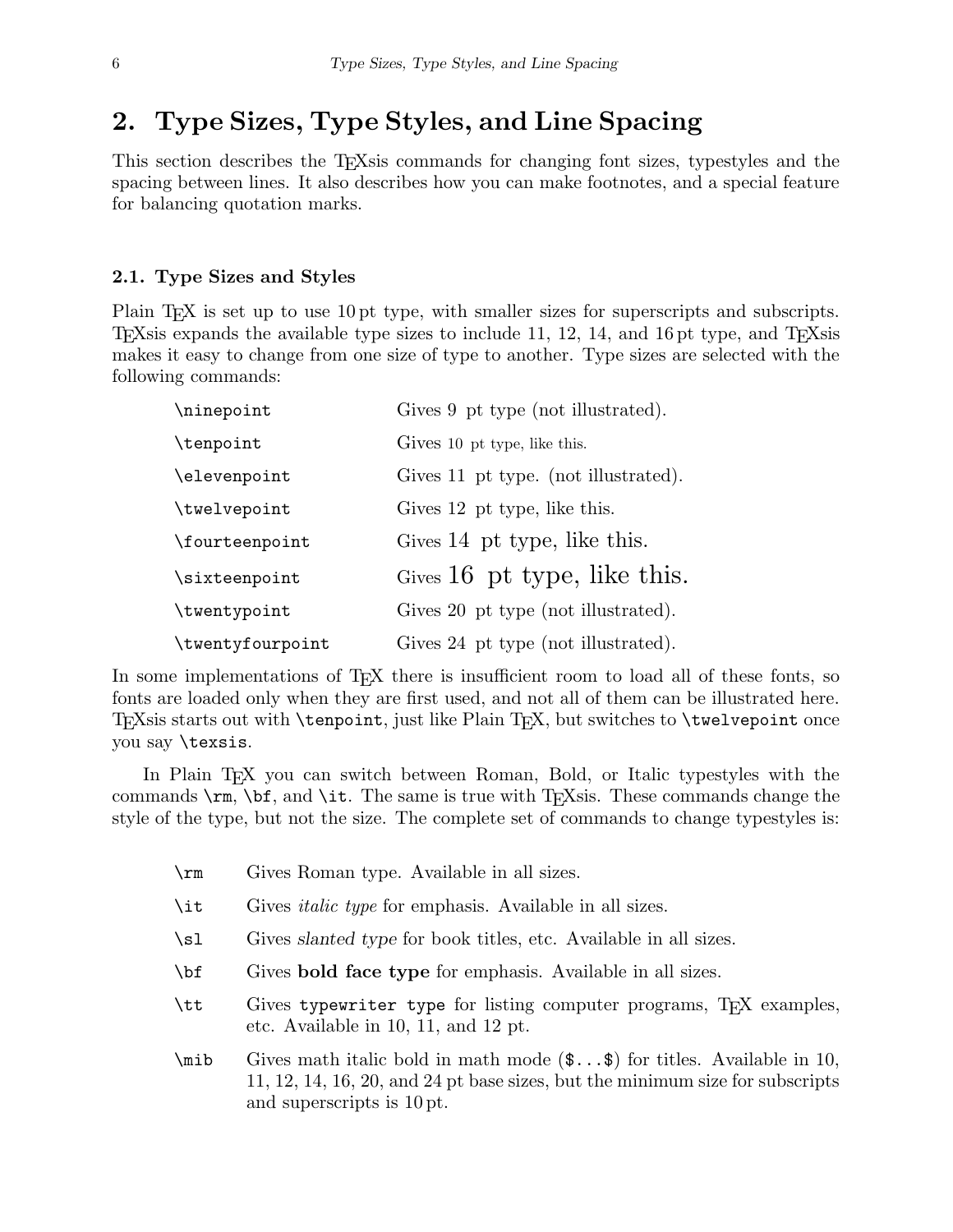\scr Gives script capital letters (using Ralph Smith's Formal Script fonts, the rsfs fonts, if they are available on your computer). Use \scr as you would use \cal.

TEXsis includes the mathematics fonts in all sizes; these are used automatically when you type equations between the math quotes, \$...\$. Limited sans-serif fonts are also available using the commands \tenss and \twelvess.

Two special symbols, \Tbf and \tbf, are used to produce "Title bold face" and "small title bold face." The first is used to print the title of a paper and titles of the chapters of a paper, and the second is used to print the titles of sections of a paper. You are free to change the definitions of these control words, but if you do not they default to 14 pt boldface for \Tbf and 12 pt boldface for \tbf.

Math italic bold (\mib) is listed with the other fonts but is actually slightly different: it substitutes boldfaced versions of the math italic and math symbol fonts for the normal ones everywhere in math mode  $(\mathcal{F} \dots \mathcal{F})$ . These fonts are available only with with Computer Modern fonts and only in 10 pt and larger sizes; the standard math fonts are used for smaller superscripts. Since  $\mid$  is effectively redefines  $\$ .. $\$ , it must be placed before the math material (i.e., outside the math quotes) and the whole formula will be bold. For example,

#### ${\thf\min}$  Observation of \$Z^0 \to \mu^+\mu^-\$}

will produce the indicated text in  $\text{tbf}$  size with a bold formula, provided you have the right fonts. The easiest way to find out is to try it. Since the \mib fonts are not available everywhere, they are never loaded or used unless you explicitly ask for them.

Plain T<sub>EX</sub> includes a calligraphic script font known as **\cal**, but the letters in this font are not quite what most physicists are accustomed to using for things like Lagrangian densities or functional measures. Ralph Smith of U.C. San Diego has created a new "formal script" font with much better letters for such purposes, and TEXsis supports this font provided that it is available on your computer. To get this new font you simply use \scr in place of \cal. An example is:

\$\$  $\{\scr L\} = - \delta^\mu \phi^\ast \delta^\mu \phi + m^2 \phi^2$ \$\$

Unfortunately, we don't know if your computer has the rsfs fonts so we won't try to show you the output from this example. The quickest way to determine whether the fonts are available on your system is to try this example and verify that T<sub>E</sub>X does not complain about the font. If your system does not have the font then you can obtain it from CTAN, or from the T<sub>E</sub>Xs is ftp server. (See the front cover of this manual for instructions.)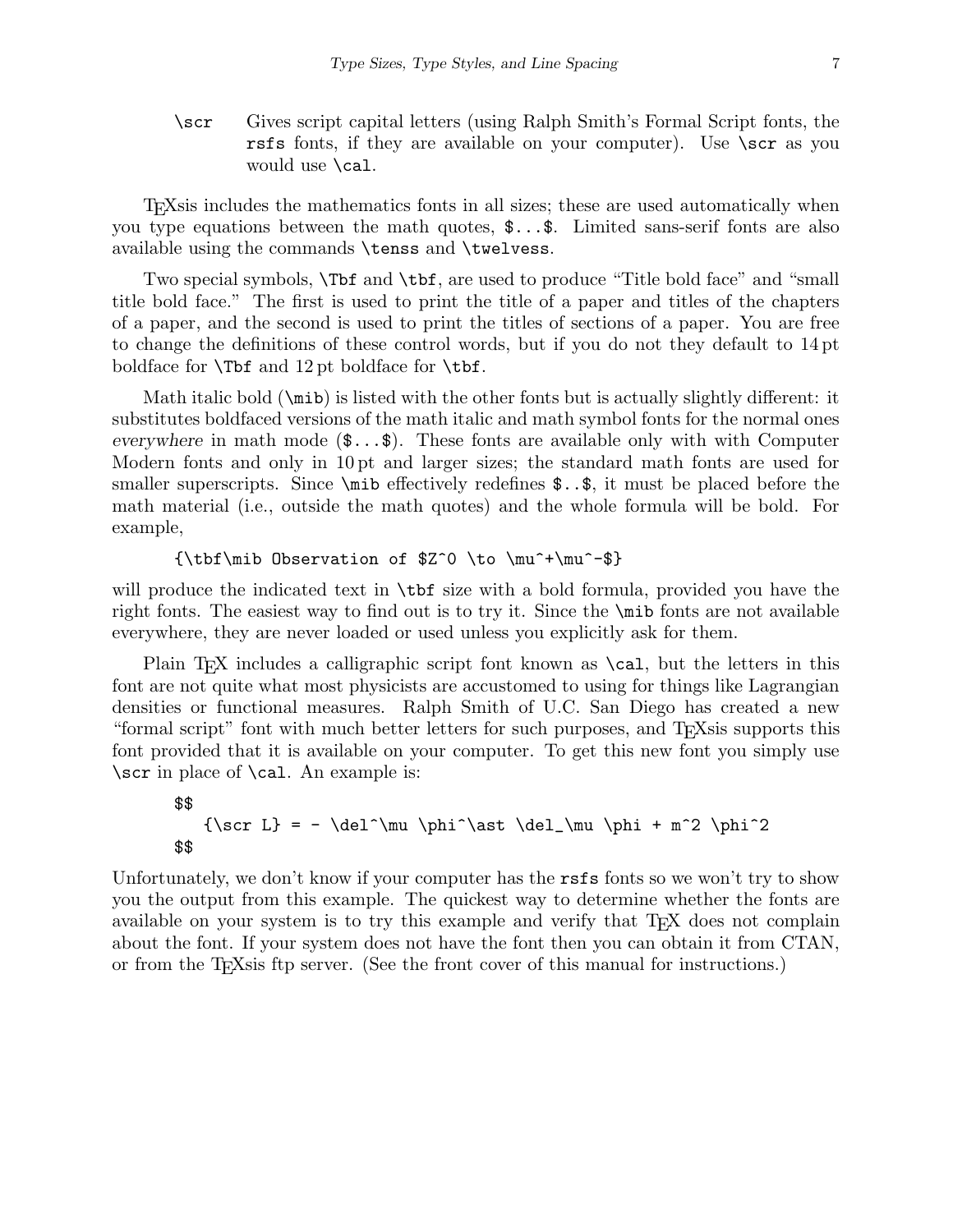#### 2.2. Interline Spacing

When you use the macros \tenpoint, \twelvepoint, etc., the style of the type is reset to Roman, as if you'd also typed \rm. The baseline skip (the distance between lines) is also set to be suitable for the type size. Several commands are provided that vary the interline spacing, both in the text and in auxiliary material such as tables. These are:

| \doublespaced      | Makes the baseline skip 1.5 times its normal value. True double<br>spacing looks too wide with typesetting.                                                                                                                                                                                                         |  |
|--------------------|---------------------------------------------------------------------------------------------------------------------------------------------------------------------------------------------------------------------------------------------------------------------------------------------------------------------|--|
| \singlespaced      | Resets the baseline skip to its normal value.                                                                                                                                                                                                                                                                       |  |
| \TrueDoubleSpacing | Makes the baselineskip twice its normal value. This usually<br>looks too wide for a final document, but it is desirable in a<br>manuscript being submitted to journals such as Physical Re-<br>view.                                                                                                                |  |
| \triplespaced      | Makes the baseline skip 3 times its normal value. This should<br>only be used for drafts of papers to leave room for notes or<br>corrections.                                                                                                                                                                       |  |
| \widenspacing      | Increases the current spacing by a factor of 1.25. With sin-<br>gle spacing this is the analog of $1\frac{1}{2}$ spacing on a typewriter.<br>Repeating $\widetilde{\text{widenspaceing}}$ increases the spacing by 1.25 times<br>whatever it already was; it does not reset the spacing to sin-<br>glespaced first. |  |

When  $T_{F}X$ sis is first started the default is  $\sigma$ , but once it is initialized with the \texsis command (or \preprint or \paper, etc...) the spacing is set to \doublespaced.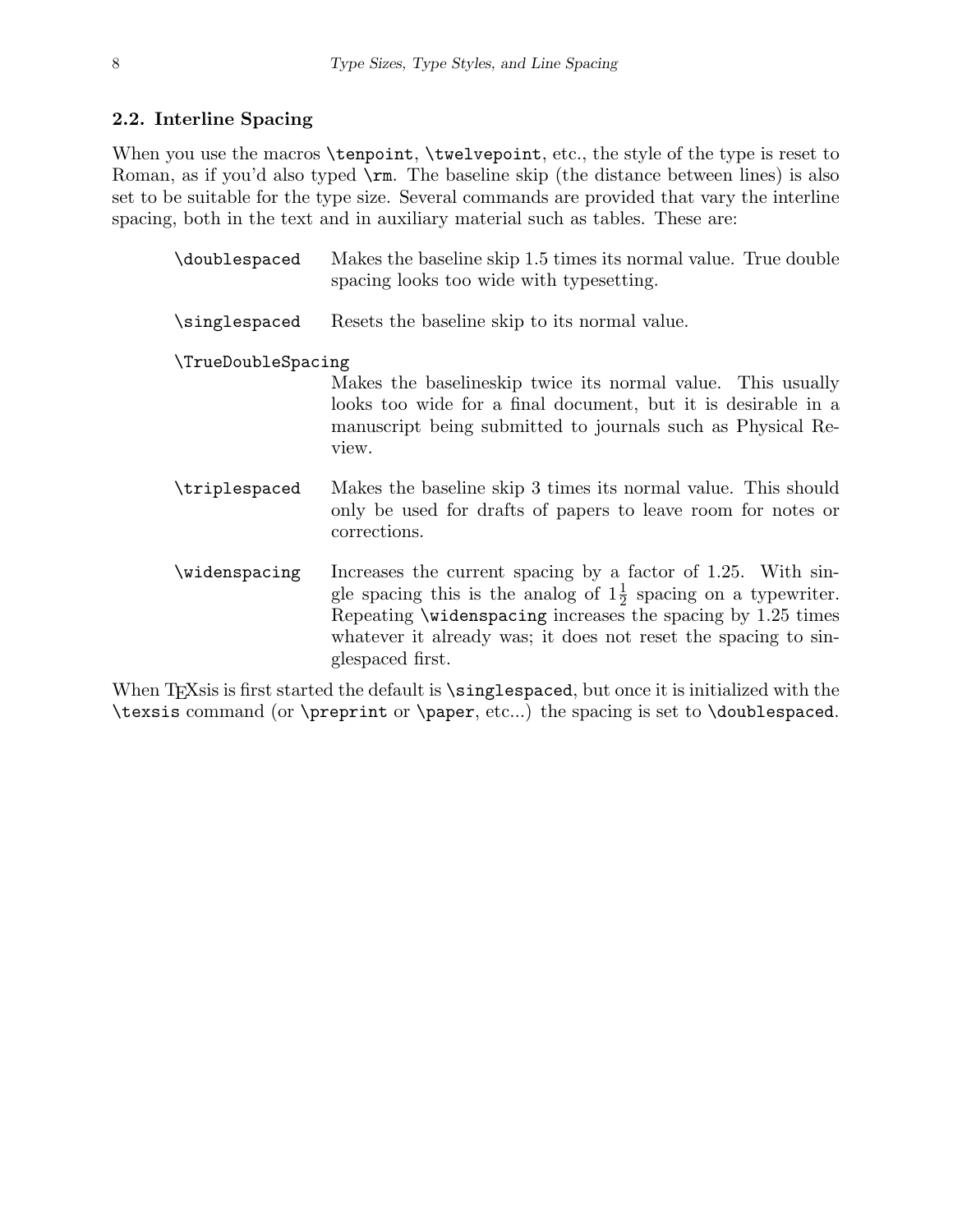#### 2.3. Footnotes

Even when a paper is double spaced, you may want to have the footnotes single spaced. Also, if the text is in 12 point type you may nevertheless want to have the footnotes in 10 point type. In TEXsis you can do this easily using \Footnote in place of \footnote, as in this example:†

... as in this example:\Footnote\dag{This is an example of the use of {\tt\bs Footnote} in \TeXsis.}

\Footnote also automatically puts the reference mark (in this case the dagger symbol \dag) in a superscript.<sup>∗</sup> The typestyle used for the text of the footnote is controlled by \FootFont, which defaults to:

```
\def\FootFont{\tenpoint}
```
If you want to change this you can do so somewhere near the beginning of your document. The spacing between multiple paragraphs in a \Footnote (if you are prone to being so verbose) is set to zero, regardless of the \parskip in the main part of the document, but you can also change this by adding  $\parrow$   $\text{amount}$  to your new definition of  $\footnotesize \text{footFont}.$ If you want a singlespaced footnote in the \FootFont typestyle but without putting a reference mark in the text you can use \Vfootnote just as you would use \vfootnote in Plain T<sub>EX</sub>. And of course if \Footnote or \Vfootnote cannot do what you need even after changing \FootFont then you can always use \footnote or \vfootnote from Plain T<sub>E</sub>X.<sup>+</sup>

Sometimes it is desirable to have footnotes numbered consecutively. This is easily done with \NFootnote, which keeps a count of the footnotes it has created and uses the numbers for the reference marks. Just as with \Footnote, the text is single spaced and printed in the **\FootFont** typestyle.<sup>1</sup> The footnote counter is called **\footnum**, so if you want to start over numbering footnotes (at the begining of a new chapter, for example), then simply set this back to zero, by saying

\footnum=0

 $\dagger$  This is an example of the use of **\Footnote** in T<sub>E</sub>Xsis.

The footnote character is typeset in math mode, as if it were between two  $\hat{\mathbf{x}}$ 's.

 $\ddagger$  A technical footnote: With **\footnote** from plain T<sub>E</sub>X the group is closed before the footnote is typeset, so any line spacing you set inside the footnote is lost. You can solve this by putting a \par or \vskip 0pt at the end of your footnote, but then the final strut is put on a separate line. Getting footnotes to work just right is tricky business, which is why we wrote \Footnote.

<sup>&</sup>lt;sup>1</sup> This is an example of a numbered footnote, which was created by saying "...printed in the  $\{\t{tt}\$ FootFont} typestyle.\NFootnote{This is an example ... }"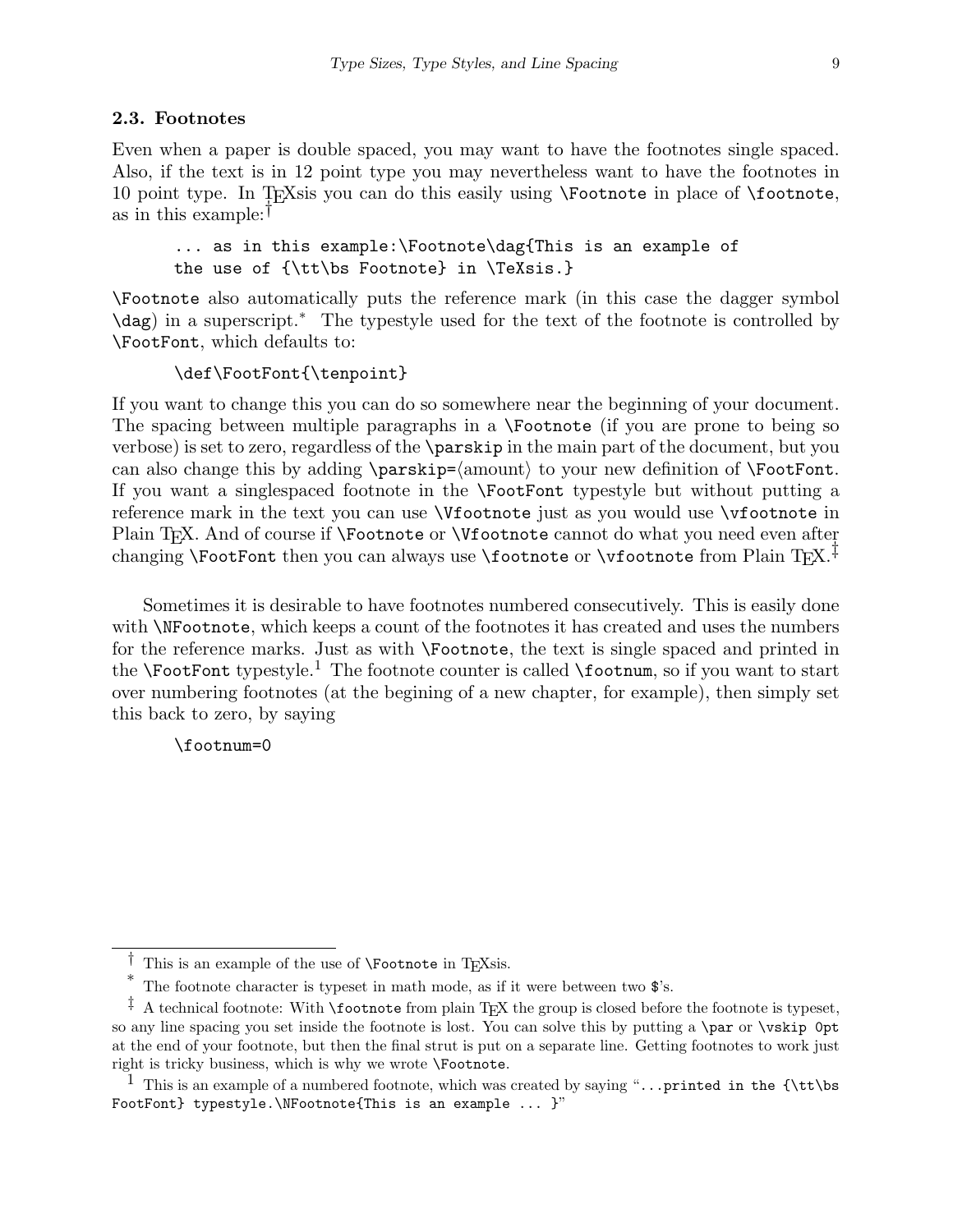#### 2.4. Automatic Quote Balancing

One of the differences between typing and typesetting is the way in which quote marks are handled. On a typewriter you would simply use the non-oriented double-quote mark  $(")$ both to begin and end the quoted material. In typesetting, however, quoted text begins with a left-quote mark  $($ ") and ends with a right-quote mark  $($ "). To produce these in T<sub>E</sub>X you have to type two single-quote marks, either '' or ''. This is not very difficult to do, but unless you have an editing program which does it for you, it is easy to forget and use the double-quote marks instead. With TEXsis that's okay. If you say

#### \quoteon

then the next time a double-quote mark comes along it will be translated into a left-quote mark. The double-quote mark after that will become a right-quote mark, and so on, so that material enclosed in double-quote marks will be typeset correctly. All you have to do is remember to use the double-quote marks in pairs.

In some special cases you may not want T<sub>E</sub>Xs is to be so smart about double-quotes. You can turn this feature off by saying

#### \quoteoff

The default though, once you have said \texsis, is \quoteon.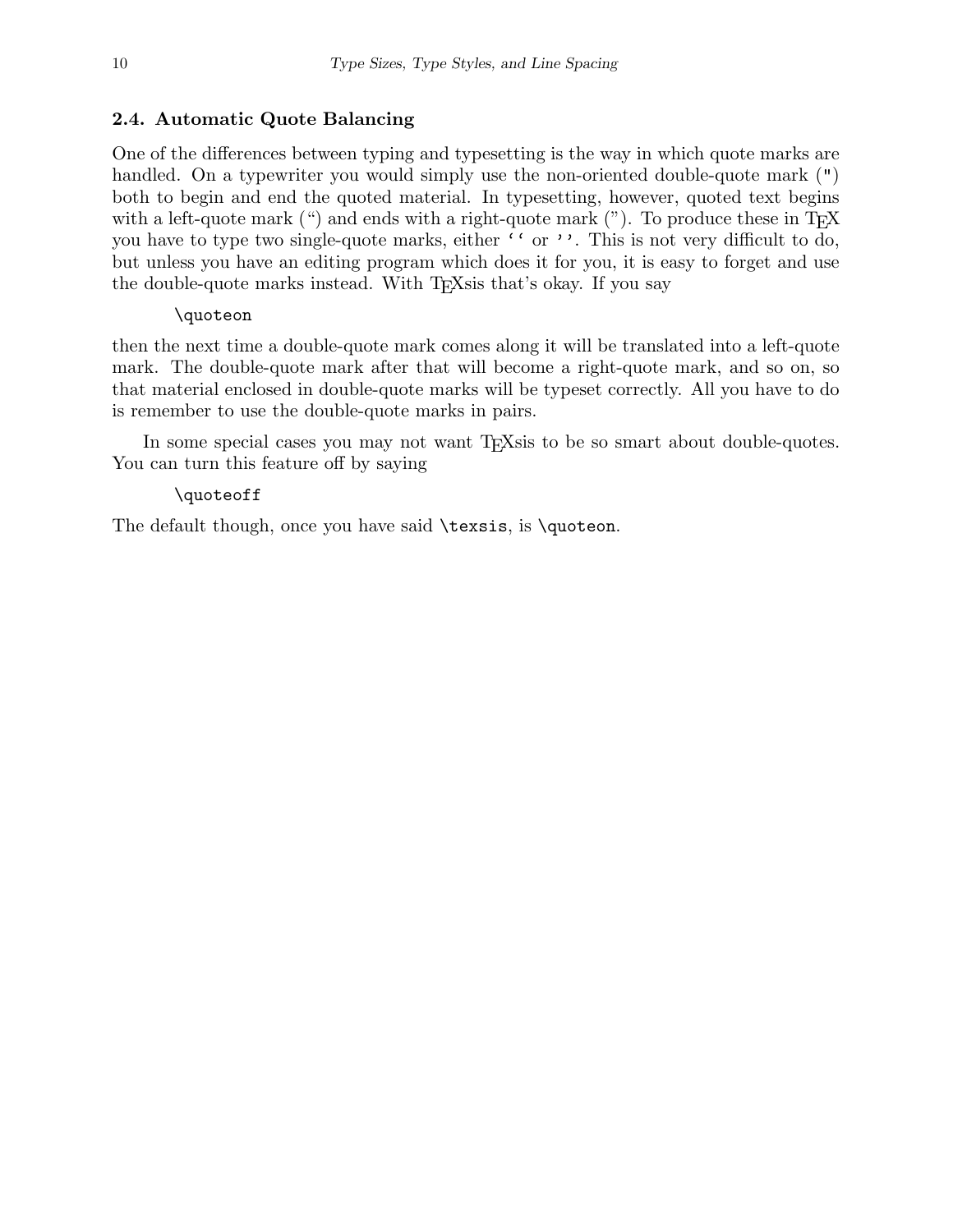### 3. Equations

Plain T<sub>EX</sub> was designed to make it easy to typeset equations and mathematical formulae. TEXsis provides additional features that make the job even easier. Among these are the automatic numbering of equations (with the ability to refer to numbered equations by symbolic labels), automatic sizing of parentheses, and a collection of special symbols which are often used by physicists.

#### 3.1. Equation Numbering

In Plain T<sub>EX</sub> equation numbers are added to displayed equations with the  $\epsilon$  eqno command, as described in Chapter 19 of The T<sub>E</sub>Xbook. For example, typing

$$
$E=mc^2.
$$
 \neq 47)  $$$ 

will produce

$$
E = mc^2 \tag{47}
$$

With T<sub>E</sub>Xsis the procedure for getting automatically numbered equations is similar, except that you use \EQN instead of \eqno, and what follows this (up to the "\$\$") is not used as the number of the equation, but as an internal label for the equation. For example, if you had already used **\EQN** to create three numbered equations, then typing

 $\$  \vec F = -{G\_N Mm \over r^2} \, \hat r \EQN Newton \$\$

would produce

$$
\vec{F} = -\frac{G_N M m}{r^2} \hat{r}
$$
\n(3.4)

TEXsis automatically assigns the next available equation number to the equation and prints this number on the right, in parentheses. The equations that follow the one above would be numbered 4.5, 4.6, and so on.

The purpose of the "label" after the \EQN is to let you refer to the equation in the text without knowing the equation number that has been assigned to it. For example, to refer to Eq. (3.4) above, which has the label "Newton", you might type

The dependence of the force on the inverse square of the distance can be seen in \Eq{Newton}.

This would be printed as:

The dependence of the force on the inverse square of the distance can be seen in Eq. (3.4).

The control sequence  $\E{q}({\text{label}})$  gives the same result as typing "Eq.~(nn)", where nn is the appropriate equation number for the given label. Two similar control words allow you to refer to a range of equations, or to refer to an equation simply by number, without the preceding "Eq."." Typing  $\E{label}$  Eqs. (label) produces "Eqs.  $(nn)$ ", while  $\E{label}$ gives just the equation number associated with the label, enclosed in parentheses. Thus typing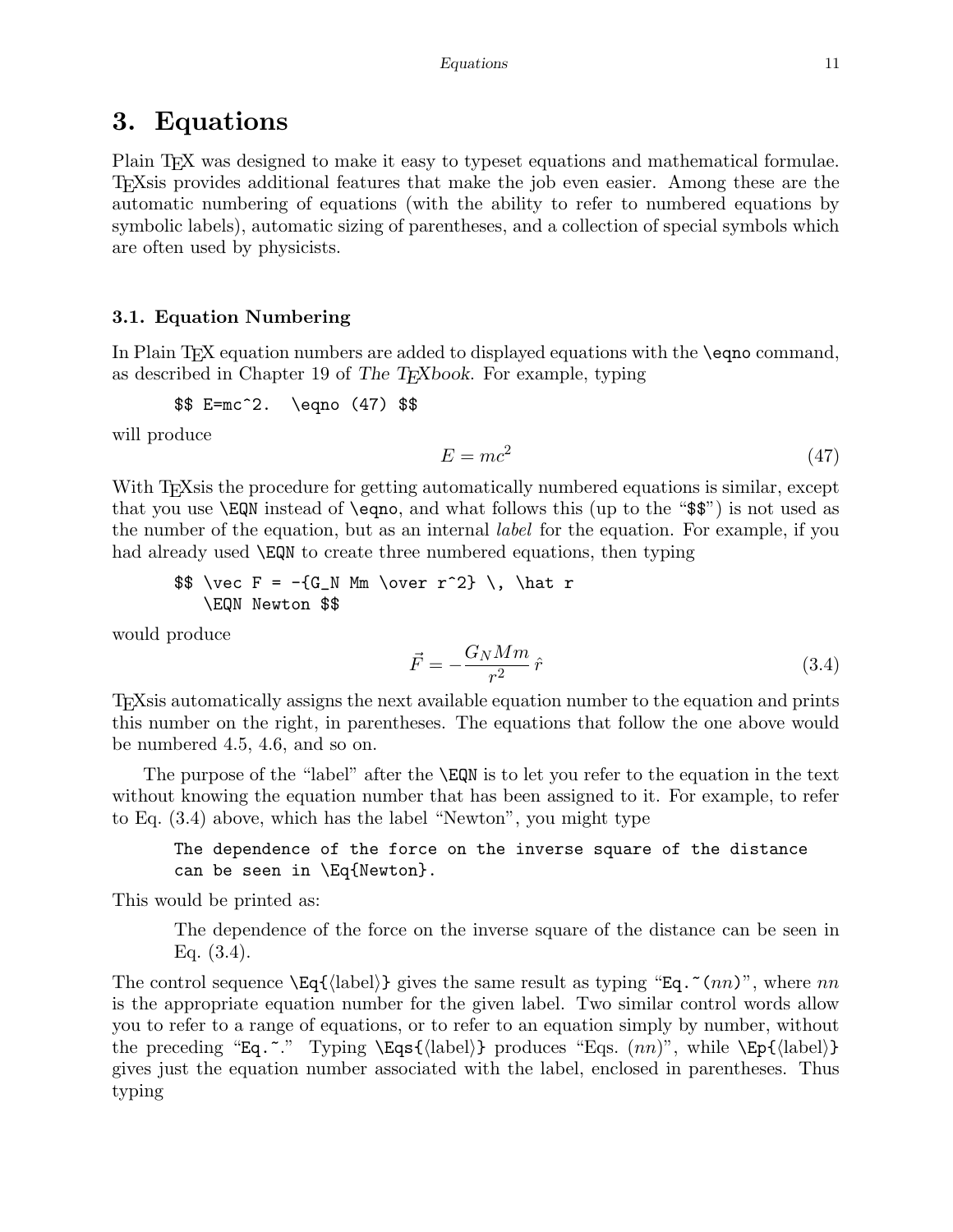The class of metrics defined by \Eqs{cond-1} through \Ep{cond-5} can all be shown to satisfy inequality \Ep{triangle}, as well as the condition in \Eq{Killing}.

would produce output something like

The class of metrics defined by Eqs. (14) through (19) can all be shown to satisfy inequality (23), as well as the condition in Eq. (7).

Almost any sequence of characters can be used as a "label" for an equation. This includes letters, numbers, and punctuation marks, but it is best to avoid T<sub>E</sub>X's special characters, such as  $\lambda$ ,  $\&$ ,  $\}$ ,  $\{$ ,  $\&$ ,  $\Box$ , and  $\hat{\ }$ . Spaces may be included but will be ignored, and there is a difference between uppercase and lowercase letters. Also, the semicolon  $(; )$ is reserved for a special purpose, which is described below.

You may want to give equations "names," as in the example called "Newton" above, or you can give the equations labels that are numbers. This is the best thing to do if the equations in the original manuscript already have numbers, but if you do this then you should be sure to remember that the internal label and the number which is printed (the "external" number) are not necessarily the same. If the equation labeled "15" is the fifteenth equation in the document then it will also be equation number 15, but if you move the equation around in the file so that it is the sixth equation in the document it will be printed as equation 6, even though it has the label "15".

If you have a heavily edited document and the arrangement of the numbers and labels gets confusing there is a useful aid to help straighten things out. If you say

#### \eqnotracetrue

then the equation numbers will be printed as usual, but with the label appearing next to it in the right margin in square brackets. For example, the equation

#### \$\$  $(i\gamma^{\mu} \partial_{\mu} - m)\psi (x) = 0$ \EQN Dirac \$\$

when printed with **\eqnotracetrue** would appear as:

$$
(i\gamma^{\mu}\partial_{\mu} - m)\psi(x) = 0 \qquad (3.5) \qquad \text{["Dirac"]}
$$

Since the label appears in the margin the spacing of your document remains exactly the same. Obviously you would not print the final copy of the document this way, but it can be very useful for editing. You can turn off this equation tracing feature anytime by saying \eqnotracefalse. If you say \draft at the beginning of your document then the equation tracing will be turned on automatically (along with some other useful features).

Sometimes when several equations are closely related you will want to give the whole set the same equation number. To distinguish separate formulae in such a group you then generally add a letter to the number. You might, for example, have the equation

$$
J^2|j,m\rangle = j(j+1)|j,m\rangle \tag{3.6a}
$$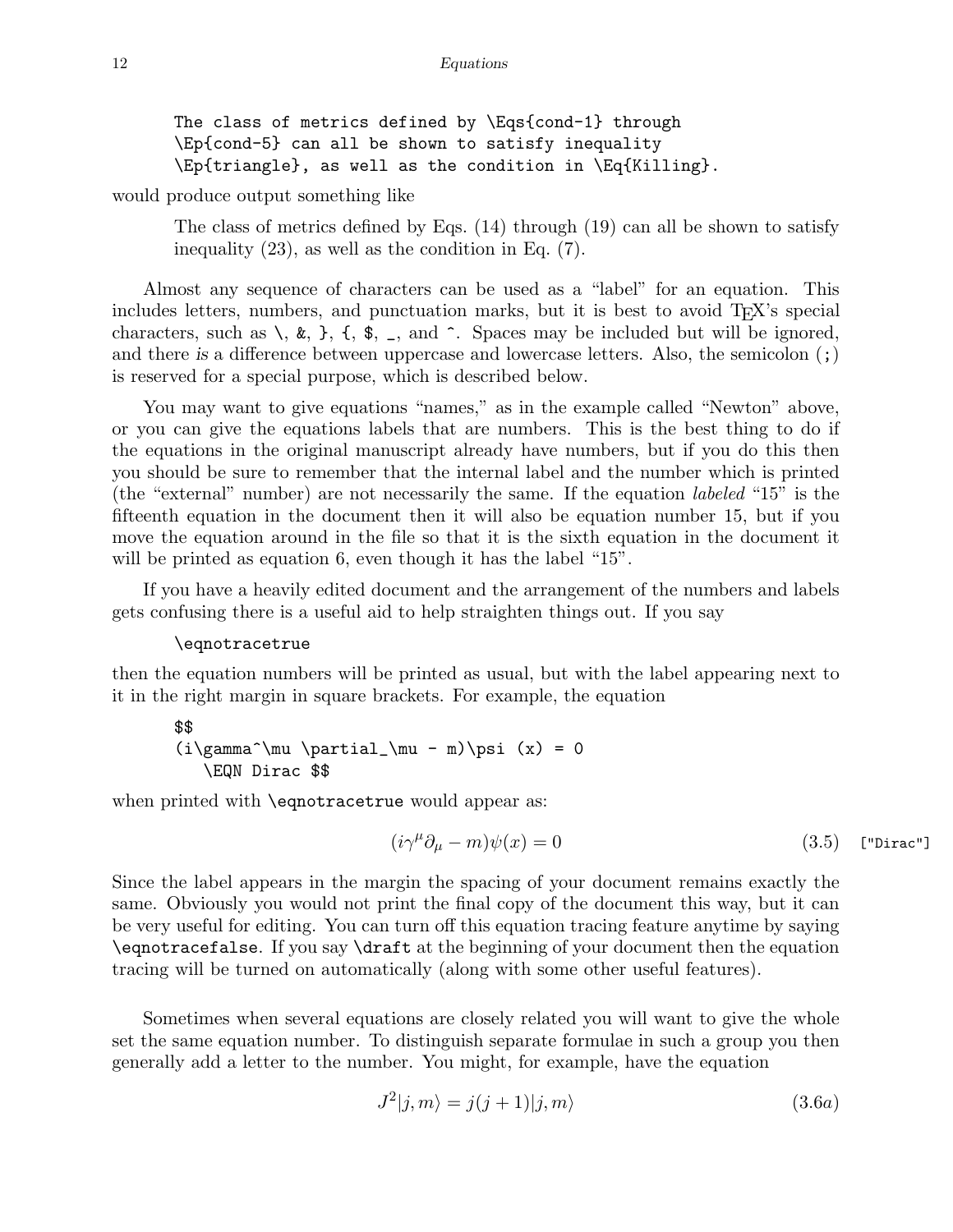and then a short while later you might have the related equation

$$
J_z|j,m\rangle = m|j,m\rangle \tag{3.6b}
$$

These may be referred to together as Eqs. (3.6) or may be referred to separately as Eqs.  $(3.6a)$  and  $(3.6b)$ . To get an equation number with a letter in it you still use  $\E{QN}$ , but you add the appropriate letter to the end of the label, separated from the label by a semicolon. The equations above were created by typing:

\$\$ J^2\ket{j,m} = j(j+1) \ket{j,m} \EQN eigen;a \$\$

and

```
$$
J_z\ket{j,m} = m \ket{ket{j,m}} \EQN eigen;b$$
```
The semicolon is not printed — it is just used to separate the letter from the label. If the letter is "a" then the next available equation number is used, as usual, but if the letter is anything else then the equation number is not incremented and instead the number from the previous equation is used. You can use any sequence of letters you like, although it is usually best to use "a,b,c. . ." for consecutive equations.

To refer to equations that have both numbers and letters you can either use the letter to pick out a specific equation, or simply leave out the letter and use the label to refer to the whole set together. You can use either \Eq or \Eqs to do this. For example, the sentence after Eq. (3.6b) above was created by typing

```
These may be referred to together as \Eqs{eigen}
or may be referred to separately as
\Eqs{eigen;a} and \Ep{eigen;b}.
```
You will eventually encounter an equation that is so long that it has to be broken up into several lines, or you will want to print several equations together, lined up by their " $\equiv$ " signs. In plain T<sub>EX</sub> you would use \equations to display these kinds of equations, or \eqalignno to display them with equation numbers. With TEXsis you should use \EQNalign in place of \eqalign or \eqalignno to get automatically assigned equation numbers in aligned equations. As in plain T<sub>EX</sub>, the alignment of the equations is controlled by  $\&$  and  $\csc A$ n equation number is assigned to a particular line by putting  $\E Q$ N followed by a label on that line, before the  $\csc$ . The label is everything from the  $\E{QN}$  up to the \cr. For example,

\$\$ \EQNalign{ {dp \over dt}  $k = - {\partial H \over \partial q}$ \EQN Hamilton-1 \cr {dq \over dt}  $&= {\partial H \over \partial p}$ \EQN Hamilton-2 \cr} \$\$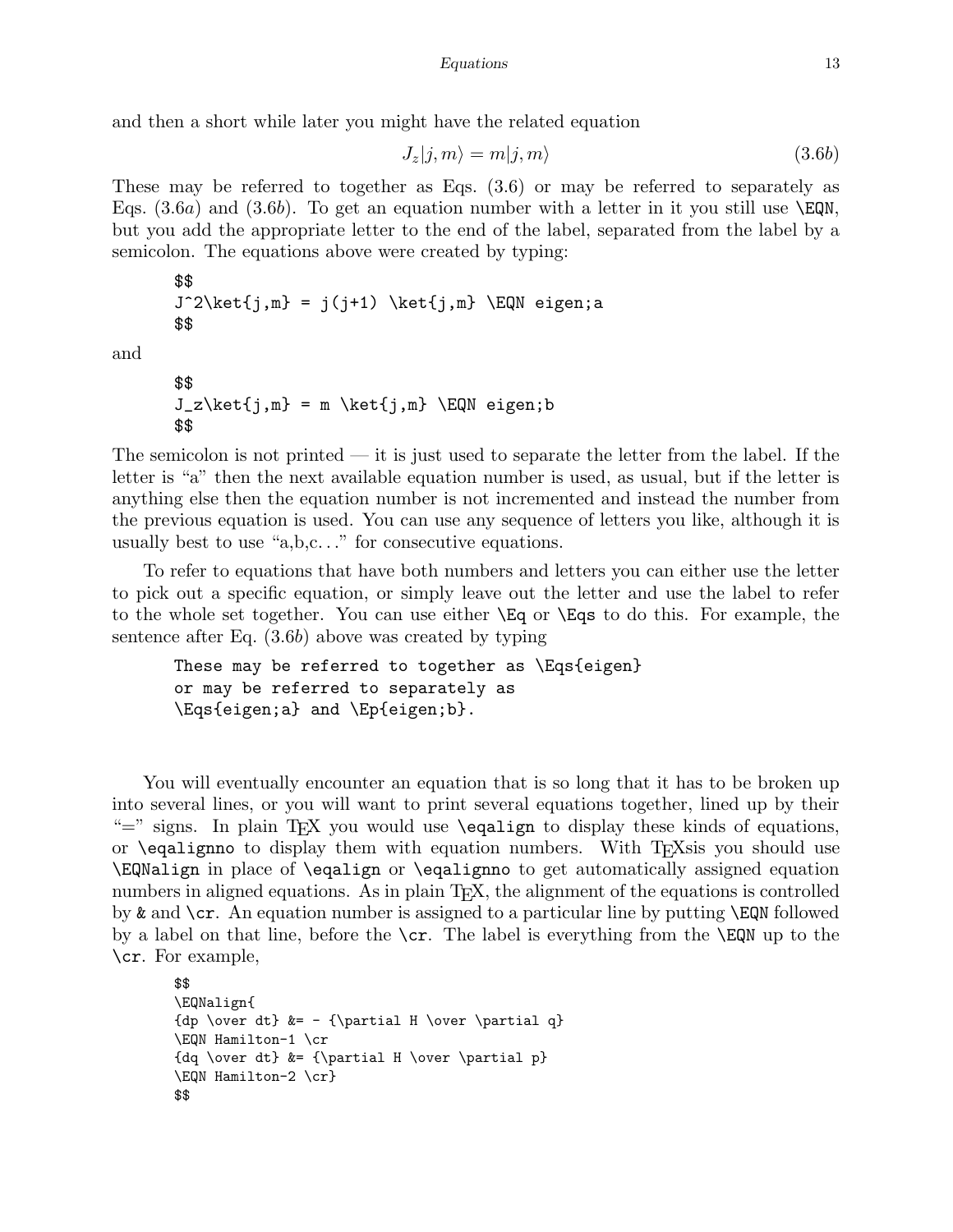produces the two aligned and numbered equations

$$
\frac{dp}{dt} = -\frac{\partial H}{\partial q} \tag{3.7}
$$

$$
\frac{dq}{dt} = \frac{\partial H}{\partial p} \tag{3.8}
$$

\EQNalign can be used both for typing multi-part equations or for splitting an equation which is too long to fit on a single line. However, when splitting a single long equation into several lines it may actually be better to use  $\$ \ $\qquad$   ${\formula}$  followed by  $\EqN$  $\langle$ label $\rangle$ \$\$. For example, in

$$
\mathcal{L}_{NC} = \frac{-g}{2\cos\theta_W} \sum_i \bar{\psi}_i [(t_{3,i} - 2Q_i \sin^2\theta_W)\gamma_\mu - t_{3,i}\gamma_\mu\gamma_5] \psi_i Z^\mu \n- e \sum_i Q_i \bar{\psi}_i \gamma_\mu \psi_i A^\mu
$$
\n(3.9)

the equation number is centered between the two lines of the equation, which looks better. This equation was produced using \eqalign by typing:

```
$$
\eqalign{
\{ \cal L \}_\{NC\} &= \{-g \over 2\cos\theta_W\} \sum_i\bar\psi_i [ (t_{3,i}-2Q_i\sin^2\theta_W) \gamma_\mu
   - t_{3,i}\gamma_\mu\gamma_5 ]\psi_i Z^\mu \cr
\ell \quad - e \sum_i Q_i \bar{\psi} \gamma_\mu \psi \gamma_\mu \gamma\EQN{NC}
$$
```
Closely related equations can be displayed together with the same equation number by following the label with a semicolon and a letter, as already described above. For example, the set of equations,

$$
\nabla \cdot \vec{D} = 4\pi\rho \tag{3.10a}
$$

$$
\nabla \times \vec{E} = -\frac{1}{c} \frac{\partial \vec{B}}{\partial t}
$$
 (3.10*b*)

$$
\nabla \cdot \vec{B} = 0 \tag{3.10c}
$$

$$
\nabla \times \vec{H} = \frac{4\pi}{c}\vec{J} + \frac{1}{c}\frac{\partial \vec{D}}{\partial t}
$$
\n(3.10*d*)

is produced by typing:

```
$$
\EQNalign{
\nabla \cdot \vec D &= 4 \pi \rho \EQN EM;a \cr
\nabla \times \vec E &=
      - {1 \over c} {\partial \vec B \over \partial t}
      \E{QN} EM; b \operatorname{Cer}\nabla \cdot \cdot \cdot B &= 0 \EQN EM; c \cr
\nabla \times \vec H &= {4 \pi \over c} \vec J
      + {1 \over c} {\partial \vec D \over \partial t}
      \sum_{c} EM; d
```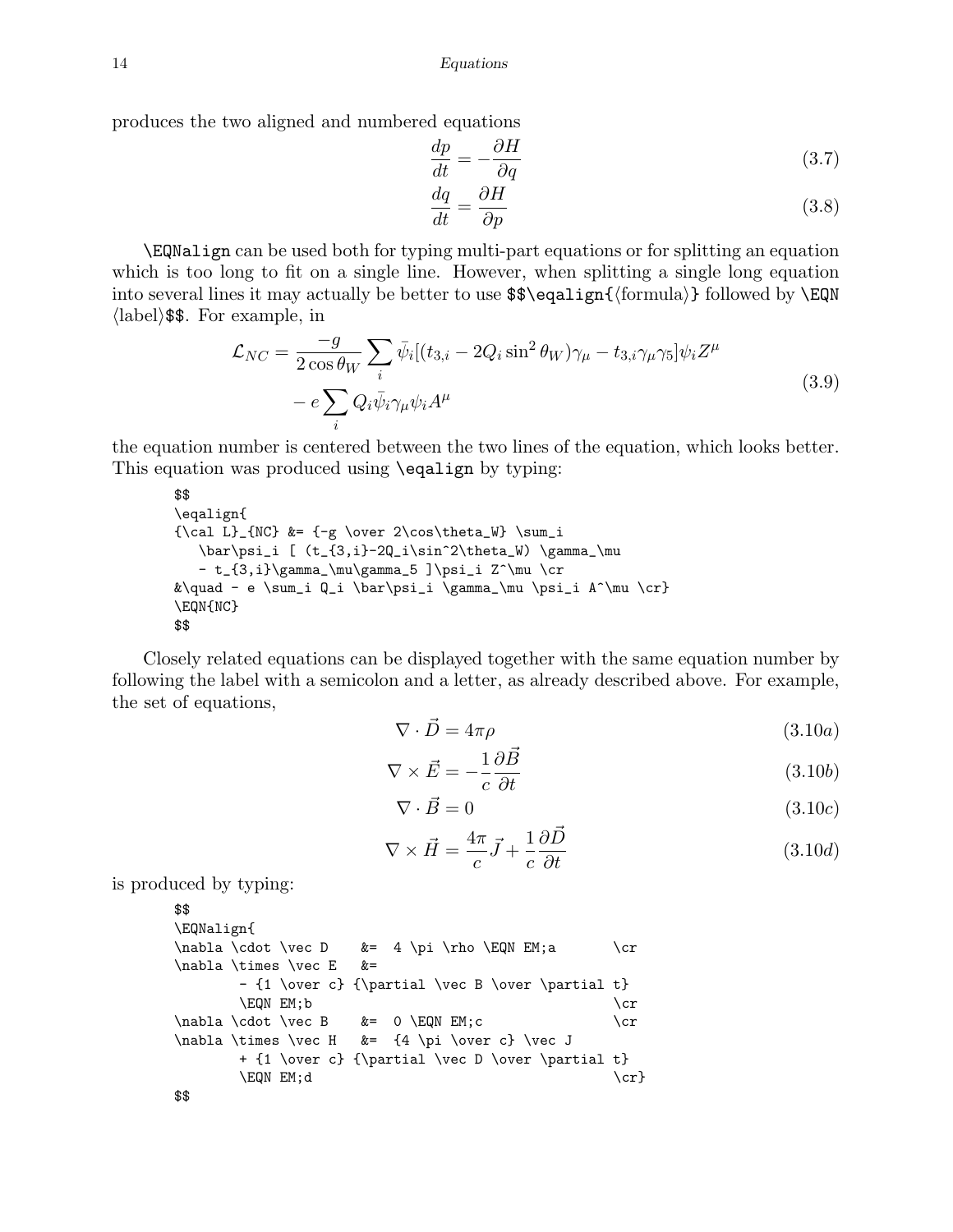Note that the alignment of the equations is controlled by  $\&$  and  $\csc$ , not by the arrangement used when the equation was typed into the manuscript file. Still, it is recommended that you arrange long sets of equations like these in some sort of clear pattern when you type them. This will both reduce errors when the equation is typed and make it easier for you to read the file when you are looking at it later. Remember, TEX ignores all spaces and tabs when it reads material for equations or displayed equations.

\EQNdoublealign is similar to \EQNalign but makes equations with two alignment tabs. For example,

```
$$
\EQNdoublealign{
\sigma_i^2 &= 1 & \EQN Pauli;a \cr
\sigma_i\sigma_j + \sigma_j\sigma_i &= 0 \qquad & (i \ne j)
  \EQN Pauli;b \cr
\sigma_i\sigma_j &= i\sigma_k \qquad k (i,j,k) {\rm cyclic})
   \EQN Pauli;c \cr}
$$
```
produces

$$
\sigma_i^2 = 1\tag{3.11a}
$$

$$
\sigma_i \sigma_j + \sigma_j \sigma_i = 0 \qquad (i \neq j) \tag{3.11b}
$$

$$
\sigma_i \sigma_j = i \sigma_k \qquad (i, j, k \text{ cyclic}) \tag{3.11c}
$$

with both the equal signs and the parentheses aligned. The second  $\&$  is required in the first line, because without it the \EQN would have aligned the equation number with the parentheses enclosing  $i \neq j$ .

Plain TEX also lets you display formulae on several lines without any alignment by using  $\ddot{\text{displays}}$ . With T<sub>E</sub>Xsis you can use the similar control sequence  $\text{EqNdisplays}}$ to get an automatically assigned equation number for any line in such a display. The pattern is the same as in  $\displaystyle \Delta$ isplaylines, but you simply insert  $\operatorname{LQN}(label)$  in front of the \cr on the line you want numbered. \EQNdisplaylines produces less space between the equations than would result from typing them separately, and generally looks better for closely related equations.

All of the equation alignment macros are special cases of the plain  $T_FX$  macro  $\hbar$ ign. Therefore, if necessary, the vertical spacing can be adjusted by inserting

```
\n\cdot\
```
where  $\langle$  dimen $\rangle$  can be either a positive or a negative dimension.

In a long document there are several different ways to number the equations. You could just start at "1" and count up for each new equation, but sometimes it is better to number the equations consecutively within each chapter or section of a document. In TEXsis the default form for an equation number is cc.ss.nn where cc stands for the chapter number, ss is the section number, and  $nn$  is the equation number within that section. Whenever you move to a new section or chapter (using \section or \chapter, as described in Section 6.3) the number ss or cc is incremented by one and the number nn is reset to one. If you are not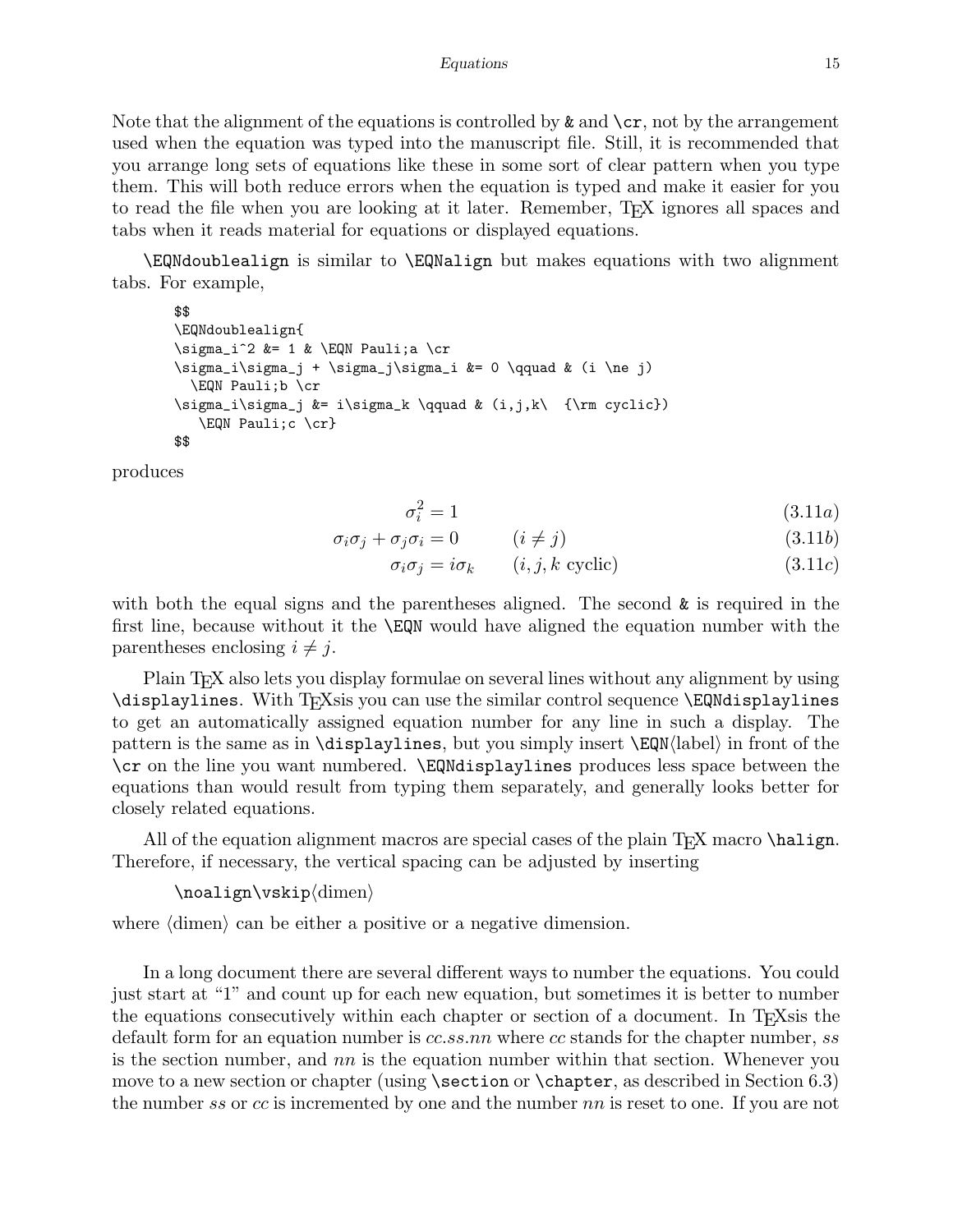using chapter divisions in your document then the chapter number cc is not made a part of the equation number, and the number  $nn$  is reset only at the beginning of a section. If you are not using section divisions in your document then the section number ss is not made a part of the equation number, and the number  $nn$  is reset to one only at the beginning of a chapter. If you use neither chapter nor section divisions in your document then neither the chapter number cc nor the section number ss will be made a part of the equation number, and the equations will simply be numbered consecutively,  $1, 2, 3, \ldots$ 

Although the system just described for forming equation numbers gives a result that is usually what you will want for your equation numbering, you can change the method by setting either of two switches. If you say \showchaptIDfalse then the chapter number cc will not be made a part of the equation number even though you may be using chapter level divisions in your document. Similarly, saying \showsectIDfalse prevents the section number ss from being used in the equation number. The opposites of these two switches are \showchaptIDtrue and \showsectIDtrue. The equation number  $nn$  is reset to one only when a section or chapter number that is supposed to be visible is incremented, as you might expect.

#### 3.2. Special Symbols

TEXsis defines some special symbols and other constructions which are not included in plain TEX and which either are commonly used by physicists or are not trivial to construct. The following macros, which are listed here by related groups, provide these additional special symbols for use in equations:

- \bra{\dext\}} and \ket{\dext\} produce the notations  $\text{text}$  and  $|text\rangle$  respectively for quantum mechanical states.  $\text{text}}$  produces  $\text{text}$  for a VEV (Vacuum Expectation Value).
- \del, \grad, and \square produce the notations  $\partial$ ,  $\nabla$ , and  $\square$  for various derivatives. (The first two are just synonyms for \partial and \nabla.)
- \degrees is the degrees symbol. For example, 90\degrees produces "90◦". You can use \degree as a synonym. These work equally well in math or text mode.
- \frac{\mumerator\}{\denominator\} produces the fraction {\mumerator\ \over  $\text{denominator}\$ , while  $\smallsetminus\mathsf{numerator}\$  (denominator) produces the same fraction in the smaller subscript style type.  $\hbox{half produces a } \frac{1}{2}$  in a size appropriate to its usage.
- \simle and \simge make the symbols  $\leq$  and  $\geq$  to indicate "less than about" and "greater than about," respectively. Synonyms for these are \ltsim and \gtsim.
- \parenbar puts a bar in parentheses above a character; this is often used to indicate either a particle or its antiparticle.  $\text{and } \text{pbar}$  are special cases. Thus

\$\$ n \parenbar{n} \qquad \nu \nunubar \qquad p \ppbar \$\$ gives

$$
n\overset{\scriptscriptstyle(-)}{\hat n}\qquad \nu\overset{\scriptscriptstyle(-)}{\nu}\qquad \quad p\overset{\scriptscriptstyle(-)}{p}
$$

n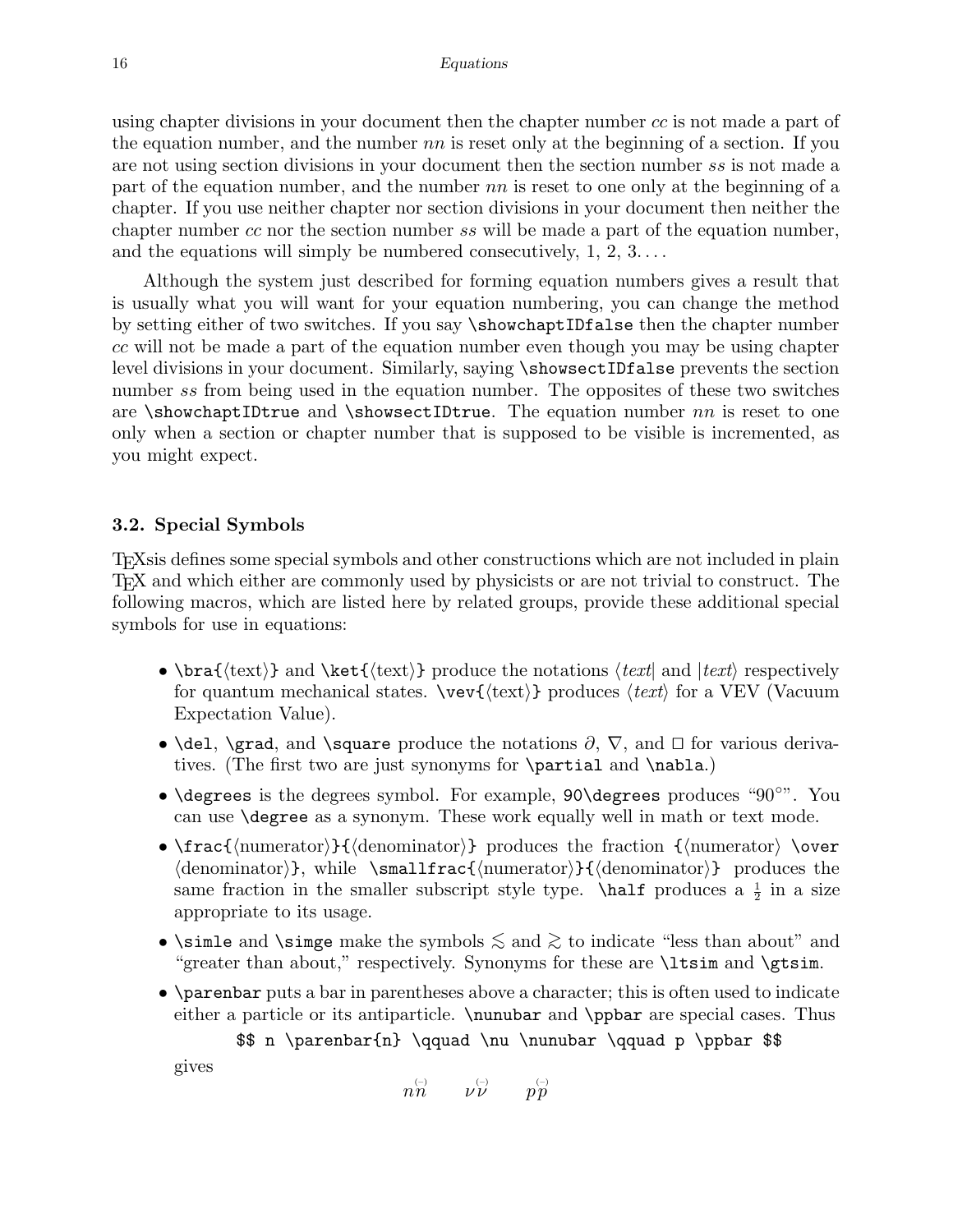• \subrightarrow{ $\text{text}}$ } puts the text under a right arrow of the appropriate length. Thus

 $\$  f(x) \subrightarrow{x \to 0} f(0)  $\$ gives

 $f(x) \longrightarrow f(0)$ 

- \buildchar{ $\{\#1\}$ { $\{\#2\}$ }  $\{\#3\}$  gives character #1 with #2 above it and #3 below it, allowing the construction of a variety of special symbols. \overcirc is a special case of this which puts a small circle above a character, as in ◦ R. This is often used in general relativity and related fields.
- \vbigl{\delim}}{\size}} and \vbigr{\delim}}{\size}} produce very (or variably) big delimiters, generalizing the Plain T<sub>EX</sub> macros  $\big\{\begin{array}{c}\n\big\}\n\big\}$  etc. They produce, respectively, the left and right delimiters  $\langle$ delim $\rangle$  with height  $\langle$ size $\rangle$ , which can be given in pt., cm., in., or any other valid units. Any valid delimiter may be used, but you must be careful if you use parentheses and automatic parenthesis sizing is also in effect (Section 3.3), because these conflict. You must either turn off automatic parenthesis sizing (with \offparens) or use \lparen or \rparen in place of '(' and  $\cdot$ )'.
- \Leftcases $\{size\}$  and \Rightcases $\{size\}$  give left and right braces of size  $\langle$  smashed to zero height; these can be used in place of the  $\langle$  cases of Plain TEX when it is desired to put an equation number on each line. For example,

```
$$\EQNalign{
m_e &= ~.511~\MeV \EQN lep;a \cr
m_\mu w = 105^\circ\MeV\quad \Rightcases{50pt} \quad {\rm Leptons}
           \EQN lep;b \cr
m_\tau \tau \&= 1784^\circ \text{MeV} \EQN lep; c \cr$$
```
gives

$$
m_e = .511 \text{ MeV} \quad (3.12a)
$$

$$
m_{\mu} = 105 \text{ MeV} \quad \left\{\text{Leptons} \tag{3.12b} \right\}
$$

$$
m_{\tau} = 1784 \text{ MeV} \quad \text{J} \tag{3.12c}
$$

Note that \Leftcases and \Rightcases do not provide automatic spacing, which must be adjusted by the user as in the previous example. There seems to be no simple way to obtain automatic spacing and to allow an equation number on each line.

- \sterling produces the British currency mark  $\mathcal{L}$ .
- The astronomical symbols for the sun and the earth are \sun and \earth. For example, \$M\_\sun\$ and \$M\_\earth\$ give  $M_{\odot}$  and  $M_{\oplus}$ . You can also use them outside of math mode.
- $\dimensions{\langle units\rangle}{\langle power\rangle}$  is used for dimensional analysis. The units appear in square brackets, raised to the given power. For example to produce  ${\rm [mass]}^{-3}$ you would type \dimensions{mass}{-3}.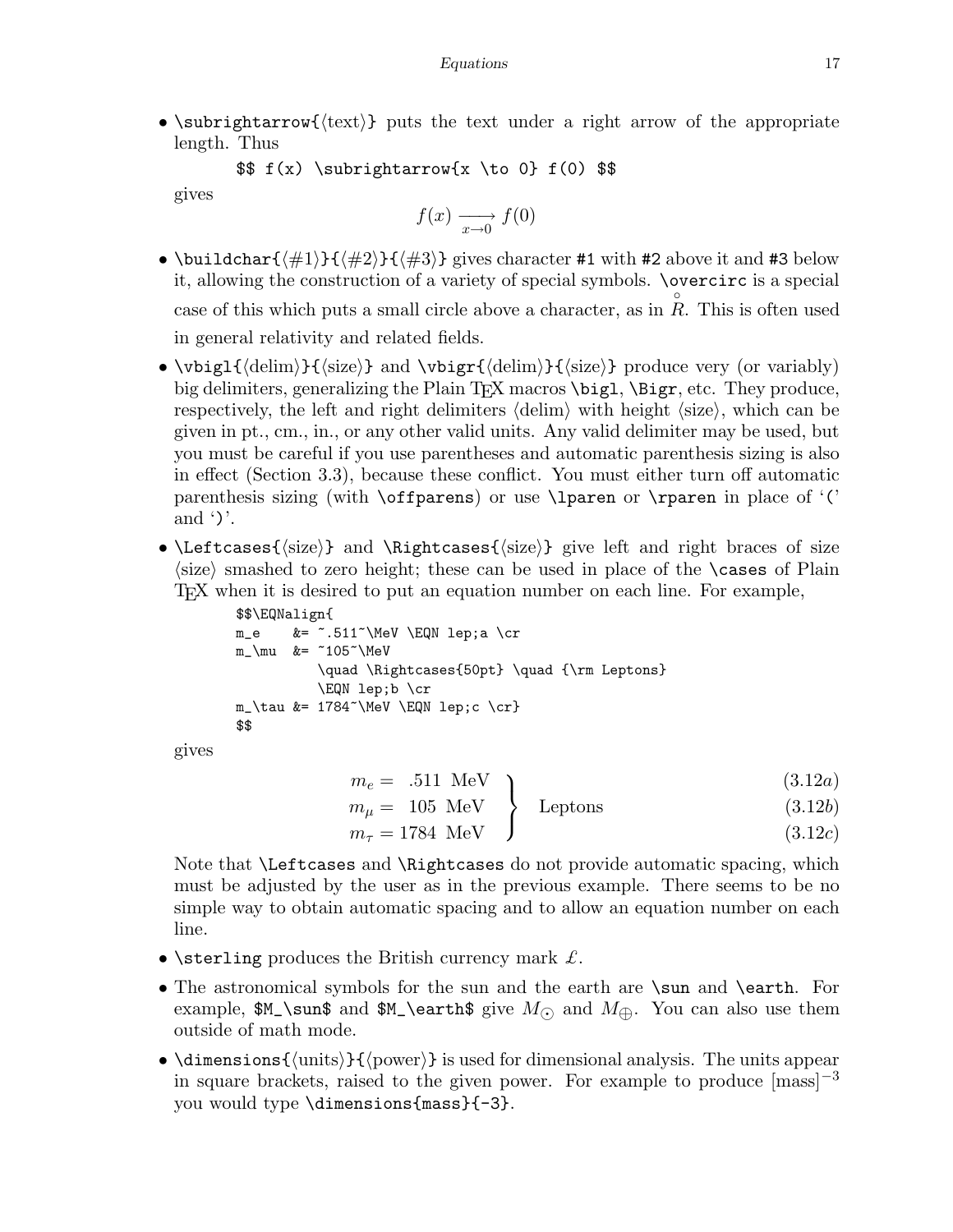•  $\simeq$  \slashchar{ $\{\text{letter}\}\$  puts a slash through a character, the notation for the contraction of a vector with Dirac  $\gamma$  matrices in Feynman graphs. For example

```
$  {\cal L} =
```

```
\bar\psi[i\slashchar{\partial} - e\slashchar{A}-m]\psi $$
```
gives

$$
\mathcal{L} = \bar{\psi}[i\partial - eA - m]\psi.
$$

The results produced by \slashchar are not as good as one would like. You can do somewhat better by adjusting the kerning of the / by hand for each character. For example,

#### \def\Aslash{A\kern -0.47em/}

produces "A/". But note that the angle of the slash is still not quite what one would like for a slashed "A." To really get good looking slashed characters someone will have to create a new slashed character math font using MetaFont. Meanwhile you can get by with \slashchar or define your own using kerning.

Abbreviations for units are normally set in Roman type even when used in formulas. Special function (e.g., sine, cosine and logarithm) or operator names are also set in Roman type, and T<sub>E</sub>Xs is adds some new names to go with the old standards.

- \Tr and \tr give "Tr" and "tr" respectively for the trace of an operator or of a matrix.  $\langle \text{diag} \rangle$  is used to denote a diagonal matrix, as in  $\eta_{\mu\nu} = \text{diag}(-1, 1, 1, 1)$ .
- \real and \imag give the symbols Re and Im for the real and imaginary parts of an expression; the spacing is like that for any other function or operator.
- \eV, \keV, \MeV, \GeV, and \TeV give the abbreviations for energy units  $eV$ ,  $keV$ , MeV, GeV, and TeV respectively.
- $\mathbb{ab}$ ,  $\mathbb{ab}$ ,  $\mathbb{ab}$ ,  $\mathbb{ab}$ ,  $\mathbb{ab}$ ,  $\mathbb{ab}$  and  $\mathbb{ab}$  for cross section units mb,  $\mu$ b, nb, pb, and fb respectively, while **\cmsec** gives  $cm^{-2}s^{-1}$ , the standard units for luminosity in colliding beam accelerators.
- \units{ $\langle$ name}} is a generic macro to print in Roman type the name of any units not covered by the macros above. For example, you can say \units{furlongs} and \units{fortnights} if you are using that particular system of units.

Note that all of the abbreviations for units above are defined without any spacing; to produce

$$
\mathcal{L} = 10^{33} \,\mathrm{cm}^{-2} \mathrm{s}^{-1}, \qquad p_{\perp} = 8.3 \,\mathrm{GeV}
$$

you should type

\$\$ {\cal L} = 10^{33}\,\cmsec, \qquad p\_\perp = 8.3\,\GeV \$\$

with a  $\lambda$ , to make a thin space between the number and the units.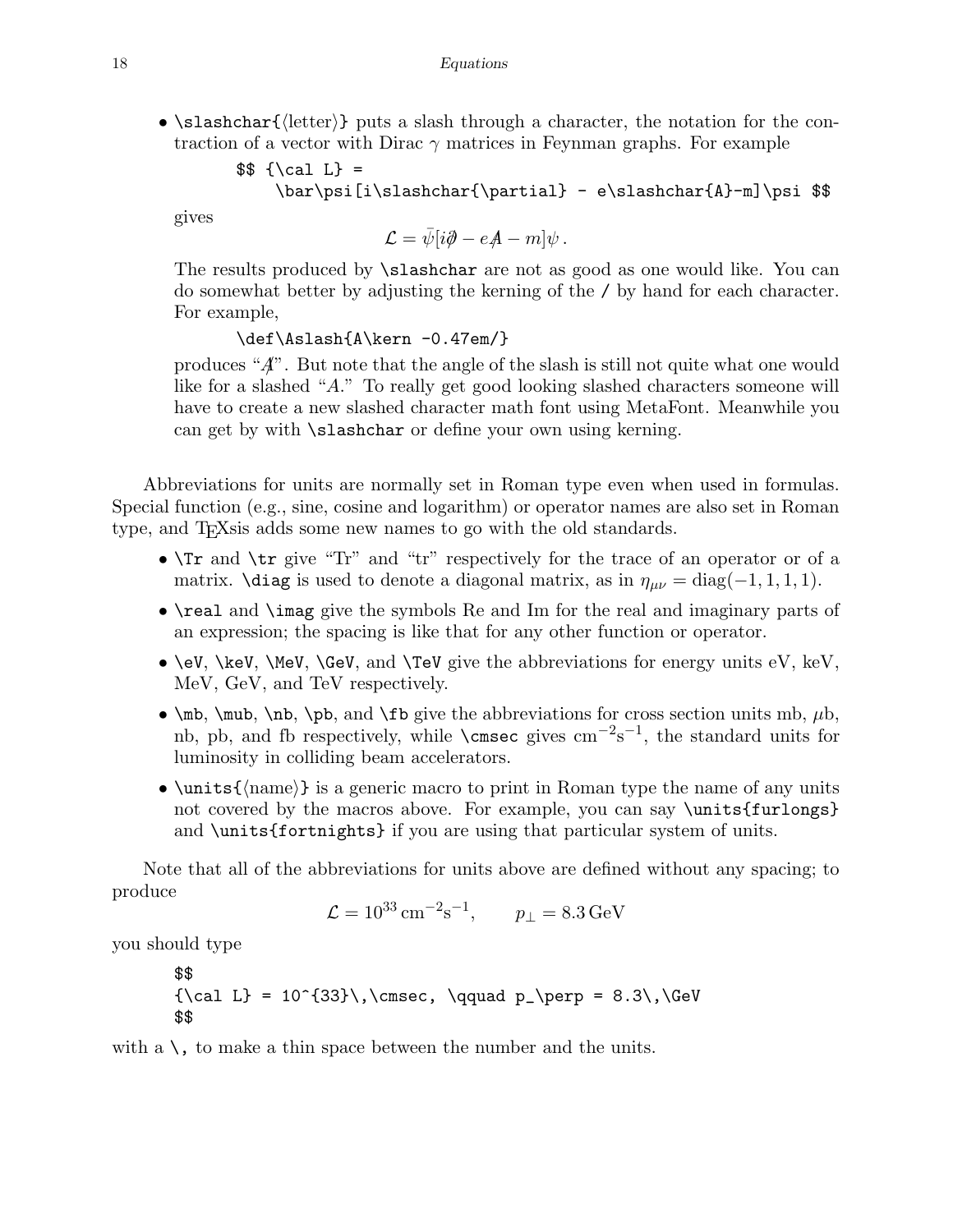#### 3.3. Automatic Parentheses Sizing

Plain T<sub>EX</sub> provides automatic adjustment of the sizes of parentheses and other delimiters when you use **\left** and **\right**, as in

 $\$  \left(  $\{ \text{math material } \rightarrow \$ 

TEXsis provides similar automatic sizing of parentheses and square brackets in displayed equations without the need of typing \left and \right. You must still use \left and \right for all other delimiters, and they can be used for parentheses and square brackets if desired. This feature is turned on and off with **\autoparens** and **\offparens** respectively; the default, once you say \texsis, is \autoparens. Thus, for example,

```
\autoparens
$$
( a \over b )
$$
```
produces

whereas

```
\offparens
$$
( a \over b )
$$
```
produces

 $\overline{a}$ b)

 $\frac{a}{2}$ b ´

which is not what one normally desires.

The automatic sizing of parentheses works by making ), (, ], and [ active characters in displayed equations and defining them to be macros which use \left and \right to size the parentheses. While this normally works properly and simplifies the typing of equations, it will fail if the **\left** and **\right** operators are not properly balanced, such as when a long equation is split between two or more lines with \eqalign or \EQNalign. Almost all such problems can be solved by using the control sequences  $\langle \rangle$  haren,  $\langle \rangle$ \lbrack, and \rbrack, which are taken from Plain TEX and which give just the standard parenthesis and bracket characters. For example,

$$
F = \left[ \left( \frac{a}{b} \right) + \left( \frac{c}{d} \right) + \left( \frac{e}{f} \right) + \left( \frac{g}{h} \right) \right]
$$

can be produced with

```
$$
\EQNalign{
F &= \Big\langle \Biggl\lbrack (a \over b) + (c \over d) \cr
\&\quad + (e \over f) + (g \over h) \Big|$$
```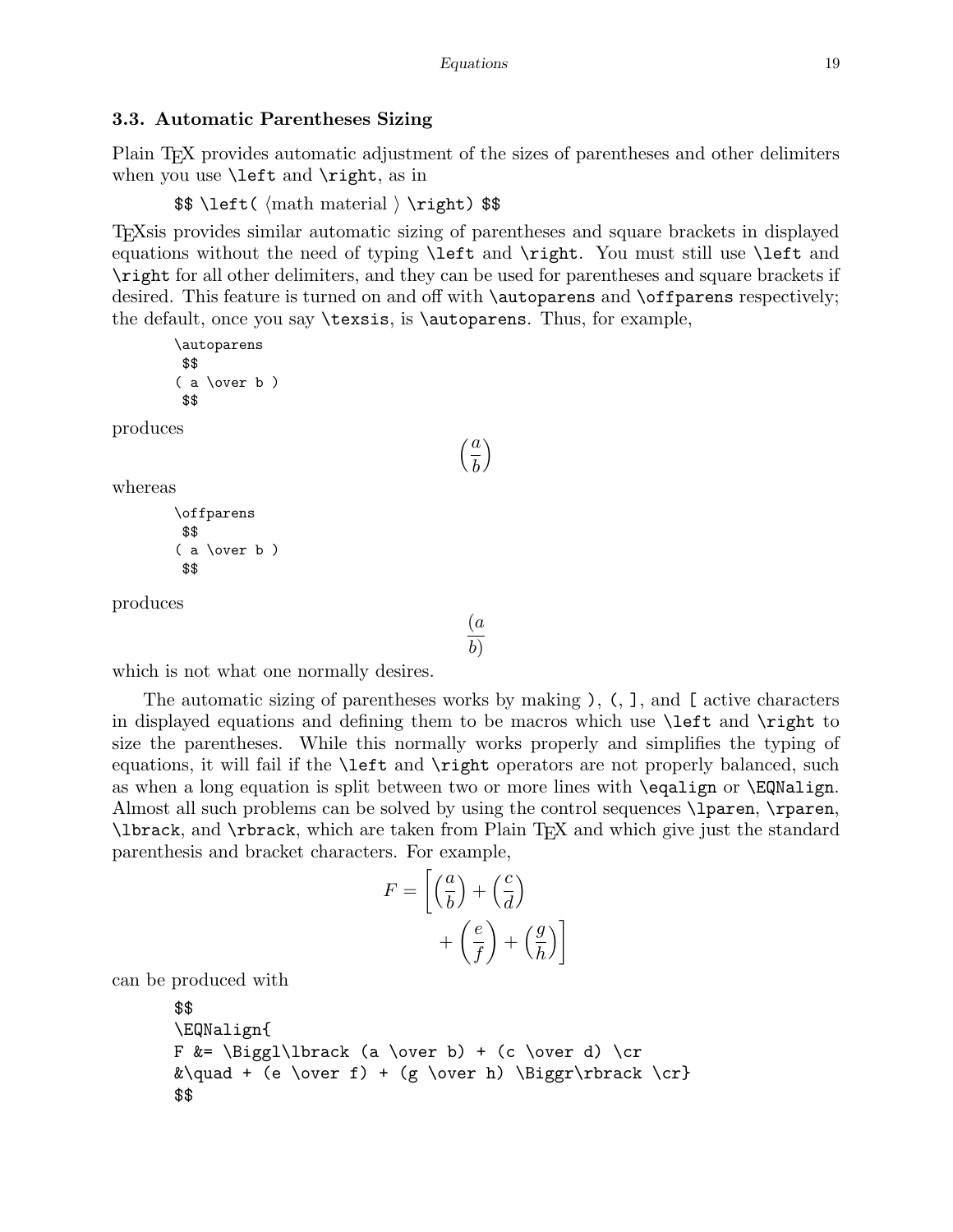Note that in this example the parentheses are balanced on one line and so can be sized automatically, while the brackets span two lines and so must be sized "by hand." The \vbig macro described in the next section provides additional flexibility for sizing.

If all else fails, you can use \offparens to turn off the automatic sizing of parentheses and put in **\left** and **\right** or explicit sizes yourself. In any case, you must put **\left** and \right, if needed, in in-line equations (math expressions which are not displayed equations), because. \autoparens only applies to displayed equations, not in-line math text.†

<sup>†</sup> Previous versions of TEXsis used the control sequence \onparens to provide automatic parentheses sizing in all math-mode expressions. While you can still use this, we do not encourage it since it may cause problems with other uses of these characters.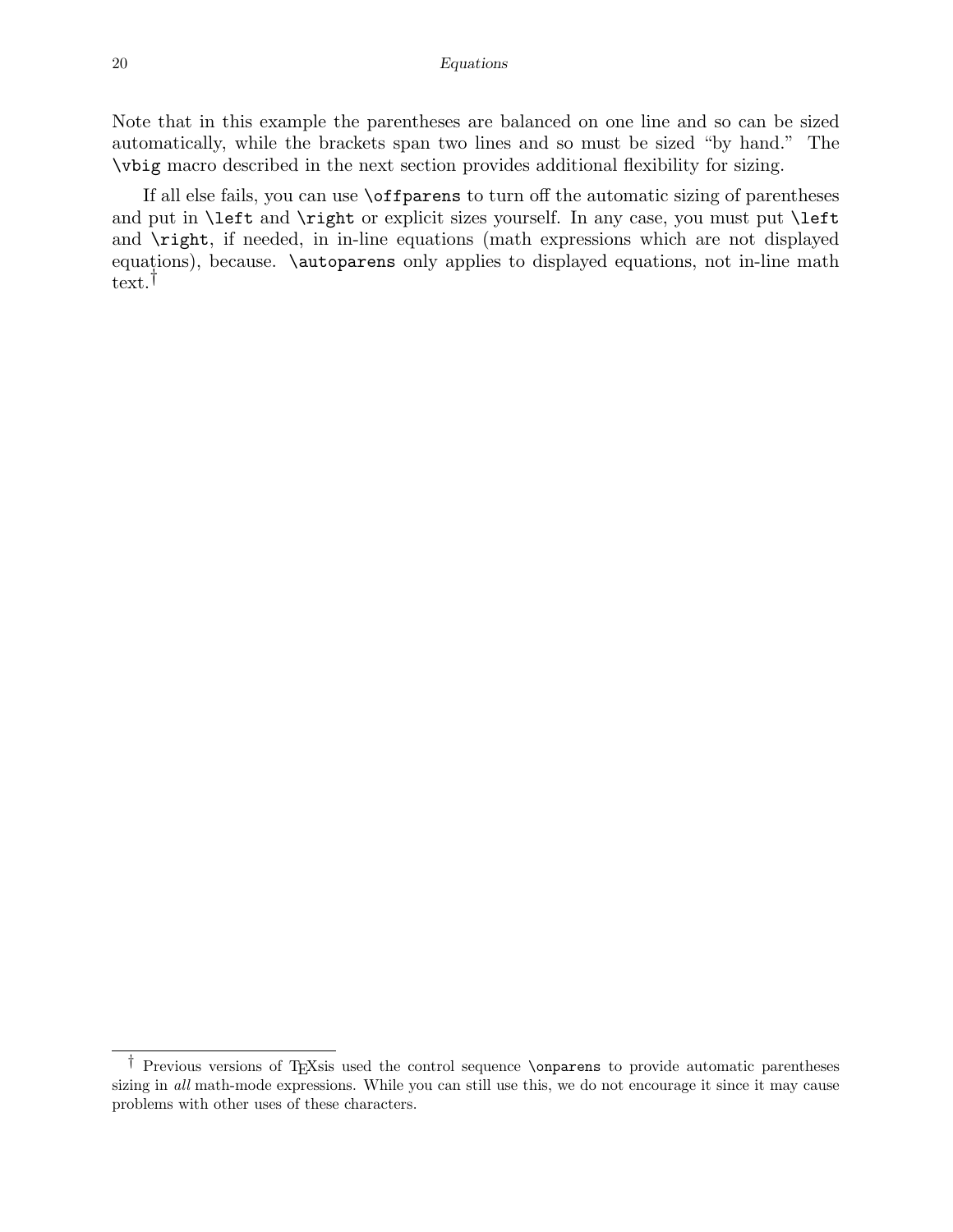### 4. References and Citations

TEXsis includes instructions for making citations to the literature in the text of a document. References are processed in the standard format used by many American physics journals: they are automatically assigned consecutive numbers as they appear in the text and are listed in numerical order at the end of the document. In the text a citation appears as a superscript number corresponding to the reference cited, though other methods of citation are possible (see Section 4.4). When each reference is defined it is given a label, which is associated with the number assigned to the reference. Subsequent citations to the same reference are made using this label, so there is no need to know the particular number assigned to the reference. Indeed, the number may change as the document goes through editing and revision, but the references will still automatically be in the correct order.

#### 4.1. Entering References

TEXsis is flexible enough that the text of the references may be entered in two different ways, either all references at once at the beginning of the document or each one individually at the point in the text where the work is first cited. In either case, TEXsis stores the text of all of the references in numerical order until it is asked to print the list at the end of the document, by saying \ListReferences.

To make a citation to a new reference and to enter the text of the reference, use the command  $\ref{label}$ , where  $\langle$  label) is the label to be used to refer to this reference. This is followed by the text of the reference, which is terminated by \endreference. An example is:

```
To this end we will follow Feynman\reference{Feynman, 1949}
R.P.~Feynman, Phys.\ Rev.\ \vol{76}, 749 (1949)
\endreference
in developing the propagator approach.
```
This would appear in the text of the document as,

To this end we will follow Feynman<sup>5</sup> in developing the propagator approach.

and the text of the reference would be saved until the list of references is printed at the end of the document. If you look at the end of this manual you will see it.

There are several things to take note of in the example above. Most importantly, there is no space between the word in the text where the citation is made ("Feynman") and the \reference. This is so the superscript reference number will appear in the text right after the word to which the citation is attached, with no intervening space. Note also in the reference text the tie  $(\tilde{\phantom{a}})$  between the initials and the name, the control spaces  $(\nabla)$  after the abbreviations, and the use of the  $\vol$  macro for the volume number;  $\vol({\text{number}})$ prints the volume  $\langle$  number $\rangle$  with an underscore below it. (This is easier to read than boldfaced volume numbers on small laser printers, but if you prefer something else you can simply redefine the \vol macro). Similarly, \booktitle{ $\{title\}$ } will print the title of a book, in slanted type. Finally, note that there is no punctuation at the end of the reference text. This is because T<sub>E</sub>Xsis automatically supplies the appropriate punctuation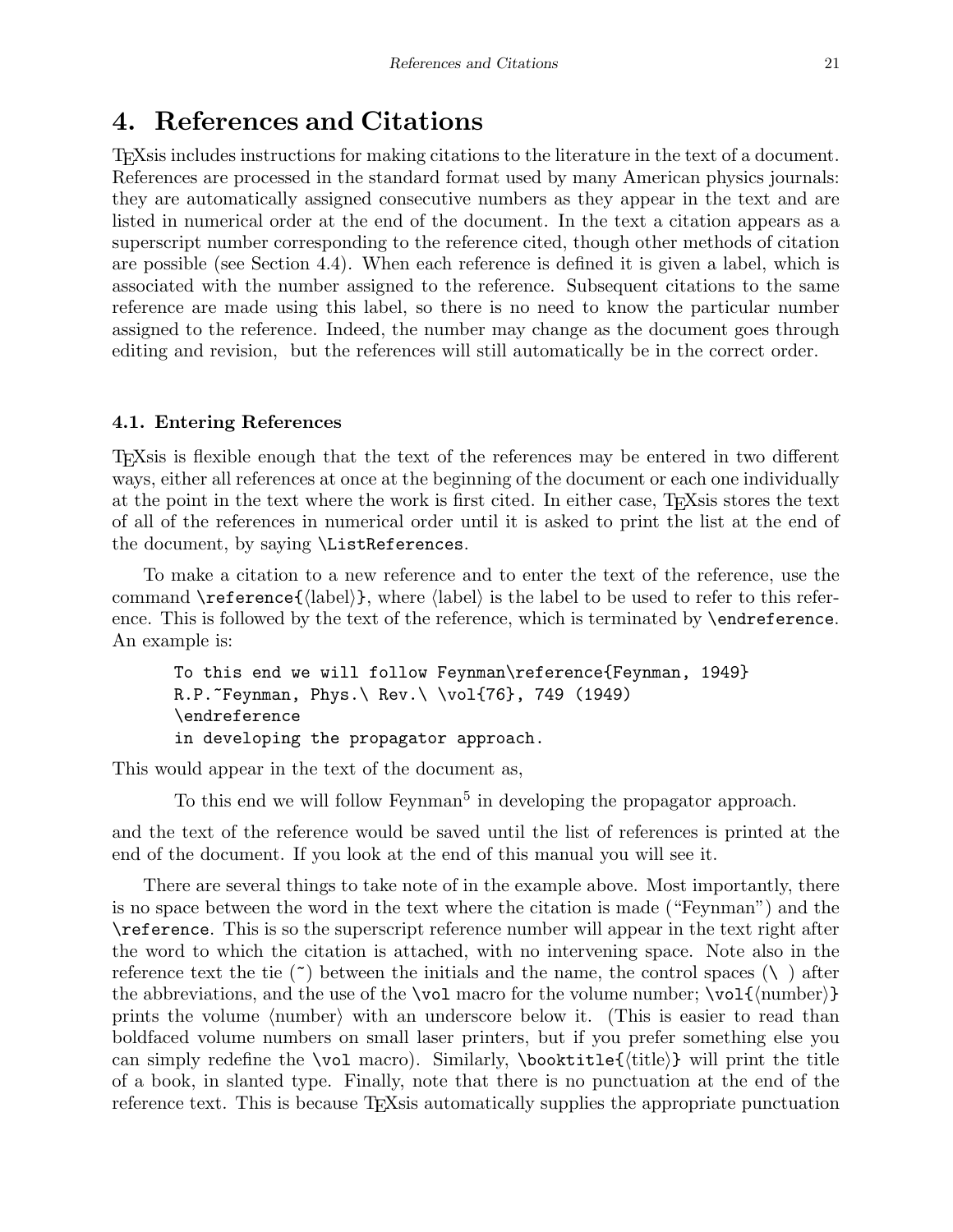when it prints the list of references. Normally this will simply be a period (.), but it is possible to have multiple references assigned to the same reference number, in which case the references are separated by semi-colons, with the last reference terminated by a period. How to do this is described below.

Since typing the text of a journal citation is somewhat complicated, the \journal macro was created to make things a little easier. The format is

 $\langle$ journal  $\langle$ journal name $\rangle$ ; $\langle$ volume $\rangle$ , $\langle$ page number $\rangle(\langle$ year $\rangle)$ 

This constructs the journal citation for you, with periods automatically replaced by " $\lambda_{\mathbf{u}}$ " in abbreviations and the volume number underlined for you by \vol. It is important that the field separators (the semi-colon, the comma and the parentheses), all be present and in the right order or T<sub>E</sub>X will look as far forward as it takes to find the next one it wants. There should be no extra spaces between the arguments.

Besides making it a little easier to type a citation to a journal article, using \journal lets you switch from the American form of citation to the European form very easily. In the American form the page number follows the volume, followed by the year in parentheses. In the European form the year follows the volume number and the the page number comes after that. Normally TEXsis uses the American form, but you can change to the European form simply by saying

#### \Eurostyletrue

The arguments to \journal are always in the American order, no matter how they are eventually printed.

A number of abreviations which are commonly used in references and which are usually set in italics are defined as simple control words. Thus saying  $\csc^2 c f$ , saying  $\eta$  \etal produces "*et al.*", saying \ie produces "*i.e.*", and saying \ibid produces "*ibid.*"

Sometimes you want to print the title of a journal article, and sometimes you don't. An easy way to control this is to enter the title using \ArticleTitle, as in

```
\reference{Schwinger, 1951}
J. "Schwinger,
\ArticleTitle{On Gauge Invariance and Vacuum Polarization}
\journal Phys. Rev.;82,664(1951)
\endreference
```
Then if you say \ShowArticleTitletrue, the title will be printed (in slanted type, with a trailing comma), but with \ShowArticleTitlefalse (the default) it will not.

To enter several references with the same reference number simply begin the next \reference immediately after the previous \endreference, and begin the labels of all but the first reference with an asterisk "\*", as in the following example:

The vacuum polarization term can be regularized by introducing a cut-off at high frequencies.\reference{Pauli and Villars, 1949} W.~Pauli and F.~Villars, \journal Rev. Mod. Phys.;21,434(1949)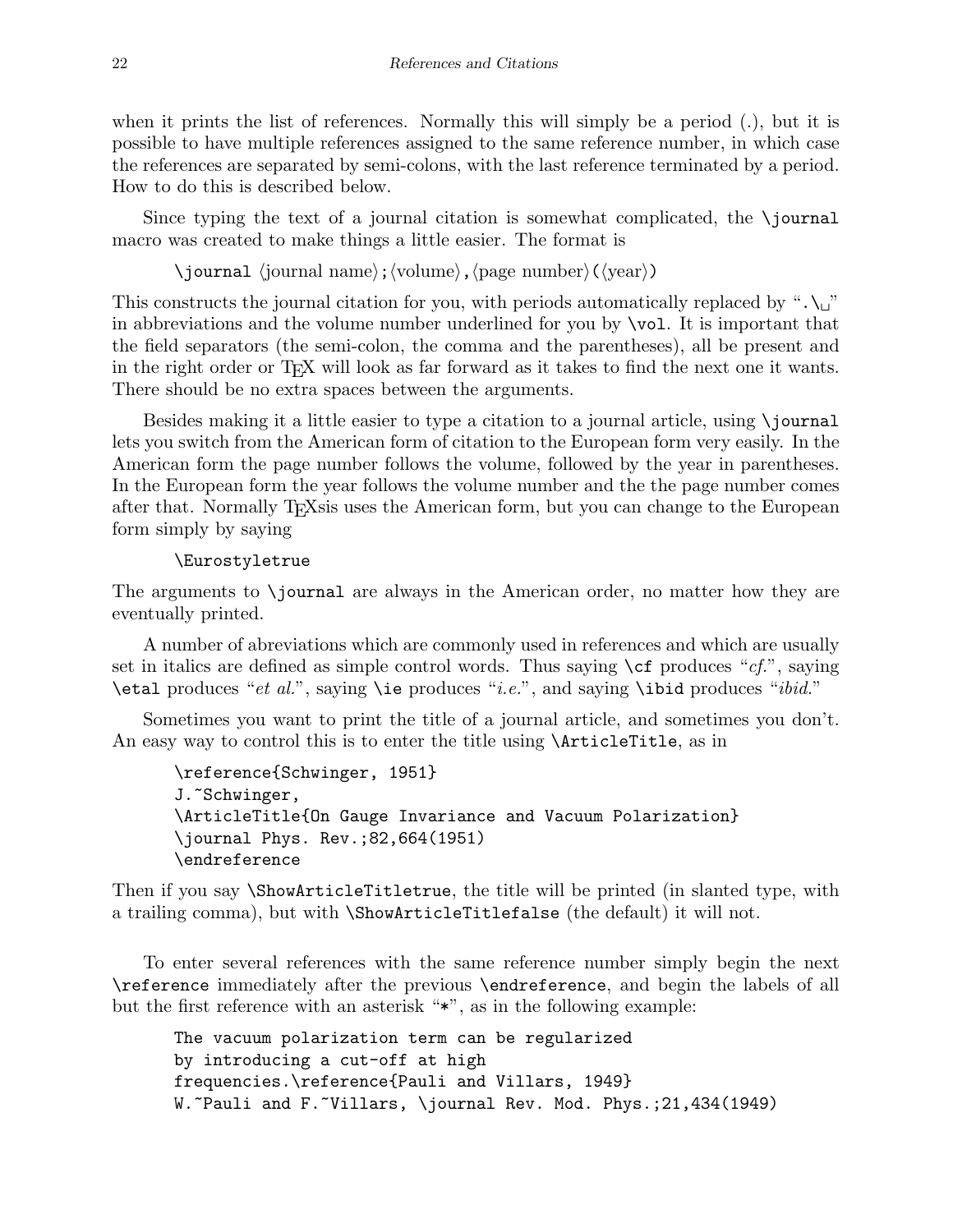```
\endreference
\reference{*Schwinger, 1948}
J.~Schwinger, \journal Phys. Rev.;74,1439(1948)
\endreference
```
This produces the single citation

The vacuum polarization term can be regularized by introducing a cut-off at high frequencies.<sup>6</sup>

The "\*" at the beginning of the second label tells T<sub>E</sub>Xsis not to assign a new reference number to this reference, but instead just to add it to the text of the previous one. Of course you could type the text of both references between one \reference and \endreference. An advantage to following the example above is that the second reference can be given a reference number of its own simply by deleting the "\*" at the beginning of the label. Similarly, two references with different reference numbers can be lumped together into one citation by inserting a "\*" in front of the label of the second reference. Another advantage to keeping the references separate is that it is easy to move references around, either within a document that is being revised or between documents. It is therefore recommended that each reference be entered separately, although this is obviously not required.

Instead of putting the **\reference** ... **\endreference** in the text it may be more convenient to type them all together, especially if they already appear that way in the manuscript. This can be done without producing any unwanted printed numbers by using

\referencelist \reference{1} text 1... \endreference \reference{2} text 2... \endreference ...  $\ref{last} last \text{...} end reference$ \endreferencelist

The \referencelist must appear at the beginning of the document, so that the reference labels are defined before they are used. This is best put into a separate file which is \input by the master file. Of course the list of references is not printed until the end of the document, when \ListReferences is called.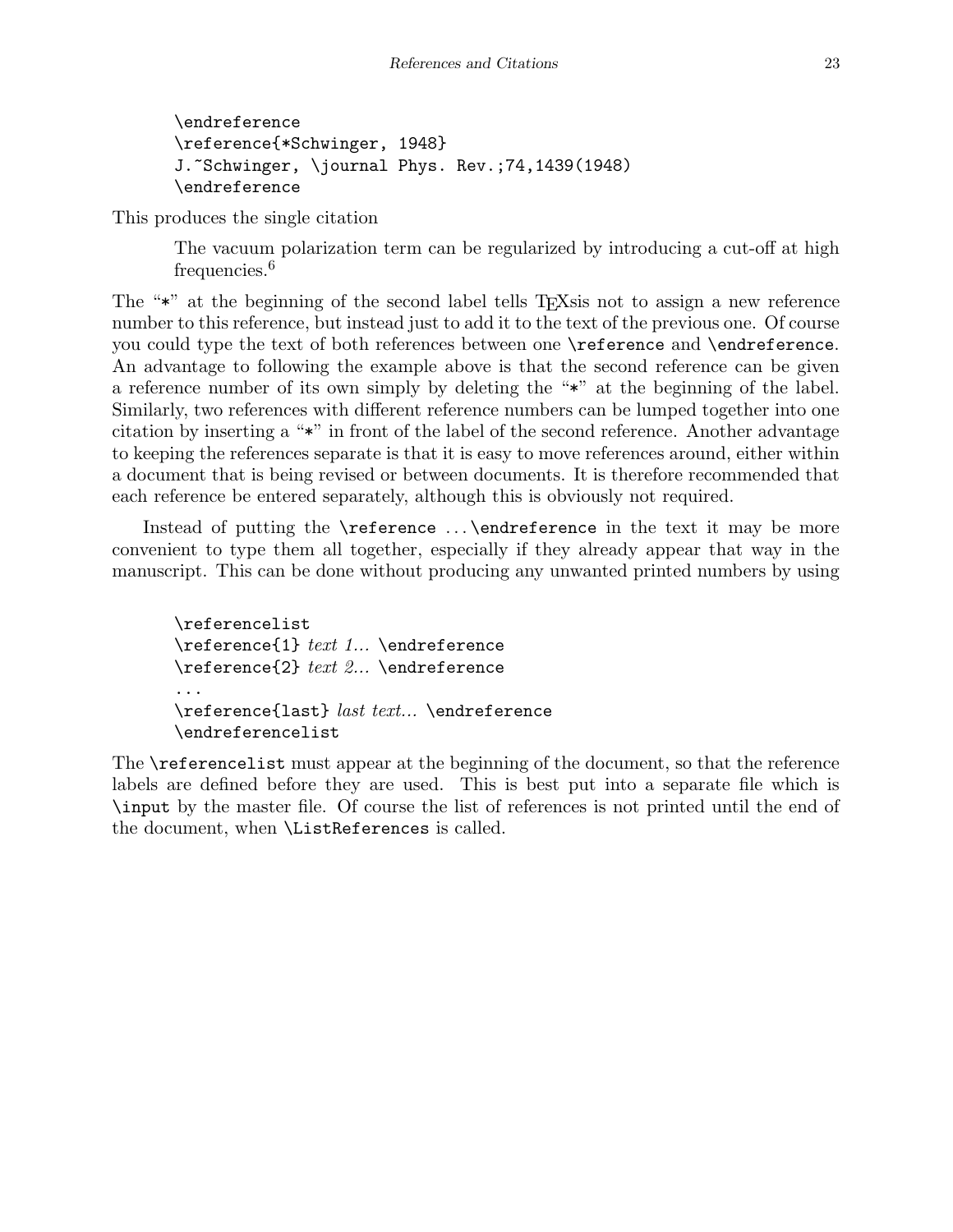#### 4.2. Citations to Defined References

All subsequent citations to a previously defined reference are made using its label. If a \referencelist is used, then all citations appearing in the text will be made in this way, since then the initial reference definitions print nothing. The construction  $\c{cite{label}}$ prints the reference number corresponding to the label as a superscript. For example,

A good discussion of this is given by Doob\cite{Doob} in section~7. produces

A good discussion of this is given by Doob<sup>3</sup> in section 7.

since Michael Doob's book A Gentle Introduction to  $TFX$  is in fact Ref. 3 of this document and has the label "Doob." If several \cite's are given in succession then the corresponding numbers are printed separated by commas. Unlike \reference, which defines the reference numbers, \cite does not know if references are sequential, so it cannot replace a sequence of numbers by a range. To avoid a long sequence of reference numbers use instead  $\ci$ terange ${\frac{\frac{\xi t}{\xi}}{k}}$  label) ${\frac{\xi t}{\xi}}$  to print the numbers corresponding to the first and last labels as a range.

The construction  $\Re\{label\}$  produces "Ref. nn" in the text, with nn the number of the reference corresponding to the label. For example, the "Ref. 3" in the previous paragraph was typed into the manuscript file as \Ref{Doob}. \Ref is simply shorthand for Ref.  $\text{Ref}$ .  $\langle \text{label} \rangle$ , and you can change what is printed simply by changing the definition of \Ref. For example, if you said

```
\def\Ref#1{reference~\use{Ref.#1}}
```
then \Ref{Doob} would produce "reference 3" instead. See Section 5 for more on how to use \use.

#### 4.3. Listing the References

After the text of the document is complete a printed list of the references can be obtained by saying

#### \ListReferences

This prints the numbers at the left hand edge of the page with the text indented by \refindent, which is chosen so that the equation numbers line up, and it puts a \refskip (initially equal to a \smallskip) between references. The reference format can be changed by redefining the command \refFormat, which is executed just before the references are printed and which initially is simply \relax. For example, to have the reference list printed with a ragged right margin, with no vertical skip in between references, one could say

```
\def\refFormat{% formatting for the list of references
  \raggedright % ragged right margin
  \refindent=2cm % instead of ''natural'' value
  \let\refskip=\bigskip % more space between entries
  }
\ListReferences % now do it
```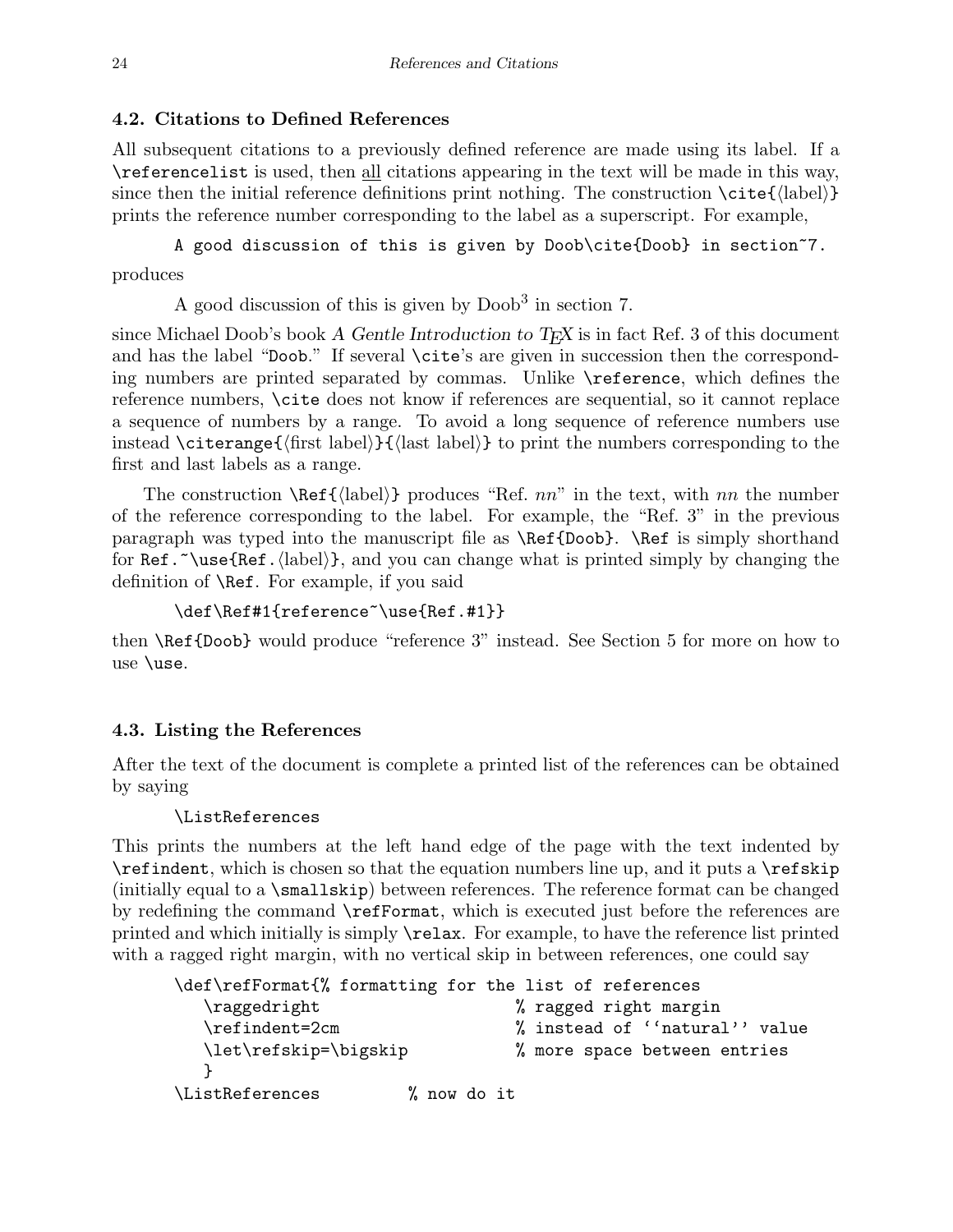No heading is printed for the reference list — you have to do this yourself in whatever format is appropriate. Often you will want to use \nosechead (or perhaps \beginsection from Plain T<sub>EX</sub>), but sometime you may want to use  $\Lambda$  resolution instead. The choice is up to you.

When you have several references under the same number, the \*'d references described earlier, they will each normally be printed begining on a new line. You can supress the extra line ends and run the reference text together by saying \refbreaksfalse. To go back to breaking lines between multiple citations you should say \refbreakstrue.

Once the list of references has been printed, everything is reset so that you can start over collecting new references. This is useful if you want to print the references at the end of each chapter of a book, or at the end of each paper in a conference proceedings.

#### 4.4. Citation Styles

Superscript reference numbers are the simplest form of citation, and the default in T<sub>E</sub>Xsis, but there are also several other popular conventions for making citations. One common one is to display the reference number enclosed in squaqre brackets rather than as a subscript. Another is to display a "citation key," such as the first author's last name and the year, either in brackets or parentheses. TEXsis is flexible and allows you to use any of these citation styles.

To cause the reference numbers to appear within brackets simply say \CiteByNumber. (To go back to superscript reference numbers say \CiteBySuperscript.) It would be nice if that is all you had to do to switch from one citation style to another, but there is one complication. When a citation appears at the end of a sentence it looks best if the punctuation comes before a superscript, but after a reference number in brackets. Getting this right is more than a mere macro can easily do, so if you switch from one style to the other you will have to make appropriate corrections to your document for citations that appear at the end of sentences.

Another citation style which was more popular in journals many years ago is to cite the work in the text using a superscript number, but to put the text of the reference at the bottom of the page as a footnote rather than at the end of the paper or chapter as an "endnote." This is achieved by saying \CiteByFootnote. This can be useful for a draft of a paper even if you will eventually use a different citation style, because it makes it easier to check the reference text as you proofread the paper. By the same reasoning it's actually a nice citation style for scientific books and papers in general, because the reference text is right there. If the author thinks it is important enough to his/her argument to cite another work then it is probably imporant for the reader to see the reference text at that point. We hope that this citation style gets used more than it has of late, though with the increased use hypertext it probably won't. (Why bother to put the reference text on the same page as the citation when you can click on the reference number and jump right to the appropriate point in the list of references?)

As you might expect, if you use \CiteByFootnote then no list of references is produced should you also say \ListReferences. After all, the text of the references has already appeared so there are actually no references to list.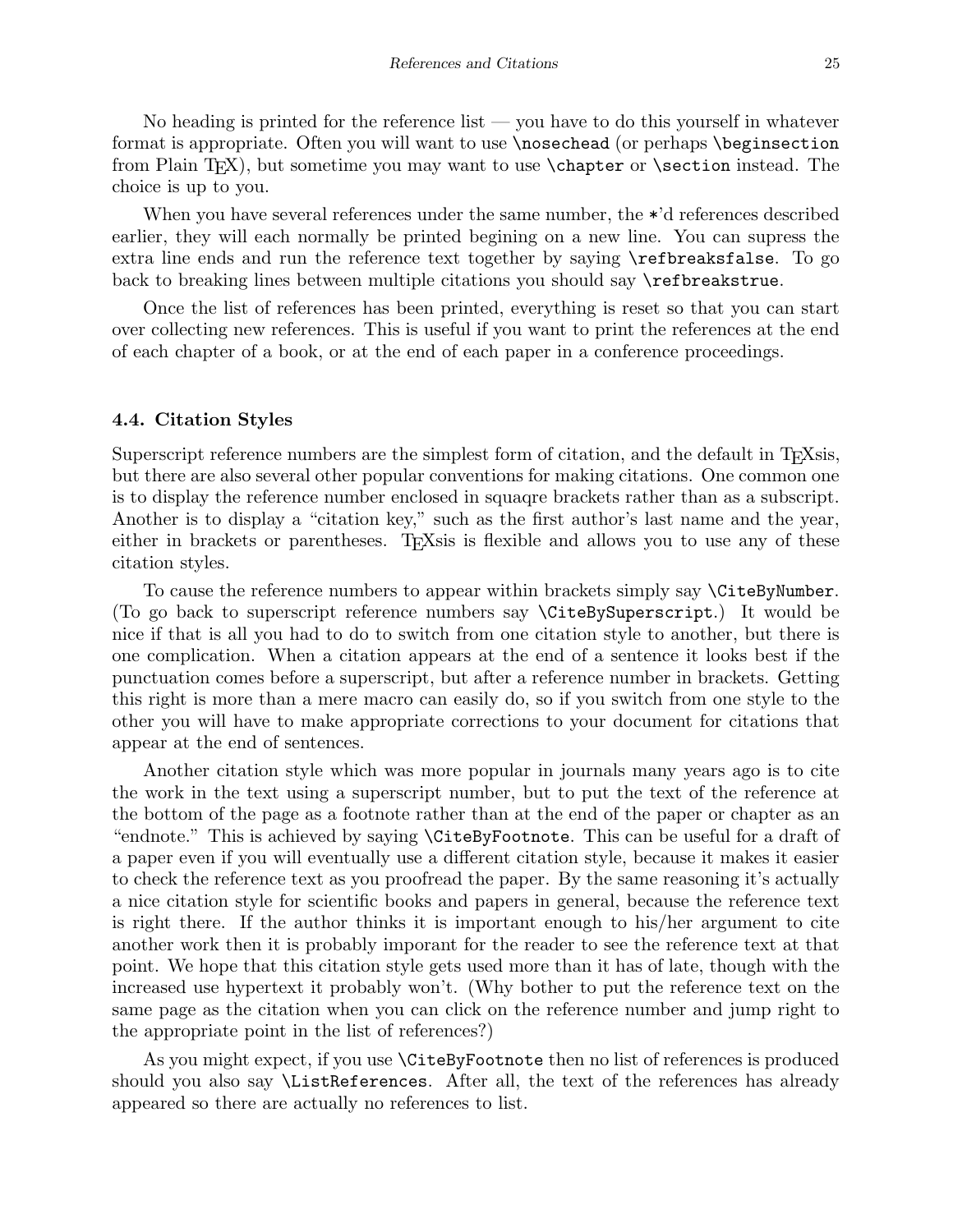It is probably not a good idea to mix \CiteByFootnote and numbered footnotes using \Nfootnote, since they are completely separate and keep track of their footnote numbers independently.

Earlier versions of TEXsis had only two citation styles, and for backward compatibility they are still supported. Saying \superrefsfalse is the same as saying \CiteByNumber, while \superrefstrue is the same as \CiteBySuperscript. The older forms are supported so that you can print old documents that use them, but you should avoid including them in new documents since they might disappear some day.

#### 4.5. Using BIBTFX

BIBT<sub>EX</sub> is a system for managing and using bibliographic databases. If you find you are always citing the same sources again and again in your papers, or if you have access to a bibliographic database someone else has already compiled (or which you yourself have compiled), then BIBT<sub>EX</sub> can make it much easier for you to make your list of references. All you need to do is specify the name of the database files to be searched (there can be several), and use the \cite command to refer to a paper listed in the database. Papers in the databases are indexed by a "citation key," and all you have to do is use that key as the label in the \cite command. The first time you run your document through T<sub>E</sub>Xs is these references will be undefined, but if you then run the BIBT<sub>EX</sub> program it will extract the proper references from the databases, so that they will be properly defined (and formatted) the next time you process your document.

Some extra work is needed to get started using BIBT<sub>E</sub>X. First, since BIBT<sub>E</sub>X is a separate program, you need to get that program—it isn't included with TEXsis. You can get the standard distribution of BIBTEX from CTAN, in the directory bibliography/bibtex. If you are not familiar with how to build and install TEX and related programs then you will need to get your system adminstrator or TEX guru to install it for you. You also need to have the "reference style" file for T<sub>E</sub>Xsis. This file, called texsis.bst, tells BIBT<sub>E</sub>X how to write out references in the proper T<sub>E</sub>Xs is format. This file now comes with the standard TEXsis distribution, but if you don't have it you can easily get it from the TEXsis ftp site, or from CTAN, in the directory texsis/bibtex.

Once BIBT<sub>E</sub>X and texsis.bst are installed it is fairly easy to use them. First you have to add to your manuscript files a couple of instructions that tell BIBTEX which bibliography database files to use and how to format the references. To specify the database files, use \ReferenceFiles, as in

#### \ReferenceFiles{unix,internet,mylist}

In this case, BIBTEX will search for the references in the files unix.bib, internet.bib, and mylist.bib. (Examples of these files are also included in the texsis/bibtex directory on the ftp servers.) Next, you tell BIBTEX to use a "style" for creating references in a form that T<sub>E</sub>Xsis can understand, with

```
\ReferenceStyle{texsis}
```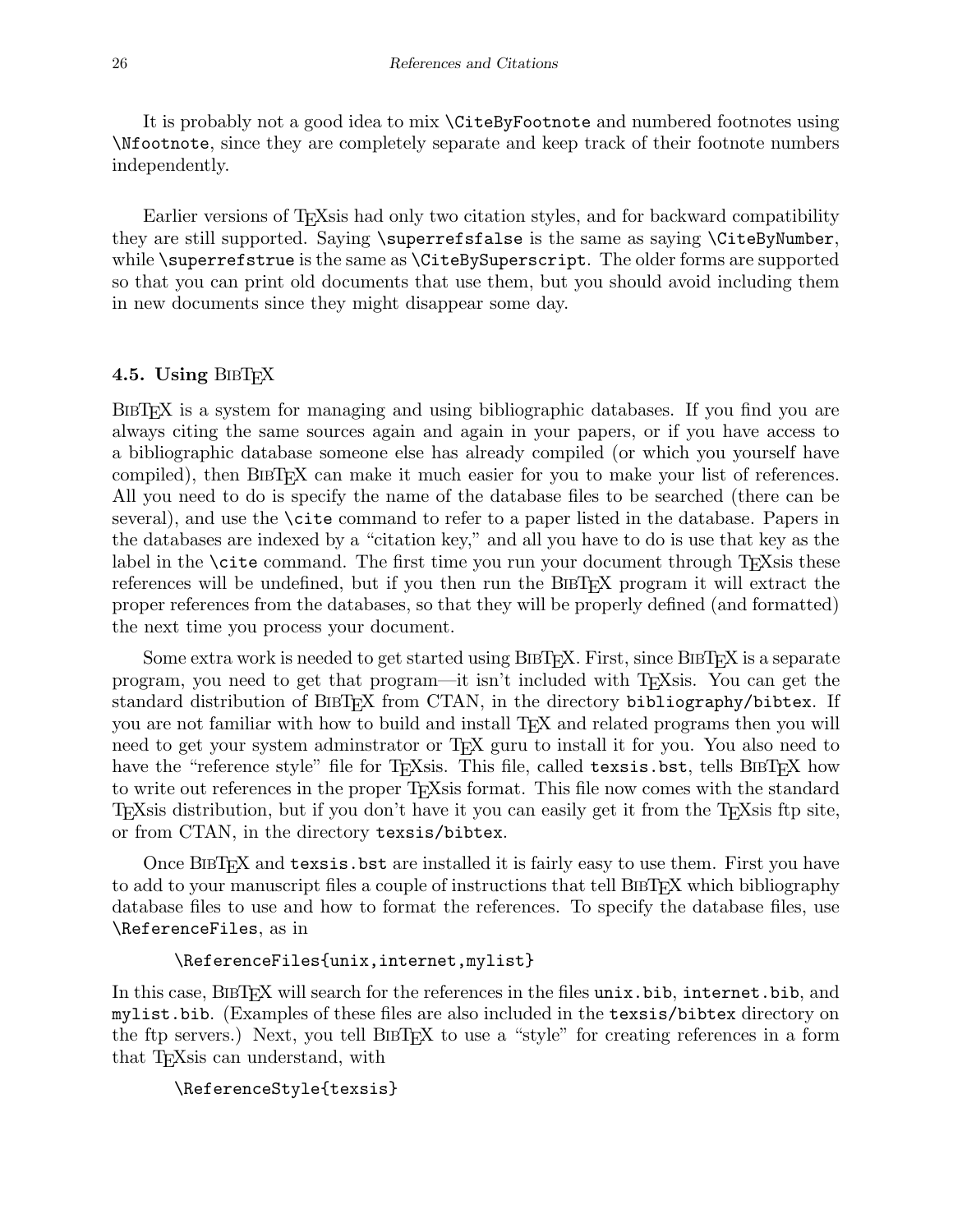This tells BIBTEX to use the texs is. bst style file, but you must leave off the . bst extension.

Once you have invoked \ReferenceFiles and \ReferenceStyle you can cite your references using \cite, as usual. The "label" you use for \cite should be the "citation key" used in the bibliography database. You can also use \nocite to create a citation entry without putting a citation mark (superscript number or number in brackets) in the output. Finally, to print the list of references, simply say \ListReferences, as usual. This just lists the references—it's up to you to provide any heading or extra space before the list.

Once you have set up your document this way, the only additional thing you have to do is run the BIBTEX program. Before you do, run your manuscript file through TEXsis once. It will complain about undefined references, but it will also produce a list of the papers you cited, in order, in the .aux file. Then run BIBT<sub>F</sub>X, like so:

#### bibtex myjob

This uses the information in the . aux file and extracts the references, in the proper order and with the proper  $T<sub>F</sub>X$ sis  $\ref{erence commands}$ , into the file myjob.bbl (the extension means "bibliography list"). Finally, run T<sub>E</sub>Xsis again. This time, since the .bbl file exists, it is read in as a \referencelist when the \ReferenceFiles command is executed. Now all of your citations will be properly defined, with no complaints. Just remember to run the BIBTEX program again if you add or delete citations or change their order.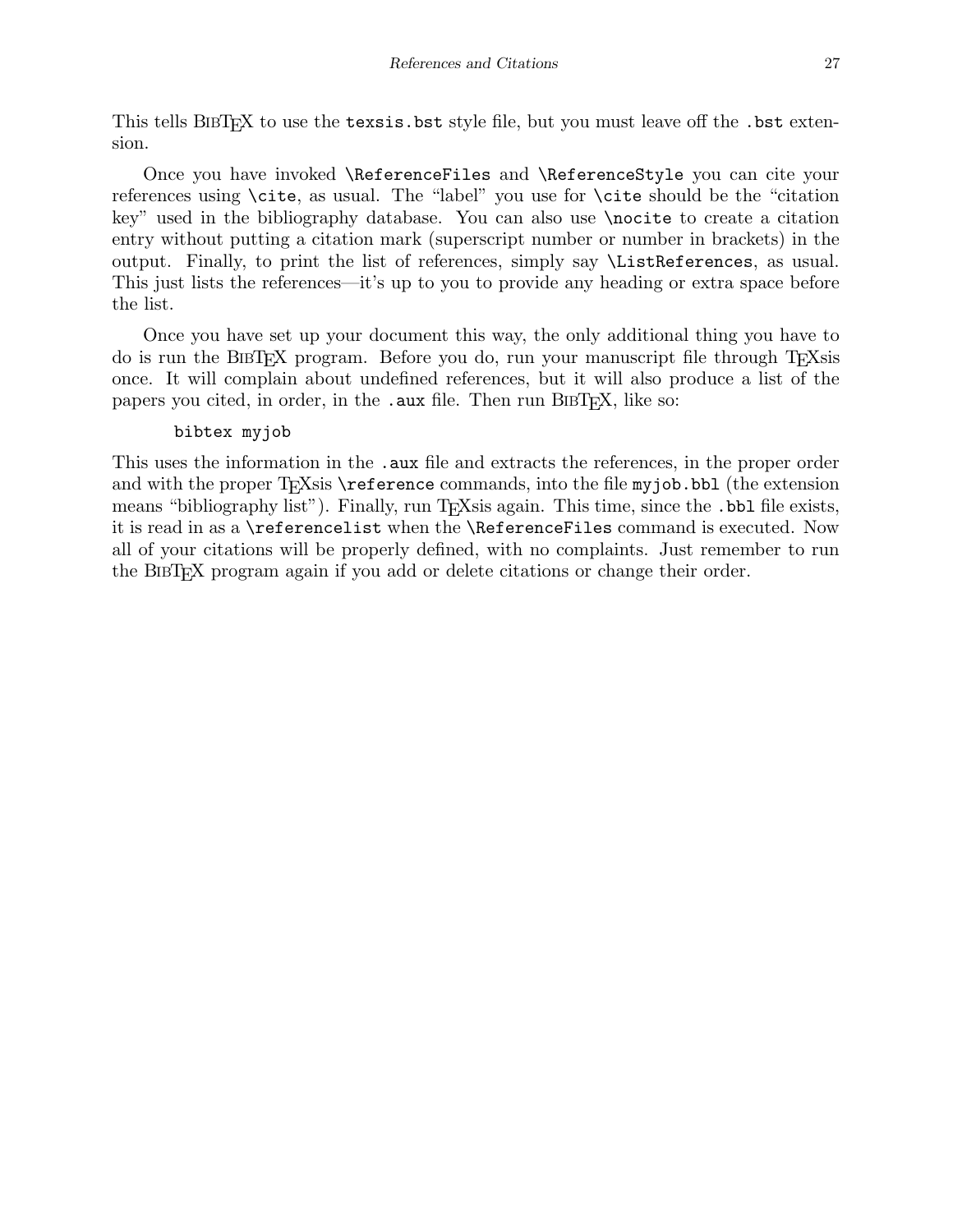### 5. Labels and Tags

One of the most useful features of T<sub>E</sub>Xsis is that it automatically numbers things like equations and references and lets you refer to these things by means of symbolic names or "labels." This section explains how to get the most use out of this labeling mechanism.

#### 5.1. Tagging

Here is a rough outline of how labeling or "tagging" works. T<sub>E</sub>Xsis keeps track of numbers for equations, figures, tables, and other useful things in counters. Whenever you create a new equation, figure, table or reference the appropriate counter is incremented. At the same time, a new macro instruction is defined, with the label incorporated into the name, and the definition of this macro is simply the (new) value of the counter. Thus if you create a displayed equation and label it "Newton" then a macro called "\Eq.Newton" is created and it is automatically defined to be whatever the next number is for the equation.

The actual mechanism is somewhat more subtle. Normally you can only use letters in macro names, but T<sub>E</sub>Xs uses  $\cos \cdot \cdot \cdot$  bendcsname to allow numbers and punctuation to be used in labels. Also, an extra @ is added at the beginning and end of each macro name. If this were not done then, for example, using "end" as a label (using  $\tau$ ) could redefine  $\end{math}$  and you would not be able to get out of T<sub>E</sub>X! So the macro containing the equation number for the equation named "Newton" actually ends up being named "\@Eq.Newton@".

Once a label macro is defined you can use it to refer to the thing it labels, and it will yield the proper number. In the case of the equation called "Newton," saying  $\Eq{Newton}$ is really saying Eq.  $\sim$  (\CEq.NewtonQ). (Again, since punctuation is not allowed in names, TEXsis actually uses \csname ... \endcsname in the definition.) References, equations, figures, tables, etc., all produce their numbers in this way.

Each of the T<sub>E</sub>Xs is macros which uses labels attaches to the label a unique prefix identifying the kind of object labeled. These objects and the corresponding prefixes are shown in Table 5.1. Because of these prefixes the same label can be used for different kinds of objects. For example, the name "Witten" can be used as a label for an equation and as a reference, since their internal labels are Eq.Witten and Ref.Witten, respectively (and in reality the names are bracketed by @ characters). The prefixes are automatically inserted by T<sub>E</sub>Xsis macros like  $\Eq$  and  $\cite$ .

At the most primitive level you can always associate a label with some value by saying  $\text{diag}\{\langle label \}$   $\{\langle value \rangle\}$ . You can then reference the value, whatever it is, by its name using the command  $\text{use}(\label{label}$ . In this case if there is to be a prefix in the label you must put it in explicitly. Thus to say just the number of the equation labeled "Newton" without any parentheses or anything you would say \use{Eq.Newton}. To get the number of the reference labeled "Knuth" you would say \use{Ref.Knuth}, which produces "1" because "Knuth" is the label of the first document we referenced in this manual and "Ref" is the prefix used for references.

One particularly useful way to use \tag and \use is to refer to a topic which is discussed on some other page in the document. On the page you want to reference you could define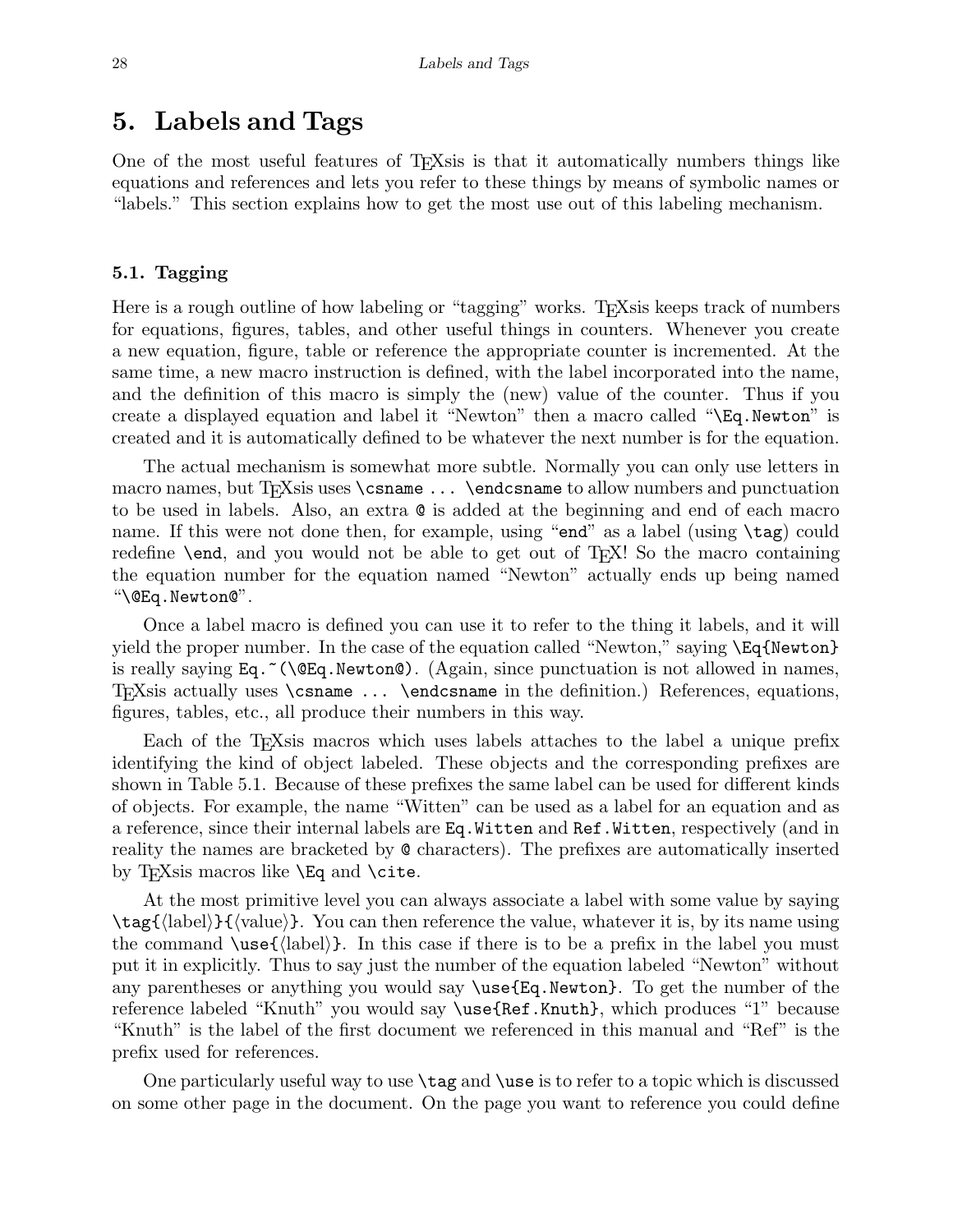| Entity     | Tag Prefix | Counter          |
|------------|------------|------------------|
| Corollary  | Cor.       | \corollarynum    |
| Definition | Df.        | \definitionnum   |
| Equation   | Eq.        | \eqnum           |
| Figure     | Fg.        | \fignum          |
| Lemma      | Lem.       | \lemmanum        |
| Reference  | Ref.       | $\verb \refnum $ |
| Table      | Tb.        | \tabnum          |
| Theorem    | Thm.       | \theoremnum      |

Table 5.1: Prefixes for labels and the corresponding counters for various objects.

the tag "page.cool" to be the page number by saying \tag{page.cool}{\folio}. Then somewhere else in the document if you want to refer to the information on that page you could do so with \use{page.cool}, as in "This difficulty is discussed in more detail on page \use{page.cool}." Then even if the document is rearranged so that the page numbers change, the page number you referred to will come out correct.

Here is another useful example. Suppose you want to state the number of questions at the begining of an examination (or similarly, the number of chapters in a book). A count of the questions could be kept in  $\Q$ count, but it won't be set correctly until the end of the job. Even so, when the count is known we can tag it with a name like "NQ" and use it in the text with \use{NQ}. The first time this is encountered it will display as an undefined tag and an error message will appear in the log. But at the end of the document we say

#### \tag{NQ}{\Qcount}

to assign the final value of \Qcount to the tag "NQ". The next time the job is run saying \use{NQ} will be defined as the value from the previous run. Unless you've recently changed things (by adding or removing a question) then this will be the correct count.

Knowing about \use and the prefixes in Table 5.1 also lets you change how the macros that refer to these objects work. For example, to refer to figure 7.1 in section 7.1 you would normally say \Fig{Penguin}. This produces "Fig. 7.1," but suppose you want it to say the full word "figure" instead of just "Fig." You can make this change throughout the document simply by changing the definition of \Fig to:

```
\def\Fig#1{figure~\use{Fg.#1}}
```
Then "\Fig{Penguin}" would produce "figure 7.1."

Whenever you create any of the objects listed in Table 5.1 a label is automatically created. However, chapters, sections, and subsections are not automatically labeled because their values are not ordinarily changed. If you want to remember the number of a chapter or section of your document to be able to refer to it somewhere else, put  $\langle \label{eq:label{label} \Delta b}$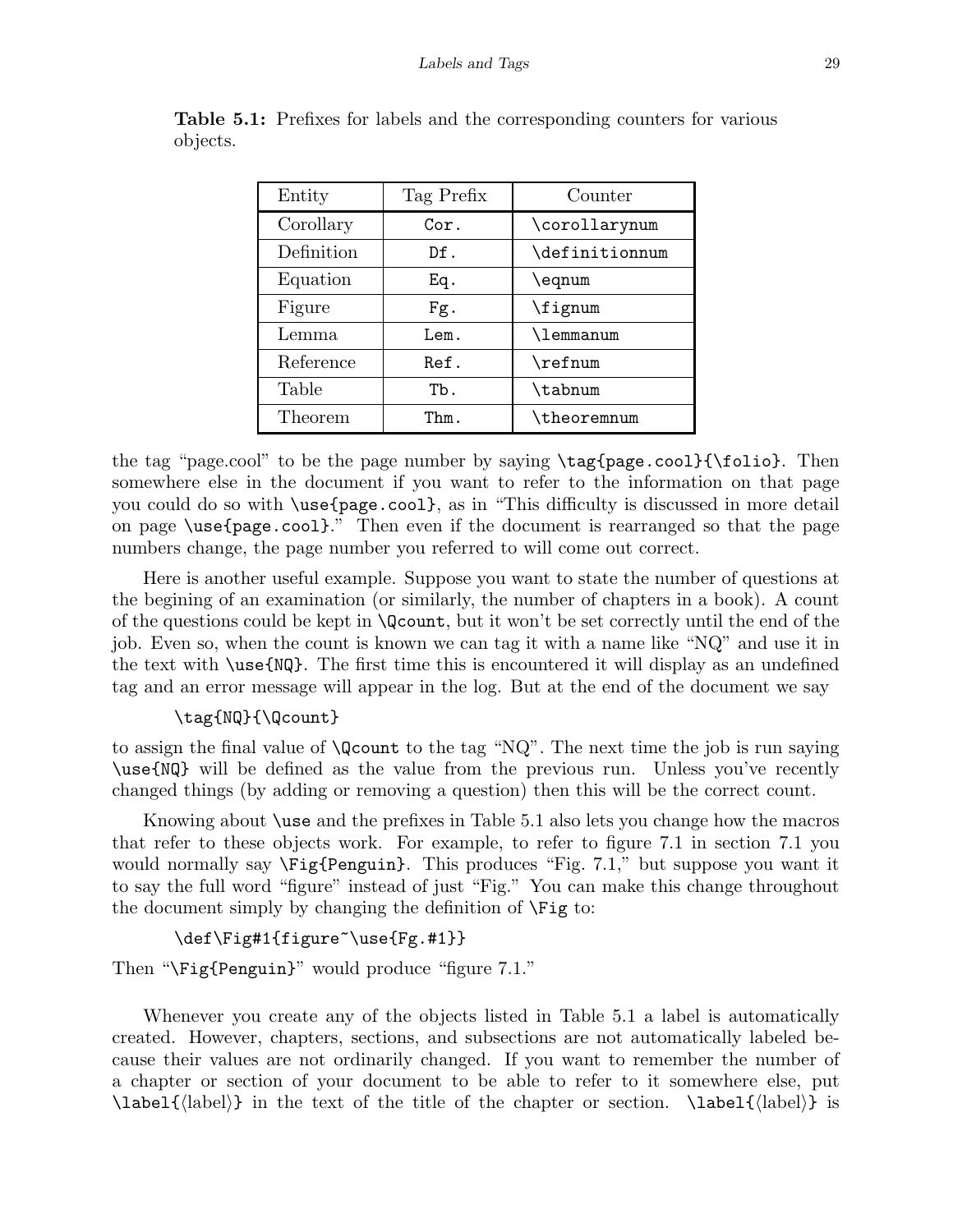the same as  $\text{tag}$ label) $\}$ { $\langle$ counter}, where  $\langle$ counter} is the current section or chapter number, as appropriate. For example you might have:

```
\section{Supersymmetry and Supergravity \label{sect.SUSY}}
```
To refer to that section later on you would say \use{sect.SUSY}. Note that \label does not insert any prefix in front of the label, so you must include it explicitly if you want one. We suggest "sect" for sections, "chapt" for chapters, and so forth, but you are free to use whatever you want.

# 5.2. Forward References

If you label an equation or a figure or a section you can refer to the number of that object later in the text, but what if you want to refer to the thing before it has been tagged? Then the label won't exist yet. This is called making a forward reference. To allow for this TEXsis also writes the definition of every label to an auxiliary file, which has a name ending in .aux. The label will still be undefined the first time you make the forward reference, but the next time you run the document through T<sub>E</sub>Xs it will automatically read in the auxiliary file at the beginning of the job and define the label. Thus on the second pass the label will already be defined when it is called for. Having to make a second pass may sound like extra work, but when you are editing a document and putting the finishing touches on it you will find you end up making the extra pass without thinking about it. Just don't delete the .aux file between runs.

If you try to reference a label that does not exist you'll be told so at the end of the run (when you say \bye) and another pass will be suggested. Undefined references are also noted in the log file when they occur, and the label itself is inserted into the output text in boldface to make it easier for you to track down the problem. In \draft mode the mark "UNDEF" is also put in the right margin to help you find the problem.

# 5.3. Hypertext

(Documentation for Hypertext linking will go here)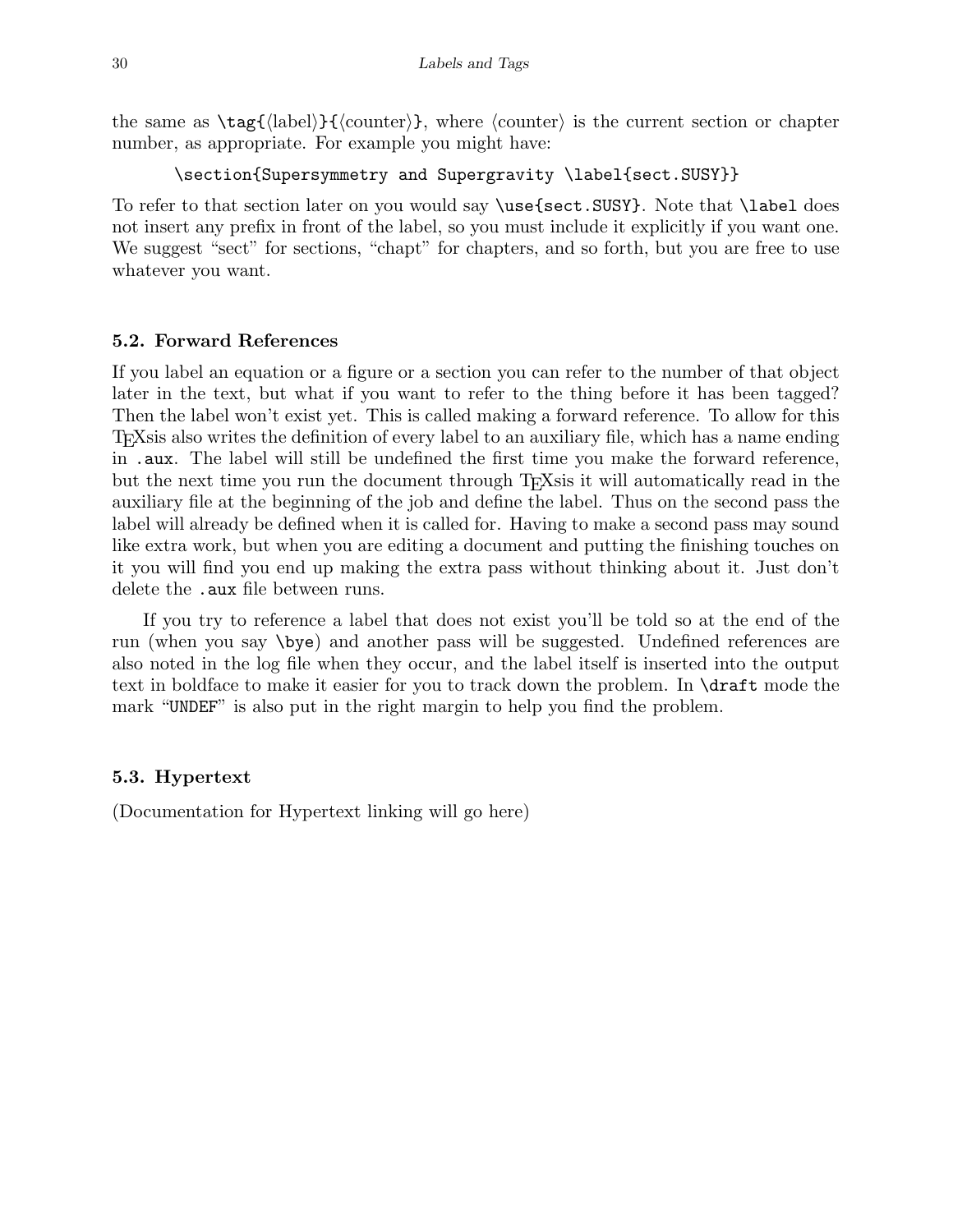# 6. Typesetting Complete Papers

The commands described so far are useful for creating the body of a simple physics paper, but they are not enough to typeset a complete paper. A physics paper generally has a title, one or more authors and their addresses or professional affiliations, and perhaps an abstract. Longer documents may be divided into sections, or even chapters, and there might even be a table of contents or an index. This section describes the commands for creating the basic structural elements of a complete paper: the title material and divisions into chapters, sections, and subsections. It also includes a discussion of more advanced topics, such as how to create a table of contents or an index, and how to control the running headlines at the top of the page. Later, Section 9 discusses more specialized document layouts for conference proceedings or for papers submitted to specific journals, while Section 10 describes the commands for producing letters, memos, referee reports, and similar specialized documents.

It is often convenient to be able to typeset the same document in more than one format. Therefore, all complete papers in T<sub>E</sub>Xsis use the same general structure, and one can select the particular document format to be used by changing only one or two commands at the beginning of the manuscript file. The commands to typeset the title page and to break the paper up into sections are still the same, even if they behave slightly differently according to the particular format selected. For example, if you give the \paper command then the title page material will appear at the top of the first page, and the text of the paper will also begin on that page. If you simply change \paper to \preprint the title page material will appear on a page by itself, with a banner (defined by **\banner**) across the top of the page, and the text will begin on the next page. Using any of the other document formats described in Section 9 will cause the title page material to be formatted slightly differently.

At this point an example may be more instructive than more discussion. Here is how a famous paper<sup>7</sup> would have begun had it been typeset with  $T_F X$ sis:

```
\texsis
\preprint
\pubdate{July 8, 1957}
\pubcode{hep-cats/yymmnnn}
\titlepage
\title
Theory of Superconductivity
\endtitle
\author
J.~Bardeen
Department of Physics
University of Illinois
Urbana, Illinois 61801
\endauthor
\and
\author
L. N. Cooper
Department of Physics and Astronomy
The Ohio State University
Columbus, OH 43210
\endauthor
```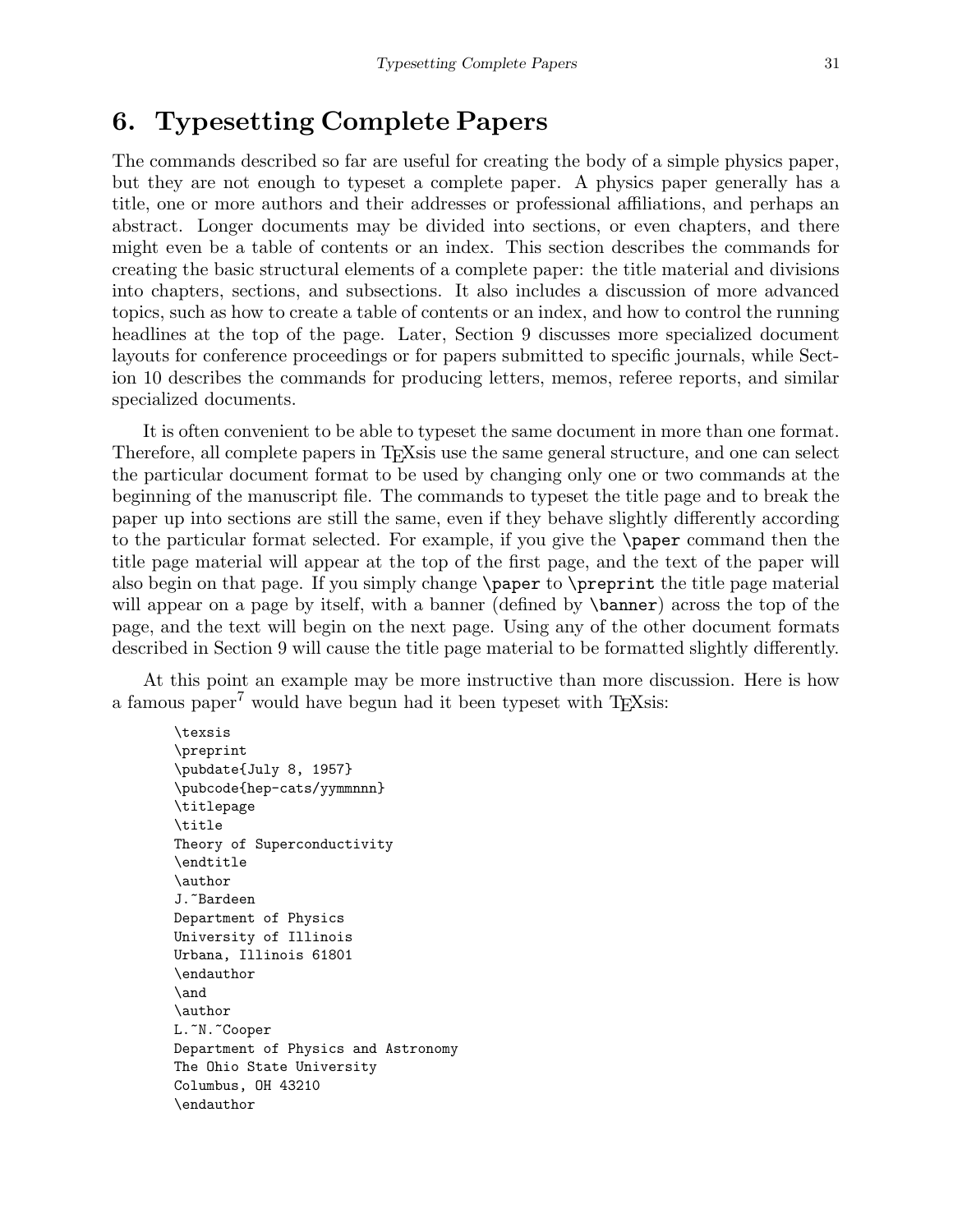```
\and
\author
J.~R.~Schrieffer
Department of Theoretical Physics
University of Birmingham
Birmingham, England B15 2TT
\endauthor
\abstract
A theory of superconductivity is presented, based on
the fact that...
\endabstract
\toappear{Physical Review}
\endtitlepage
\section{Introduction}
The main facts which a theory of superconductivity
must explain are...
```
A more complete example paper is given in the file Example.tex, which is included in the standard distribution of TEXsis. In the rest of this section each of the elements in these examples and several others related to the overall structure of a complete paper will be explained.

# 6.1. Types of Documents

A complete T<sub>E</sub>Xs is paper should start with the **\texsis** macro described in Section 1.2. (While this is not required if you also use one of the macros listed below, it does serve to indicate unambiguously that the document is to be typeset with  $T<sub>F</sub>Xsis.$ ) The  $\text{tex}$ macro can be followed by a command to specify whether the document should be typeset as a simple paper or conference proceeding, a preprint, a book, etc. This macro will provide sensible defaults for the layout, although additional commands can be given to override them. The following basic document types are included in T<sub>E</sub>Xsis:

| \paper    | Produces a paper with the title and abstract at the top of the first<br>page, such as for submission to a conference proceeding. The text<br>begins on the first page, below the title and abstract. |
|-----------|------------------------------------------------------------------------------------------------------------------------------------------------------------------------------------------------------|
| \preprint | Produces a paper in a preprint format, with the title material by<br>itself on the first page. A \banner is put across the top of the title<br>page, and the text begins on the page following.      |
| \eprint   | Produces a paper in a format suitable for submission to the Los<br>Alamos preprint archives (the "e-print bulletin boards," such as<br>hep-ph, hep-th, hep-lat, or qc-gr).                           |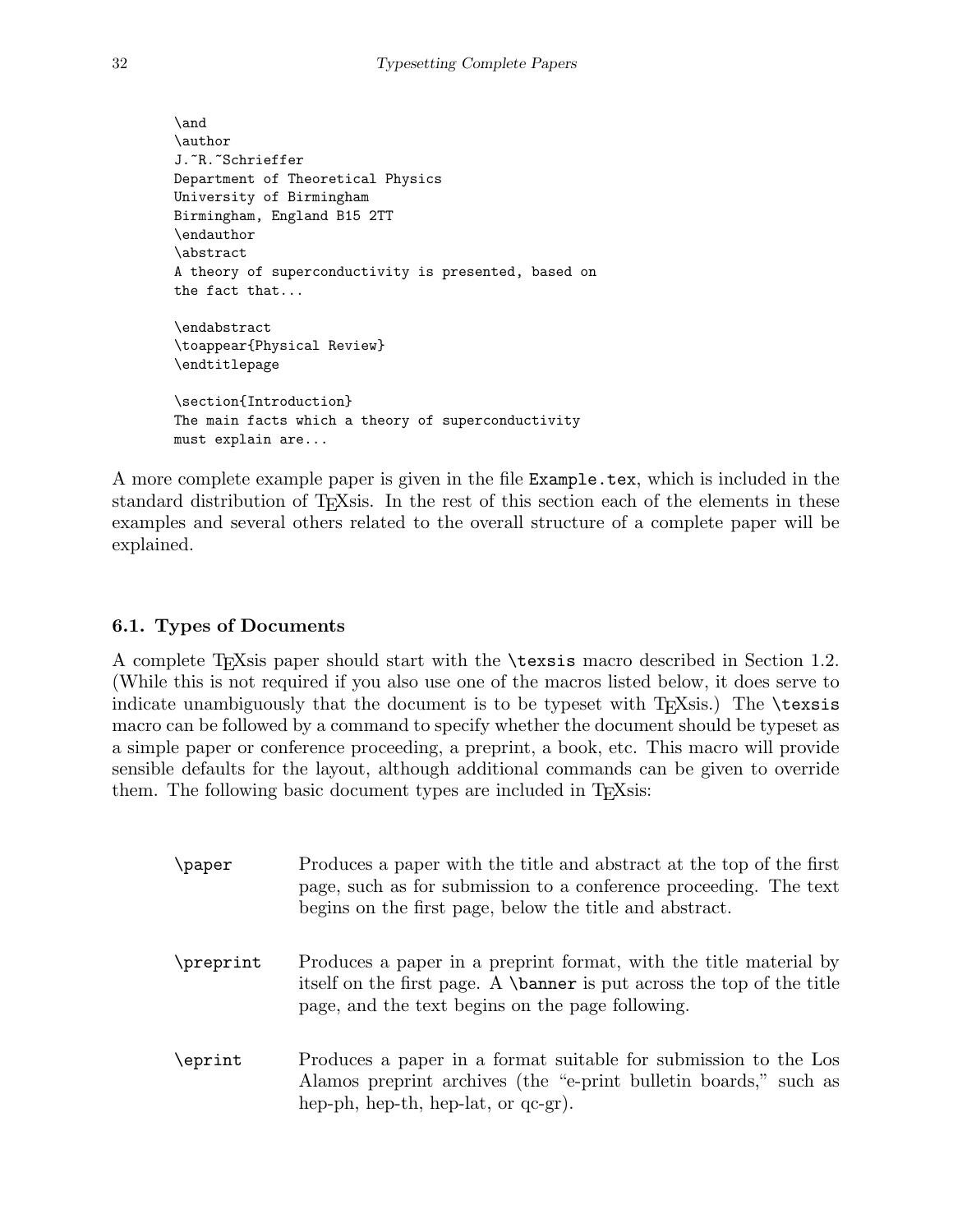| <i>Manuscript</i> | Similar to <b>\preprint</b> , but with true double spacing for manuscripts<br>submitted for publication in journals such as the Physical Review,<br>which require this.                   |
|-------------------|-------------------------------------------------------------------------------------------------------------------------------------------------------------------------------------------|
| \book             | A book or other long document with a separate title page, running<br>headlines, a table of contents, etc. Page numbers are printed in<br>opposite corners on left and right handed pages. |
| \thesis           | Similar to \book, this format is for typesetting a doctoral disser-<br>tation or similar document. It may be customized for your own<br>university.                                       |

After the command defining the type of document you can add optional commands to modify the default layout. For example, you might want to use

\texsis \paper  $\hbox{hsize}$  =  $\dim$  $\varepsilon$  \vsize= $\dimen$ \singlespaced

to produce a single-spaced conference proceeding of a specified size. Macros to create more specialized documents in some of the common formats used by physics journals and conferences are described in Section 9. Since TEXsis obviously cannot include all the possible formats, that section also contains some hints about how to modify a format to fit your needs.

# 6.2. The Title "Page"

A complete paper almost always starts with a title. Most probably it will also include the names of the authors, and often it will include an abstract. Sometimes the title, author's name(s) and abstract appear on a separate page, while sometimes they simply appear at the top of the first page of the paper. In any case we will refer to all this material together as the "title page" material.

TEXsis has a standardized method for entering the title page material, whether it will actually appear on a page by itself or not. You begin the title page material with \titlepage and end it with \endtitlepage. Between these two control sequences you can use any of the commands listed below to enter the various parts of the title page material. (An example appears at the beginning of this section).

- \title Begins the title of the paper. All lines up to a following \endtitle are centered and printed in \Tbf type. Line endings in the input file are respected, just as with \obeylines.
- \author Begins an entry for an author's name and address, which should appear on the lines that follow. Line endings in the input file are respected.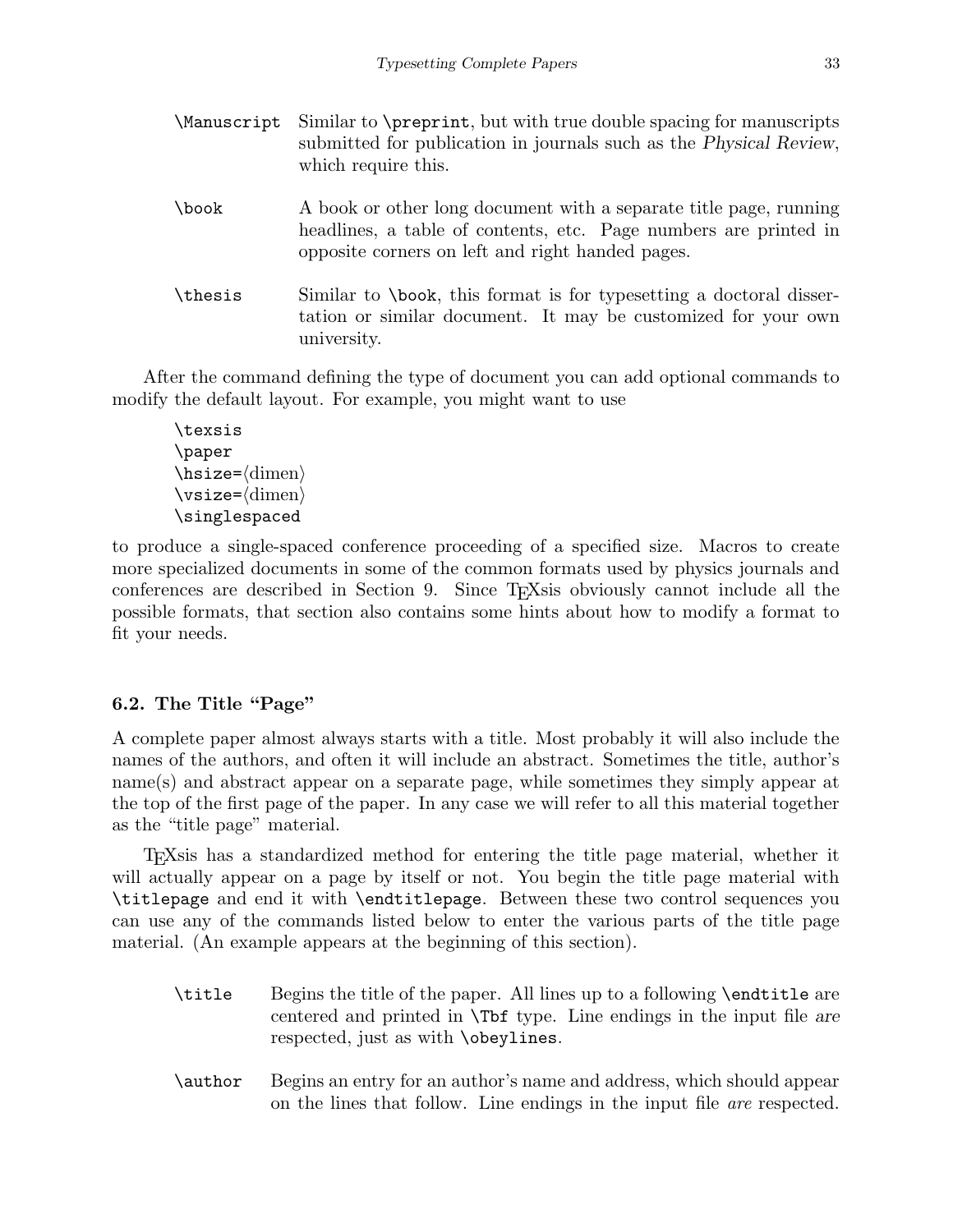The first line to follow is the author's name, which is printed centered in \bf type. All subsequent lines are centered in normal type. End with \endauthor.

- \and Prints the word "and," centered and with appropriate vertical separation. It can be used either between sets of \author . . . \endauthor or between multiple addresses for the same author.
- \authors An alternative to \author for papers with many authors. Here line endings are not respected; instead, the list of authors is divided into lines as evenly as possible, and each line is centered and printed in Roman type. End with \endauthors.

#### $\infty$  \institution{ $\langle \text{symbol}\rangle$ }{ $\langle \text{address}\rangle$ }

Prints the symbol and the institution address centered on a line. A \medskip is placed before the first address to separate the names and addresses. \institution should be placed after the author list but before \endauthors to work correctly.

- \abstract Begins the abstract. The word "ABSTRACT" is centered above the abstract. The left and right margins are brought in relative to the text of the paper. End with \endabstract.
- $\n\backslash pacs({\text{codes}})$

Prints the PACS (Physics and Astronomy Classification Scheme) codes on the title page.

 $\sum\text{total}(\text{Journal})$ 

Prints the phrase "Submitted to Journal" centered on the page, with the name of the journal printed in \sl type.

 $\to$  \toappear $\{\langle \text{Journal} \rangle\}$ 

Similar to \submitted, this prints the phrase "To appear in Journal" on the title page, with the name of the journal printed in  $\succeq$  type.

 $\dist$ isclaimer ${\langle \text{contract} \rangle}$ 

Prints a standard DOE disclaimer for contract number  $\langle$  contract $\rangle$ , printed in 10 pt. type, as a footnote.

The advantage to entering the title page material this way is that if you change the overall document format, either from \paper to \preprint or to one of the more specialized formats described in Section 9, then the title page material will automatically be changed to match the document format selected.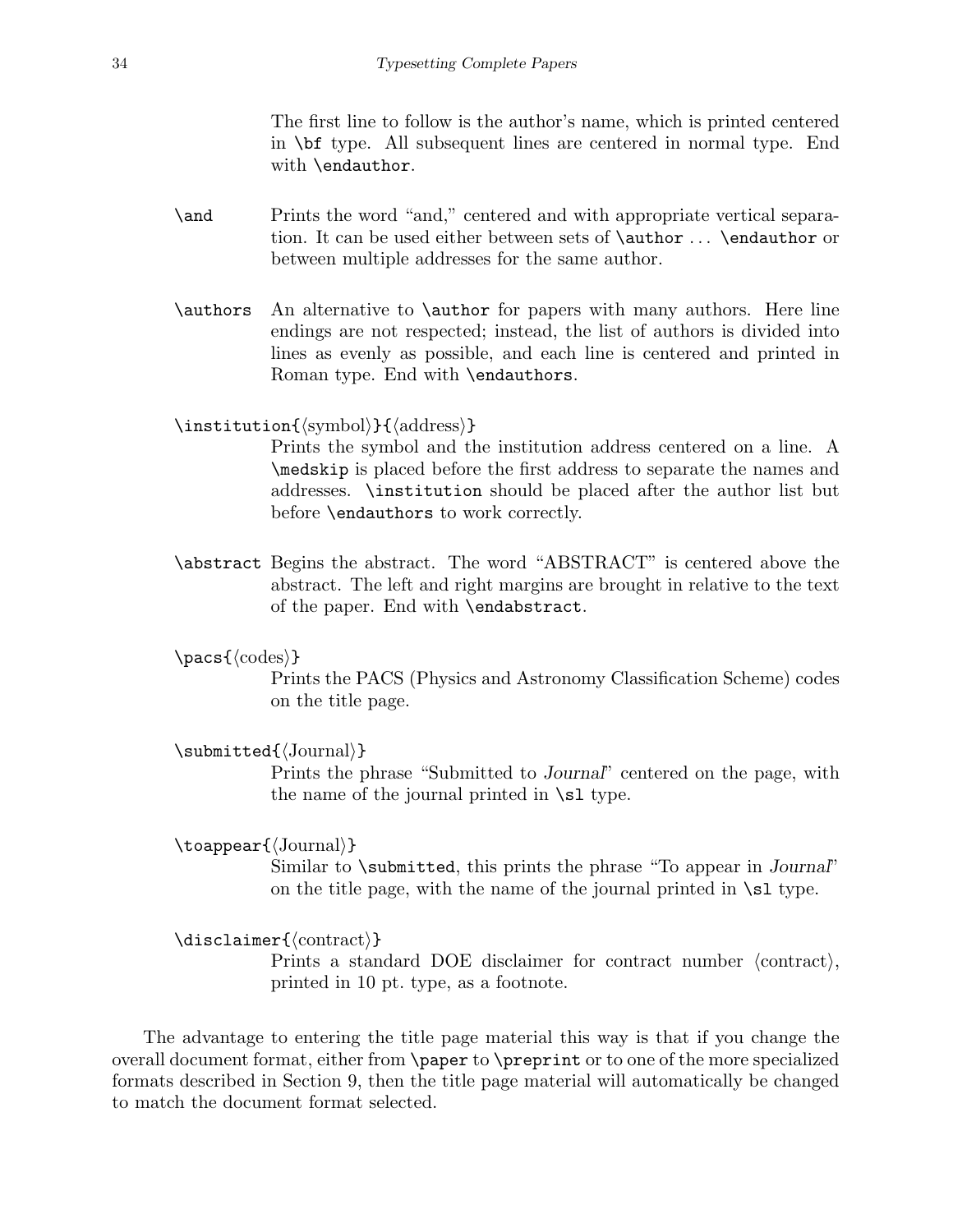The \banner macro is called in the \preprint document format to put the date, a preprint code number, and the name of your institution or organization at the top of the title page. The name of the institution can be changed by saying

\def\ORGANIZATION{\mame}}

and this change can be made permanent by putting it into the file TXSsite.tex when T<sub>E</sub>Xsis is being installed. When this manual was printed, the **\ORGANIZATION** macro was:

# THE UNIVERSITY OF MICHIGAN

The preprint date and document number can be specified by putting

```
\boldsymbol{\delta}\boldsymbol{\cdot} \pubcode{\langle code-number}}
```
before the \titlepage. If these are omitted, the date defaults to the current month and year and the document number defaults either to something set as the default when TEXsis was installed or to the current T<sub>E</sub>Xsis version number. The default at this installation is "UM-TH-96-xx". If you really want to customize the look of your paper you can create your own \banner macro.

If you are submitting your paper to one of the preprint archives at Los Alamos, such as hep-lat, hep-ph, or hep-th, you can have the archive server automatically insert the preprint number it assigns your document when it is submitted. To do this put

```
\pubcode{hep-lat/yymmnnn}
```
near the top of the document (change "hep-lat" as appropriate to the archive you are using). When you submit a paper to an archive with the "put" command the server will translate any occurrence in the input file of the sequence "hep-lat/yymmnnn" to "hep-lat/" followed by the 7 digit paper number. You must use the exact string of characters "yymmnnn" for this to work. When someone else gets your paper from the server and prints a copy it will have the assigned document code in the banner at the top of the title page.

The standard \footnote macro cannot be used to make footnotes to titles and authors's names, because these special fields use internal vertical mode, where footnotes are not allowed. You should instead use the **\vfootnote** macro of plain T<sub>E</sub>X for such purposes. In this case you must put the reference mark in the title or author list yourself (for example, with  $f\$ \*\$), and then say  $\nu$  footnote\*{The footnote} somewhere else on the page, outside of the internal vertical mode material (the author or title blocks).

"Footnotes" identifying institutions in a long list of authors are often centered on lines immediately below the author list. \authors and \institution can be used for this. For example, the author list of one well known paper<sup>8</sup> could be typed as follows:

\authors E.D.~Bloom,\$^a\$ M.~Breidenback,\$^b\$ D.H.~Coward,\$^a\$ H. DeStaebler,  $*\$  a\$ J. Drees,  $*\$  a\$ J.I. "Friedman,  $*\$ b\$ G.C.~Hartmann,  $\hat{s}(b, c)$ \$ H.W.~Kendall,  $\hat{s}(b, c)$ \$ G.~Miller,  $\hat{s}(a, c)$ L.W.~Mo,\$^a\$ R.E.~Taylor\$^a\$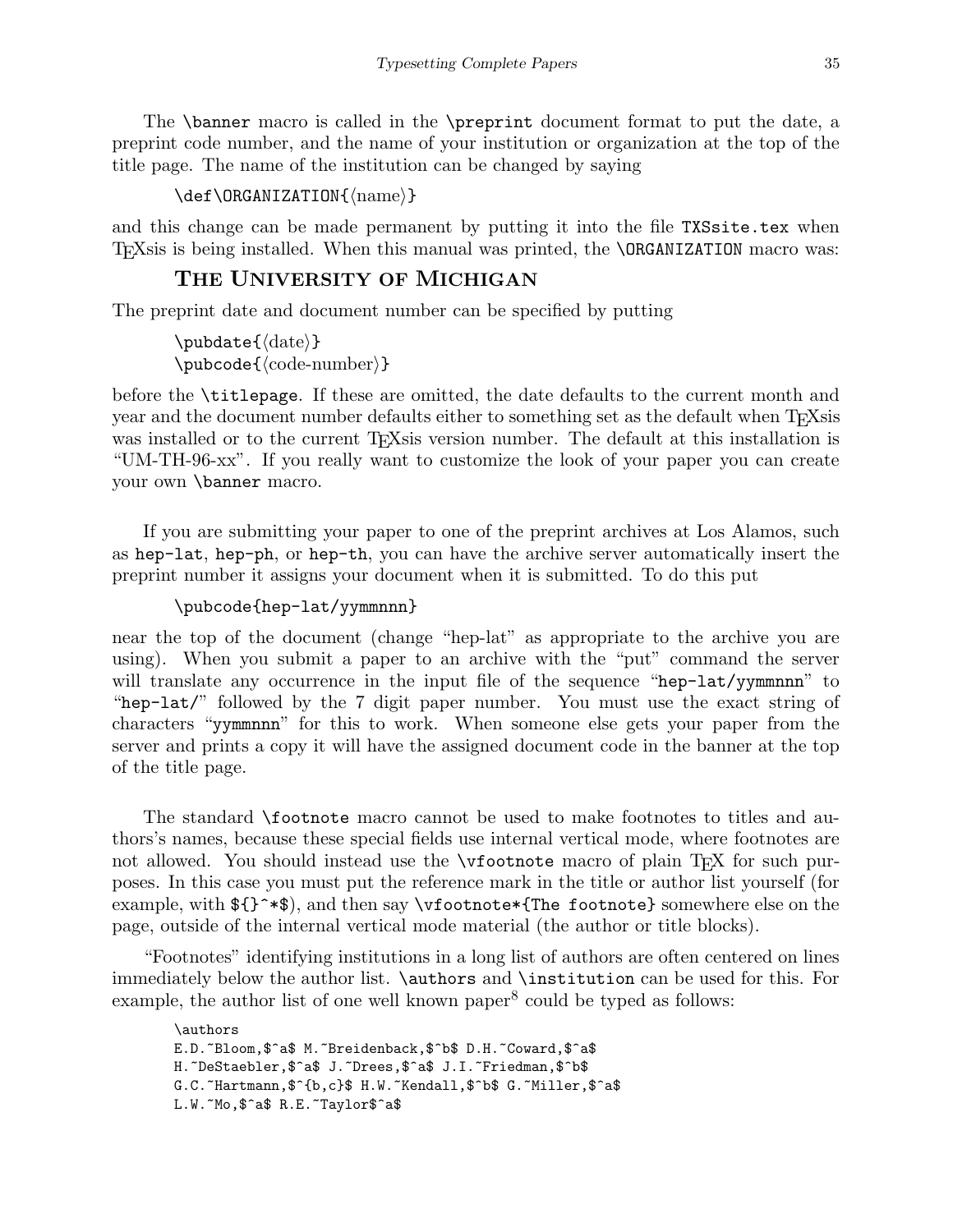```
\institution{a}{Stanford Linear Accelerator Center,
  Stanford, CA 94305}
\institution{b}{Department of Physics and Laboratory for Nuclear
Science, Massachusetts Institute of Technology,
   Cambridge MA 02139}
\institution{c}{Xerox Corporation, Rochester, NY}
\endauthors
```
This produces

E.D. Bloom,<sup>a</sup> M. Breidenback,<sup>b</sup> D.H. Coward,<sup>a</sup> H. DeStaebler,<sup>a</sup> J. Drees,<sup>a</sup> J.I. Friedman, <sup>b</sup> G.C. Hartmann, <sup>b,c</sup> H.W. Kendall, <sup>b</sup> G. Miller, <sup>a</sup> L.W. Mo, <sup>a</sup> R.E. Taylor<sup>a</sup>

<sup>a</sup> Stanford Linear Accelerator Center, Stanford, CA 94305

<sup>b</sup> Department of Physics and Laboratory for Nuclear Science, Massachusetts Institute of Technology, Cambridge MA 02139

<sup>c</sup> Xerox Corporation, Rochester, NY

Note that **\institution** must come before the **\endauthors.** 

### 6.3. Chapters and Sections

The following commands can be used to create and automatically number the divisions of a document, including chapters, sections, and appendices:

```
\text{thapter}\{\text{title}\}
```
Begins a chapter with  $\langle$  title $\rangle$  printed in  $\mathcal{F}$  type on a new page.

 $\setminus$ section $\{\langle title \rangle\}$ 

Begins a section with the  $\langle$ title $\rangle$  printed in  $\hat{}$ tbf type. This does not begin on a new page (although you certainly can start a section on a new page by saying \vfill\supereject first.)

```
\simeq \subsection{\langletitle}}
```
Begins a subsection with the  $\langle$  title $\rangle$  printed in  $\delta$  type.

```
\simeq \subsubsection{\langletitle}}
```
Begins a sub-subsection entitled  $\langle$ title $\rangle$ . This is a lower level than even a subsection and should only be used when truly appropriate.

 $\{\langle abel \rangle\}$ { $\langle title \rangle\}$ 

Begins a chapter-like appendix labeled by the letter  $\langle$ label $\rangle$  (generally A, B, C, ... or I, II, III, ...). The  $\langle$ title $\rangle$  is printed in \Tbf type at the top of a new page.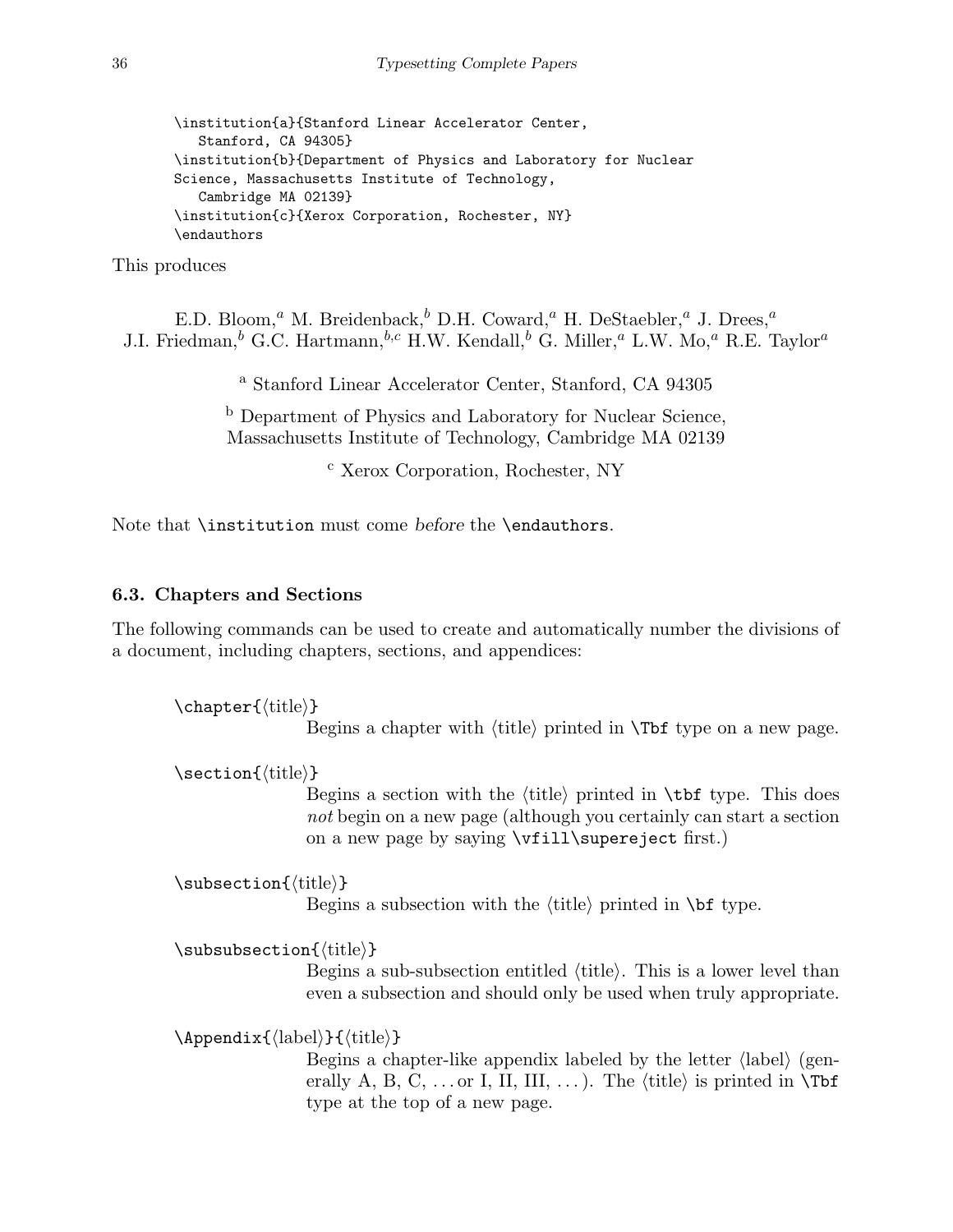```
\text{lambda}[k(\text{label})]
```
Begins a section-like appendix labeled by the letter  $\langle$ label $\rangle$  (generally A, B, C, ... or I, II, III, ...). The  $\langle$ title $\rangle$  is printed in \tbf type.

\nosechead{htitlei}

The (title) is typeset like a subsection headline, but without a subsection number. This is suitable for acknowledgments, lists of references and such.

The title appears at the top of the section or subsection, left justified in the appropriate typestyle for the document type and with an appropriate amount of vertical spacing below. These and other details of the layout vary with the document format. In general \chapter is appropriate mainly for books or theses; the manual you are reading now uses only \section and \subsection divisions.

As you may have noticed from this manual, the first paragraph of a section or subsection is not indented. This is the usual practice for most well-designed books, though it may seem odd at first. It isn't that strange if you think of the indentation of a paragraph as a way to mark a separation between paragraphs, rather than as a way to mark the beginning of a paragraph. But if you really want to indent that first paragraph, just begin it with \par. On the other hand, if you put any kind of commands or macro definitions between the \section or \subsection and the first paragraph then this will interfere with the suppression of the indentation. You can easily fix this by either moving your macro definitions elsewhere or putting in a \noindent by hand.

By default chapter, section, and subsection numbers are printed with the titles, and the chapter and section numbers are also attached to equation, figure and table numbers in the form " $cc\,ss\,nn$ ", where cc is the chapter number, ss the section number, and nn the equation number. The inclusion of the chapter and section numbers can be turned on or off with the commands

|                  | \showchaptIDtrue Display chapter numbers.         |  |  |
|------------------|---------------------------------------------------|--|--|
|                  | \showchaptIDfalse Do not display chapter numbers. |  |  |
| \showsectIDtrue  | Display section numbers.                          |  |  |
| \showsectIDfalse | Do not display section numbers.                   |  |  |

\Appendix and \appendix give chapter-like and section-like appendices, respectively. The chapter or section number is replaced by a letter, which is given as the first argument, and the title, which is the second argument, is printed in the same format as a chapter or section title. For example,

```
\appendix{A}{Review of Functional Integration}
```
The letter labeling the appendix is attached to the equation numbers if  $\sh{\text{showChapter}Dtrue}$ or \showsectIDtrue is used. You can omit the letter by using an empty first argument, as in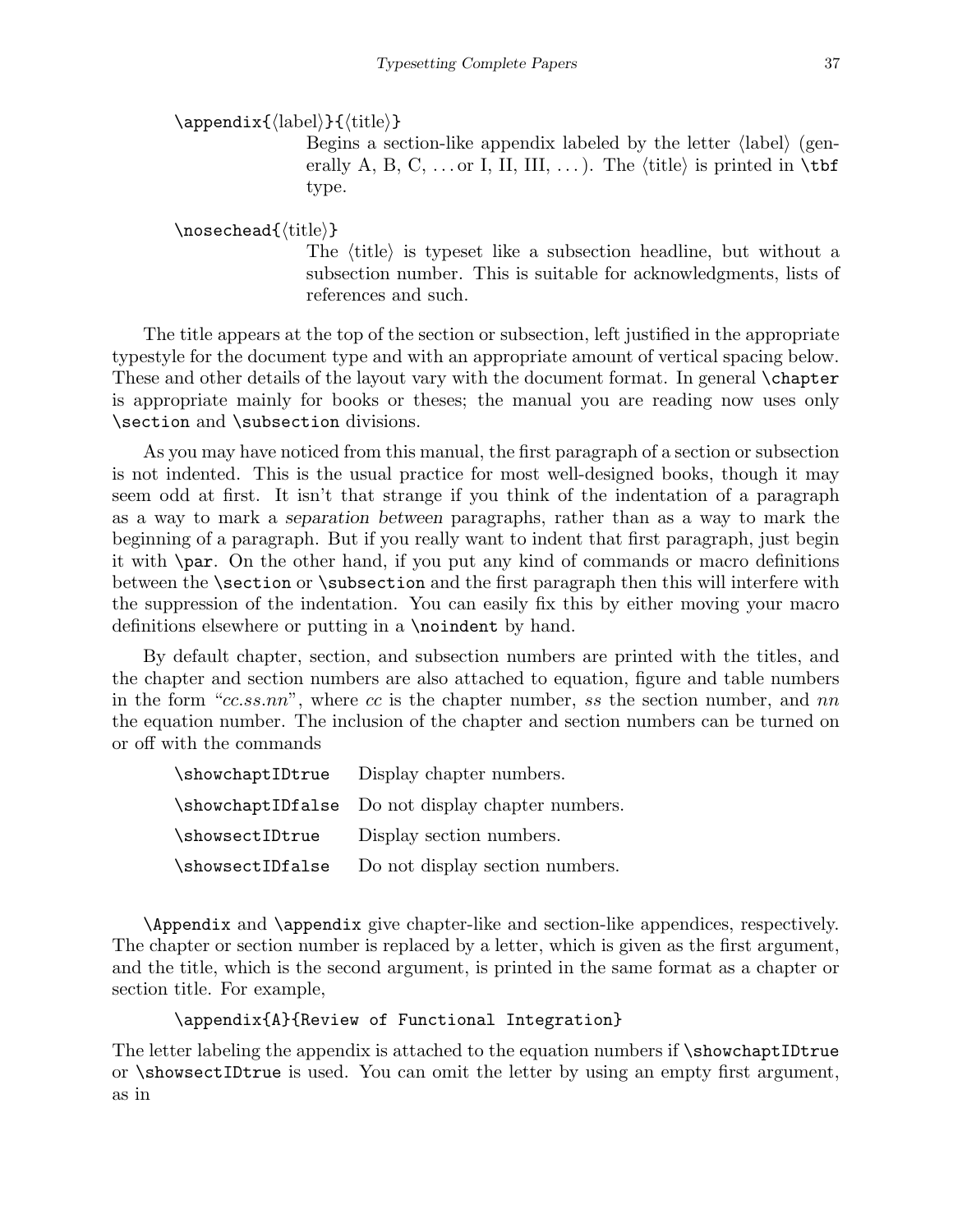# \appendix{}{Leading logarithm approximation}

in which case the result is the same as setting \showchaptIDfalse or \showsectIDfalse.

A skip called \sectionskip is used before the title of any section-like division (i.e., a  $\setminus$  a  $\epsilon$ ); a skip called  $\setminus$  subsectionskip is used for any lower-level division, that is, a \subsection, \subsubsection, or a \nosechead. Of course these are all removed by TEX if the section starts on a new page. Furthermore, any of these divisions will start on a new page if less than a minimum length given by **\sectionminspace** remains on the current page. The defaults for these parameters are

```
\sectionskip=2cm plus 8pt minus 8pt % skip before \section
\subsectionskip=1cm plus 4pt minus 4pt % skip before \subsection
\sectionminspace=0.25\vsize % new page if less left
```
but they can be changed to any legal T<sub>E</sub>X skip or dimension either throughout the document or in a local group. For example, you could use

```
\begingroup
\subsectionskip=\sectionskip
\fourteenpoint
\nosechead{Acknowledgments}
\endgroup
```
to make a **\nosechead** which looks like a **\section**.

Ordinarily the order of appearance of the sections of a document are not changed, so there is no automatic mechanism for labeling the sections. Any of the divisions described above can be labeled by inserting  $\label{label{label} \label{label}$  into the title text. The  $\langle$ label $\rangle$  should have the form  $\langle$ type.name $\rangle$ , where  $\langle$ type $\rangle$  is chap, sect, etc., to avoid possible conflicts with other kinds of labels. The corresponding numbers can then be referred to with  $\text{type.name}\},$  as described in Section 5.

If the title of a chapter or section is too long, a break in the line can be inserted with the \n command. This will also break the line in the title when it appears in the table of contents. If running headlines are being used (see Section 6.6) then only the first part of the title, up to the  $\nabla$ n, will be used for the running headline. You can always reset the headline by hand with **\setHeadline** (see Section 6.6).

You can customize the behavior of the section-making macros by adding your own definitions for the macros

```
\everychapter, \everysection, \everysubsection, \everysubsubsection,
```
which are called immediately before making the corresponding division of the document, or for the macros

```
\afterchapter, \aftersection, \aftersubsection, \aftersubsubsection,
```
which are called immediately afterwards. By default all of these macros do nothing. As an example, if you wanted every section to begin on a new page, and you wanted numbered footnotes created by \NFootnote to start over counting from one at the begining of each section, you could define: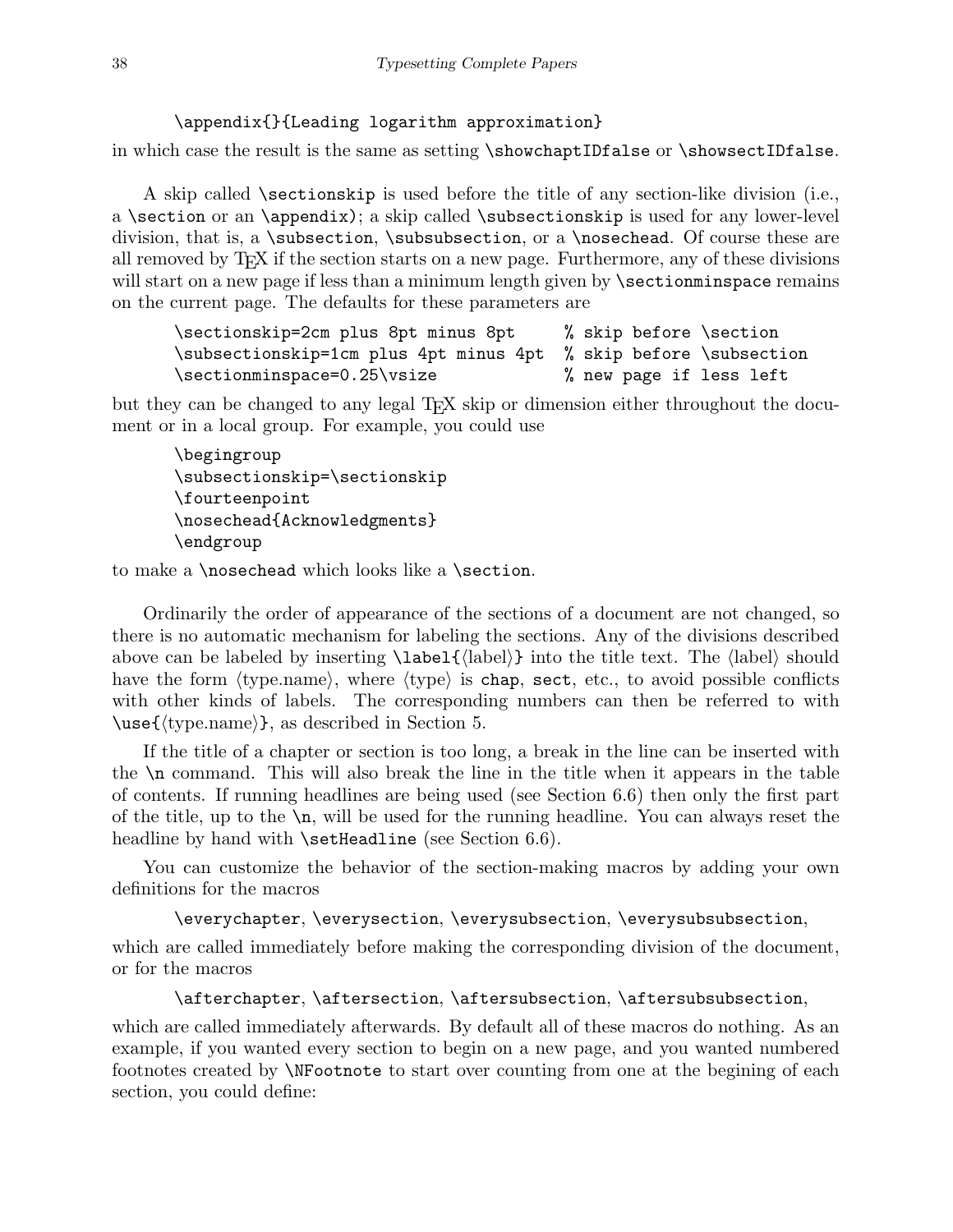# \def\everysection{\vfill\supereject \footnum=0}

The full text of the title of the current chapter, section, and subsection is saved in \ChapterTitle, \SectionTitle, and \SubsectionTitle, so that you may do whatever you want with these later in the chapter or section. An example of how these might be used with \aftersubsection to change the running headlines is given in Section 6.6.

Another way you can control the results produced by  $\char'$   $\char'$  and  $\acute{\phantom{\mathrm{Ker}}}\$ change the way the chapter or section number is printed, by changing the definitions of the macros \ChapterStyle, \SectionStyle, or \SubsectionStyle. These macros take one argument, the chapter or section number, and by default they simply return that argument. By substituting your own definition you can do almost anything you like to the section number. For example, it is often desired that the section number printed as a Roman numeral rather than as an Arabic numeral. The following definition will convert the section number to an upper-case Roman numeral:

```
\def\SectionStyle#1{\uppercase\expandafter{\romannumeral #1}}
```
Even more customized behavior of the section-making macros is possible. For example, \Tbf and \tbf can also be defined as macros which take a single argument, which is arranged to be the title of the section or chapter. To see how this works it may be best to look at the definitions of **\chapter** and **\section** and the like in the source file TXSsects.tex. For very specialized applications you could even copy the definitions in this file to the TXSmods.tex file or your own personal style file and then alter them however you like.

### 6.4. The Master File

An useful concept for typesetting a long document is that of the Master File. The idea is to create one small file which initializes T<sub>E</sub>Xsis with **\texsis**, makes any special definitions or sets parameters, and then reads in the actual text of the document in sections using the \input command. As a simple example consider a manuscript called MUONS. The master file is called MUONS.tex, and contains the following:

| \texsis                       | % initialize TeXsis             |  |
|-------------------------------|---------------------------------|--|
| \input MyMacros               | % special macros for this paper |  |
| \input MUONSr                 | % references for the paper      |  |
| \input MUONSO                 | % title page for the paper      |  |
| \input MUONS1                 | % first section of manuscript   |  |
| \input MUONS2                 | % second section of manuscript  |  |
| <i><b>\ListReferences</b></i> | % print the reference list      |  |
| \end                          |                                 |  |

The file MyMacros.tex contains any special macro definitions used in this paper. (If there are none, leave this line out.) The file MUONSr.tex contains the references used in this paper, beginning with \referencelist and ending with \endreferencelist, as described in Section 4. The file MUONS0.tex contains the commands for producing the title page of the paper, as described in Section 9. The actual text of the manuscript is divided into two parts, which are kept in the files MUONS1.tex and MUONS2.tex. To process the entire document one simply runs T<sub>E</sub>Xsis on the master file with the command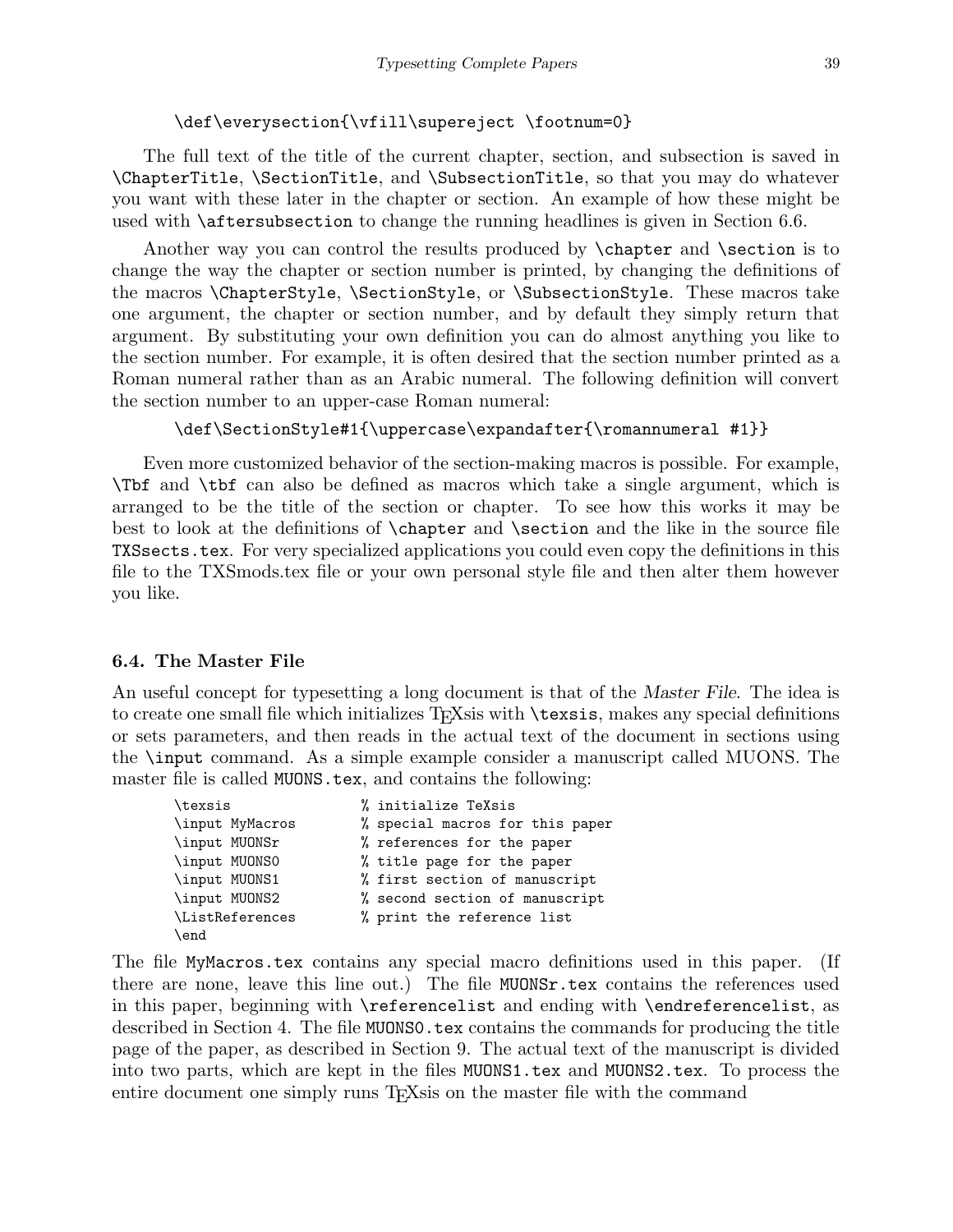#### texsis MUONS

If you are familiar with computer programming you may think of the master file as the main program and the other files as subroutines called by the main program.

One of the great advantages of using a master file, aside from keeping the manuscript organized, is that it lets you work on a single section of the paper at a time. For example, suppose you want to run off a draft of just the first section of the paper called MUONS above. You don't need to process the references, the title page, or the second section of the paper. Recall that the percent sign  $\mathcal{U}$  is the comment character in T<sub>EX</sub> — anything appearing on a line after a  $\%$  is ignored by T<sub>F</sub>X. Thus we simply edit the master file and put a % in front of certain lines, like this:

| \texsis           | % initialize TeXsis             |
|-------------------|---------------------------------|
| \draft            | % optional draft mode           |
| \input MyMacros   | % special macros for this paper |
| % \input MUONSr   | % references for the paper      |
| % \input MUONSO   | % title page for the paper      |
| \input MUONS1     | % first section of manuscript   |
| % \input MUONS2   | % section section of manuscript |
| % \ListReferences | % print the references          |
| $\end{bmatrix}$   |                                 |

Now when you run TEXsis on this file only the first section of the paper will be processed, but it will use the macros defined in MyMacros.tex, as well as any other definitions that you might add to the master file. Once the first section is error free you can repeat the process on the second section of the paper, without rerunning the first section. After both sections are correct you can reinstate all lines in the master file and process the whole document.

### 6.5. Table of Contents

The section-making macros just described automatically make an entry in a table of contents for the document being prepared. The title of the chapter or section and the page number are stored in a table of contents file (which ends with the extension ".toc") until needed, then the table of contents is created simply by saying \Contents. If your document is divided into chapters, like a book, the table of contents should appear on a page with a Roman numeral page number (which is obtained by setting **\pageno** to a negative value). For example:

| $\b{book}$           | % document format for a book         |
|----------------------|--------------------------------------|
| \input Chapt1        | % input chapters                     |
|                      |                                      |
| \vfill\supereject    | % eject last page, including figures |
| \pageno=-3           | % print on pages iii, iv, $\dots$    |
| \nosechead{Contents} | % label TOC without section #        |
| <b>Contents</b>      | % generate table of contents         |

The table of contents is usually printed at the end of the document so that all the page numbers are correct. You then simply move these pages to the front of the document by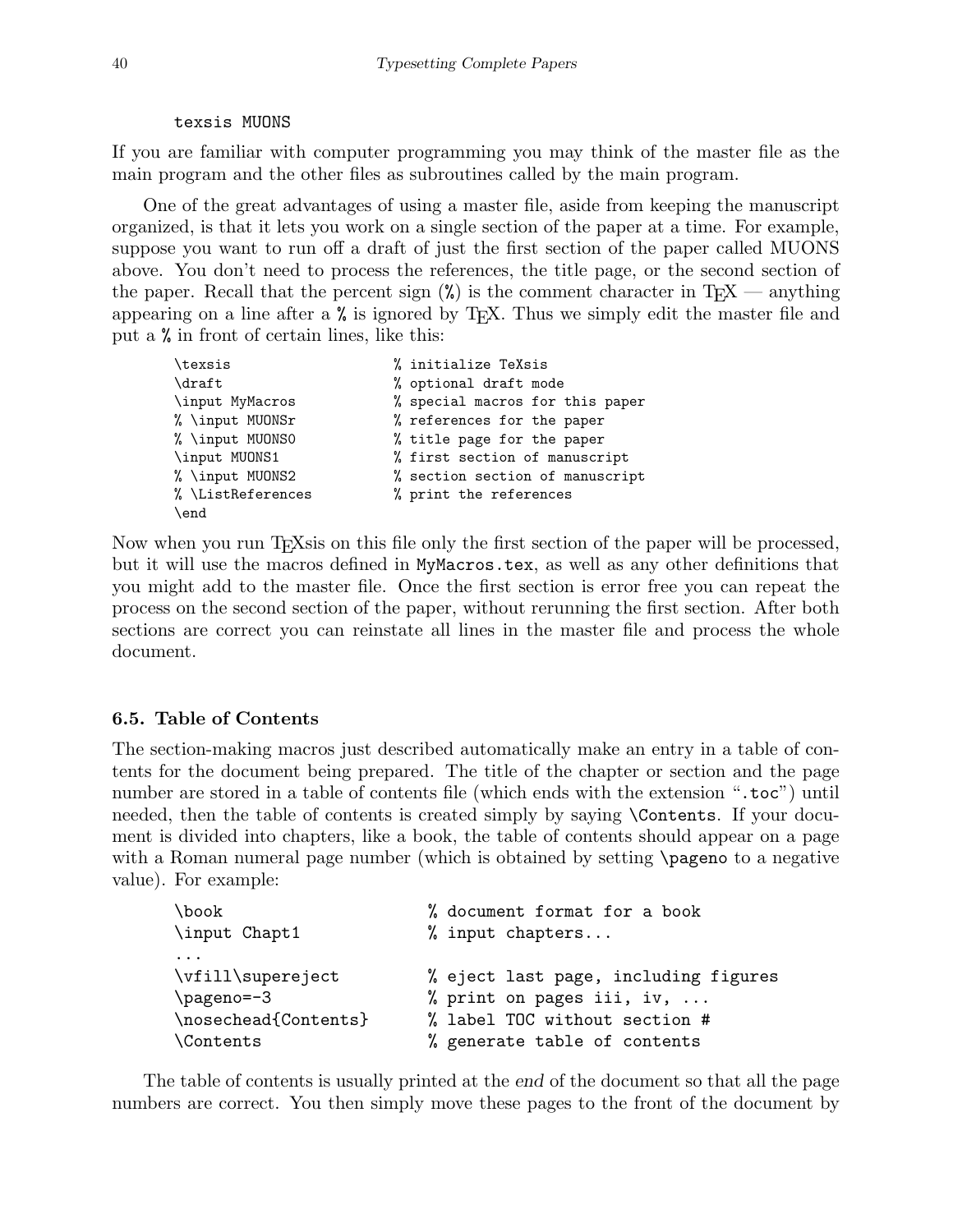hand. Alternately, you can say \Contents at the beginning of your document to read in the table of contents file produced by a previous run of TEXsis, although then you must process the document twice to be sure that the page numbers are correct.

It is important to note that nothing is written to the table of contents file unless \Contentstrue is set. The default for most documents is \Contentsfalse, since one usually does not want a table of contents for a short paper or a memo or a letter. The exceptions are \book and \thesis, which automatically set \Contentstrue. In any case, if you want a table of contents you can explicitly state \Contentstrue.

While an entry in the table of contents is created by **\chapter** or **\section**, no entry is made for \nosechead. In this case, or in any case, you can insert an entry into the table of contents "by hand" by saying

```
\adTOC{\text{level}}{\{\text{title}\}}{\text{page}}
```
where  $\langle$  level) is the level of division for the entry being made, with 0 for chapters, 1 for sections and 2 for subsections. This controls how much vertical space is put around the table of contents entry and how much the entry is indented in the list. The  $\langle$  title $\rangle$  is the text of the title as it should appear in the table of contents. Text which is too long for one line will be split over several lines, but you can force a line break where you want one with  $n$ . The (page) is the page number for the entry you are making. Generally you'll use \folio here to just use the current page number, whatever that may be. Thus to make a section level entry in the table of contents having the title "Acknowledgments" you would simply say

#### \addTOC{1}{Acknowledgments}{\folio}

Entries made in the table of contents by \chapter, \section, etc. will optionally begin with the chapter or section number, depending upon whether \showchaptIDtrue and \showsectIDtrue are selected. The decision whether or not to show the chapter or section number is made when the table of contents is printed by \Contents, not when the \chapter or \section is begun. Thus it is possible to have the section numbers showing at the beginning of the section, but to then have no section numbers in the table of contents by saying \showsectIDfalse immediately before saying \Contents.

It is possible to write commands or other text to the table of contents file while it is being created, using the command  $\TOCwrite{\stuff}$ . For example, the heading separating the appendices from the rest of the entries in the table of contents of this Manual was created by saying

#### \TOCwrite{\bigskip\noexpand\nosechead{Appendices:}}

before the appendices were created. The **\noexpand** prevents the **\nosechead** from being expanded until later, after the table of contents file is read back in by \Contents

What if you want the table of contents to appear in the table of contents itself!? Naturally it should appear first (even though it may be printed at the end of the document). You can use the tagging mechanism described in Section 5 to make a "forward reference" to the page number. At the beginning of the document you can create the table of contents entry by saying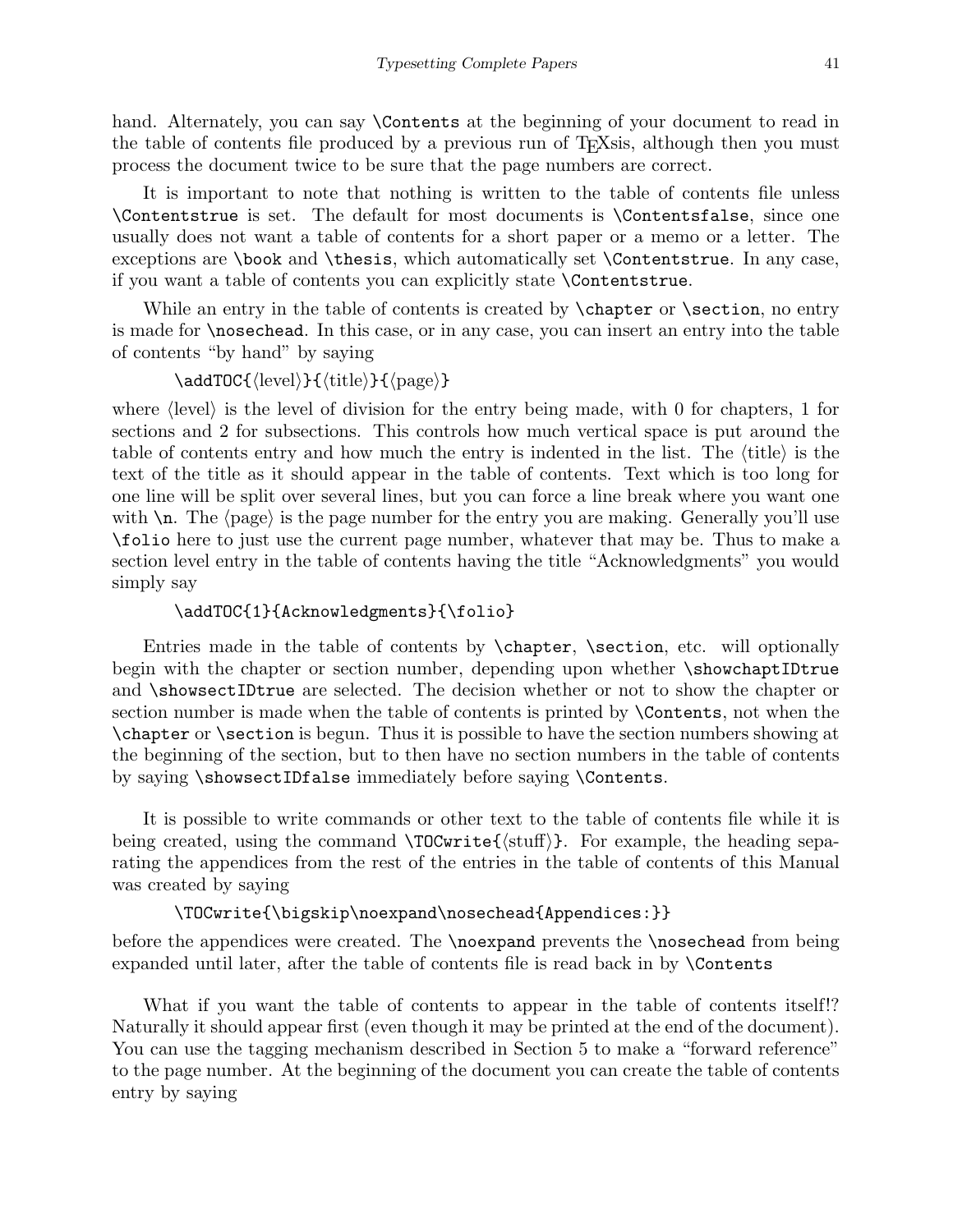# \addTOC{0}{Table of Contents}{\noexpand\use{page.TOC}}

The \noexpand prevents the \use from being expanded until later, after the table of contents file is read back in. Later, when you actually print the table of contents you would first tag the page number, then invoke **\Contents**, like so:

\nosechead{Table of Contents} \tag{page.TOC}{\folio} \Contents

### 6.6. Running Headlines and Footlines

In Plain TEX, whenever a page is output an optional headline and footline are added at the top and bottom of the page. In TEXsis the footline is normally blank, while the headline contains the page number in the upper right corner. The \book and \thesis formats also display a running headline, centered in 10 pt. italic type, containing the chapter or section title. Running headlines and page numbers are not printed on any page containing a \title or a new \chapter. For an example of running headlines look at the top of any page in this Manual.

\nopagenumbers turns off the running headlines and footlines, just as it does in Plain T<sub>EX</sub>. In T<sub>EX</sub>sis saying \pagenumbers restores the standard headlines and footlines. Saying \bookpagenumbers puts odd page numbers in the upper right corner and even page numbers in the upper left corner, the normal convention for books. This is the default for \book.

\RunningHeadstrue, the default for \book (and \thesis), displays the running headline text \HeadText, as well as the page number. \RunningHeadsfalse turns off the running headlines but leaves the page numbers. \HeadText is defined by \chapter to be the chapter title in 10 pt. italic type; if no chapters are used, then it is defined by  $\setminus$  section to be the section title. You can change the running headline yourself with the command  $\setminus$ setHeadline ${\text{text}}$ . For example, the headline at the top of this page could have been created by saying

### \setHeadline{Typesetting Complete Papers}

The headline text appears in typestyle \HeadFont, which you can change to suit your tastes. The default is \tenit, but for this manual we used \def\HeadFont{\tensl}.

Running headlines are not normally affected by \subsection, but it is easy to have each subsection change the runing headlines by defining \aftersubsection to include a \setHeadline command. As a useful example, suppose that each subsection is to have a running headline composed of both the title of the section and the title of the subsection. You could have this done automatically by defining something like:

# \def\aftersubsection{\setHeadline{\SectionTitle: \SubsectionTitle}}

The rest of this section will have such running headlines as an example.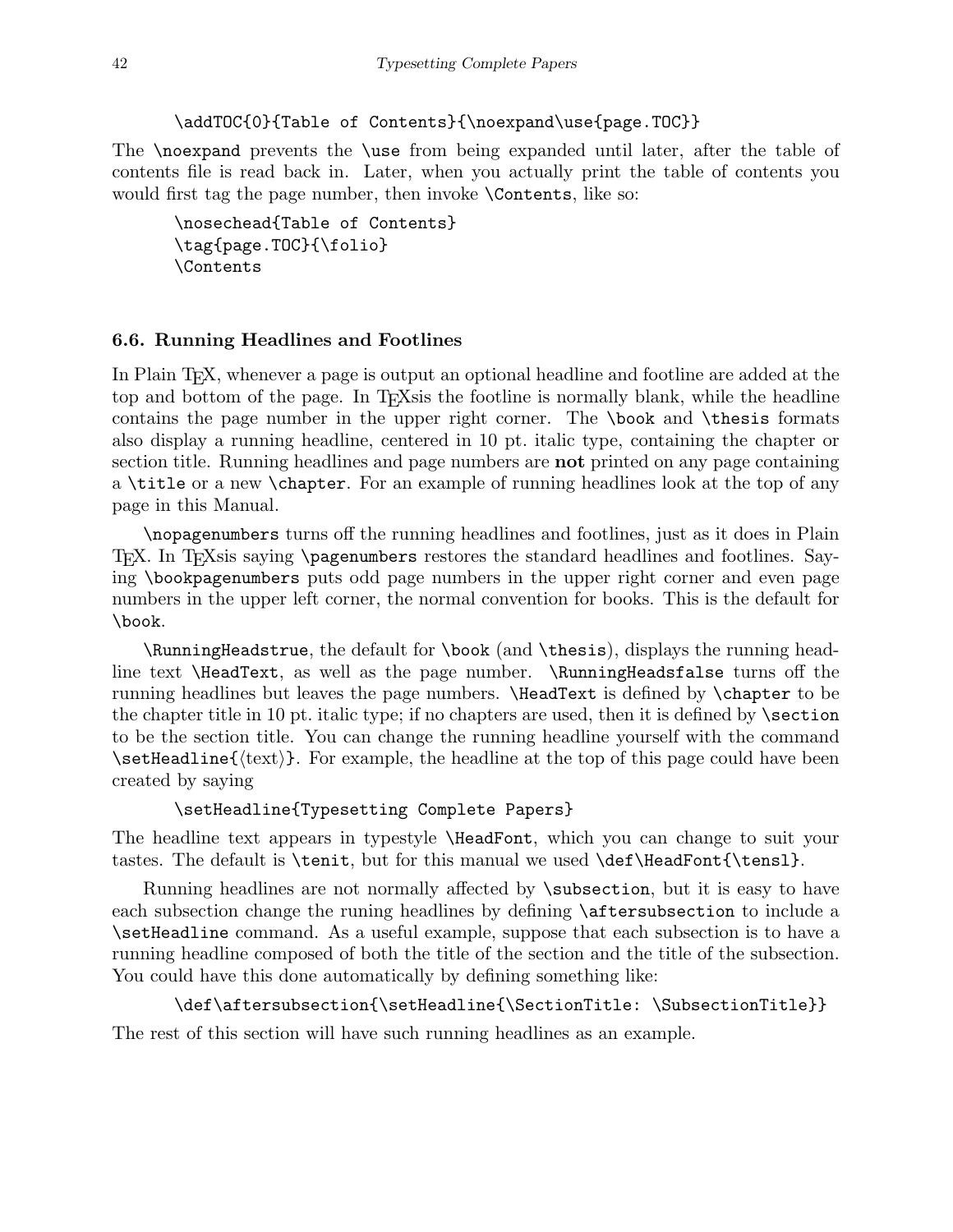#### 6.7. How to Make an Index

The traditional way to make an index for a book was to write key words on  $3\times5$  "index" cards, and to then write on these card the numbers of the pages on which the key words occurred. The cards were then sorted by hand and then their contents also sorted and typed in order to make the index. This was a tedious and time consuming task. Fortunately this whole process has been modernized so that an index can be made almost automatically. Still, it takes a certain amount of care to create a useful, well constructed index. An important part of designing a good index is deciding which key words will be useful in the index and which key words will not. A computer cannot make these decisions for you.

Making an index with T<sub>E</sub>X still involves collecting the index entries, sorting them (and removing duplicate references), and then producing the final index. The first and last steps are accomplished with a set of plain T<sub>E</sub>X macros known as index.tex, while the sorting and collating of the index entries is done by a separate computer program called makeindex. This is how we made the index for this Manual, which starts on page 118.

To create an entry in the index you can say  $\index{\key}$ , where  $\langle \text{key} \rangle$  is the key word to be entered into the index, or more simply you can say  $\idx{\downarrow}dx{\downarrow}(\text{word})$ , which both includes the word in the text and makes an index entry for it; saying "\idx{Frisbee}" is the same as saying "Frisbee\index{Frisbee}". Either of these indexing commands writes the index entry to a file with the name extension ".idx". Once your document has been processed by TEX this file will contain all of the "raw" index entries.

The entries in the raw index file are not sorted, and there may be many duplications. The makeindex program will sort the index entries and reformat them in a form appropriate for printing the index. The output from the makeindex program is a file with the extension ". ind". So if your manuscript file is called  $myfile.$  tex and you have run it through  $T_FX$ sis you should find a file called myfile.idx containing the raw index entries. You would run the makeindex program like so,

```
makeindex myfile.idx
```
to produce the processed index file myfile.ind. (You can leave off the .idx extension for the raw file and makeindex will assume it.)

To print the index you can either include it in another pass of the full document, by saying

#### \input \jobname.ind

in the manuscript file, or you can print it separately by adding "\input index" to the begining of the myfile.ind file and running it through T<sub>E</sub>X or T<sub>E</sub>Xsis.

If you set \markindextrue then indexed words selected with \idx will appear in the printed output inside a ruled box like so: Frisbee. The box does not interfere with or change the word or line spacing. These "proof marks" are useful for draft copies when you are putting together the index, but obviously you do not want them to appear in the final copy, so the default is \markindexfalse.

The index.tex macros are distributed with T<sub>E</sub>Xsis, but makeindex is not. If you do not have the makeindex program you can get the C source code for it from the T<sub>E</sub>Xsis anonymous ftp site, ftp.texsis.org. It is a well-known program, and is also available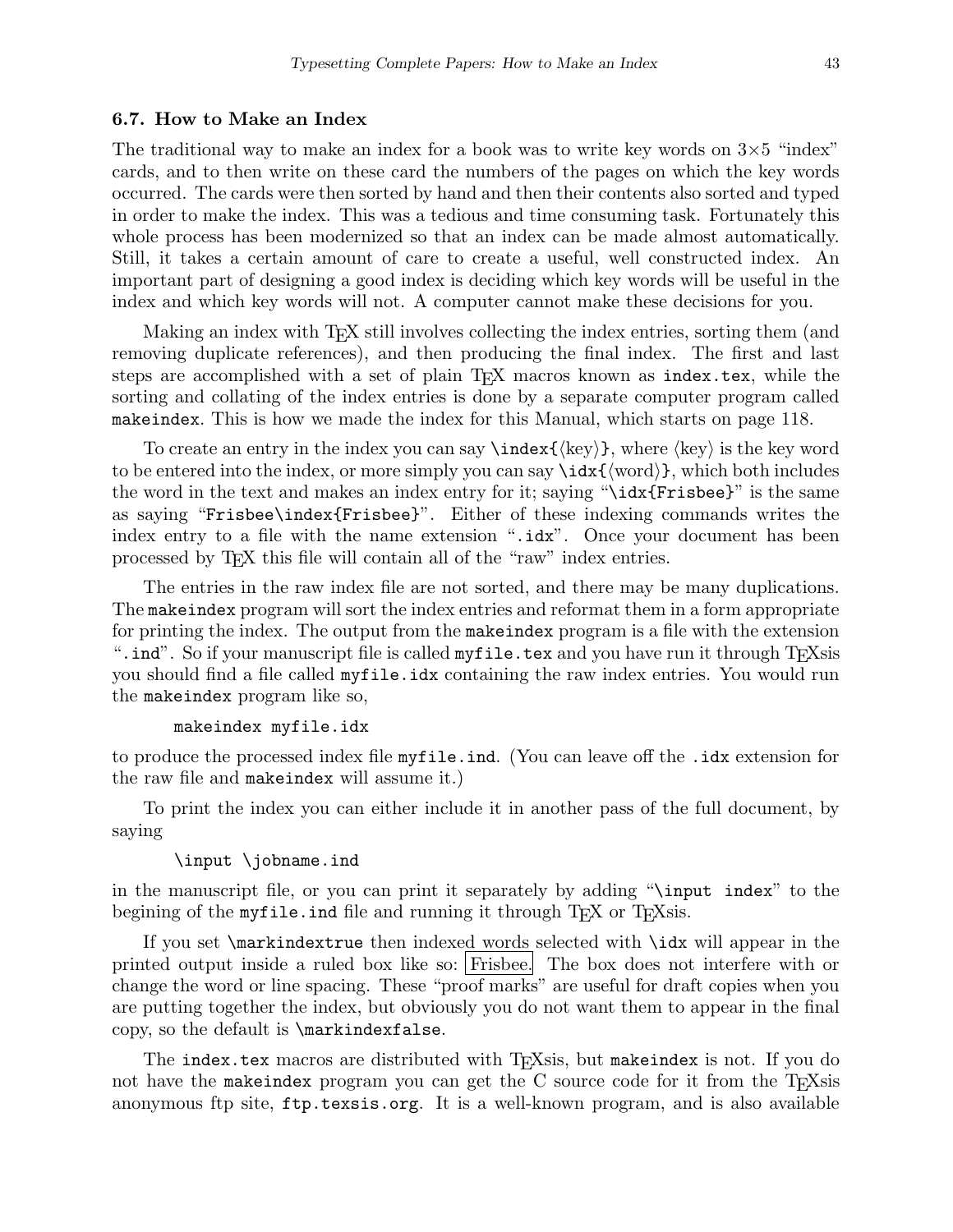from CTAN in the directory indexing/makeindex. Note that the index.tex macros work with plain TEX as well as TEXsis, and they work with makeindex in its default mode, even though that default mode was originally intended for IATFX code.

For more information about how to make full use of makeindex see the file index.tex, the Unix man page for makeindex(1), and the original paper by Chen and Harrison<sup>9</sup> describing how they designed the makeindex program.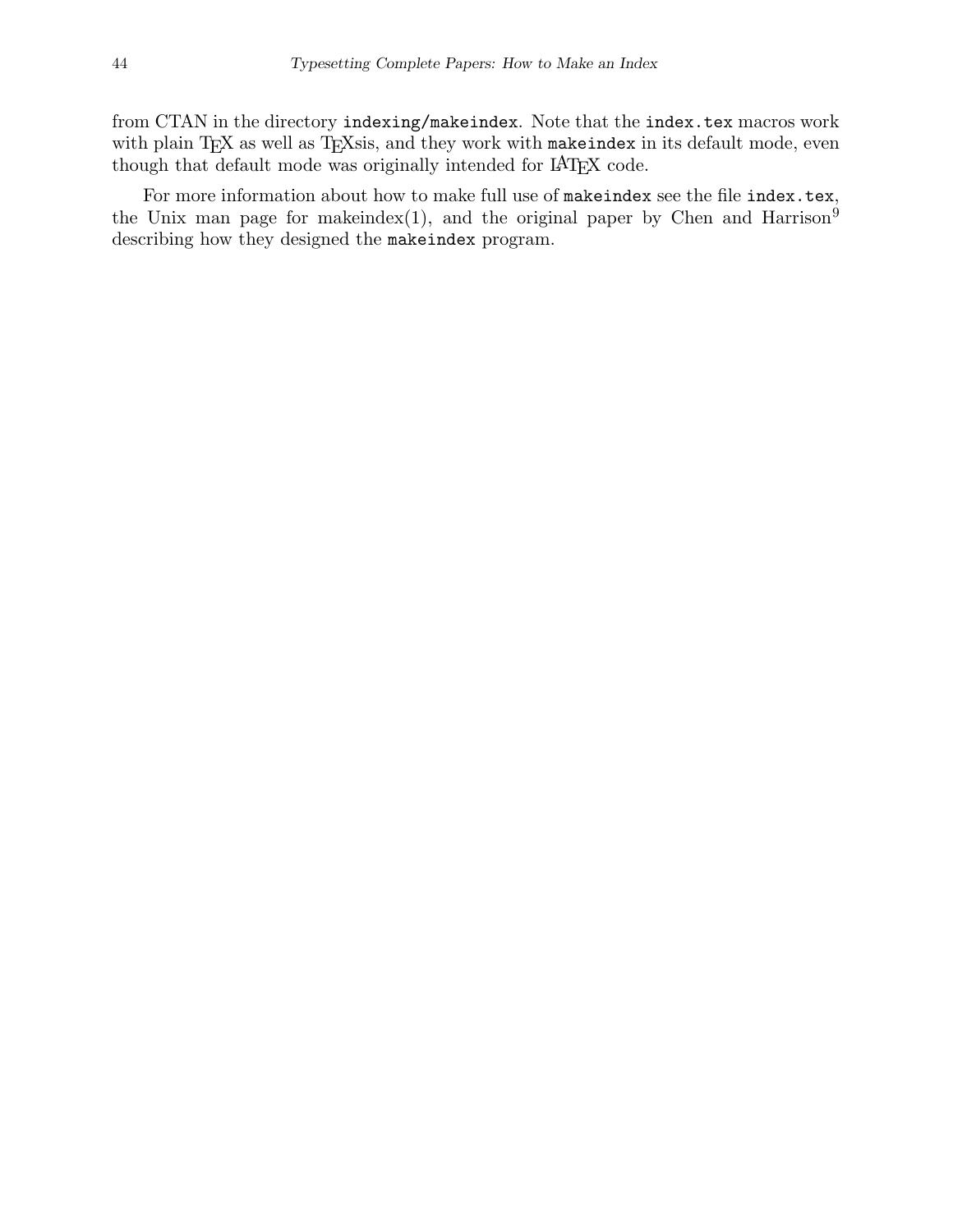# 7. Figures and Tables

Technical papers often include tables and/or figures. Regardless of how the contents of the figures or tables are created, these have a lot in common in the way they are generally treated. T<sub>EX</sub>S is makes use of T<sub>EX</sub>'s floating insertion capabilities (see Chapter 15 of The TEXbook) to insert figures and tables on the current page or on a following page. It is also possible to have figures or tables saved and printed at the end of the document. Captions are easily added either above or below the figure or table. Both kinds of objects are automatically assigned numbers, which are associated with internal labels so that they may be referred to in the text without having to know their order. It is possible to create a list of the figures and tables which appear in a document, much like creating a table of contents. Figures themselves are generally created outside of TEX, either by hand or by computer graphics programs, while tables can be created using TEX commands. The most complicated tables have vertical and horizontal lines (called "rules") to guide the reader's eye and to make the table more readable. T<sub>EX</sub> is has some very easy to use commands for making ruled tables.

Before discussing T<sub>E</sub>X<sub>sis</sub>'s figure and table making macros in detail we should mention that T<sub>E</sub>Xsis also adds a new insertion class to those of Plain T<sub>E</sub>X. In Plain T<sub>E</sub>X saying \topinsert, \midinsert or \pageinsert begins a floating insertion (ended by \endinsert) which will appear somewhere on the current page or a following page. Material entered with a \topinsert appears at the top of the current page, if there is room for it, or at the top of the next page where there is room. A \midinsert attempts to insert the text into the current page right where it is invoked, but if the insertion won't fit it becomes a \topinsert. Saying \pageinsert creates an insertion which takes up a whole page by itself. In T<sub>E</sub>Xsis you can also say **\bottominsert** to make a floating insertion that will appear at the bottom of the current page, if it will fit, or at the bottom of the next page where it will fit. There is also \heavyinsert, which like \midinsert tries first to insert the material into the current page right where it is called, but in this case becomes a \bottominsert if the material wont' fit.

### 7.1. Figures

TEX is designed for technical typesetting, but does not include a graphics standard, so to include a figure or drawing in a document it is necessary to leave blank space and to either glue the drawing in later or to arrange for the figure material to be inserted by some mechanism outside of  $T_{F}X$  when the page is actually printed (e.g., using the \special command or the \epsfbox command described later).

Imagine that you wish to insert into the text a drawing of a "penguin diagram," which is about 6 cm tall. You could create the space for this figure at the top of a page, along with a caption, with the following commands:

```
\figure{Penguin}
\hrule
\vskip 2cm
\line{\hss (glue your penguin here) \hfil}
\vskip 2cm
```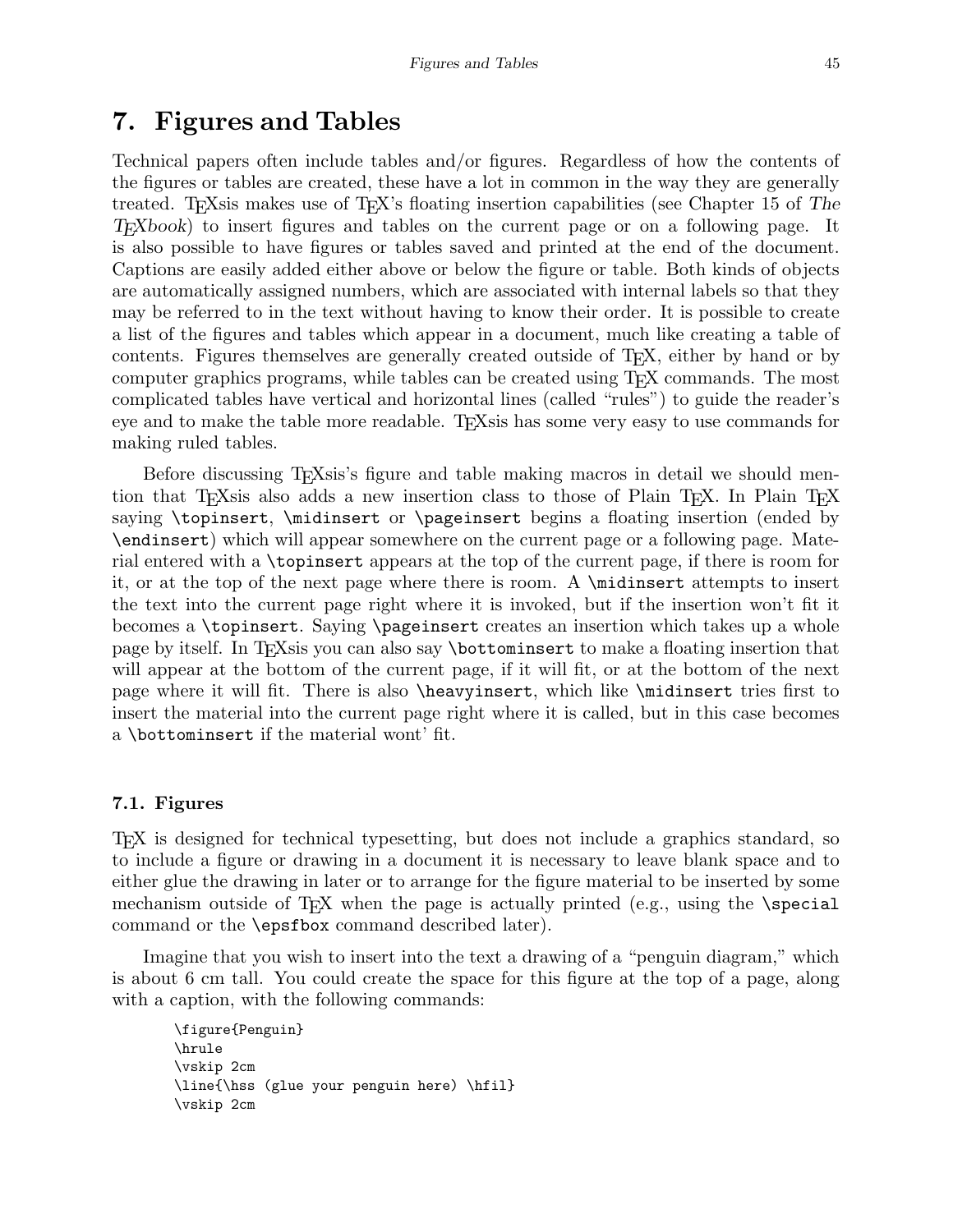(glue your penguin here)

**Figure 7.1:** Sample figure showing how easy it is to insert numbered figures with captions in T<sub>E</sub>Xsis.

\hrule \Caption Sample figure showing how easy it is to insert numbered figures with captions in \TeXsis. \endCaption \endfigure

This produces Fig. 7.1 (we put the \hrule's in just to show off the empty space). "Penguin" is the label for the figure, so to refer to the figure in the text we typed \Fig{Penguin}, which produced "Fig. 7.1." The caption can be placed either before or after the figure: if it is to be at the top then \Caption must be the first token after \figure. As shown, the caption text must be terminated with \endCaption. When the caption is printed it will automatically start with the figure number in bold type, followed by the caption text. The caption is indented on both sides if it is more than one line long and centered otherwise.

 $\c$ aption{ $\text{\texttt{text}}$  is equivalent to  $\text{\texttt{text}}$   $\text{\texttt{text}}$   $\text{\texttt{text}}$  and may be more convenient for short captions. It should be avoided for very long captions to keep from overflowing T<sub>E</sub>X's internal memory.

There are commands to create figures for each of the insertion classes of Plain T<sub>EX</sub>(that is, \midinsert, \topinsert and \pageinsert) along with the new insertion class added by TEXsis (\bottominsert) . In addition, there are special commands for creating wide or full page figures while in double column mode (which is described later in Section 11):

| $\frac{\langle \text{label} \rangle}{\langle \text{figure}}$ | Inserts a figure at the top of the current page, if there is<br>enough room for it, or at the top of the next available page.                    |
|--------------------------------------------------------------|--------------------------------------------------------------------------------------------------------------------------------------------------|
|                                                              | \midfigure{(label)} Inserts a figure at the current position, if there is enough<br>room for it, or at the top of the next page if there is not. |
| $\{fullfigure\{\label{label}}\}$                             |                                                                                                                                                  |
|                                                              | Inserts a figure on a separate page. The body of the fig-                                                                                        |
|                                                              | are should normally contain a $\forall$ fill to allow the figure to                                                                              |
|                                                              | stretch to fill the whole page.                                                                                                                  |

 $\boldsymbol{\delta}$  \bottomfigure{ $\langle$ label}}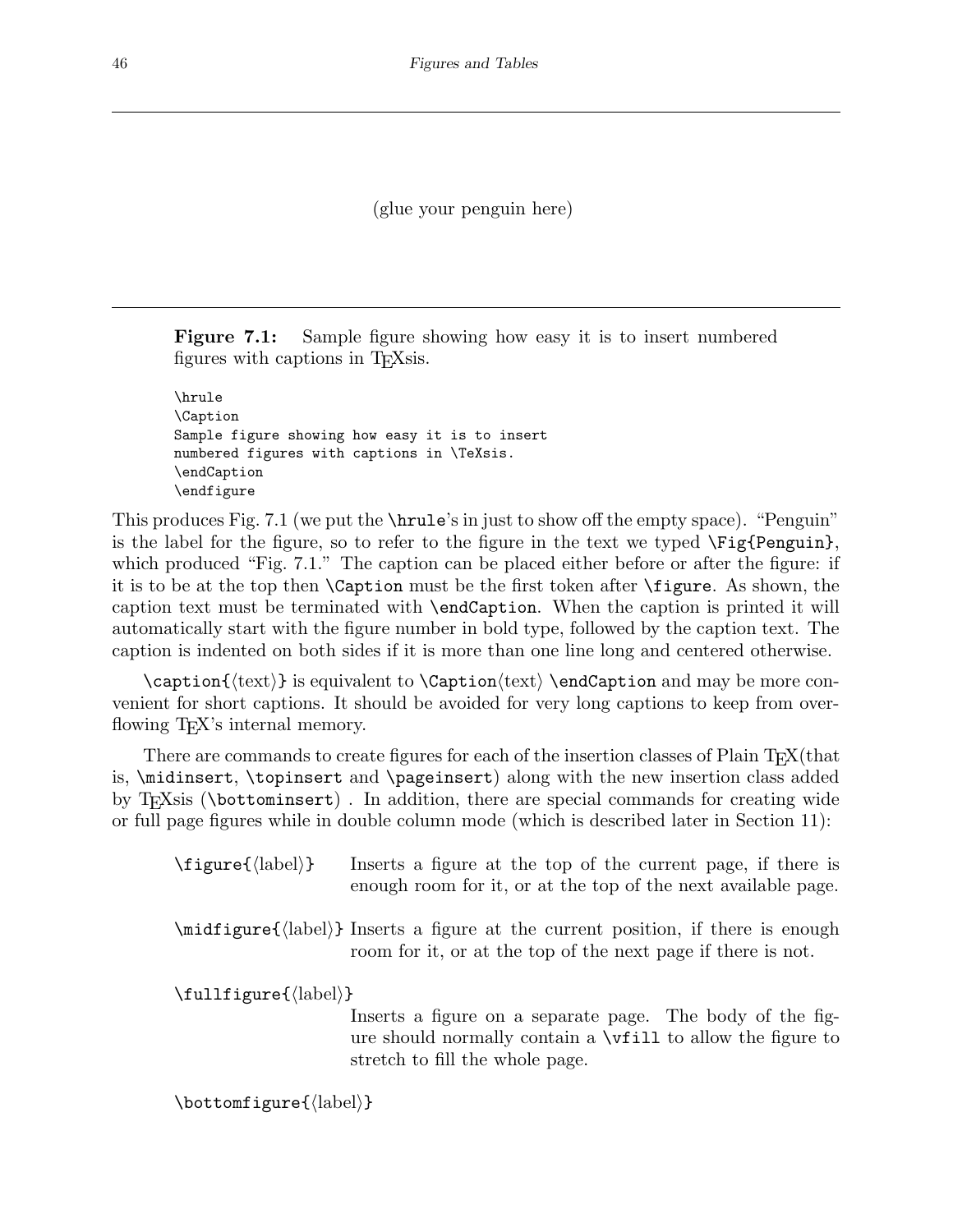Inserts the figure at the bottom of the current page, if there is room for it, or on the bottom of the next page where there is room.

# $\heavyfigure{\langle label \rangle}$

Inserts a figure at the current position, if there is room for it on the page, or at the bottom of the page following if there is not. This is therefore like \midfigure, except that if the figure can't be fit on the page it ends up on the bottom of a following page, not the top.

# $\widehat{\label{label}}$

Inserts a figure at the top of a page across both columns in double column format. Equivalent to \figure in single column format. \widefigure is a synonym.

# $\widehat{\label{label}}\$

Inserts a full page figure across both columns in double column format. Equivalent to \fullfigure in single column format.

\endfigure Ends any of the figure insertions described above.

In all cases  $\langle$ label $\rangle$  is an internal label which is assigned to the figure number. The figure number will include the chapter and section numbers in the format " $cc.s.nn$ " if \showchaptIDtrue and \showsectIDtrue have been selected.

The body of the figure can include any vertical mode commands, as in the example above. When you are simply leaving space for a figure to be glued in later a convenient way to specify the amount of space to leave is to  $\forall$ skip by some amount proportional to the width of the current column or page. The dimension \colwidth is the width of the page (the \hsize) in single column mode and the width of the current column in double column mode. So for example, if you have a figure which was half again as tall as it is wide you could say

```
\vskip 1.5\colwidth
```
Another way to standardize the space reserved for figures is to define your own dimension, such as  $\m{myfigsize}$ , to use in the  $\v{uskip}$  above. For example,

\newdim\myfigsize \myfigsize= 1.5\colwidth

and then \vskip\myfigsize. This has the same effect as the previous example, but \myfigsize can be changed to any valid dimension.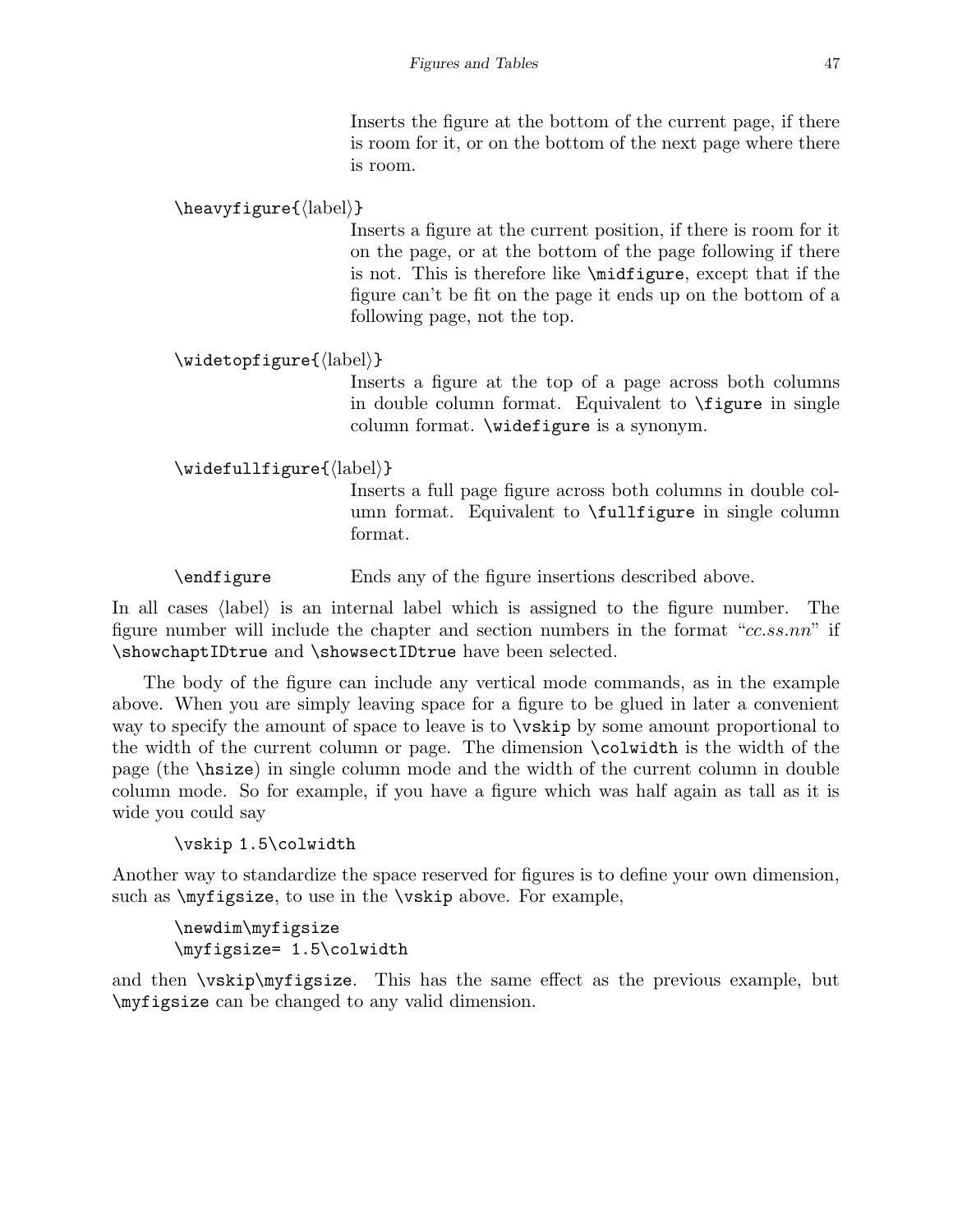#### 7.2. Encapsulated PostScript Graphics

Instead of simply gluing figures into a paper by hand it is possible to have computer generated graphs and drawings automatically inserted into a document. Unfortunately, the method can vary from computer to computer and printer to printer. Recall that TEX produces as output a DVI file, which contains device independent instructions for typesetting the document. To actually print the document the DVI file must be translated into instructions for the specific printer being used by a suitable device driver. It is at this stage, when the device driver is converting the DVI file to printer instructions, that graphs and drawings may be inserted. However, since different printers may require different kinds of instructions, there are many different device drivers, each having its own way of including drawings in the document.

In recent years some standardization has become possible, because many printer manufacturers have chosen PostScript as the "language" for giving instructions to their printers. PostScript contains commands both for drawing and for typesetting text. Still, there are some problems, because there are many different device drivers for converting DVI files to PostScript, and they all treat the inclusion of figures slightly differently. Also, while all of these filters require that the drawings to be included are themselves already in PostScript, there are several variations of PostScript, leading to further problems of incompatibility.

Until there is some standardization for inserting drawings into T<sub>EX</sub> documents (and perhaps to encourage it) we recommend using the scheme which (a) seems to be the easiest to use and the most well thought out, and (b) is potentially available to the widest group of users. Our choice is, first, to use a specific variation of PostScript known as "Encapsulated" PostScript (EPS). Most newer computer programs which produce graphics output, including Mathematica, xfig, and paw, can produce EPS output files. To include these in the text we have chosen to rely on the program dvips by Tomas Rokicki,  $^{10}$  along with his T<sub>E</sub>X macros for including EPS graphics, called epsf.tex. Be warned that there are other programs called "dvips," but as far as we know only Rokicki's version will work with  $epsf.text$ . We expect that when including drawings in  $TEX$  is standardized, it will be based on Rokicki's scheme or something close to it.

To include EPS graphics in a document using the epsf.tex macros you must first input the macros. Somewhere early in your manuscript file you should put:

#### \input epsf.tex

You can have the macros report the size of a figure when it is included by saying:

#### \epsfverbosetrue

At the point where you want a graph or drawing included you simply say:

#### \epsfbox{foo.ps}

This will include the drawing from the file called 'foo.ps,' which must already exist in the current directory. TEX will leave enough room for the figure (by creating a box of the correct size) and will use a \special command to insert instructions into the DVI file telling the DVI to PS translator to read in the EPS file foo.ps.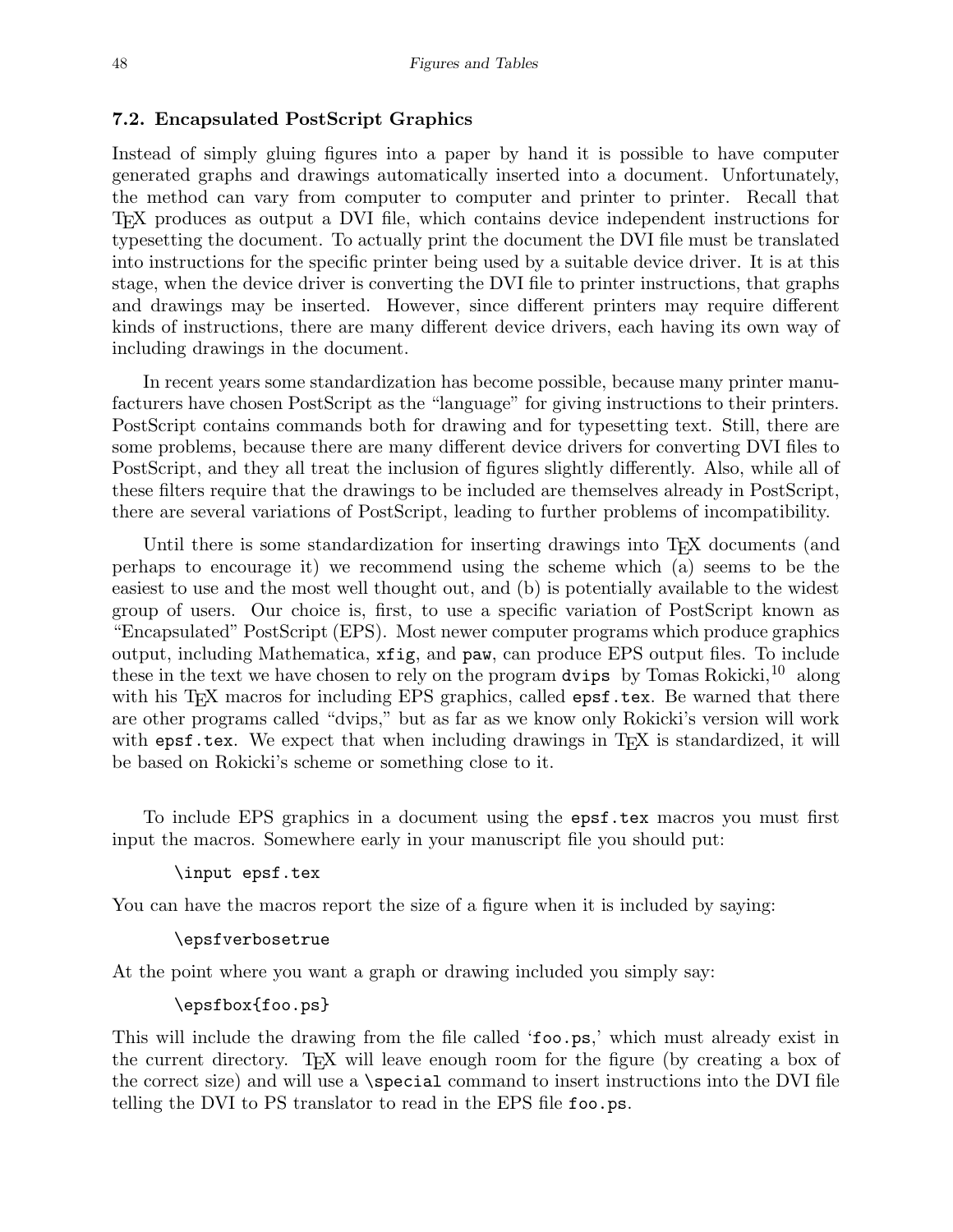Once the document has been processed by TEXsis and the DVI file has been produced you will convert it to a PS file with the "dvips" program. If your DVI file is called myfile.dvi then the command is simply:

### dvips myfile

This will convert myfile.dvi to PostScript, and depending on how dvips is set up at your installation it will either put the output in the file myfile.ps or it will send it directly to the default printer (see the man pages for dvips on how to change this behavior, or try a short example to see how it is set up on your computer). Note that the EPS files to be included must be in the same directory as myfile.dvi when you run dvips, so that they can be merged into the final output file (or you can specify the full path filename in the \epsfbox command).

On Unix systems you may not be able to use the  $1pr -d$  command if you have included EPS files in the document. This command runs the DVI file through dvips (or some other DVI to PS filter) in a different directory, and the EPS files will therefore not be included unless you have used a full path name for the file.

If you use the latest version of the xdvi program to preview DVI files on your workstation you will find that it automatically includes EPS graphics in the display, but some other previewing programs (such as texsun, or older versions of xdvi) will not. Even if the previewer does not know how to deal with the \special commands in the DVI file, you will see that T<sub>E</sub>X has left room for the figure. Once you have converted your DVI and EPS files into a PS file you can preview that file if you have a PostScript previewer, such as GhostScript. Then your graphs and drawings will appear just as they would if you had printed the PS file.

Sometimes you will find that more room has been left for the figure than is really needed. The way \epsfbox decides how much room to leave is by reading the first part of the EPS file to find a line which looks like:

```
%%BoundingBox: 67 176 544 616
```
The two pairs of numbers are the coordinates of the lower left and upper right corners of the figure, respectively. They are measured in printer's points  $(1/72nd)$  of an inch). If you don't like the positioning of the figure given by the original bounding box in the PostScript file you can override it by specifying a new bounding box like so:

```
\epsfbox[0 180 540 700]{file.ps}
```
You may have to experiment with positioning the BoundingBox for the best effect, and it may help to look at the PostScript file to see what the default BoundingBox is and adjust things using that coordinate system.

You can also control the size of the included graphic using \epsfxsize or \epsfysize before you call \epsfbox. The figure will be enlarged or reduced to fit the dimension you specify. Saying

```
\epsilon=\dimen\ \epsfbox{figure.ps}
```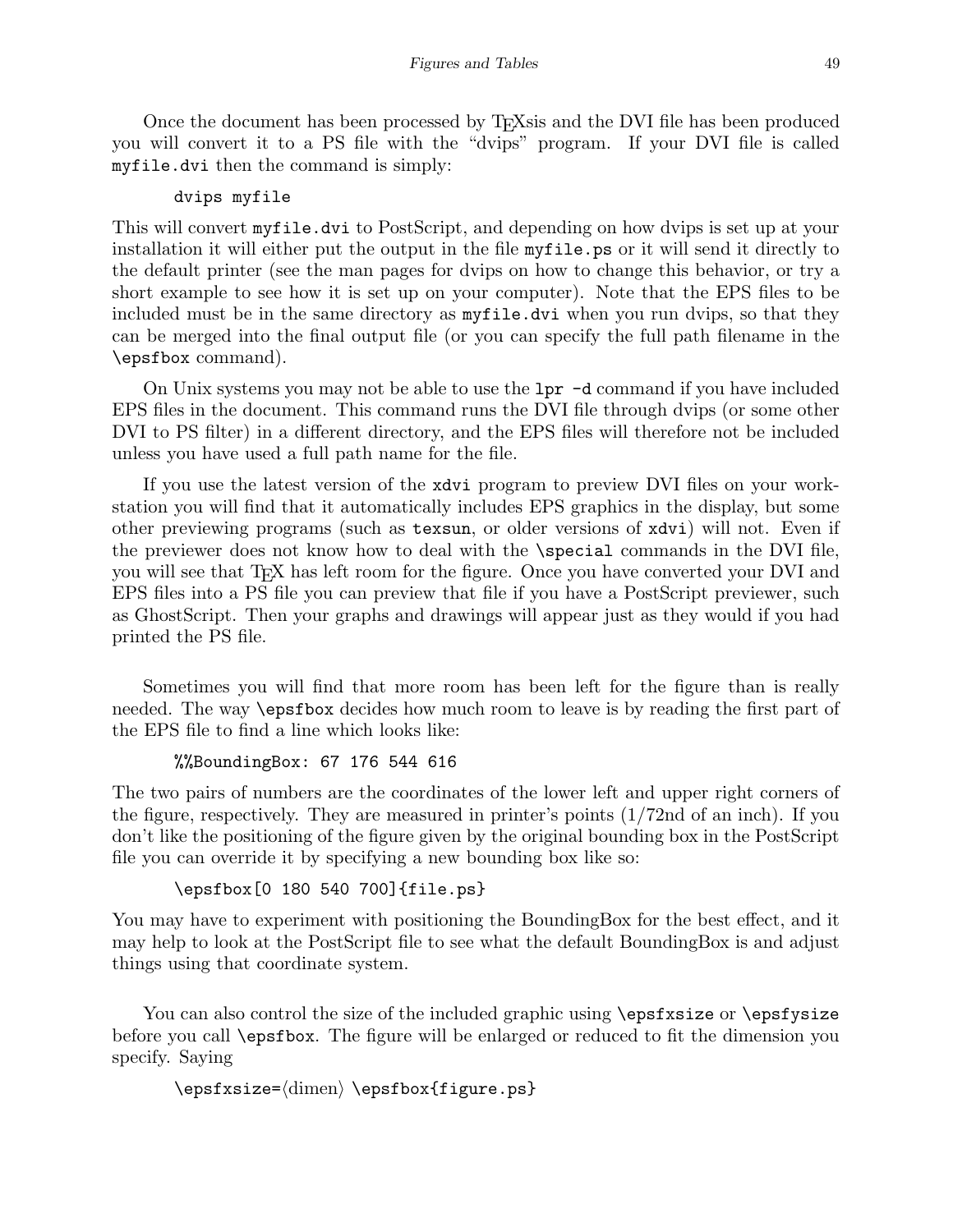

Figure 7.2: Example of including EPS graphics in a figure.

will scale the drawing in the file figure.ps so that its width is  $\langle \text{dimen} \rangle$ , with the height scaled accordingly, while saying

```
\epsilon = \dim\ \epsilonfox{graph.ps}
```
will scale the drawing in the file graph.ps so that its height is  $\langle$  dimen $\rangle$ , with the width scaled accordingly. You can only specify the width or height, but not both at the same time. Whatever change of size you specify will only be applied to the \epsfbox command which immediately follows. After that, subsequent included graphics will revert to their natural sizes unless you also specify a particular size for them.

The \epsfbox command creates a box of the proper size, into which the figure is later drawn. That is all. If you want the figure to be centered across the page then you will have to do so yourself, using **\centerline** or something similar. The advantage of this is that since figures are simply treated as boxes, you can stack them or arrange them in a row, or do whatever else you would with boxes. This gives you much more flexibility to construct complicated figures from several EPS files.

So now consider the earlier example of including a 4 cm tall penguin diagram in a figure, but now assuming that the drawing exists as an EPS graphic in the file penguin.eps. Assume also that we need to override the default bounding box in that file. The commands to do this are:

```
\figure{Penguin2}
\centerline{\epsfysize=4cm \epsfbox{penguin.eps}}
\Caption
Example of including EPS graphics in a figure.
\endCaption
\endfigure
```
The results are shown in Fig. 7.2. The drawing was created with Bill Dimm's FeynDiagram package,<sup>11</sup> which is a set of  $C++$  objects which make it fairly easy to create EPS Feynman Diagrams by writing short  $C++$  programs. It was converted from a .ps to a .eps file using ps2epsi.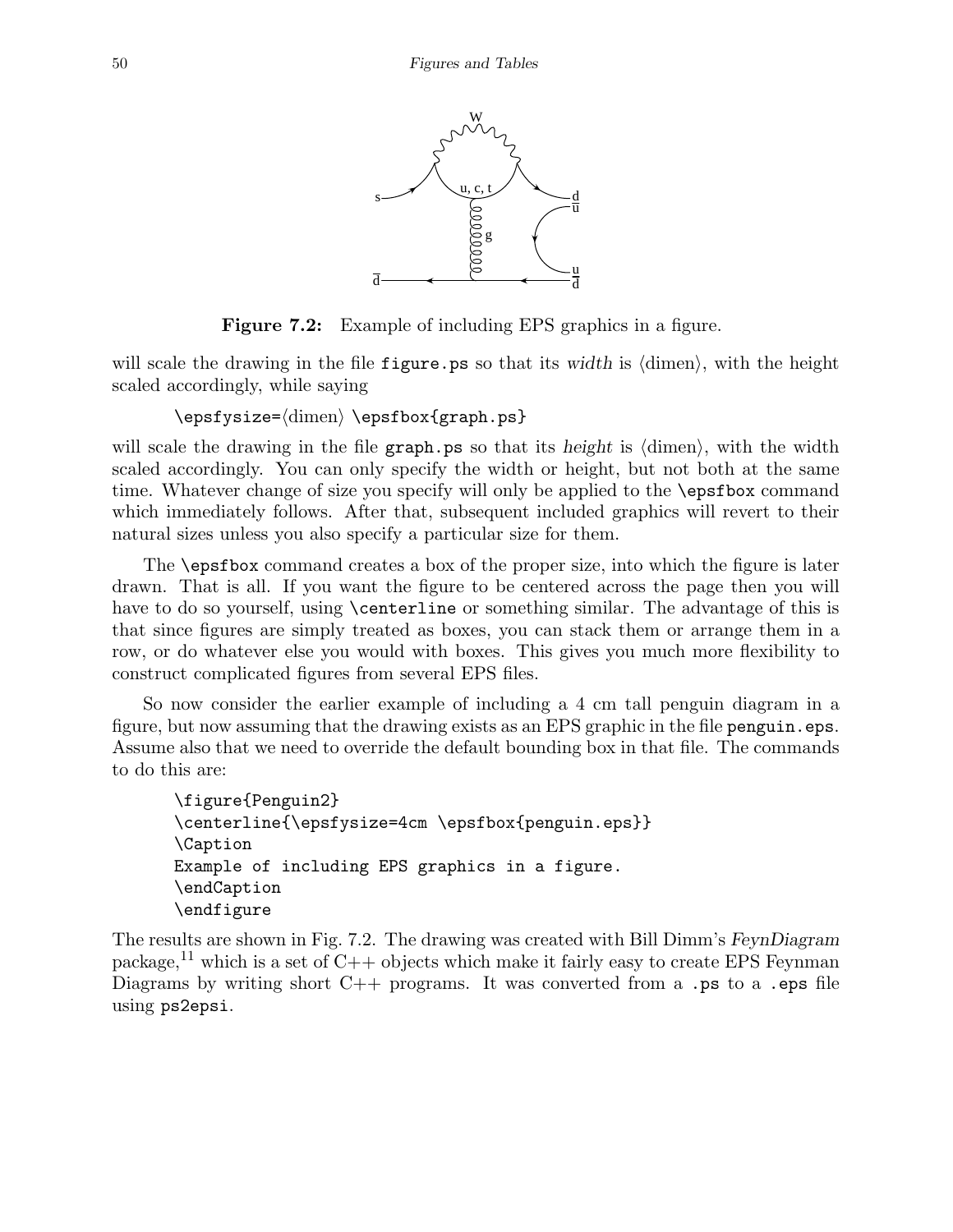# 7.3. Simple Tables

Simple tables (without ruled lines) are constructed in T<sub>E</sub>X with alignment tabs or with \halign. The reader who is not familiar with these should look at Chapter 22 in The T<sub>E</sub>Xbook. In T<sub>E</sub>Xsis simple tables with table numbers and captions are treated much the same as figures. For example, saying

\midtable{table example} \caption{Charged leptons.} \centerline{\vbox{\halign{#\ \hfil & #\ \hfil & #\hfil \cr Name & Mass & Lifetime \cr \$e^-\$ & .511 MeV & \$>2 \times 10^{22}\$ yr. \cr  $\mu^-\$  & 105 MeV & \$2.197 \times 10^{-6}\$ sec. \cr  $\tau^-\$  & 1784 MeV & \$3.3 \times 10^{-13}\$ sec. \cr}}} \endtable

produces the following table, in the middle of the page:

Table 7.1: Charged leptons.

Name Mass Lifetime  $e^-$ .511 MeV >  $2 \times 10^{22}$  yr.  $\mu^-$ − 105 MeV  $2.197 \times 10^{-6}$  sec.  $\tau^ 1784 \text{ MeV}$   $3.3 \times 10^{-13} \text{ sec.}$ 

Note the use of \centerline and a \vbox to center the table. The reference to this table in the text was produced by typing "\Tbl{table example}." Note also that we used \caption followed by the text in brackets as an alternative method of defining the caption; However \caption should only be used when the caption is short. Table captions are traditionally placed above the table, so \Caption or \caption should be the first token after  $\table{\label{label}}$  and its siblings.

There are a number of different kinds of table insertions, and they match closely the different kinds of insertions used for figures:

| $\label{label:label}$ | Inserts a table at the top of next available page.                                                                                            |
|-----------------------|-----------------------------------------------------------------------------------------------------------------------------------------------|
|                       | $\mathcal{A}\backslash \mathcal{A}$ [abel)} Inserts a table at the current position if there is room or at<br>the top of a page if necessary. |
|                       | \fulltable{\label\}} Inserts a table on a separate page. The body of the table<br>should normally contain a \vfill.                           |
| $\boldsymbol{\delta}$ | Inserts the table at the bottom of the current page, if there<br>is room for it, or on the bottom of the next page where there<br>is room.    |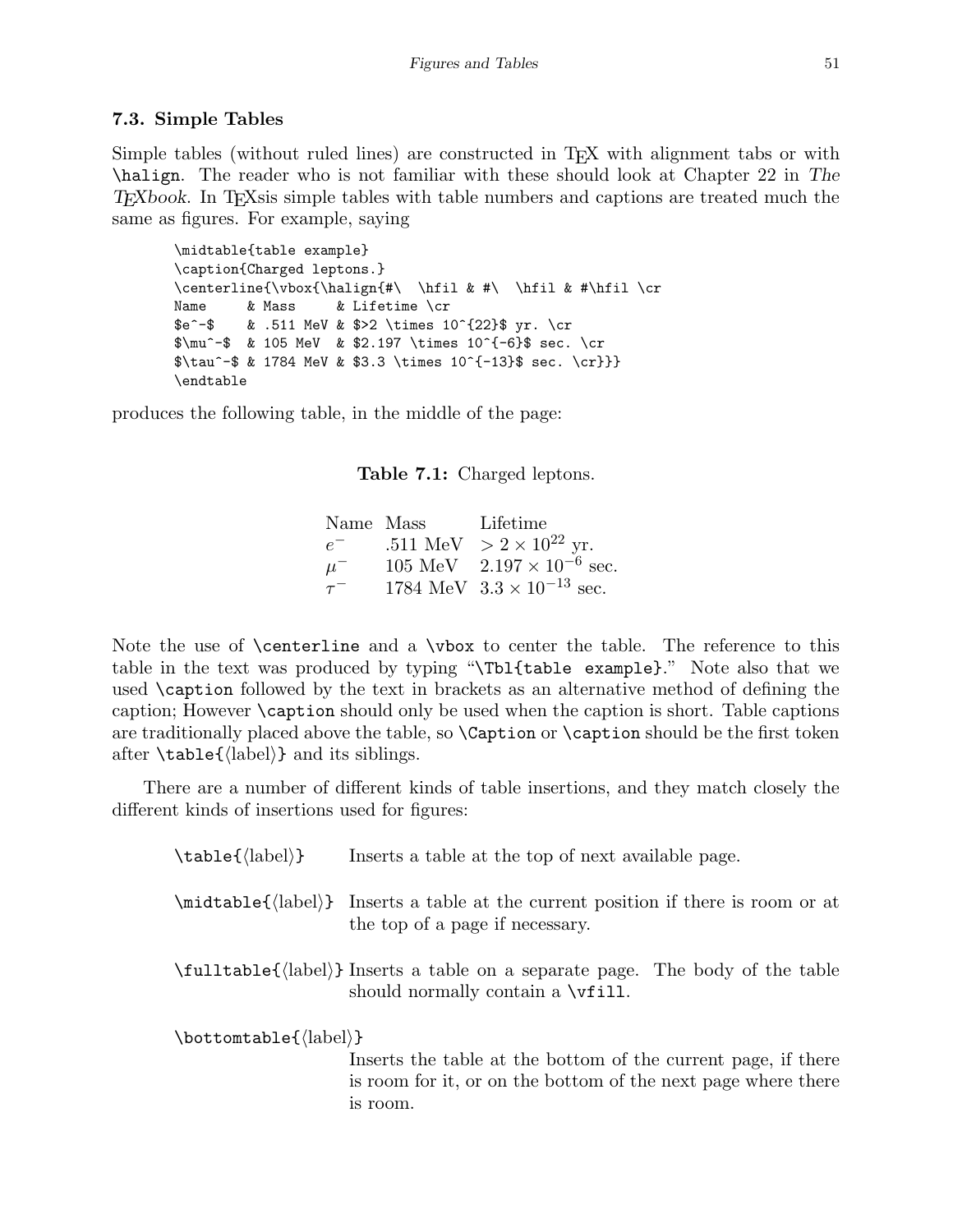```
\heavvtable{\langle label \rangle}
```
Inserts a table at the current position, if there is room for it on the page, or at the bottom of the page following if there is not. This is therefore like \midtable, except that if the table can't be fit on the page it ends up on the bottom of a following page, not the top.

```
\widehat{\label{label}}
```
Inserts a table at the top of a page across both columns in double column format. Equivalent to \table in single column format.

```
\widehat{\label{label}}
```
Inserts a full page table in double column format. Equivalent to \fulltable in single column format.

\endtable Ends any of the tables above.

Again, in these macros  $\langle$ label $\rangle$  is an internal label which is assigned to the table number. The table number will include the chapter and section numbers in the format " $cc.s.nn$ " if \showchaptIDtrue and \showsectIDtrue have been selected. The table can then be referred to in the text by saying  $\Theta$ .

### 7.4. Ruled Tables

While **\halign** in Plain T<sub>EX</sub> is convenient for making simple tables, it is still difficult to make tables with horizontal and vertical rules. Indeed, typesetting ruled tables in T<sub>E</sub>X has often been likened to programming a computer in assembler language. Even The  $T_F X book$ acknowledges that "people who know how to make ruled tables are generally known as TFX Masters."<sup>12</sup> The macros described below take a great deal of the difficulty out of making ruled tables, so that anybody can become a TEX Master, or at least a master of ruled tables.

The basic idea behind making a ruled table is similar to \halign, and the syntax is the same as the Princeton table macros known as TABLES. TEX by  $\text{Ray Cowan}^{13}$  (although the TEXsis macros are quite different internally and run about 5 times faster). You begin the table material with \ruledtable and end it with \endruledtable. The table material is a list of items to appear in the rows and columns of the tables. Just as with \halign, you can separate items in different columns with  $\&$  and end a row with  $\csc$ . The  $\&$  alignment character separates columns without putting a vertical rule between the columns, while \cr ends a line and puts a thin horizontal rule under it. To get a vertical rule between columns replace the & with a '|' (the vertical line), and to end a line without a horizontal rule under it replace the  $\cr$  with  $\cr$ crnorule. One important thing to remember is to end the last line in the table with \endruledtable instead of \cr.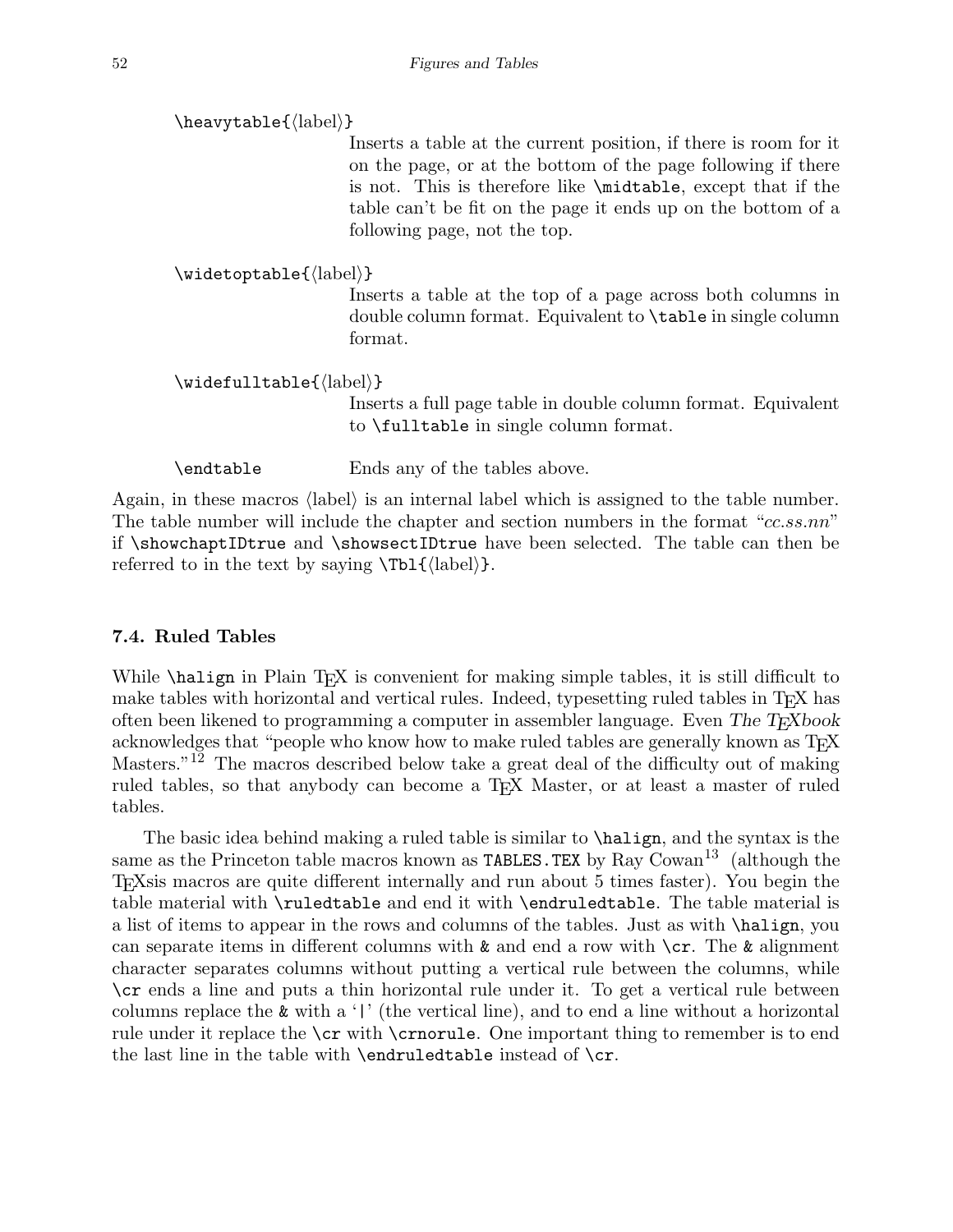| Year      | World Population |  |
|-----------|------------------|--|
| 8000 B.C. | 5000000          |  |
| 50 B.C.   | 200000000        |  |
| 1650 A.D. | 500000000        |  |
| 1850 A.D. | 1000000000       |  |
| 1945 A.D. | 2300000000       |  |
| 1980 A.D. | 4400000000       |  |

As a first example, here is a simple ruled table,

and here are the instructions that created it,

|                | \ruledtable       |  |                      |           |
|----------------|-------------------|--|----------------------|-----------|
| Year           |                   |  | World Population \cr |           |
|                | 8000 B.C. I       |  | 775000000            | \crnorule |
|                | ~750 B.C.         |  | ~200000000           | \crnorule |
|                | 1650 A.D.         |  | ~500000000           | \crnorule |
|                | 1850 A.D.         |  | 1000000000           | \crnorule |
|                | 1945 A.D. $\vert$ |  | 2300000000           | \crnorule |
|                | 1980 A.D.         |  | 4400000000           |           |
| \endruledtable |                   |  |                      |           |

This example also appears in The T<sub>E</sub>Xbook, on page 246, where it is typeset using  $\hbar$ lalign. Compare how the two are constructed and see which way you think is easier.

By default each item in the table is centered in its column. Inside a table the tie character """ takes up the space of exactly one digit (it is the same as saying  $\phi$ ), and this has been used to line up the digits of the entries in both columns. It is also possible to change the definition of the \TableItem macro so that each entry in each column is left or right justified. This is described a little bit later.

Something to note about this example table is that the outer rules are thicker than the others. You can also get a thick vertical rule between columns by using " $\lvert \rvert$ " in place of "|", and you can get a thick horizontal rule below a row by replacing the \cr with \crthick. The widths of thick and thin rules are controlled by the dimensions \thicksize and \thinsize. If you don't want thick rules at all simply say \thicksize=\thinsize, which makes the thick rules as thin as the thin rules.

Some synonyms:  $CR$  is the same as  $\crthick$ ,  $\nr$  is the same as  $\crthick$ \crrule is the same as \cr (actually it's the other way around). \tab is the same as & — it separates columns without a vertical rule. \vb is the same as |, it separates columns with a thin vertical bar, while  $\forall$ b is the same as  $\setminus$  and separates the columns with a thick vertical bar. You can also use \dbl to separate columns with a double vertical rule.

As in Plain T<sub>EX</sub> you can use  $\span$  in place of  $\&$  (or the other column separators) to join two columns together into one, and you can use \omit as the very first token in a column to tell it to omit the fancy column layout (the centering or other spacing). You can also use \multispan to \span and \omit several columns, just as in an \halign. The only difference is that the number of columns you tell it to \multispan is the number of columns of the table it spans — in a ruled table constructed with \halign you would count the columns and any vertical rules (because the rules are also columns of the \halign).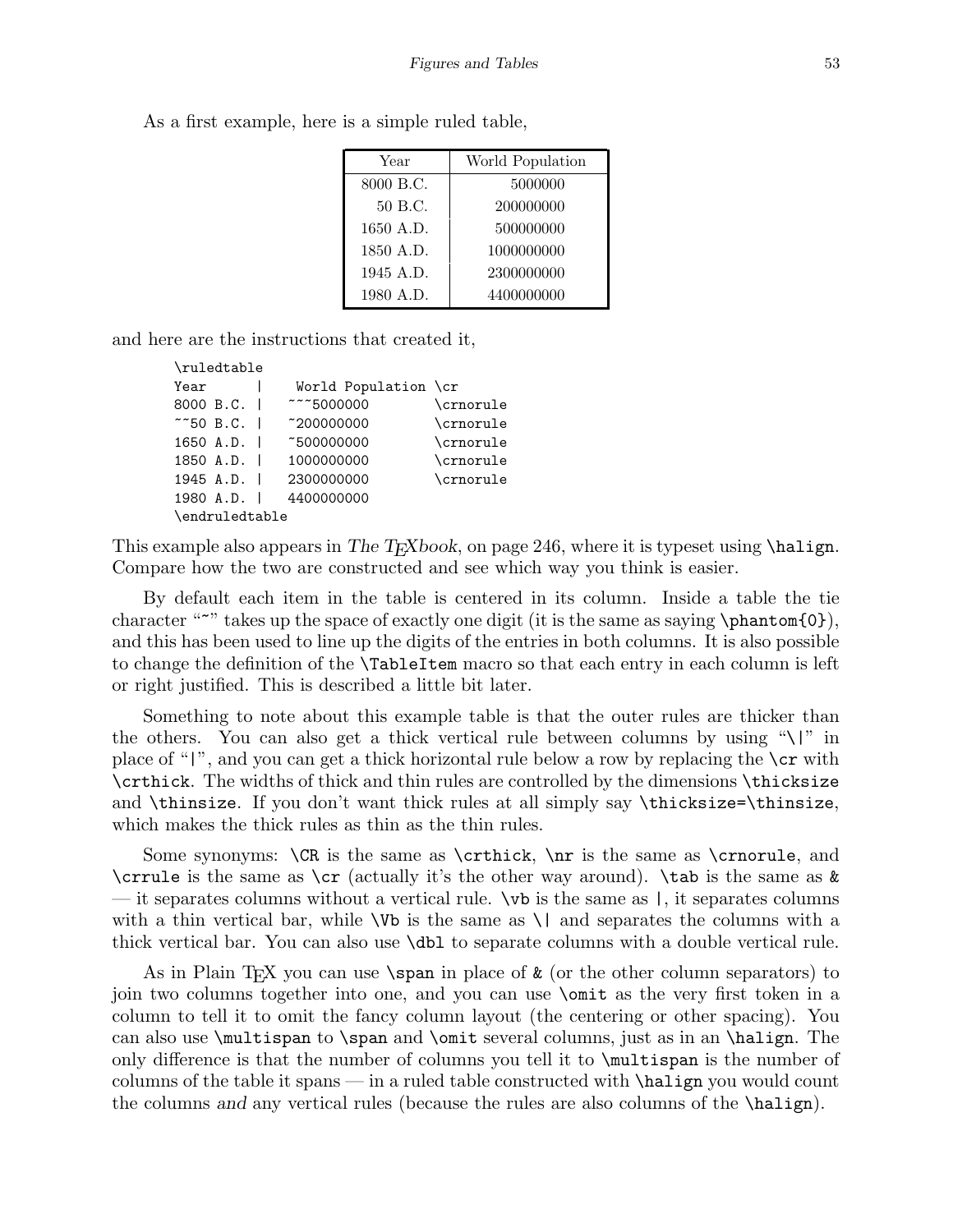| AT&T Common Stock |           |          |  |
|-------------------|-----------|----------|--|
| Year              | Price     | Dividend |  |
| 1971              | 41-54     | \$2.60   |  |
| 2                 | $41 - 54$ | \$2.70   |  |
| 3                 | $46 - 55$ | \$2.87   |  |
| 4                 | $40 - 53$ | \$3.24   |  |
| 5                 | $45 - 52$ | \$3.40   |  |
| հ                 | 51-59     | .95      |  |

Table 7.2: Another example of a ruled table.

Table 7.2 is another sample table, again taken from The T<sub>E</sub>Xbook. Something important to notice is that the last ruled table example didn't have a table number or a caption, while this one does. That's because the last example was created using just  $\rule{1.5cm}{0.1cm}$  ruledtable, while this example is inside of **\table.** The point is that **\table** and **\ruledtable** do separate things and can be used either separately or together; \table creates the space for the table and gives it a caption and a number, while \ruledtable actually constructs the body of the ruled table. The instructions that created Table 7.2 are:

```
\table{example-II}
\caption{Another example of a ruled table.}
\singlespaced
\ruledtable
\multispan3\hfil AT\&T Common Stock \hfil\CR
Year \dbl Price | Dividend \cr
1971 \dbl 41-54 | \$2.60 \cr
~~~2 \dbl 41-54 | \$2.70 \cr
~~~3 \dbl 46-55 | \$2.87 \cr
~~~4 \dbl 40-53 | \$3.24 \cr
~~~5 \dbl 45-52 | \$3.40 \cr
775 \dbl 51-59 | 77.95\endruledtable
\endtable
```
Sometimes it is desirable to have rules across only some of the columns of a table. In this case put  $\c{true}$  in the columns that are to have rules,  $\c{askip}$  in the columns where no rules are desired, and end the line with \crpart, which signals that the line contains a partial rule. The column headings in Table 7.3 are an example of partial rules in a table. That table was created with the commands,<sup>14</sup>

```
\table{SiHCl}
\caption{...}
\singlespaced\tenpoint
\ruledtable
\vctr{Molecule} | \vctr{Region} | Radius |
 \vctr{$\alpha _{\rm HF}$}|\multispan{2} $l_{\rm max}$
\crnorule
\cskip | \cskip | \cskip | \cskip | \crule | \crule \crpart
      | | (au) | | initial state | final state \CR
```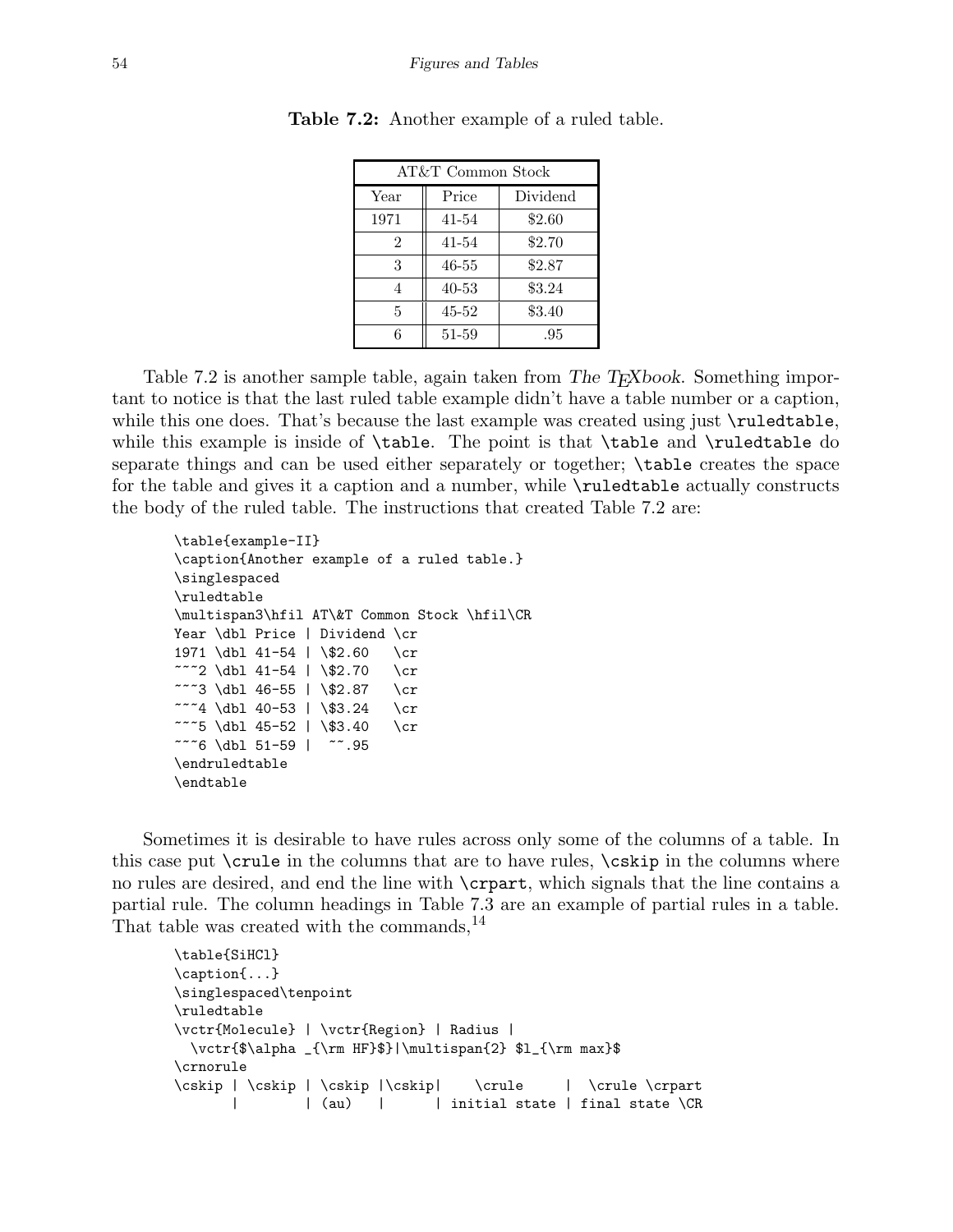| Molecule                         | Region               | Radius | $\alpha_{\rm HF}$ | $l_{\max}$     |                |  |
|----------------------------------|----------------------|--------|-------------------|----------------|----------------|--|
|                                  |                      | (au)   |                   | initial state  | final state    |  |
| SiCl <sub>4</sub>                | outersphere          | 6.21   | 0.7238            | 4              | 7              |  |
|                                  | Si                   | 2.20   | 0.7275            | $\overline{2}$ | $\sqrt{3}$     |  |
|                                  | Cl                   | 2.40   | 0.7233            | $\overline{2}$ | 3              |  |
| SiHCl <sub>3</sub>               | $\,$ outer<br>sphere | 6.21   | 0.7260            | $\overline{4}$ | 7              |  |
|                                  | Si                   | 2.16   | 0.7275            | $\overline{2}$ | 3              |  |
|                                  | Cl                   | 2.40   | 0.7233            | $\overline{2}$ | $\sqrt{3}$     |  |
|                                  | H                    | 1.20   | 0.7772            | 1              | $\overline{2}$ |  |
| SiH <sub>2</sub> Cl <sub>2</sub> | outersphere          | 6.25   | 0.7295            | $\overline{4}$ | 7              |  |
|                                  | Si                   | 2.20   | 0.7275            | $\overline{2}$ | 3              |  |
|                                  | Cl                   | 2.40   | 0.7233            | $\overline{2}$ | 3              |  |
|                                  | H                    | 1.20   | 0.7772            | 1              | $\overline{2}$ |  |
| SiH <sub>3</sub> Cl              | outersphere          | 6.30   | 0.7360            | $\overline{4}$ | 7              |  |
|                                  | Si                   | 2.20   | 0.7275            | $\overline{2}$ | $\sqrt{3}$     |  |
|                                  | Cl                   | 2.40   | 0.7233            | $\overline{2}$ | 3              |  |
| SiH <sub>4</sub>                 | outersphere          | 4.10   | 0.7524            | $\overline{4}$ | $\overline{7}$ |  |
|                                  | Si                   | 2.04   | 0.7275            | $\overline{2}$ | 3              |  |
|                                  | Η                    | 1.20   | 0.7772            | 1              | $\overline{2}$ |  |

Table 7.3: Parameters used in the MS-X $\alpha$  calculations for the chlorosilane molecules,  $H_xSiCl_{4-x}$ ; x=0–4.

| $SiCl$$ \$ $-4$$        | outersphere   6.21   0.7238   4   7 \crnorule |  |                       |  |  |                                 |
|-------------------------|-----------------------------------------------|--|-----------------------|--|--|---------------------------------|
|                         | l Si                                          |  |                       |  |  | 2.20   0.7275   2   3 \crnorule |
|                         | $\lfloor$ C <sub>1</sub>                      |  | 2.40   0.7233   2   3 |  |  |                                 |
| $\cdot$ $\cdot$ $\cdot$ |                                               |  |                       |  |  |                                 |
| \endruledtable          |                                               |  |                       |  |  |                                 |
| \endtable               |                                               |  |                       |  |  |                                 |

Ruled tables are normally centered on the page, but you can turn off the centering with \noncenteredtables. Then the table becomes just another piece to add to a horizontal list. One thing this lets you do is have two tables side by side on the page, like so:

| Item ABC | Item DEF |
|----------|----------|
| Item GHI | Item JKL |

| Data 111 | Data 222 |
|----------|----------|
| Data 333 | Data 444 |
| Data 555 | Data 666 |

This pair of tables was produced by saying:

\noncenteredtables \medskip \line{\ruledtable Item ABC | Item DEF \cr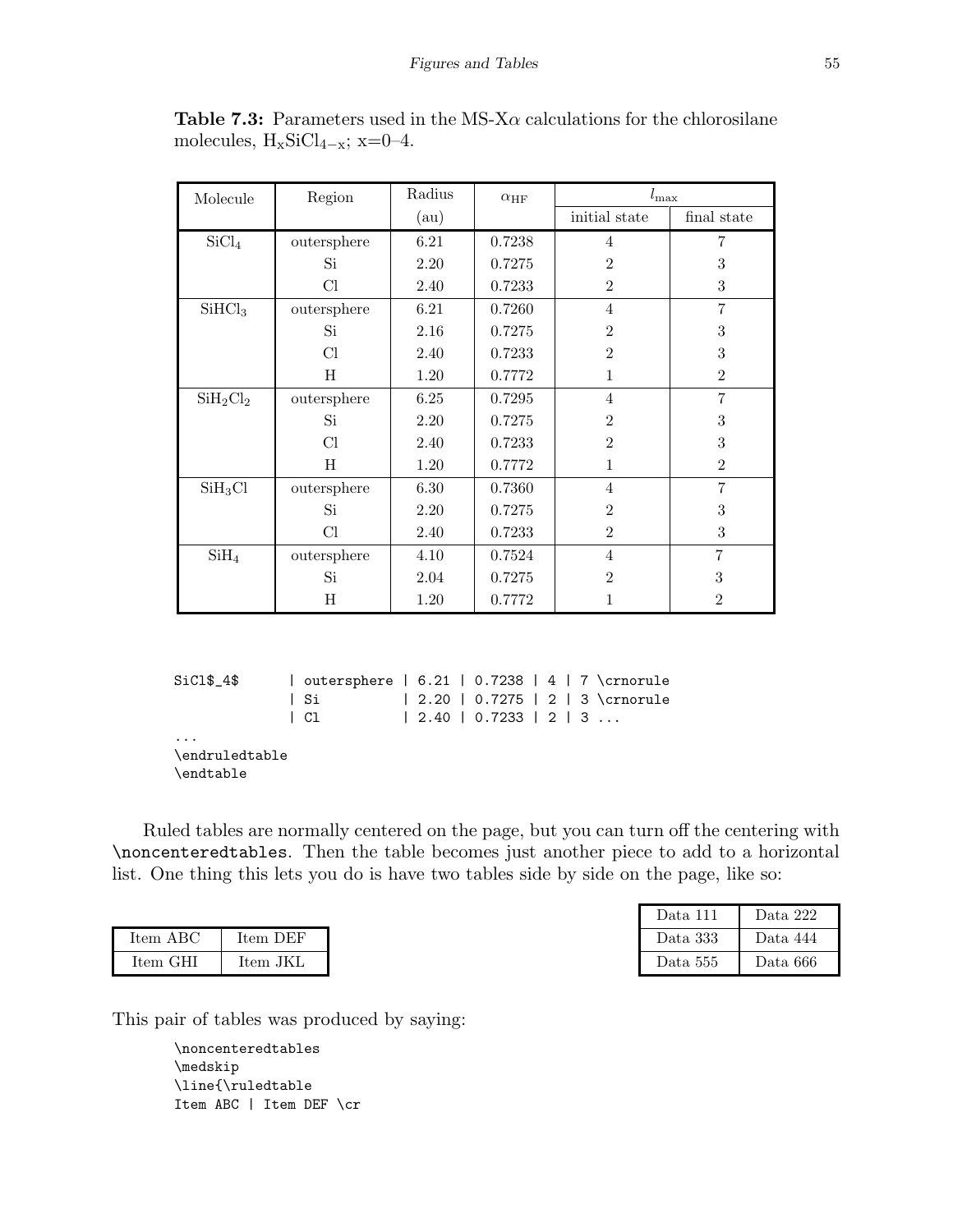```
Item GHI | Item JKL \endruledtable
\hfil
\ruledtable
Data 111 | Data 222 \cr
Data 333 | Data 444 \cr
Data 555 | Data 666 \endruledtable}
\smallskip
```
Saying \centeredtables turns table centering back on. Tables are then centered across the page, and a table is then added to a vertical list.

Usually \ruledtable makes tables as wide as their natural width, but it is possible to make them wider by setting the dimension \tablewidth to the width desired before saying \ruledtable. We can make the same table in Table 7.2 but with the width set to 10cm:

| AT&T Common Stock |           |          |  |  |  |
|-------------------|-----------|----------|--|--|--|
| Year              | Price     | Dividend |  |  |  |
| 1971              | $41 - 54$ | \$2.60   |  |  |  |
| 9                 | 41-54     | \$2.70   |  |  |  |
| 3                 | $46 - 55$ | \$2.87   |  |  |  |
|                   | $40 - 53$ | \$3.24   |  |  |  |
| 5                 | $45 - 52$ | \$3.40   |  |  |  |
|                   | 51-59     | $.95*$   |  |  |  |

\* (first quarter only)

The careful reader will notice that the version of Table 7.2 in The T<sub>E</sub>Xbook had a footnote to the last entry, and we have added that here. To do so we had to put the footnote in an \hbox and stack it under the table, so we had to turn off table centering. The table is therefore a bit more complicated to make, but not much:

```
\noncenteredtables
\tablewidth=10cm
\line{\tenpoint\hfil\vbox{\singlespaced
 \ruledtable
 \multispan3\hfill AT\&T Common Stock \hfill\CR
 Year \dbl Price | Dividend \cr
 1971 \dbl 41-54 | \$2.60 \cr
  ~~~2 \dbl 41-54 | \$2.70 \cr
  ~~~3 \dbl 46-55 | \$2.87 \cr
  ~~~4 \dbl 40-53 | \$3.24 \cr
  ~~~5 \dbl 45-52 | \$3.40 \cr
  ~7.6 \db1 51-59 | ~7.95\rlap*\endruledtable
  \hbox{* (first quarter only)}
\vss}\hfil}
```
If we had not wanted to add the footnote, then the table would have been typed the same way as Table 7.2 except for setting the \tablewidth.

Important note: \tablewidth is turned "off" after the table is made, so the next table will have its natural width unless you explicitly set **\tablewidth** again!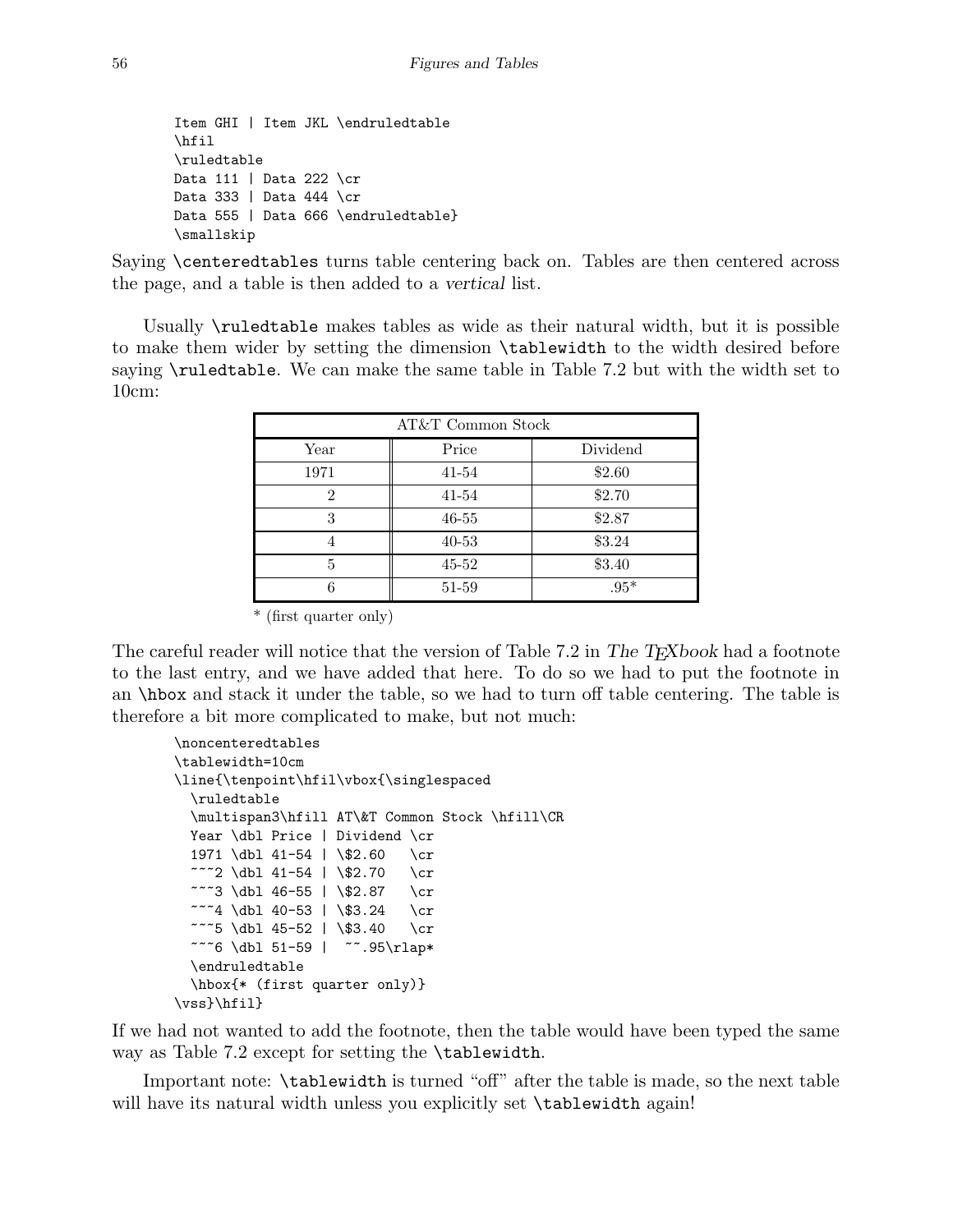\ruledtable normally inserts a \quad of space around each item. If you have a very wide table, especially one with many columns, you may wish to reduce this.  $\Pi$ ightTables make this spacing a single space, the minimum acceptable. \LooseTables restores the default spacing. You can define this space to be something else by re-defining \tablespace, for example as

# $\def\tabcommand{\cdotp\zeta{\S}$

If the table is still too wide with \TightTables, you will probably have to reformat it or print it in landscape mode (tilted 90°on the page).

The careful reader may also have noticed that in the examples in Table 7.2 and Table 7.3 we said \singlespaced. That's because the spacing of the rows of a table can be controlled just like the spacing of the text with \singlespaced, \doublespaced, etc. The space between the rows of a table is set by a strut called \tstrut, which holds the rows apart. Its default definition is

\def\tstrut{\vrule height 3.1ex depth 1.2ex width 0pt}

You can change the spacing between rows by changing the definition of this strut. One of the things \singlespaced does is define the \tstrut to be 0.5ex higher and deeper than a parenthesis. \doublespaced, \triplespaced, and \widenspacing all increase the height and depth of the strut in proportion to the increase in the baseline spacing.

If you put something in a table which is larger than the strut, then it will touch the rules above or below. You can fix this by inserting your own strut into that row. More simply, you can say  $\big\tilde{\partial}$ , and the "stuff" will be positioned correctly with a nice amount of space above and below.

You can also decide whether or not you want diagnostic messages printed when a table is created. Saying \tableinfotrue causes a message to be printed on your terminal every time a ruled table is created. The message tells you how many rows and columns were in the table. This is useful information, because it can tell you immediately if you made a mistake in the table or left out a row or column. \tableinfotrue is the default, but you can turn off these messages by saying \tableinfofalse. In any case, you will be warned if a row has a different number of columns from the previous one.

The tables we have demonstrated so far all contain numbers, but sometimes it is desirable to have an entry in a table which is a paragraph of text. For that purpose, you can use  $\partial_{\text{para}}(\text{text})$ . The width of the paragraph is determined by the dimension \parasize, which defaults to 4 inches.

Tables 7.4a and 7.4b summarize the most important commands for making ruled tables.

Finally, we can discuss how you can change how each column of a table is constructed. The macros which build the table take each entry and pass it to a macro called \TableItem. The default definition of **\TableItem** is:

```
\def\TableItem#1{% % centers item in ruled table
  \hfil\tablespace % left glue
  #1\killspace % item, no space after
  \tablespace\hfil % right glue
  }%
```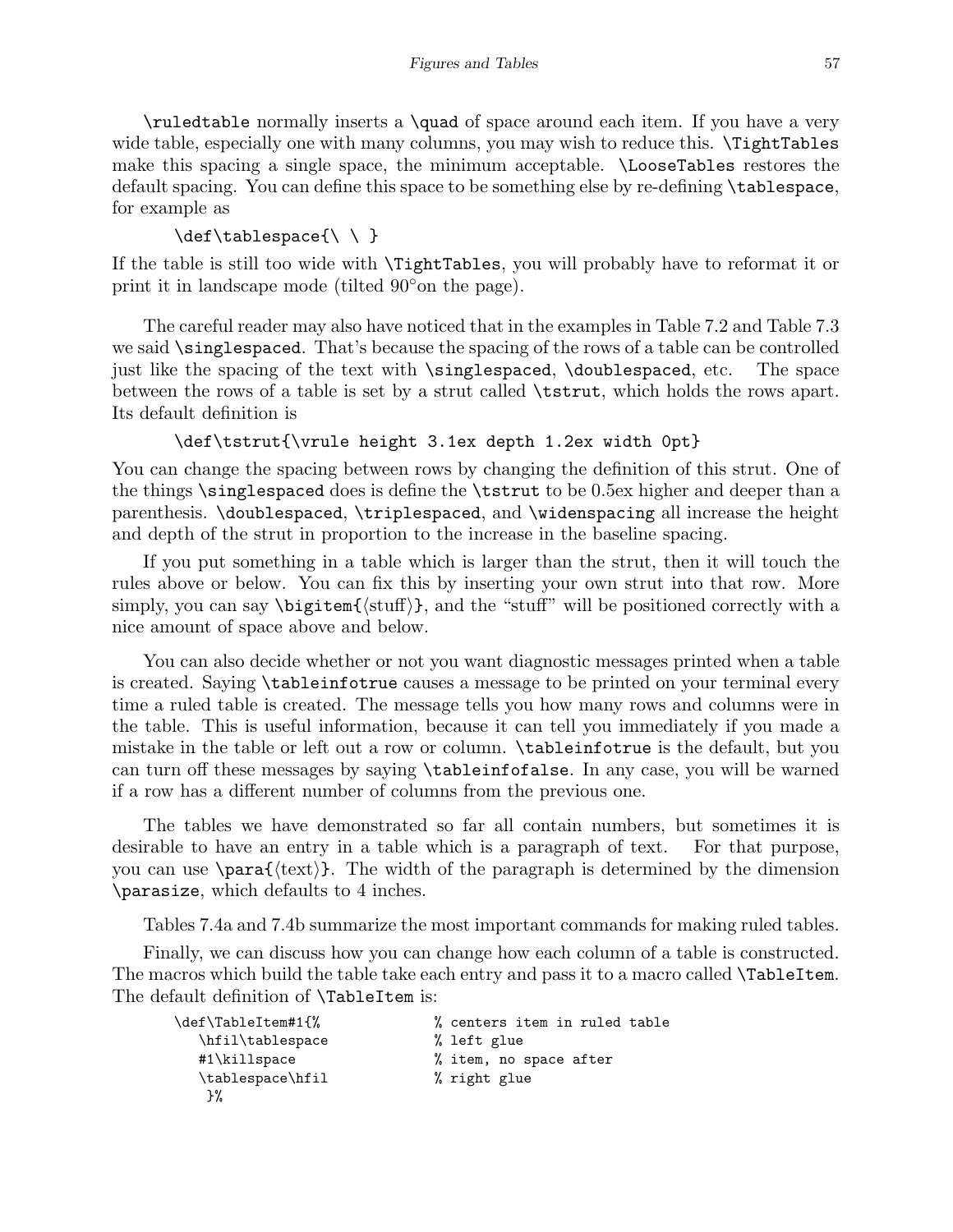The \hfil glue on both sides of the argument causes the item to be centered in the column, while \tablespace (which defaults to \quad) insures that there will be at least some amount of space between the item and the vertical rules on each side. Because of the way that T<sub>EX</sub> handles macro arguments, if you type a table with spaces between the text and the next column separator, an extra \space will be inserted into the table. If you first say \NoTrailingSpaces, then \killspace in the above macro is defined to remove any trailing glue items. \hfill is redefined by the table macros so that if it is the last token in an entry, then that entry is properly left justified, but to insert any other trailing glue, you must say

```
\langle \text{text}\rangle\null
```
The default is \TrailingSpaces, which does incorporate any trailing spaces into the table but which also treats any trailing glue items normally.

You can change the definition of  $\Theta$  and  $\Theta$  to suit your own purpose. The simplest modification is to omit the \hfil on the left or right so that each entry is right or left justified. This is so commonly used that saying \RightJustifyTables or \LeftJustifyTables makes the appropriate change for you. Saying \NoJustifyTables restores \TableItem to its original centering function.

Since \TableItem is used to create every column of the table, you cannot use it to modify a single column. To justify just one column you can simply put \hfill to the left or right of each item in the column, since  $\hbar$ ill is infinitely more stretchy than  $\hbar$ il. (The behavior of glue items other than \hfill depends on whether \NoTrailingSpaces

| Macro name                     | Description                                                                                                                         |
|--------------------------------|-------------------------------------------------------------------------------------------------------------------------------------|
| \ruledtable                    | Starts a ruled table.                                                                                                               |
| (vertical bar)<br>or $\forall$ | Separates one column from the next, with a a thin ver-<br>tical rule between them.                                                  |
| & or \tab                      | Separates one column from the next, but with no rule<br>between them.                                                               |
| \cr                            | Ends the current row, and starts the next one. The<br>completed row will be separated from the next with a<br>thin horizontal rule. |
| \crthick<br>or $CR$            | Similar to $\csc$ , but the rows will be separated with a<br>thick horizontal rule.                                                 |
| \crnorule<br>or $\nr$          | Similar to $\csc$ , but the rows will not be separated by a<br>rule.                                                                |
| \ l                            | Same as $\vert$ , but with a thick vertical rule.                                                                                   |
| \dbl                           | Same as , but with two thin vertical rules.                                                                                         |
| \endruledtable                 | Ends the ruled table.                                                                                                               |

Table 7.4: Basic table macros for use with \ruledtable.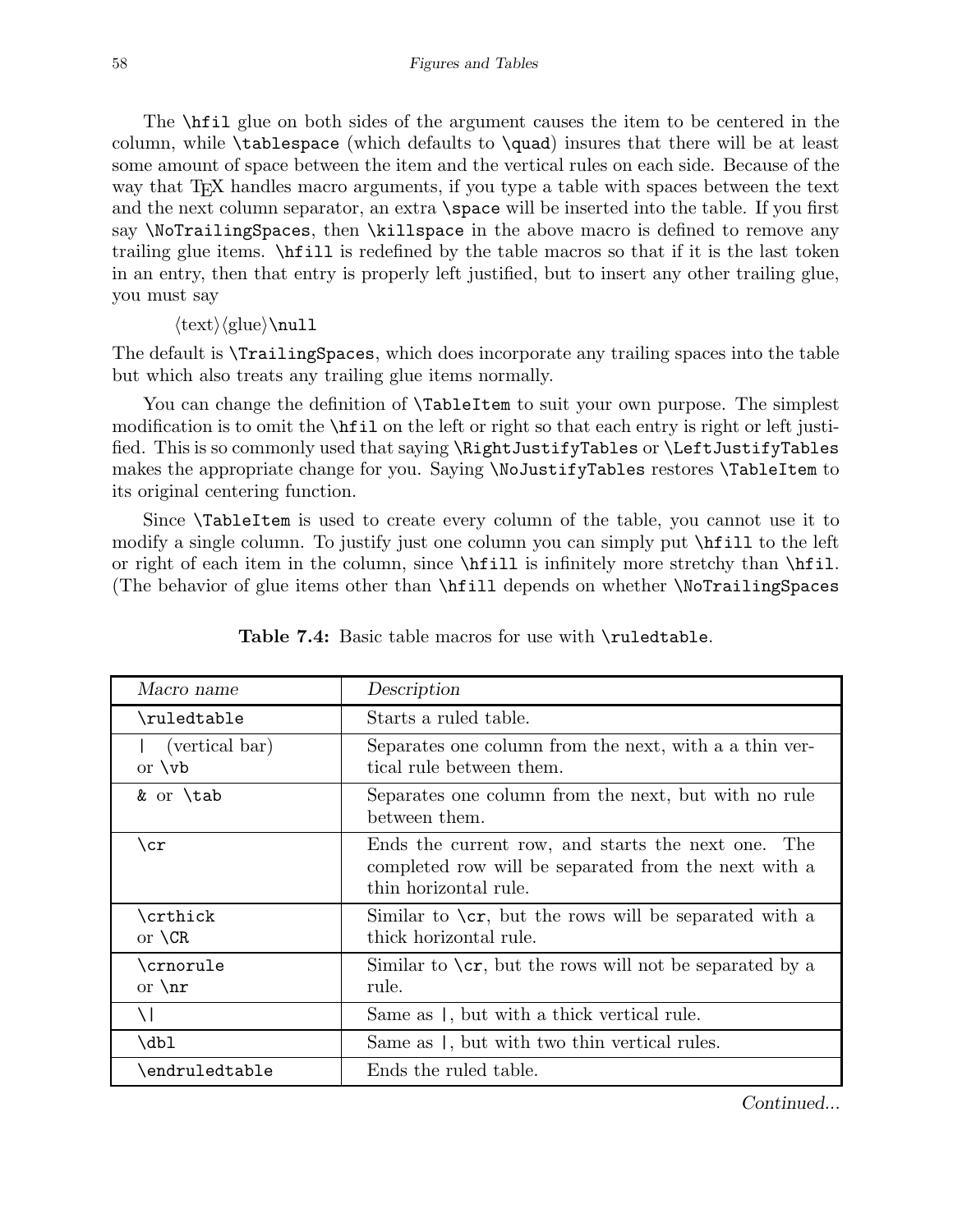| Table 7.4: Additional macros for use with \ruledtable. |  |  |  |  |
|--------------------------------------------------------|--|--|--|--|
|--------------------------------------------------------|--|--|--|--|

Continued...

| Macro name                                                              | Description                                                                                                                                                                |
|-------------------------------------------------------------------------|----------------------------------------------------------------------------------------------------------------------------------------------------------------------------|
| $\mathcal{m}$ ltispan $\{n\}$                                           | Makes the next entry span the next $n$ columns, where<br><i>n</i> is an integer, $n > 0$ . See \omit below.                                                                |
| \omit                                                                   | This T <sub>F</sub> X primitive causes the normal template for its<br>entry to be omitted, allowing the user to do something<br>else with this entry.                      |
| $\langle \text{text} \rangle$ }                                         | Formats text into a neat little paragraph like this one.<br>The width of the paragraph produced is determined by<br>the dimension \parasize. The default is 4 inches.      |
| $\n\partial$                                                            | Sets the width of paragraphs for the <b>\para</b> macro.                                                                                                                   |
| $\Theta$ \TableItem $\{\langle \text{stuff} \rangle\}$                  | Used in the standard template, this macro centers its<br>argument in the column. The user can redefine it for<br>special effects.                                          |
| \tablespace                                                             | The spacing around each item for <b>\TableItem</b> .                                                                                                                       |
| \LooseTables<br>\TightTables                                            | Set \tablespace to \quad and \ respectively.                                                                                                                               |
| \TrailingSpaces<br>\NoTrailingSpaces                                    | Use trailing spaces and glue items in table entries (de-<br>fault) or ignore them. See text.                                                                               |
| $\begin{align} \begin{array}{c} \text{bigitem} \end{array} \end{align}$ | Use this for something that would normally not fit in<br>one line of a table to make the spacing between rows<br>large enough for this item.                               |
| $\text{Vert}$                                                           | Centers the item vertically so that it can appear be-<br>tween two rows.                                                                                                   |
| \centeredtables                                                         | Turns table centering on. Each table will be centered<br>left-to-right on the page. This is the default.                                                                   |
| \noncenteredtables                                                      | Turns table centering off. Each table is returned as an<br>\hbox, and it is up to the user to place it as desired.                                                         |
| \tableinfotrue<br>\tableinfofalse                                       | Turns on or off the diagnostic message telling you how<br>many rows and columns were found in the table.                                                                   |
| $\theta$                                                                | This dimension specifies the thickness of the thick rules<br>in the table. The default size is 1.5 points.                                                                 |
| $\verb \thisize= \dimen\rangle $                                        | This dimension specifies the thickness of thin rules in<br>the table. The default size is 0.8 points.                                                                      |
| $\{\tanh\}$                                                             | Specifies how wide to make the next table. If not spec-<br>ified, the table is made to its natural width. This value<br>is reset following the construction of each table. |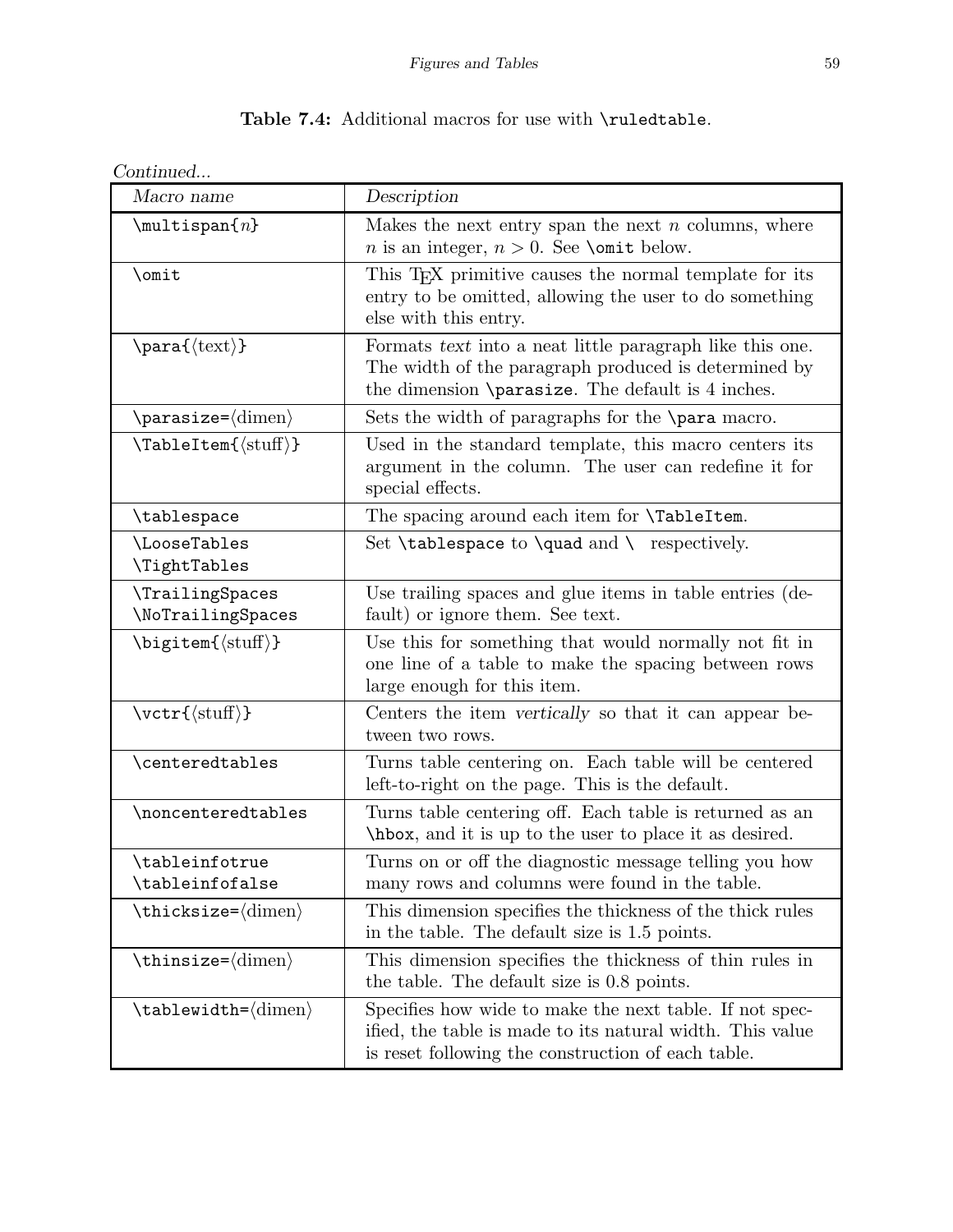has been set.) With a little more work it is possible to design special or unusual tables by redefining the "preamble" of the table. This is possible because  $\lceil \text{rule} \rceil$  ruledtable uses  $\hceil$ align with a preamble called **\TablePreamble**. The default definition of **\TablePreamble** is:

| \def\TablePreamble{% | % \ruledtable preamble |
|----------------------|------------------------|
| \TableItem{####}%    | % the first item       |
| \plaintab\plaintab   | % && means repeat this |
| \TableItem{####}%    | % the subsequent items |
| \plaincr}%           | % end of preamble      |

The syntax for  $\TablePreamble$  is like an  $\halign$  preamble in Plain T<sub>EX</sub> but with & replaced by \plaintab, \cr replaced by \plaincr, and # replaced by ####. If you have read this far and want to try changing \TablePreable then you should read the source code and the comments that go with it in the file TXSruled.tex.

As a final note we point out that it is also possible for you to create your own column separators with the macro **\nextcolumn**. This macro takes a single argument which is used to separate one column of the table from another. Thus for example, the \dbl macro for creating a double vertical rule between columns is defined as:

\def\dbl{% \nextcolumn{\vrule width\thinsize \hskip\thinsize\vrule width\thinsize}}

# 7.5. Lists of Figures and Tables

In large technical documents it is often desirable to have a list of the figures and/or tables which appear in the document, along with a brief caption and the number of the page on which the figure or table appears. This is similar to a table of contents, but is separate from it. In TEXsis you can add a figure or table to a list of figures or tables by using \infiglist after \figure or \intablelist after \table, similar to the way you would use  $\cap$ . The syntax is  $\in$ {text}. The text is the text of the (possibly abbreviated) caption which is to appear in the list of figures. Remember though, if a table has a caption it should appear above the table body, so the **\caption** must still be the first thing after \table; the \infiglist can come later.

As an example, consider the "penguin diagram" already discussed. To add an entry for this figure in the list of figures it would be entered as follows:

\figure{Penguin} \centerline{\epsfbox{/home/fermi/qcd/penguin.eps}} \caption{Example of including EPS graphics in a figure.} \infiglist{Example of including a figure in the list of figures.} \endfigure

The \caption text is what is put under the figure in the body of the paper, while the \infiglist text is what shows up in the list of figures, and these do not have to be the same.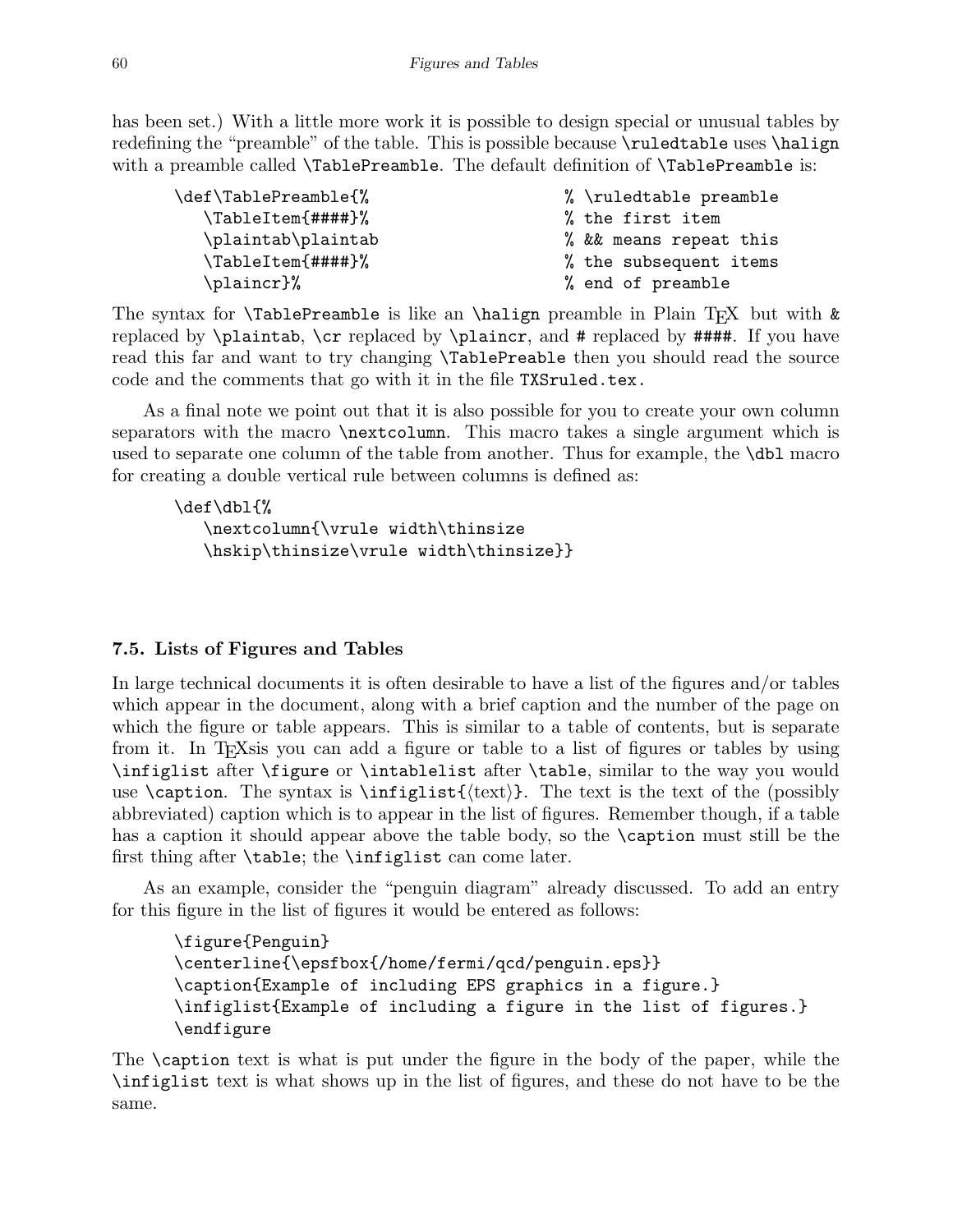To produce the list of figures at the end of the document you say \ListFigures, and similarly to produce the list of tables say \ListTables. Even if the list is to appear at the front of the document, along with the table of contents, you should print it at the end and move the list to the front afterwards. This is because until the document is actually processed TEX does not know on which page the figure or table appears.

One word of caution: figures and tables are produced by putting them in "floating inserts", which T<sub>E</sub>X saves up and prints when there is room. The entry into the list of figures or tables is not made until the item actually makes its way into the output DVI file. If you ask for the list of figures or tables before one of these items is output it will not be in the list, and in fact that entry for the figure or table list will later end up spewing out on your terminal. To be sure that all floating insertions have been output you should say **\supereject** before you print the list of figures or tables.

#### 7.6. Listing Figure and Table Captions

When a manuscript is submitted to some journals, like the Physical Review, one is supposed to include a separate list of the captions of all figures and tables. This is similar to the lists created by \ListFigures and \ListTables, but the page numbers are not supposed to be included. It is very easy to use the caption information stored by \infiglist and \intablelist to make just a list of captions, without including the page numbers. The command to make a list of all the figure captions is \ListFigureCaptions, and similarly all the table captions can be listed with \ListTableCaptions. Just as with \ListFigures and \ListTables these should appear at the end of the job, so that all of the caption information will have already been stored.

It should be said that this method of making a list of captions assumes that you have put the same captions under the figures, with \Caption or \caption, as the caption in the list of figures entered with \infiglist.

It may help to know a little bit more about how the macros \ListFigures and \ListFigureCaptions work. The \infiglist command writes the figure caption information you provide to a file which has the same name as your manuscript file but with the extension .fgl, meaning "figure list" (for tables the file name extension is .tbl). The page number on which the figure appears is also recorded in this file. When the whole document has been processed all of the figure captions will have been saved in this file, and \ListFigures and \ListFigureCaptions simply read this file back in. One of them uses the page numbers to construct a table of contents for the figures, while the other just prints out the figure captions by themselves. In either case, it is important that all the caption information be in the file when the list is to be made, which is why a  $\superscript{e-|}$ may be necessary to flush all floating insertions to the output.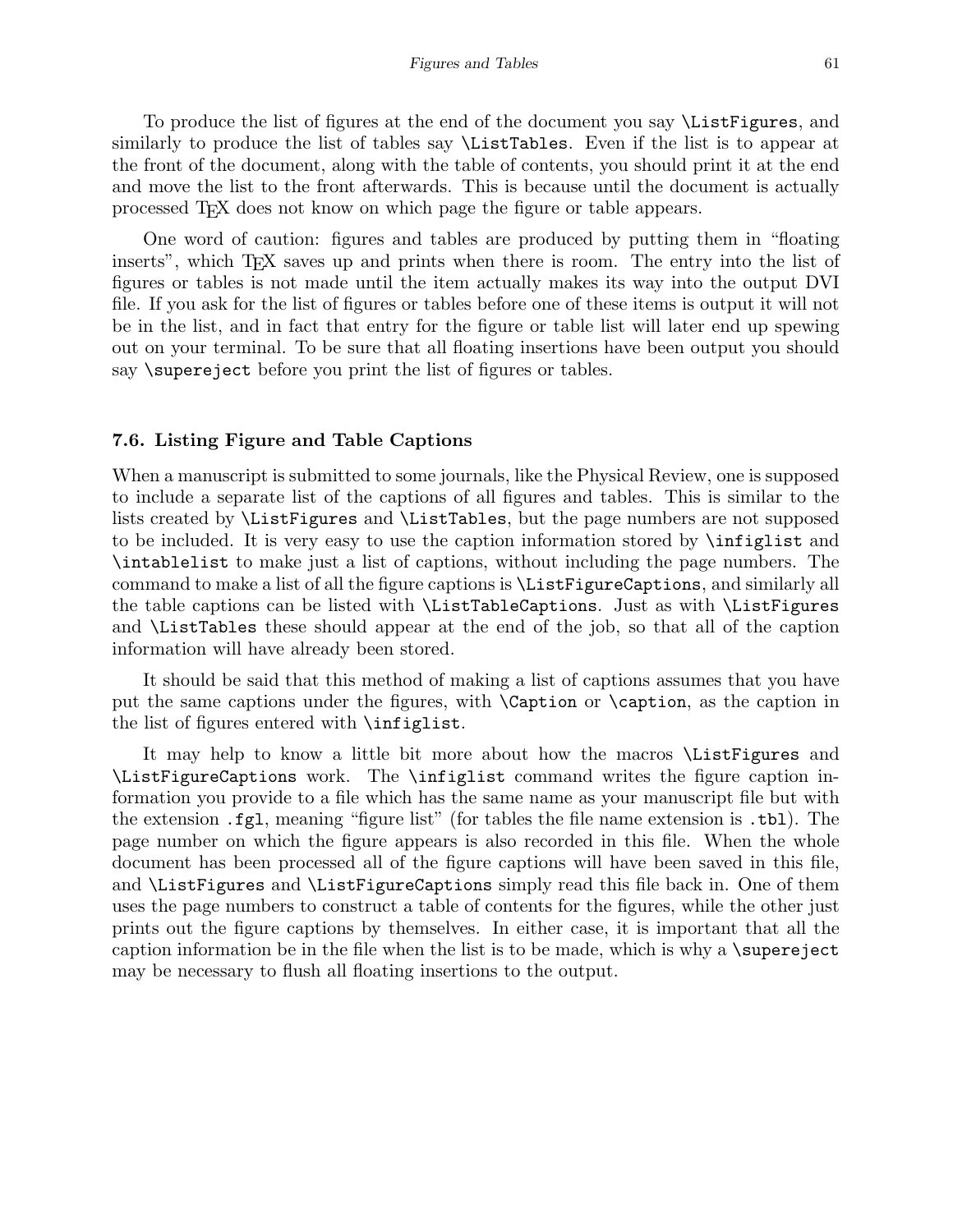# 7.7. Printing Figures and Tables at the End of a Document

When working on a paper to be sent for publication it is sometimes necessary to print all of the figures at the end of the document. To cause this to be done you simply have to say

## \FiguresLast

at some point before you call \figure and its relatives, and then put

# \PrintFigures

at the end of the document. \FiguresLast causes \figure to save the definition of your figure in an auxiliary file instead of immediately creating the figure, and \PrintFigures reads the material back in from that file. If you say \PrintFigures without first saying \FiguresLast nothing will happen. You can return to having the figures printed where they are defined by saying \FiguresNow. In that case \PrintFigures does nothing; you have to have said \FiguresLast for \PrintFigures to read any stored figures back in.

Tables can also be saved until the end of the document by saying \TablesLast and then \PrintTables. \TablesNow is the opposite of \TablesLast.

One important note: Since the figure or table material is copied to the file in which it is held one line at a time it is important to use \Caption and \endCaption for long captions instead of \caption. If you use \caption TEX will try to read the whole caption at once, which may result in the error message "TeX capacity exceeded, sorry."

# 7.8. Nonstandard Figure and Table Placement

On rare occasions you may need to have a figure or table from one section of your document appear in another section of the document. For example, if the introductory section is very short but has a figure, that figure might end up at the top of the first page when you really want it to appear at the top of the second page. You can cause the figure to come out later by moving it farther back in the manuscript file, but if it is moved into the next section it will then have the wrong figure number.

The solution to this problem is to have a way to override or modify the way figure and table numbers are assigned. Since the first part of the figure or table number is the chapter or section number you need to change this by saying

```
\setminussetSectionID{\langlesomething-else\rangle}
```
This changes the section number part of the figure and table numbers to whatever you put as  $\langle$  something-else $\rangle$ . It will also effect equation numbers, so it is best to have this inside of a group, so that the change goes away at the end of the group. Next you have to change the figure or table number. TEXsis keeps count of tables and figures in global variables, and increments these counters globally when a new figure or table is created. Thus just changing the counter inside a group won't work, because the counter outside of the group would still be modified. To temporarily change the value of such a counter you use

```
\setminussetcnt\{\langle counter \rangle\}\{\langle value \rangle\}
```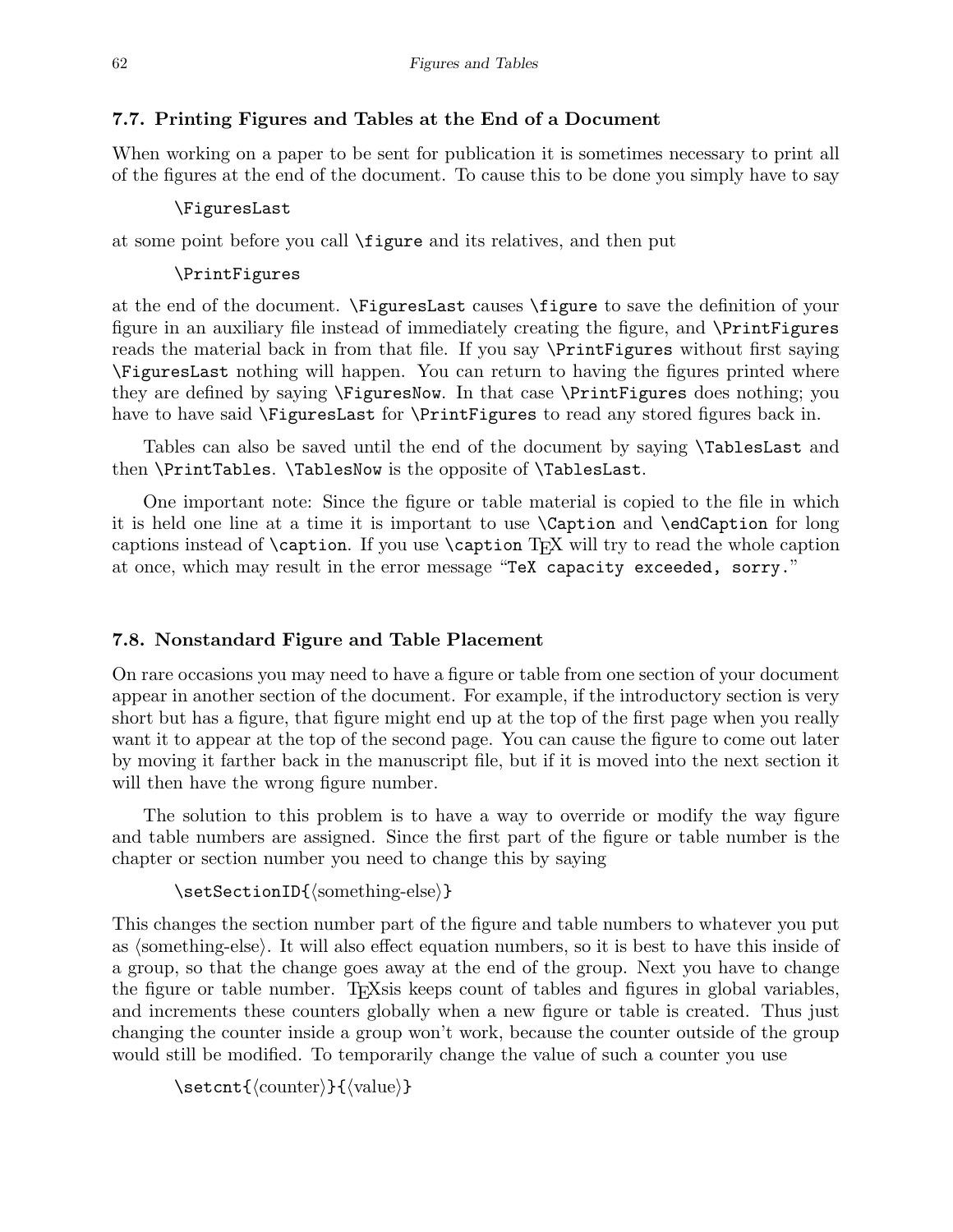where  $\langle$  value $\rangle$  is the temporary value to assign to the counter  $\langle$  counter). This should be done inside of a group, and when the group ends the counter will go back to its previous global value. You should only use \setcnt once within a given group!

An example will make this procedure clear. Suppose that Figure 1.17 is a part of Section 1, but we wanted to show it much later in this Manual (such as right about now). It can be created in this section by saying:

```
\begingroup % changes are temporary
\setSectionID{1} % changes the section ID
\setcnt\fignum{16}% figure counter is 1 less than we want
\midfigure{intro.17}
\centerline{\epsfysize=4cm\epsfbox{penguin.eps}}
\caption{A bizarrely placed figure for Section~\use{sect.intro}}
\infiglist{A bizarrely placed figure for Section~\use{sect.intro}}
\endfigure
\endgroup % everything goes back the way it was
```


**Figure 1.17:** A bizarrely placed figure for Section 1

In this case the figure number in the counter \fignum is set to one less than the value we want, so that it comes out correctly when \bottomfigure increments the count. You can use **\setcnt** to modify any of T<sub>E</sub>Xsis's global counters. The complete list is given in Section 5 (where the use of **\use** is also described).

By the way, you should never move a figure out of a Chapter, unless you move it to the end of the document, and the appropriate way to do that is with \FiguresLast.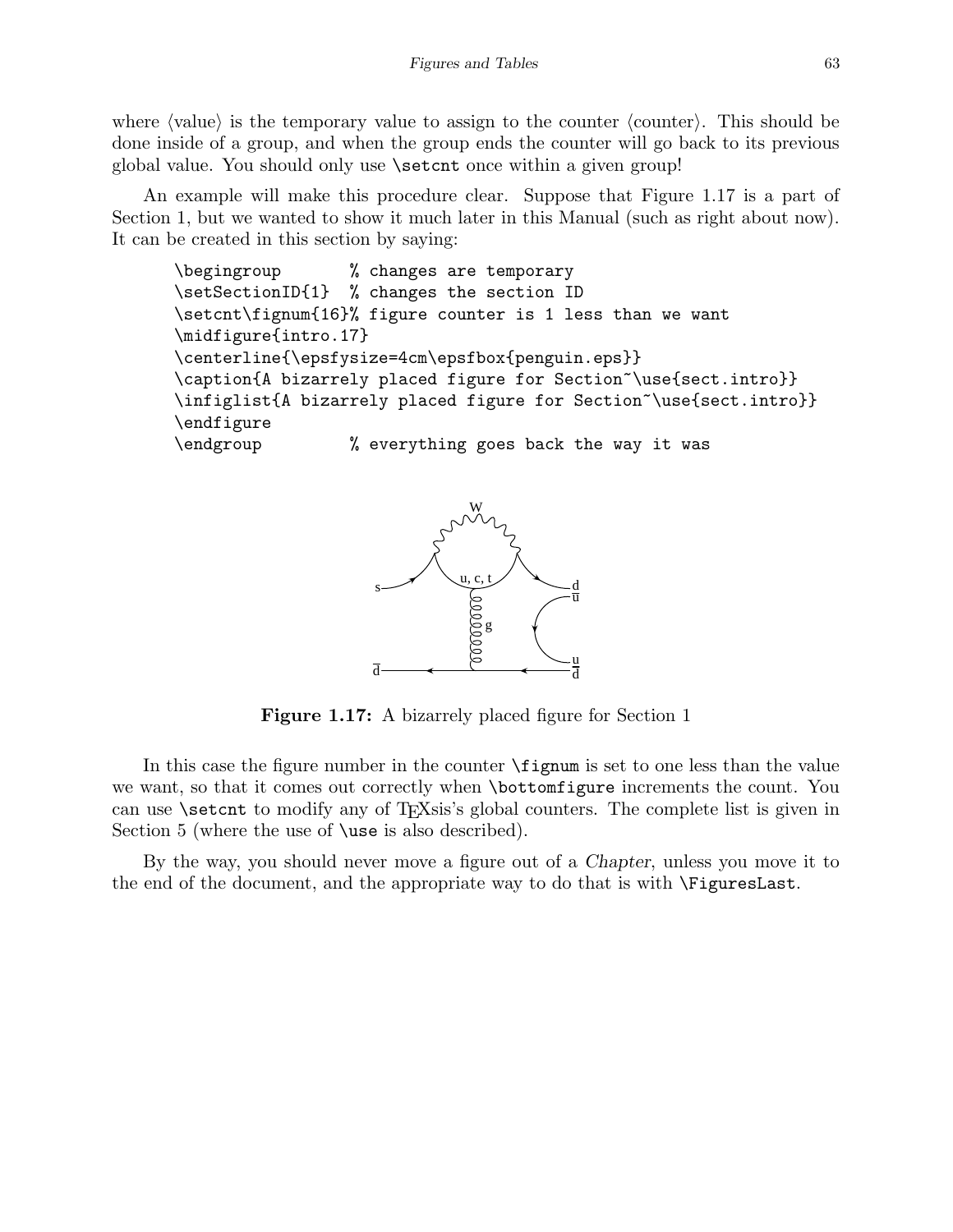# 8. Environments

T<sub>EX</sub> ordinarily provides a layout appropriate for straight text and equations. The T<sub>EX</sub>sis macros described below create environments which bypass the normal layout to format text in special ways, to create different types of lists, to display theorems and proofs, to display computer code, and even to print T<sub>EX</sub> examples. With the exception of some of the specialized TEX example macros, the syntax for all of these is generally of the form "\thing..." to begin the environment and "\endthing" to end it.

### 8.1. Flush or Centered Text

There are three environments in T<sub>E</sub>Xs is which center lines, set them flush left, or set them flush right, respectively:

| \center     | Centers all lines which follow, up to <b>\endcenter</b> .                                               |
|-------------|---------------------------------------------------------------------------------------------------------|
| \flushleft  | The lines which follow, up to <b>\endflushleft</b> , are made to line<br>up flush to the left margin.   |
| \flushright | The lines which follow, up to <b>\endflushright</b> , are made to line<br>up flush to the right margin. |

In all of these environments line endings in the input file are obeyed, as with \obeylines. For example,

\center A Centered Line and Another \endcenter

produces

# A Centered Line and Another

There is also a \raggedcenter environment which does not respect line breaks but instead produces centered lines each of which is made as long as possible:

| \raggedcenter Center lines without respecting line endings. Terminate with |  |
|----------------------------------------------------------------------------|--|
| \endraggedcenter.                                                          |  |

For example

\raggedcenter In the ragged centering environment each line is made as long as possible, and the successive lines are centered. \endraggedcenter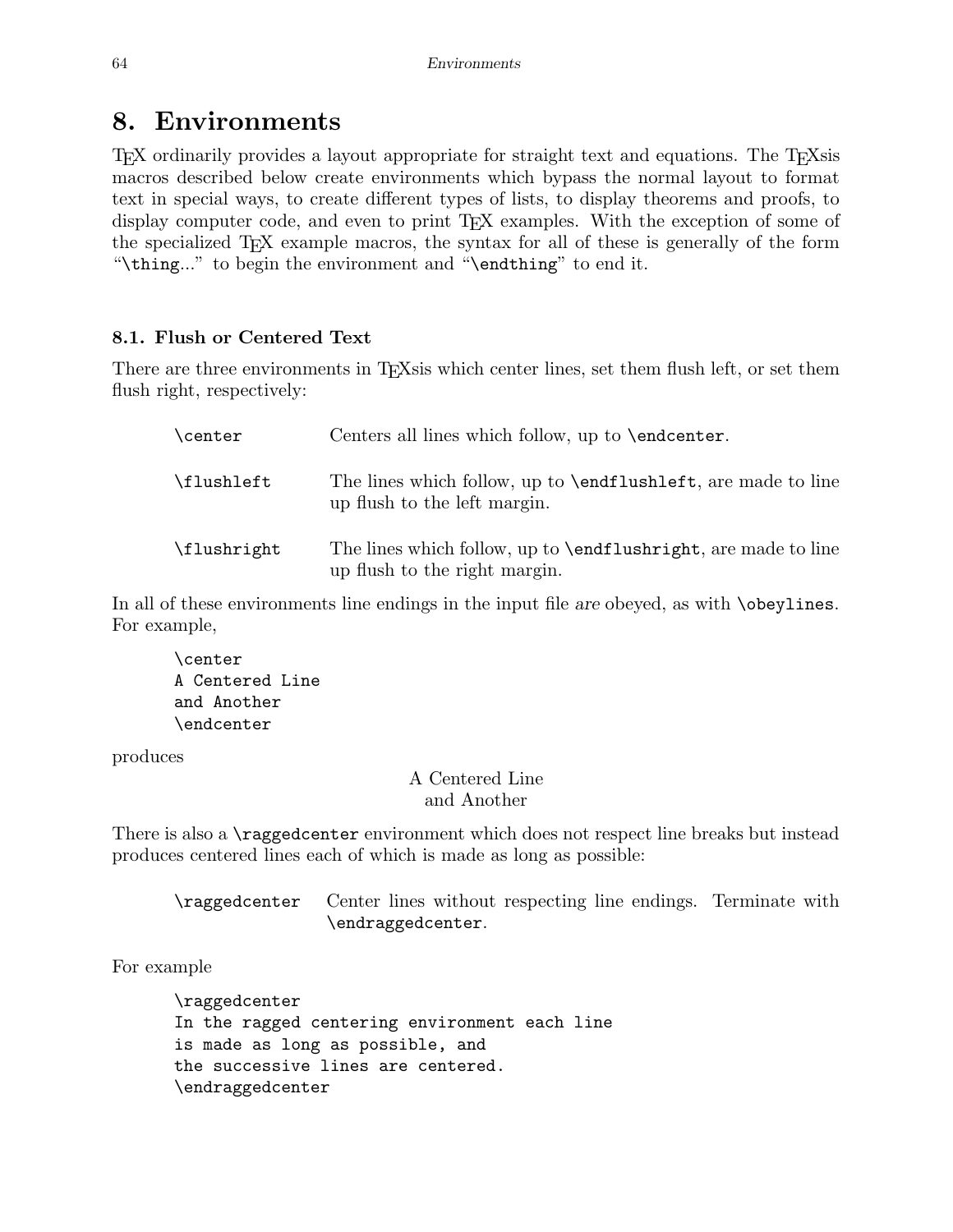produces

In the ragged centering environment each line is made as long as possible, and the successive lines are centered.

Note that **\raggedcenter** does not hyphenate words.

## 8.2. Simple Examples and Quoted Text

The \example environment can be used to display an example of something in a way that sets it off from the main text. The indentation of an example is the same as in the list environments (see Section 8.5.4). The text in an example will be single spaced, even if the rest of the document is double spaced. End this environment with \endexample. An example of the use of \example is

```
\example
Physics is not a finished logical system. Rather, at any
moment it spans a great confusion of ideas, some that
survive like folk epics from the heroic periods of the past,
and other that arise like utopian novels from our dim
premonitions of a future grand synthesis.
\endexample
```
which produces<sup>15</sup>

Physics is not a finished logical system. Rather, at any moment it spans a great confusion of ideas, some that survive like folk epics from the heroic periods of the past, and other that arise like utopian novels from our dim premonitions of a future grand synthesis.

Another example of \example is given in the next subsection as an example of the \theorem environment.

Since one of the uses of \example is to display block quotes, as we've just done above, a synonym for \example is \blockquote, which should be ended with \endblockquote.

## 8.3. Theorems and Proofs

Theorems, lemmas, and corollaries are typeset in a quasi-SIAM format, with the number in boldface and the text in slanted type. They are automatically numbered, including the chapter and section numbers if \showchaptIDtrue and \showsectIDtrue are being used. The syntax for a theorem is

```
\theta\theorem{\label}}
\langle \text{text}\rangle\endtheorem
\proof
\langle \text{text}\rangle\endproof
```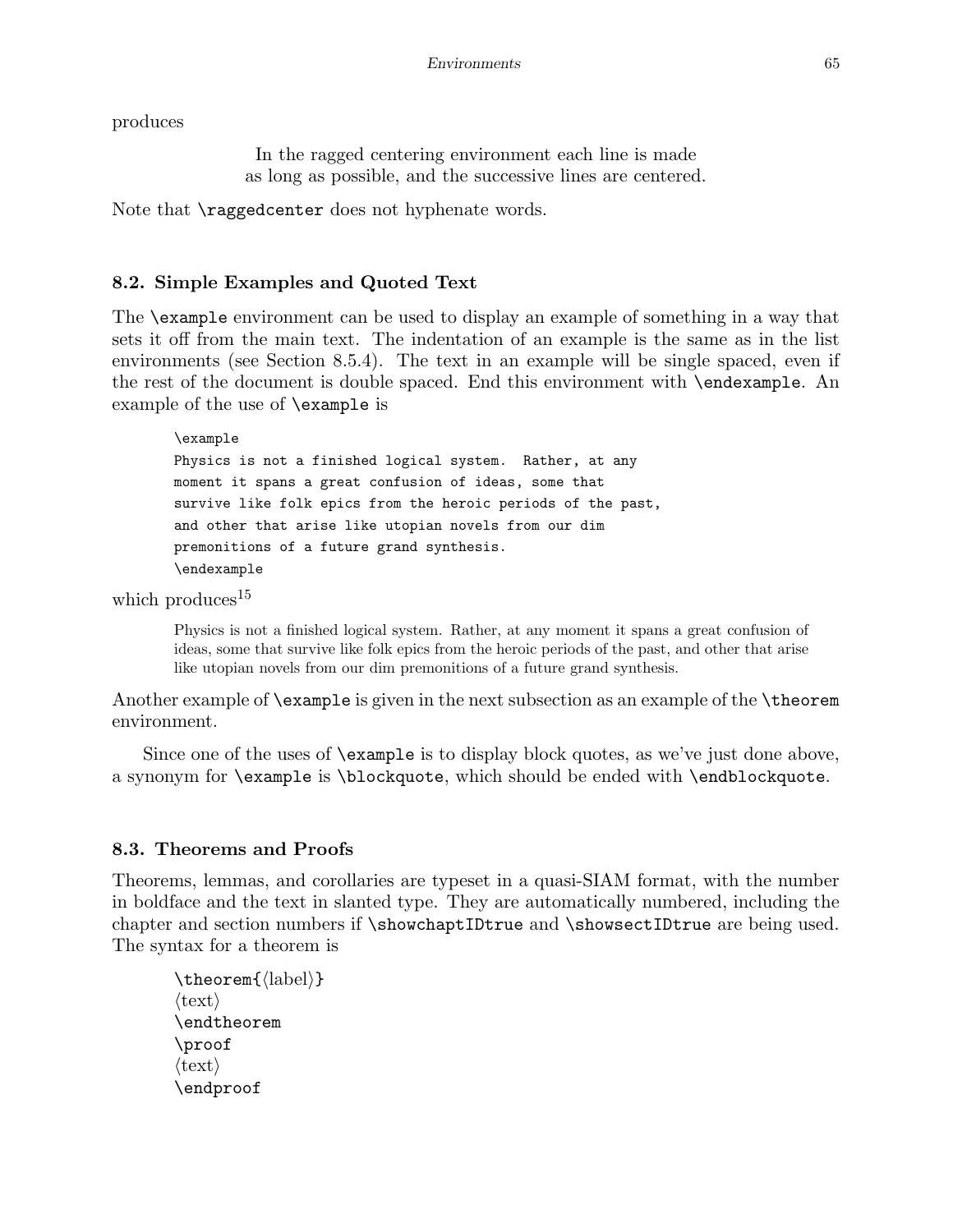and similarly for \lemma, \corollary and \definition. Definitions are printed in Roman type, not slanted. The \endproof macro inserts a black box to mark the end of the proof. Subsequent references to theorems, lemmas, corollaries and definitions can be made in the text automatically using  $\Theta_{\label{label}}$ ,  $\Lambda_{\label{label}}$ ,  $\Lambda_{\label{label}}$  $\Delta$ | \Definition{ $\langle$ |abel $\rangle$ }, which give the appropriate name and number. An example of a Theorem is:

```
\example
\theorem{Cauchy}
If $f(z)$ is a function of $z$ which is analytic on and inside of
a contour $C$, then
$$
\int_C f(z) \, dz = 0$$
\endtheorem
\proof
Left as an exercise to the reader.
\endproof
\endexample
```
which produces

**Theorem 8.1.** If  $f(z)$  is a function of z which is analytic on and inside of a contour C, then

$$
\int_C f(z) \ dz = 0
$$

Proof. Left as an exercise to the reader.

Note the use of \example to indent the theorem and proof and print them single spaced. Had the \example been omitted the theorem and proof would have had the same margins and spacing as the rest of the text. This theorem would be referred to in the text with **\Theorem{Cauchy}**, which gives "Theorem 8.1." This should be sufficient in most cases, but if necessary one can refer to theorem or lemma numbers with the primitive  $\text{type}.\langle \text{label} \rangle$ , where  $\langle \text{type} \rangle$  is either Thm, Lem, respectively. See Section 5 for more on the use of \use.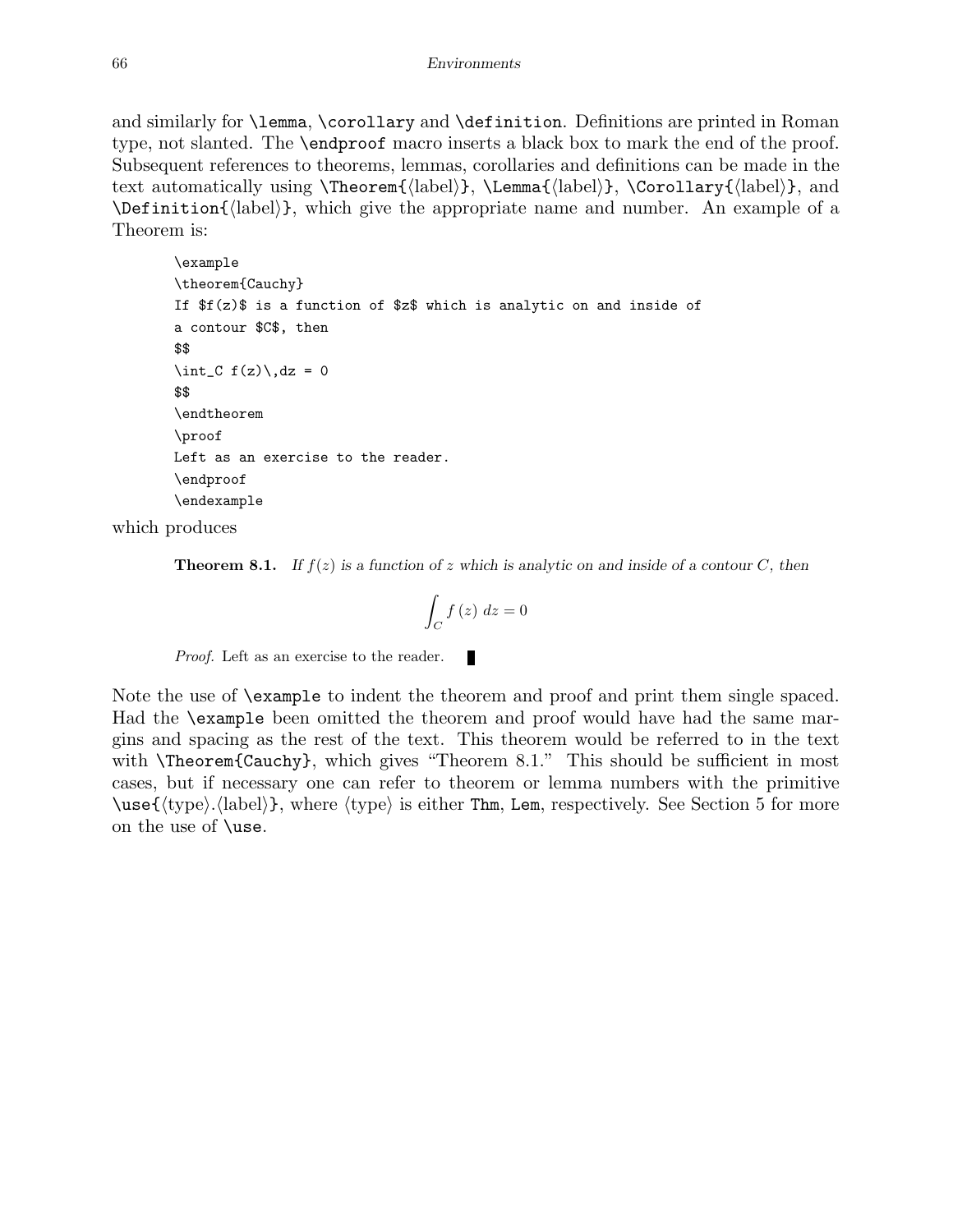# 8.4. Listing Computer Code

The \Listing environment can be used to display computer code or fragments of computer code. The text is printed in \tt type with line endings respected and every space counted. You can still use T<sub>EX</sub> control sequences in this environment, but many of the special characters like %, &, and # are simply printable characters, since they are used in languages like C.  $(\hat{\mathbf{S}}, \underline{\ } )$  and  $\hat{\ }$  also lose any special meaning in this environment.) Since the curly brackets used by TEX are also used in C (and other languages) they are also simply characters in the \Listing environment. To perform grouping you should use \bgroup and \egroup. The backslash is also used in C as an escape character, so there has to be some way to print it — you simply use  $\iota$ ; thus  $\nabla$  should be typed as  $\iota$ n. You end the listing environment with \endListing. As an example here is a very famous little program,<sup>16</sup>

```
#include <stdio.h>
main()
{
   printf("hello, world\n");
}
```
which was created by simply typing,

```
\Listing
#include <stdio.h>
main()
{
   printf("hello, world\\n");
}
\endListing
```
The indentation and spacing of the of the \Listing environment are controlled by the same parameters that control the indentation of the list environments, as described in Sect. 8.5.4. In addition, at the begining of the \Listing environment the macro \everyListing is executed, if it exists. You can define \everyListing to change the typestyle, type size, or spacing in the \Listing environment.

An alternative way to list computer code is  $\ListCodeFile{\flename}}$ , which will list the contents of a source code file exactly as it appears in the file (with no need to make  $\n$  into  $\n$ n and such). The call to this macro should not be enclosed in a  $\text{Listing}$ environment. If the example program above were contained in the source file hello.c it could be listed simply by typing

```
\ListCodeFile{hello.c}
```
Long lines can bump up against the right margin. Some extra glue has been added to help allow for this, but another way to make such lines fit is to make the type size smaller before you invoke \ListCodeFile (you can do this using \everyListing). Note also that tab characters in the code file may not be treated exactly correctly. In the present implementation of TEXsis they will simply be replaced with eight spaces. We hope to be able to improve how this macro deals with tabs in in a future release of T<sub>E</sub>Xsis, but it is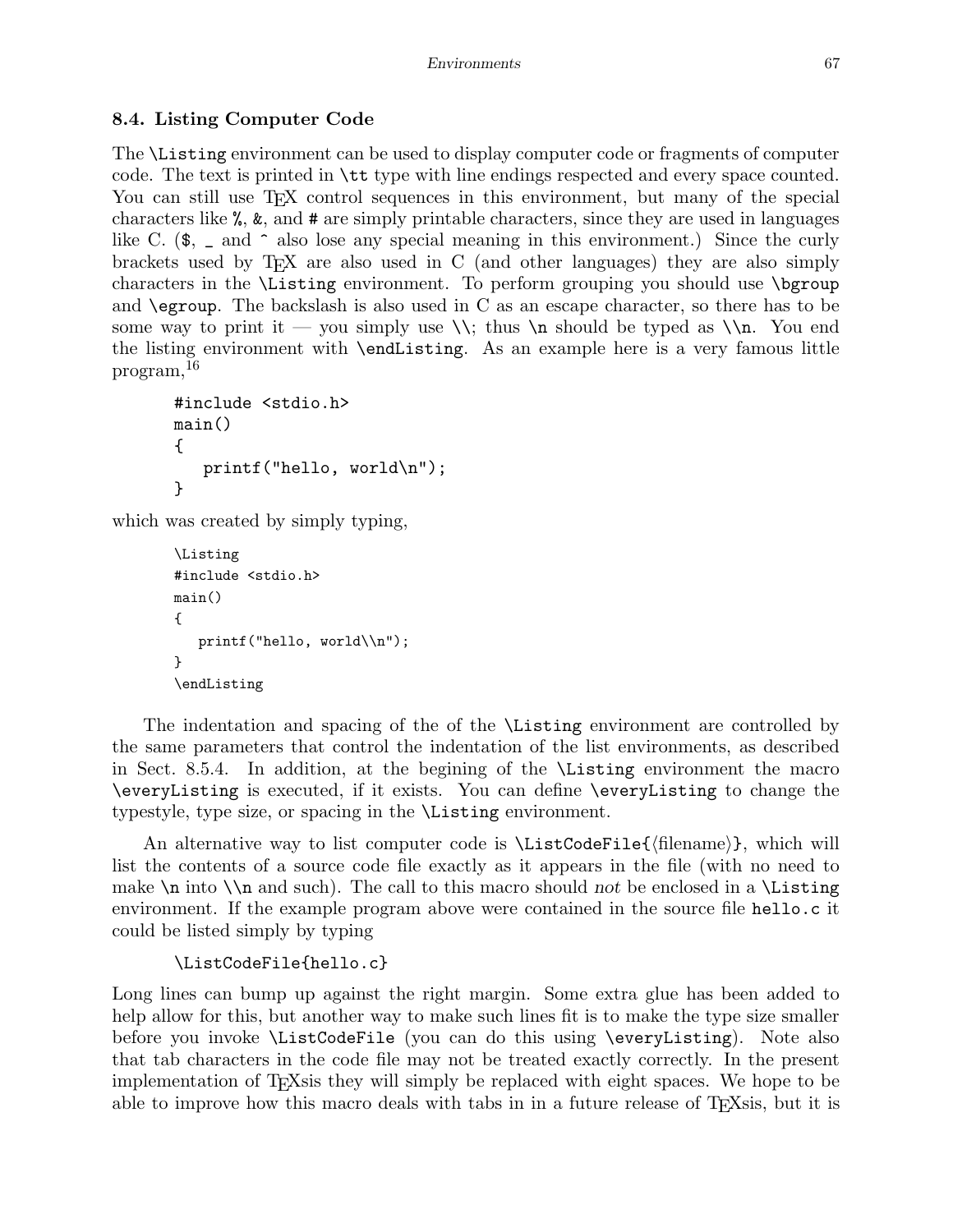difficult to do it exactly right in all cases, so for now it may be best to change tabs to spaces in the source file if proper tab stops are needed. Most good editors (like emacs) already do this for you, so this should not pose much of a problem.

### 8.5. List Environments

When you want to make a list of things there are several ways to do it. The items in the list can be marked by a simple marker (like a bullet:  $\bullet$ ), by a number or numbers and letters (as in an outline), or by some sort of descriptive text in the margin. In Plain T<sub>E</sub>X you would make all of these kinds of lists using the \item macro. The "list environments" described below are generalizations of \item for making these various kinds of lists:

| \itemize   | List of paragraphs marked by a bullet $(\bullet)$ or other symbol.                                       |
|------------|----------------------------------------------------------------------------------------------------------|
| \enumerate | List of paragraphs labeled by numbers or by combinations of num-<br>bers and letters, as for an outline. |

\description List of items and paragraphs describing them.

In each list environment \itm is used to introduce each individual item. The environments are terminated with \enditemize, \endenumerate and \enddescription, respectively. The three different kinds of environments can be nested to produce a list with several levels. The indentation of and spacing above and below the list environments can be easily controlled. This is described in Section 8.5.4.

### 8.5.1. Itemized lists

\itemize produces paragraphs marked by bullets (•) or some other appropriate symbol; this is usually used for a short list with only a single level of nesting where the order either does not matter or is already contained in the items of the list. For example, *litemize* was used to produce the list of sections of this manual which begins on page 2. The first few items in this list were produced by saying:

```
\itemize
\itm Sect.~\use{sect.intro}:
An introduction to \TeXsis\ and the philosophy behind the macros, and
instructions on how to begin using \TeXsis.
\itm Sect.<sup>~</sup>\use{sect.fonts}:
Selecting sizes and fonts of type, choosing single,
double, or triple spacing, and automatically handling
quotation marks.
\itm Sect.~\use{sect.eqns}:
Automatic numbering of equations, automatic sizing of
parentheses and brackets, and special symbols for
physics equations....
```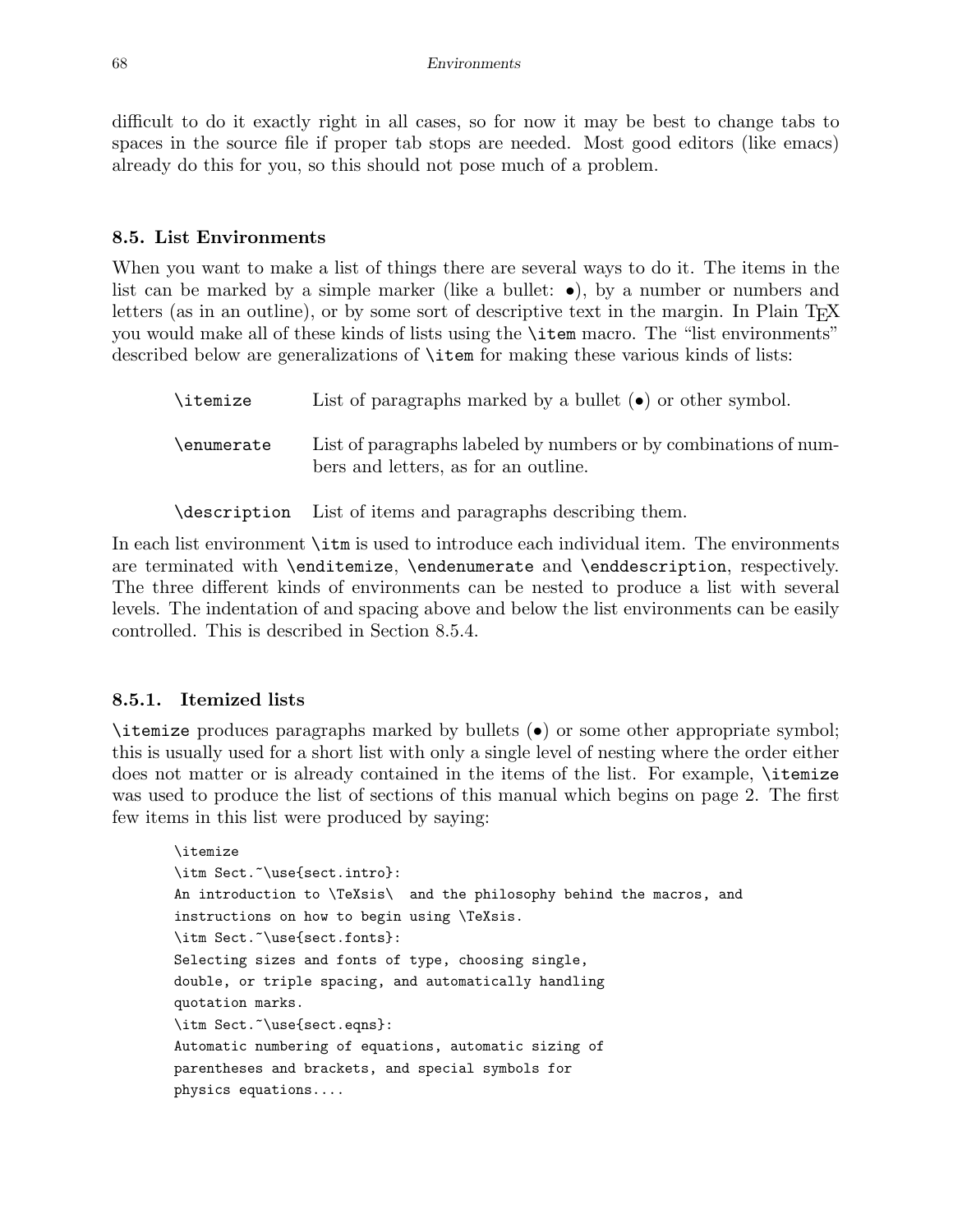A paragraph begun by \itm is not indented beyond the new left margin, but paragraphs that follow are indented unless  $\partial$  is specified (or if they also begin with  $\iota$ tm).

You can change the symbol used to mark each item in the list to be anything you want by creating your own definition of \itemmark. For example, if you want the symbol to be a \square you would define \itemmark to be

```
\def\itemmark{$\square$}
```
before invoking \itemize, or at least before the first \itm. An example is the following important checklist:<sup>17</sup>

 $\square$  Event timer started (display: SINED)

- $\Box$  Antenna Aligned (display: SEELED)
- $\square$  Oscillation overthruster armed (display: DELIVERED)

This was produced by saying:

```
\itemize
\def\itemmark{$\square$}
\itm Event timer started (display: SINED)
\itm Antenna Aligned (display: SEELED)
\itm Oscillation overthruster armed (display: DELIVERED)
\enditemize
```
\itemize starts a new group, which is ended by the \enditemize, so in this example \itemmark reverts back to its previous definition when the list is finished. You can get a "check-mark" symbol instead of a square by replacing \square with \surd, or you can use any other symbol that suits you. Note though that in this example the **\square** is enclosed in math quotes — you will have to remember this for any symbol which is defined in math mode.

# 8.5.2. Enumerated lists

\enumerate produces numbered paragraphs, either with a single level or nested several levels deep, like so:

```
\tenpoint\parskip=0pt % this just makes our examples smaller
\enumerate
\itm Paragraph 1.
\enumerate
\itm sub-paragraph 1a.
\enumerate
\itm sub-sub-paragraph 1a(i).
\itm sub-sub-paragraph 1a(ii).
\endenumerate
\itm sub-paragraph 1b.
\itm and so on...
\endenumerate
```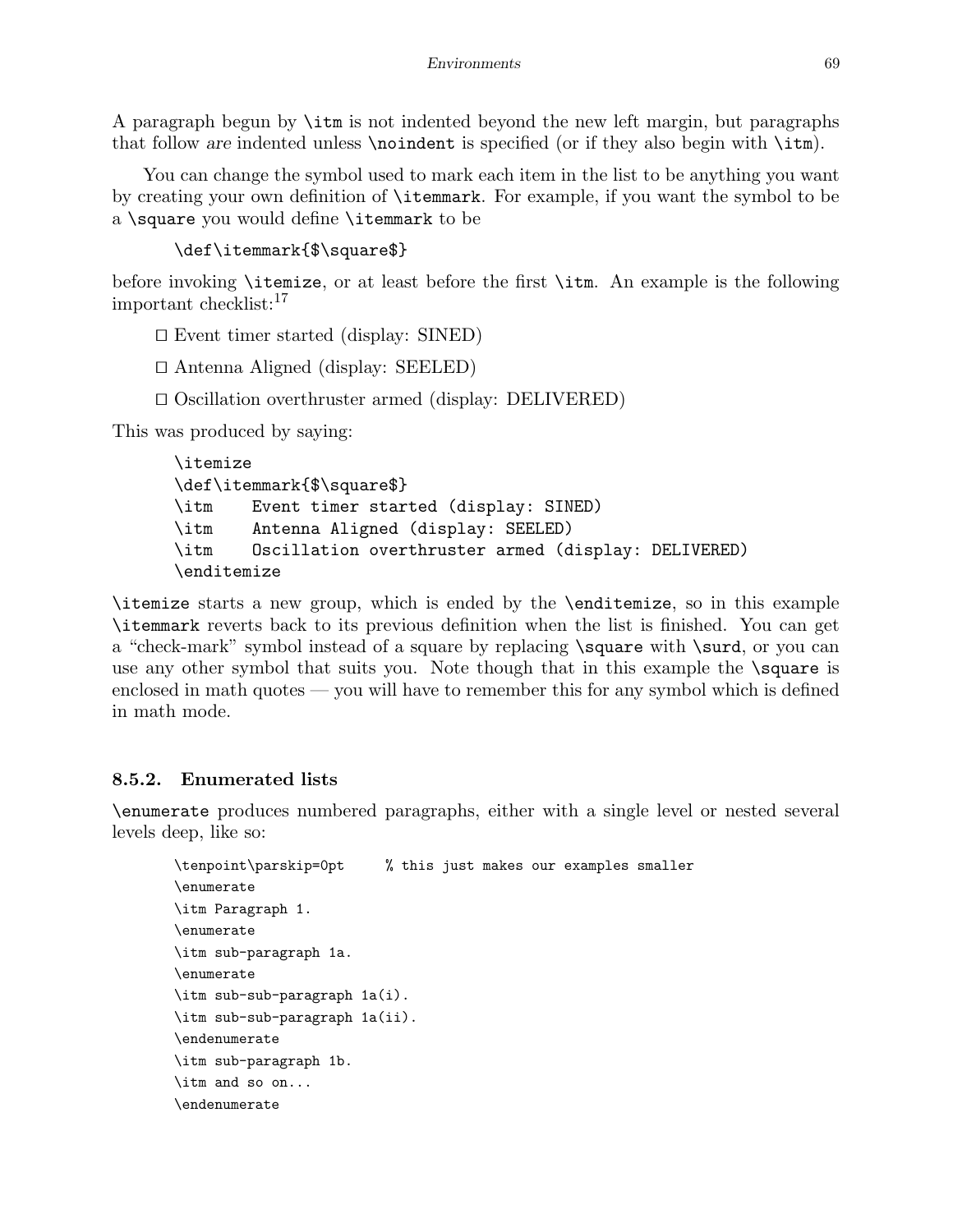```
\itm Paragraph 2.
\itm and so on...
\endenumerate
```
This produces the enumerated list:

- 1. Paragraph 1.
	- 1.1. sub-paragraph 1a.
		- 1.1.1. sub-sub-paragraph 1a(i).
		- 1.1.2. sub-sub-paragraph 1a(ii).
	- 1.2. sub-paragraph 1b.
	- 1.3. and so on...
- 2. Paragraph 2.
- 3. and so on...

The default form for the paragraph numbering is called \enumPoints, which produces numbers of the form  $ii.jj.kk$ . You can also have the list printed in a standard outline format with a mixture of Roman numerals, letters, and Arabic numerals by saying **\enumOutline.** Doing so to the example above produces:

```
I. Paragraph 1.
```

```
A. sub-paragraph 1a.
                   i. sub-sub-paragraph 1a(i).
                  ii. sub-sub-paragraph 1a(ii).
         B. sub-paragraph 1b.
         C. and so on...
II. Paragraph 2.
```
III. and so on...

Unless enclosed within a group, the **\enumPoints** or **\enumOutline** style selected remains in effect until it is changed. The punctuation following the item number is \enummark, which by default is a period (.) but which can be redefined by the user [for example, you can change it to  $\text{tr}$  to obtain numbering of the form "2)".  $\text{tr}$  can also be used to change the spacing between the numbers and the text that follows.

A third enumeration style, called \enumNumOutline, is also available. Top level items are labeled by arabic numbers, the level below by lower case roman letters, and the level below that by lower case roman numerals. With **\enumNumOutline** the example above becomes:

#### 1. Paragraph 1.

a. sub-paragraph 1a.

i. sub-sub-paragraph 1a(i).

- ii. sub-sub-paragraph 1a(ii).
- b. sub-paragraph 1b.
- c. and so on...

```
2. Paragraph 2.
```

```
3. and so on...
```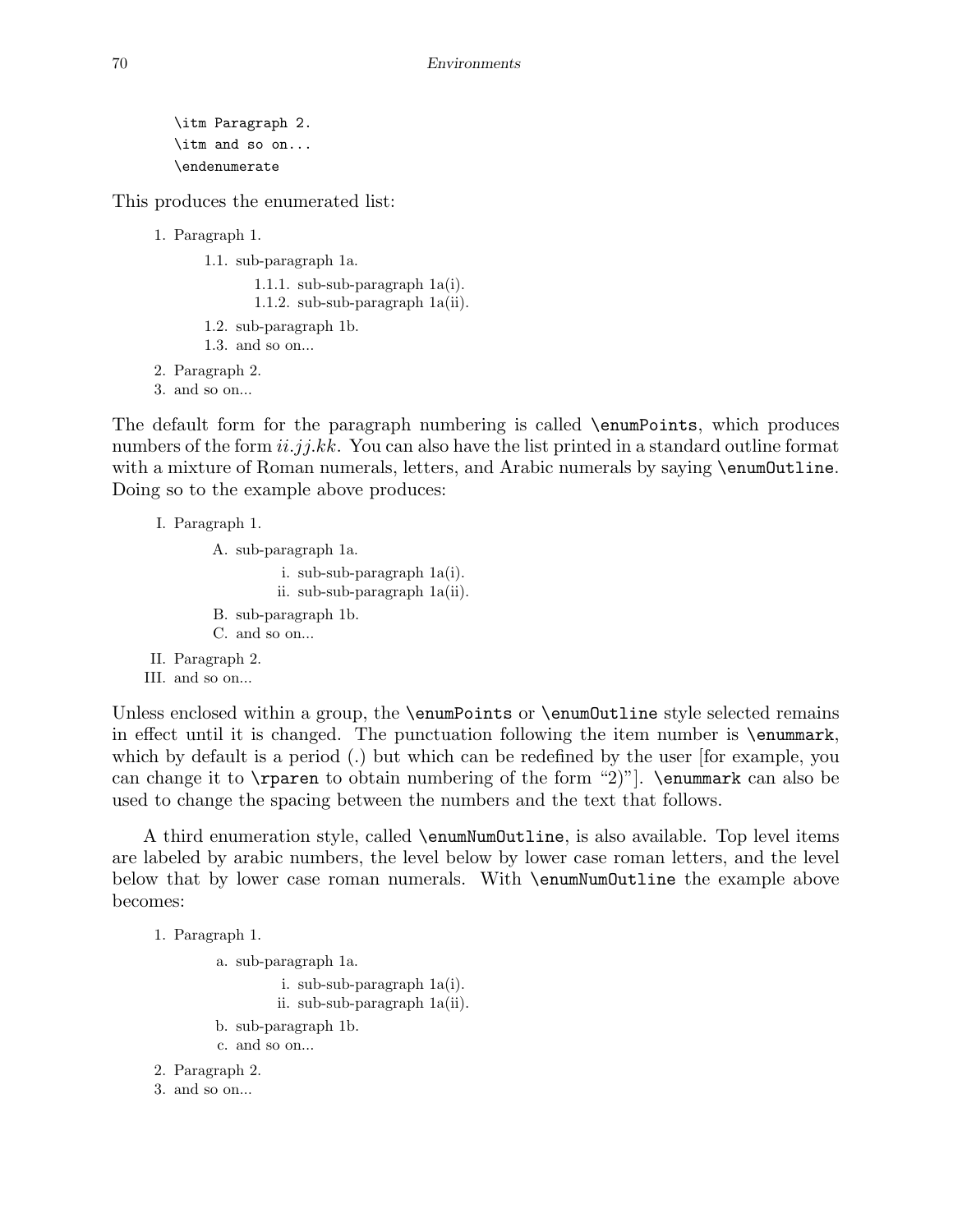If you prefer a different style of enumeration you can create your own \enumWhatever to use in place of \enumPoint or \enumNumOutline. To do so, copy the definition of \enumPoints or one of its brothers, along with the comments that go with them, from the file TXSenvmt.tex into a file called TXSmods.tex (see Appendix A) and then make the appropriate changes as described in those comments.

# 8.5.3. Lists Labeled by Text

\description is used to create a list of words or other items labeled by some text. The syntax is

```
\text{description} \\int_{\alpha} \itm{\label 1}} Paragraph 1...
\int_{\alpha} \itm{\label 2}} Paragraph 2...
\int_{\cdot}\enddescription
```
The argument  $\langle \text{sample text} \rangle$  is not printed, but its length is used to determine the indentation for the labels on the items, so it should be the longest item, followed by some extra space. For example, the descriptions of the flush and centered environments at the beginning of this section of the manual were typeset with

```
\description{~flushright~\qquad}
\itm{\CS{center}}
Center each line.
\itm{\CS{flushleft}}
Set each line flush left.
\itm{\CS{flushright}}
Set each line flush right.
\enddescription
```
since  $\theta$  is the longest of the three items. ( $\text{CS}$  is a special macro defined for this manual for printing control sequence names.) Each item in the list is separated by a \parskip, just as in itemized or enumerated lists.

If the label text for an item comes out wider than the space allowed, the text will usually be broken into several lines so that it will fit in the indented margin (if this is possible!). Saying \singlelinetrue will instead put the label text on a line by itself, above the item. \singlelinefalse is the default, but this manual has been printed with \singlelinetrue.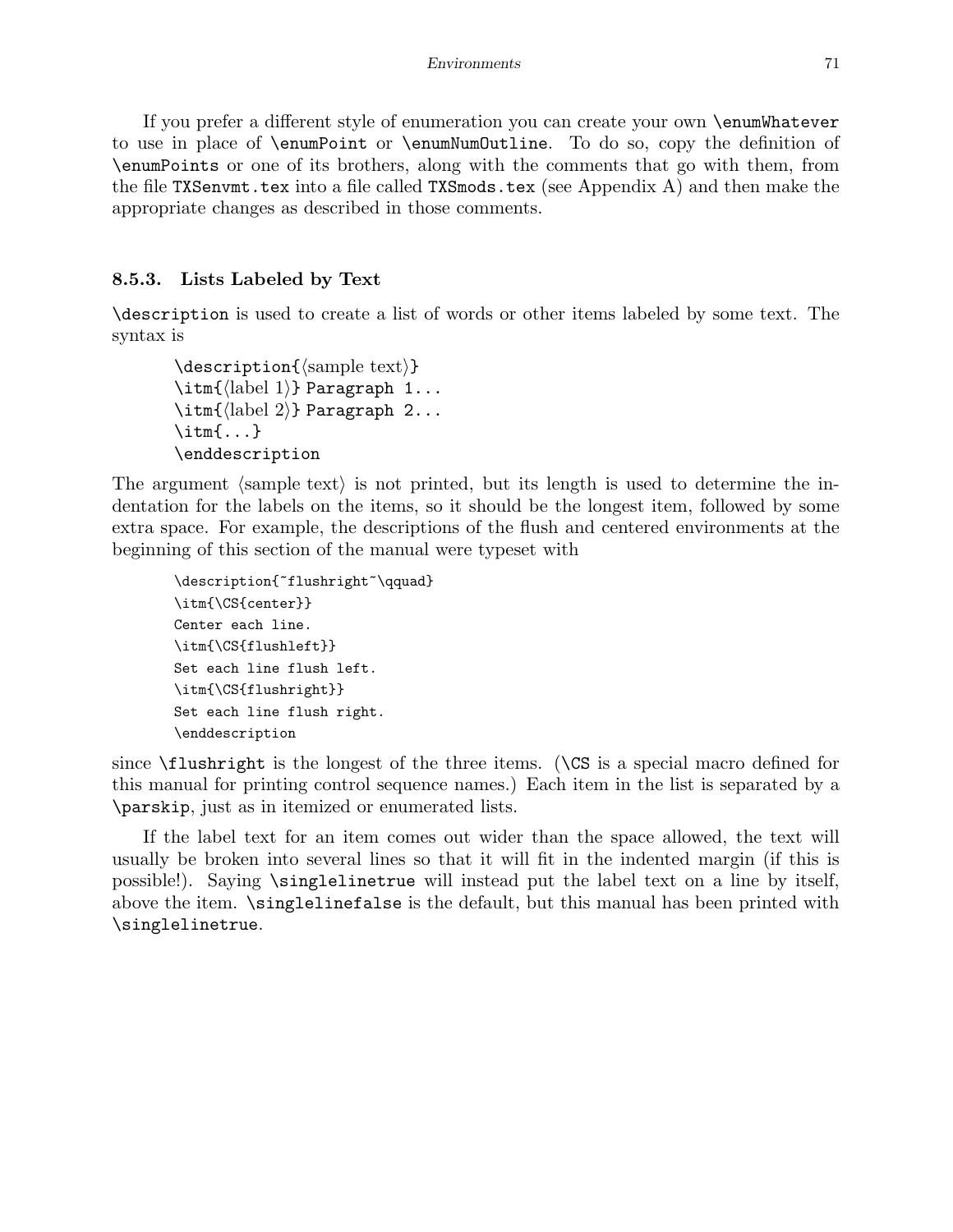# 8.5.4. Spacing of List Environments

Each of the list environments described above is surrounded by the following skips:

| <b>\EnvTopskip</b>                    | $= \n\medspace \text{measurable}$       |  | % space above the list |                             |
|---------------------------------------|-----------------------------------------|--|------------------------|-----------------------------|
|                                       | $\text{EnvBottomskip} = \text{medskip}$ |  | % space below the list |                             |
| $\text{EnvLeftskip} = 2\$             |                                         |  |                        | % left indent for the list  |
| $\text{EnvRightskip} = \text{parent}$ |                                         |  |                        | % right margin moves in too |

You can change these as you please to any legal T<sub>EX</sub> dimension. The space between items which are begun by  $\int$  itm is taken from the  $\partial$  since the list environment begins a group you can change the \parskip inside this group to control the spacing between \itm's. For example, if you wanted no extra space between the items in the list you could say set the \parskip to zero, as in,

```
\itemize
\parskip=0pt \def\itemmark{$\triangleright$}
\itm Event timer started (display: SINED)
\itm Antenna Aligned (display: SEELED)
\itm Oscillation overthruster armed (display: DELIVERED)
\enditemize
```
which would produce:

- $\triangleright$  Event timer started (display: SINED)
- $\triangleright$  Antenna Aligned (display: SEELED)
- $\triangleright$  Oscillation overthruster armed (display: DELIVERED)

# 8.6. T<sub>E</sub>X example macros

Typing T<sub>EX</sub> examples can't be done in either the **\example** environment nor the **\Listing** environment, because the backslash must be turned into a simple printing character. There are several ways T<sub>E</sub>Xsis allows you to show examples of T<sub>E</sub>X code. First, to display T<sub>E</sub>X instructions separately, use

| <b>\TeXexample</b> | Prints like an <b>\example</b> , but verbatim in <b>\tt</b> type, with " $\vert$ " |
|--------------------|------------------------------------------------------------------------------------|
|                    | made the escape character. Note that you must therefore say                        |
|                    | $ $ end TeXexample to end the example, since " $\mathcal{N}$ " is no longer the    |
|                    | escape character!                                                                  |

To display TEX instructions in running text use

| \TeXquoteon |                               |  |  | Make " $\vert$ " a "T <sub>F</sub> X quote" so that everything between $\vert$ 's is |  |  |
|-------------|-------------------------------|--|--|--------------------------------------------------------------------------------------|--|--|
|             | printed verbatim in \tt type. |  |  |                                                                                      |  |  |

\TeXquoteoff Turns off "TEX quotes."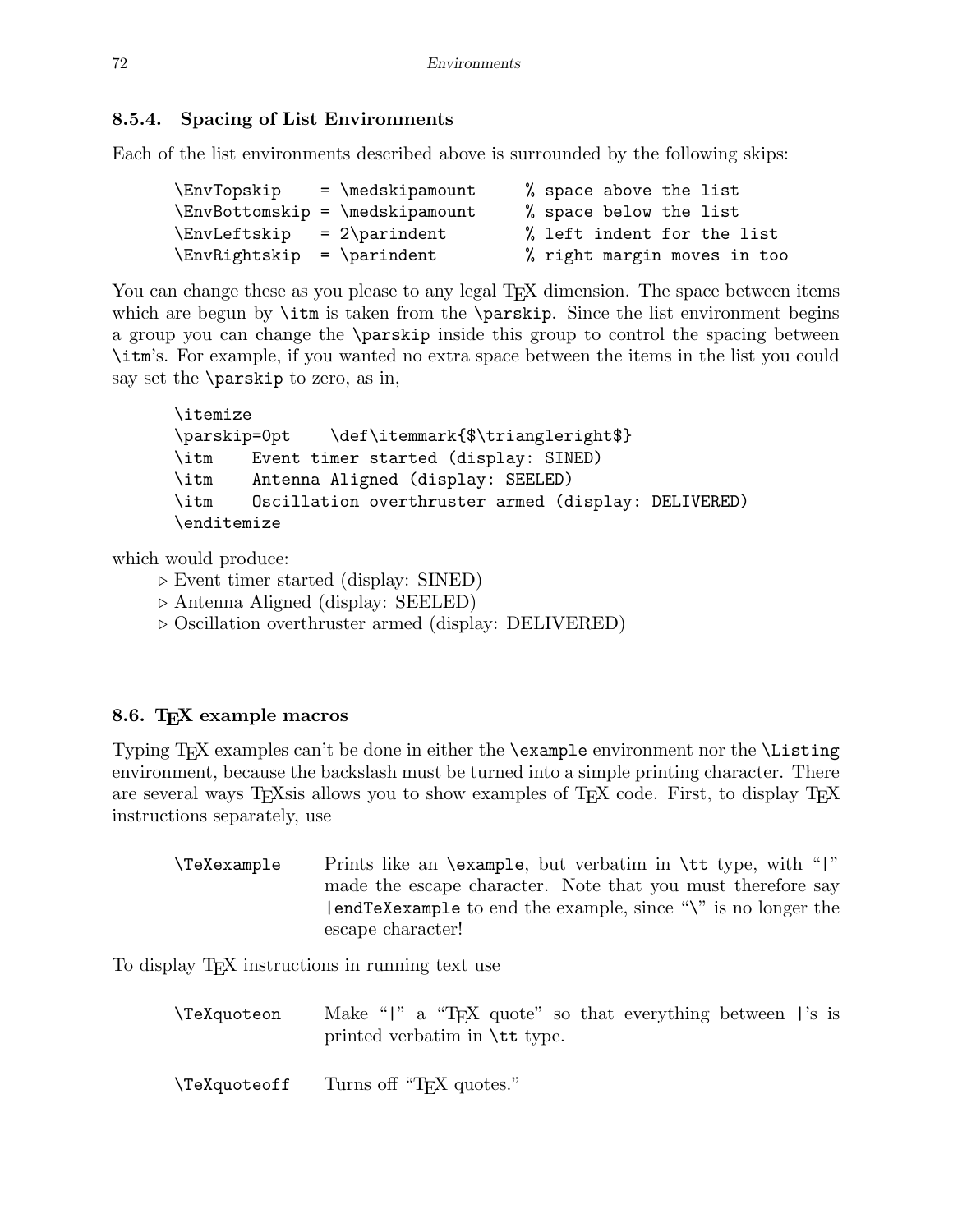All of the displayed examples in this document have been typed using \TeXexample, and many of the inline examples have been typed by putting \TeXquoteon at the beginning of the document and then typing |\whatever ... |. For both \TeXexample and \TeXquoteon the only special character is the escape character "|". In particular one must type

\TeXexample  $\langle$ TeX stuff $\rangle$ |endTeXexample

with |endTeXexample instead of \endTeXexample. All other characters are set in \tt type without any interpretation. The input line breaks and spacing are respected, including any leading spaces on the lines. T<sub>EX</sub> commands can be used within a  $\Tilde$ -XeXexample environment by typing |macro in place of  $\frac{\text{logroup}}{\text{mod}}$  |egroup in place of { and }, etc. In particular, a | can be obtained by typing |char124. If you want to display the results of a complicated macro inside the \TeXexample environment you should probably define a different macro to display these results and then invoke that macro inside the environment. For example, in this manual we have sometimes inserted "meta" constructions showing where to insert a particular piece of text by using a  $\mathcal{L}$  meta macro which encloses its argument in angle brackets (see the example immediately above). But in a \TeXexample you cannot say "|meta{TeX stuff}," because the "{" and "}" are no longer grouping characters. Instead you could define the temporary macro \tmp as

```
\def\tmp{\meta{TeX stuff}}
```
and then inside the \TeXexample environment simply type |tmp to insert the phrase " $\langle$ TeX stuff $\rangle$ ".

The indentation and spacing of the \TeXexample environment are controlled by the same parameters that control the indentation of the list environments, as described in Sect. 8.5.4. The general method used by all of these macros to turn off  $T_F X$ 's usual mechanism for interpreting special characters is discussed in The  $T_{F}X$ book, p. 421ff. The \begintt and \beginlines macros described there are included in TEXsis for completeness.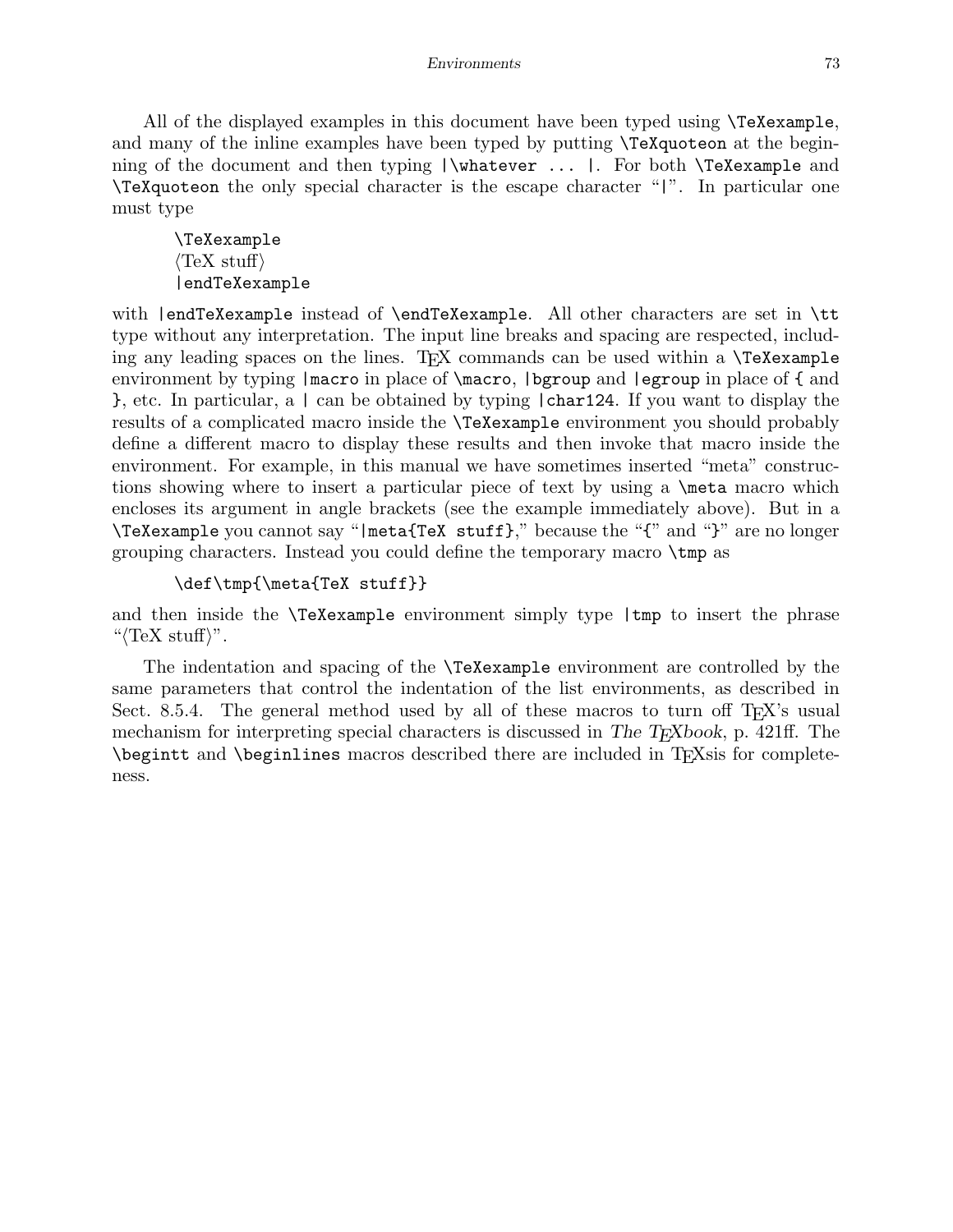# 9. Style Files and Specialized Formats

Section 6 described the basic layout of a T<sub>E</sub>Xsis document and the  $\paper$ ,  $\perp$ , \Manuscript and \book macros for typesetting simple documents. It is often necessary to modify the details of the layouts for such documents, particularly when submitting camera ready manuscripts for conference proceedings. Since TEXsis is built on plain TEX, you can of course use the full power of T<sub>EX</sub> to format a document as you please. However, TEXsis contains macros to produce documents in several of the common formats used in the physics community. These and other specialized formats are described in this section.

It would be very inefficient for TEXsis to load the definitions of all of the possible document styles listed below when at most only one of them will be used. To EXS is therefore puts these specialized definitions in files known as "style" files (which generally have filename extensions of ".txs") and only loads the particular style file when it is needed. Besides saving space this also allows for quite a bit of flexibility, because it is easy to modify style files or to create new ones. For example, if the proceedings of a conference must be typeset in a particular way (as is often the case) then the commands to set-up a document in exactly the right way can be put in a style file and e-mailed to all conference participants. Another use of specialized style files is to define a \thesis format which conforms to the rules and regulations of a particular university.

### 9.1. Specialized Document Styles

The following styles for various conference proceeding formats, journals, and thesis formats are distributed with T<sub>E</sub>Xsis 2.18. Use these in place of  $\operatorname{paper}$  or  $\operatorname{Preprint}$ . The name of the style file from which the definitions are loaded is shown in brackets.

| \AIPproceedings         | Similar to <b>\paper</b> , but specialized to the American Institute<br>of Physics (AIP) format. [AIP.txs]                                                                                                            |
|-------------------------|-----------------------------------------------------------------------------------------------------------------------------------------------------------------------------------------------------------------------|
| <b>\IEEEproceedings</b> | An IEEE format using oversized double column paper. See<br>Section 11. [IEEE.txs]                                                                                                                                     |
| \IEEEreduced            | An IEEE format reduced to 75% of full size and printed with<br>9 pt. type for $8\frac{1}{2}$ in $\times$ 11 in paper. [IEEE.txs]                                                                                      |
| \NorthHolland           | Format for producing camera-ready copy for proceedings<br>published by North-Holland/Elsevier. This is a single col-<br>umn format with titles and authors left justified and in eleven<br>point type. [Elsevier.txs] |
| \NorthHollandTwo        | The North-Holland double column format for oversized pa-<br>per. [Elsevier.txs]                                                                                                                                       |
| \nuclproc               | The "NUCLPROC" style for Nuclear Physics Proceedings.<br>[nuclproc.txs]                                                                                                                                               |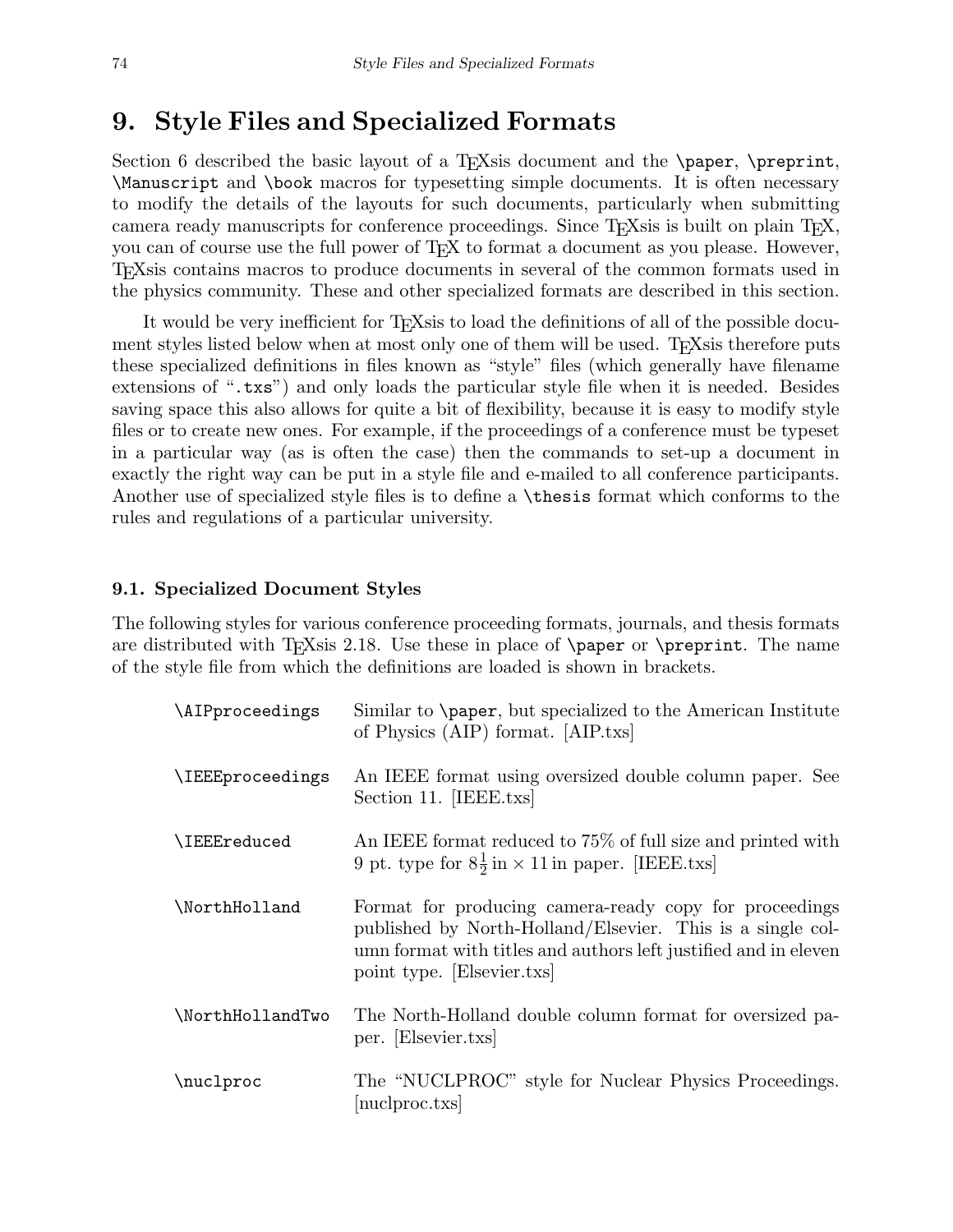| \WorldScientific | Similar to \paper, but specialized to the World Scientific<br>proceedings format. [WorldSci.txs]                                                                                                                                  |
|------------------|-----------------------------------------------------------------------------------------------------------------------------------------------------------------------------------------------------------------------------------|
| <b>\PhysRev</b>  | Emulates the page layout and appearance of the Physical<br>Review. [PhysRev.txs]                                                                                                                                                  |
|                  | \PhysRevManuscript Similar to \Manuscript but customized for papers submitted<br>to the Physical Review. [PhysRev.txs]                                                                                                            |
| \thesis          | Similar to \book, but for printing a thesis. The default<br>\thesis format conforms to the requirements of the Yale<br>Graduate School, but it can (and probably should) be mod-<br>ified for your own installation. [thesis.txs] |

Other even more specialized styles are available, and some of them can be found on the TEXsis anonymous ftp server, in the directory /pub/texsis/styles.

The IEEE and North Holland double column formats in the list above use the double column macros described in Sect. 11. For example, \NorthHollandTwo sets up a document with an overall width of 21.3 cm, a page length of 27.1 cm and a column width of 10.0 cm. (Note that this is just about as wide or a little wider than most small laser printers can print, so provisions have been made for shifting the printed page horizontally to print one column at a time if necessary.) A document printed with this format might have the following basic structure:

```
\texsis
\NorthHollandTwo % set up double columns
\titlepage % but still single column mode
    \langletitle page material\rangle\endtitlepage % ends the title material
\doublecolumns % now start double column mode
    \langle \text{text of paper} \rangle\enddoublecolumns % balance the final columns
\bye
```
Saying \NorthHollandTwo only defines the double column layout; it does not turn on double column mode. The title material is printed in single column format across the full page width, then the main body is printed in double column format once \doublecolumns appears. It is important to say \enddoublecolumns at the end of the document to balance the columns on the last page. Formatting text in balanced double columns can be quite tricky, so you should read Section 11 carefully before trying to use any of the double column macros.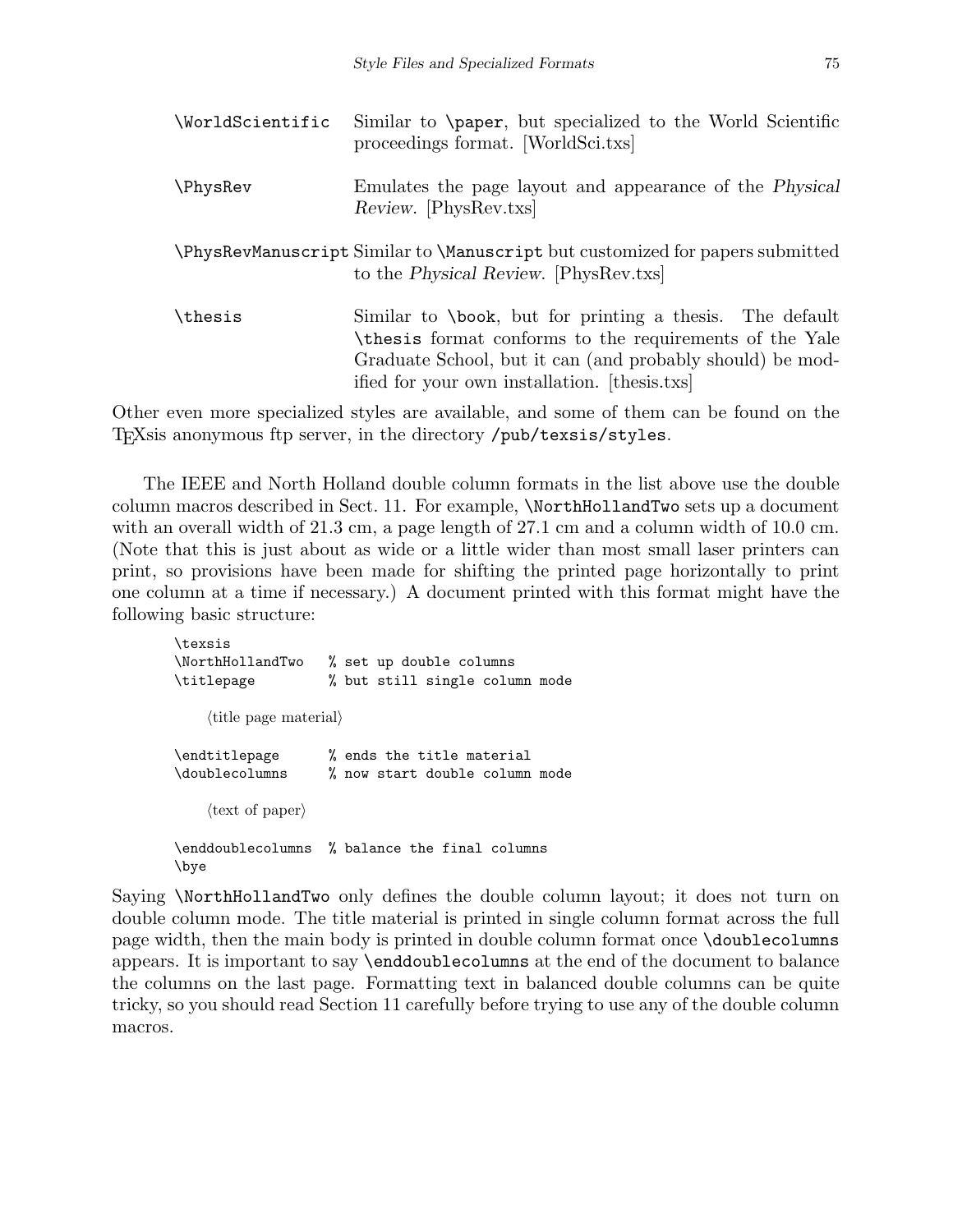#### 9.1.1. Physical Review Formats

The \PhysRevManuscript style is similar to \Manuscript but is customized to satisfy the requirements for manuscripts submitted to the Physical Review. It uses true double spacing, and it places the tables and figure captions at the end of the document. By simply switching from this to \preprint you should be able to produce a version suitable for distribution as a preprint from the same manuscript file.

The \PhysRev and \PhysRevLett styles are not intended for submission but rather emulate the page layouts in the Physical Review and Physical Review Letters respectively. We have attempted to reproduce accurately the double column layout, headlines, footlines, reference style, etc., used in the actual journals. This is still work in progress, but it may be useful both to see how a paper would look in print and as an example for constructing other styles. Setting up the headlines and page numbering requires calling a few extra macros:

```
\texsis
\PhysRev
\TitleBanner{(Running Title Headline)}
\{\text{Running Author}\}\VolumeBanner({\langle series\rangle}{\langle vol\rangle}{\langle issue\rangle}{\langle page\rangle}\titlepage
...
```
In **\VolumeBanner** the  $\langle$ series $\rangle$  should be one of A, B, C, D, E, for the *Physical Review* or L for Physical Review Letters; the volume, issue, and starting page arguments are selfexplanatory. Both \PhysRev and \PhysRevLett typeset the document in double columns, so to make full use of these layouts you will need to read about the double column macros described in Section 11. In particular, you should be aware of the following: in both the \PhysRev and \PhysRevLett styles, double column mode is begun automatically at the end of the title material (\endtitlepage). Since any double column material is inside a group, any definitions made at that point will only be defined inside that group. If you want to define macros for use in the rest of your paper, you should do so before the title material (or use  $\qquade$ ).

#### 9.1.2. Thesis or Dissertation Format

The style file thesis.txs contains two alternative definitions of \thesis, one for Yale University (called \YaleThesis) and the other for the University of Texas at Austin (called \UTthesis). The default is that saying \thesis gives you \YaleThesis, but this is easily changed by saying \let\thesis=\UTthesis.

If you are not at Yale or UT you will need to change the macros in thesis.txs to create your own version of the \thesis macro. Every university has different requirements for how a thesis is typed or typeset, and these requirements often conflict. Perhaps the first thing you should do if you want to write a thesis using T<sub>E</sub>Xsis is find out if someone else at your university has already done so, and then copy their definition of \thesis. If you end up creating a new style file for your university then we hope that you will make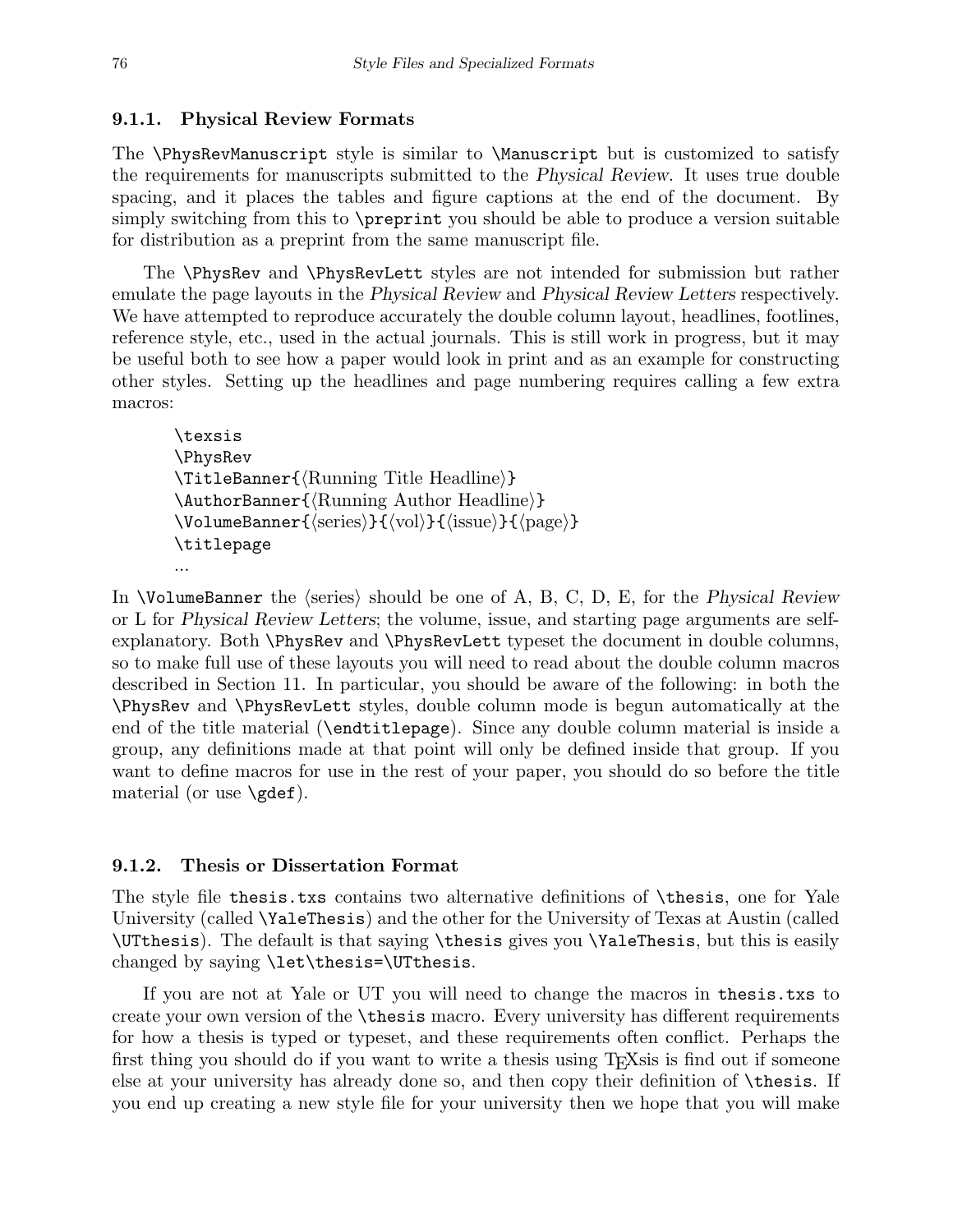it available for other students to use. We would also be willing to help, by putting such style files on the T<sub>E</sub>Xsis anonymous ftp server. If you have such a file (or other macros) you would like to contribute, send us e-mail at texsis@texsis.org.

# 9.2. Creating New Styles

It is very easy to create a new document style and style file. By convention, T<sub>E</sub>Xsis style files end with the filename extension ".txs," so all you need to do is put the definitions and macros defining this new document style into such a file, and then read that file in when beginning the document. For example, suppose you create a style file called mine.txs which contains a document style called  $\text{wstyle}$ , which is a slightly altered version of \paper:

```
\def\mystyle{\paper
    \hbox{\scriptsize\textsf{ldimen}}\varepsilon \vsize=\dimen\showsectIDfalse
    ...
    }
```
You could then simply read in this file at the beginning of the document, with **\input**, and then invoke \mystyle, like so,

\input mine.txs \mystyle

However, you may have noticed that none of the special document styles mentioned in Section 9.1 were actually loaded with  $\infty$ , although they are in fact read from a style file. This was done using the \autoload command. Saying

```
\autoload\AIPproceeings{AIP.txs}
```
defines \AIPproceeings to be a simpler instruction which, if invoked, automatically loads the style file AIP.txs, which contains the real definition of \AIPproceedings. After the style file has been loaded this real \AIPproceedings is automatically called. It then appears as if the definition of the macro was in T<sub>E</sub>Xsis's memory all the time, though it really was only loaded from the file when called for.

As a practical example of using **\autoload**, suppose that you are a student at Excited State University and you want to create a customized \thesis macro which will load automatically from a style file called ESUthesis.txs. You could copy the macros in the file thesis.txs to this new file, and then edit them as needed. Then, to make the new definition load automatically you would say

```
\autoload\thesis{ESUthesis.txs}
```
To make this new definition of  $\theta$  thesis available to anyone using T<sub>E</sub>Xsis on your machine you would want to put this **\autoload** command in the file TXSsite.tex before building the T<sub>E</sub>Xsis format. This is described in more detail in Appendix A. To make the new definition automatically available just to you in your thesis directory you could put the command in a file called TXSmods.tex in that directory.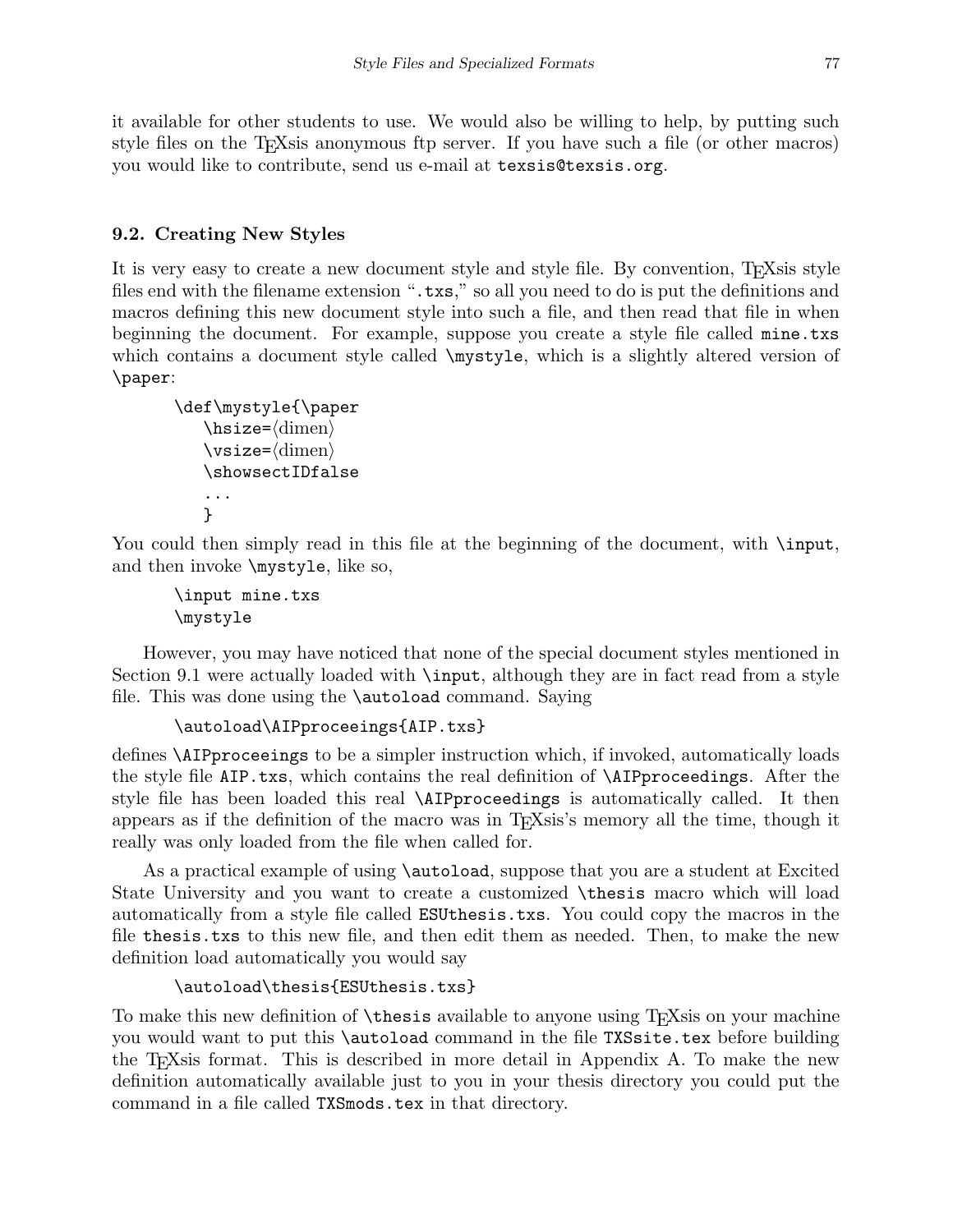Important note: many TEXsis style files and source files use the "@" character in the names of macros which are to be "hidden" from the casual user. Since "@" is not a letter these macros can't normally be used. If you are writing a style file which needs to use these hidden macros you should say **\ATunlock** first, to make " $\mathbb{Q}$ " a letter, and then **\ATlock** when you are done to turn "@" back into a non-letter.

### 9.3. Overhead Transparencies (Slides)

TEXsis contains a simple \slides format for making overhead transparencies or similar material. While T<sub>E</sub>X is not a convenient language for graphical page layout, it is sometimes useful to be able to convert a paper to transparencies or visa versa.<sup>\*</sup> If you want to use \slides, simply begin your manuscript file with

#### \slides

instead of (or in addition to) \texsis. This will produce pages with 1 in margins in the "portrait" orientation with 24 pt. type, with a ragged right margin and lots of incentive to suppress hyphenation.  $\sl$ ides also defines  $\blacksquare$ bl to insert a blank line and  $\spadesuit$ np to create a new page, since these are often useful for slides. Since the \slides format is very simple, it is not loaded from a style file.

### 9.4. Color PostScript Output

Now that color printers are fairly common, it is useful to have some way to produce text that is printed in different colors. The simplest use of this is for producing overhead transparencies, as with the \slides format. TrXsis has a simple set of macros, in the style file color.txs, which lets you change the colors of text printed using PostScript. This only works for PostScript output produced by Tom Rokicki's dvips program,<sup>10</sup> using the profile file color.pro that is usually included with dvips.

To use these macros, you must first input the definitions,

\input color.txs

To change the color of all text which follows, use the command \SetColor, as in

\SetColor{Green}

Keep in mind that this will change all text, including page numbers and headlines and footlines. To print a small portion of text in some other color, use \colorit, as in

\colorit{Red}{The text inside these brackets is colored Red}

You can change the color of the background using \background, as in

\background{Yellow}

However, until recently one of the authors of T<sub>E</sub>Xsis preferred to make neatly lettered transparencies by hand, using colored pens, rather than using a printer that could only print in black and white. He's changed his mind now that it is possible to produce text in color.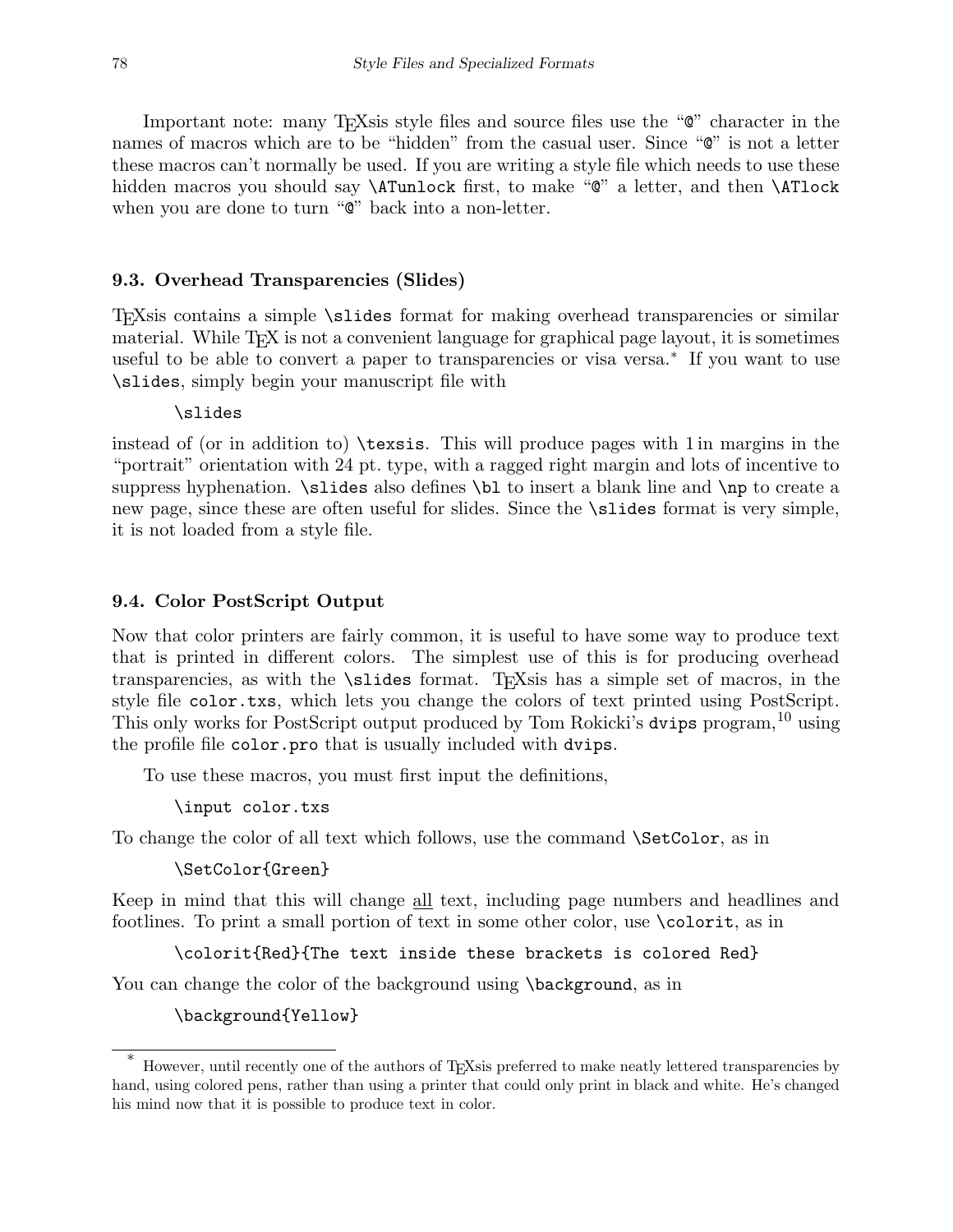The 12 basic colors available are

| <b>Black</b> | White   | Gray   |
|--------------|---------|--------|
| Red          | Green   | Blue   |
| Cyan         | Magenta | Yellow |
| Purple       | Orange  | Brown  |

Note that the case is important—the names must begin with an initial capital letter.

For the basic colors listed above some shortcuts are also defined. Specifically, you can simply use the color name as a command, with the text to be colored as a single argument, as in

```
\Red{This text is colored Red}
```
or you can say  $\text{Color}$  to change the text color, as in

\textGreen

You can add shortcuts for other colors besides the basics with the **\addColor** command. Saying

```
\addColor{Salmon}
```
will define  $\S$ almon and  $\text{Salmon}$  as shortcuts for  $\coloneq \S$ almon $({\text{Salmon}}({\text{text}}))$  and \setColor{Salmon}.

Although the basic colors listed above should be enough for most simple applications, there are actually a whole host of other colors available. In fact, all of the colors found in a box of 64 Crayola Crayons are defined in color.pro for dvips. You can define short-cuts for all of these simply by saying \Crayolas. You can produce a list of all of the colors, with each printed in its own color, by saying **\ListColors**.

The commands so far have just about the same syntax as those in the macro package called COLORDVI.TEX, by Jim  $\text{Hafner}^{18}$  (although the internal workings are slightly different). Any plain TEX file which uses COLORDVI. TEX should also work using color.txs. But the color.txs macros also include commands to specifically manipulate the PostScript color stack. To change the color temporarily by pushing it onto the stack, and then revert to the previous color by popping the stack, use \PushColor and \PopColor, as in

```
This text is in some color, probably black.
\PushColor{Purple}
This text will be purple.
\PopColor
This text will be back in the previous color.
```
Be aware that the color changes have nothing to do with TeX's grouping mechanism (i.e. curly brackets), but are based only on the PostScript color stack. If you really want the color to change back when a TEX group ends (whenever that might happen), you can use \aftergroup, as in

```
\begingroup\PushColor{Red}\aftergroup\PopColor
```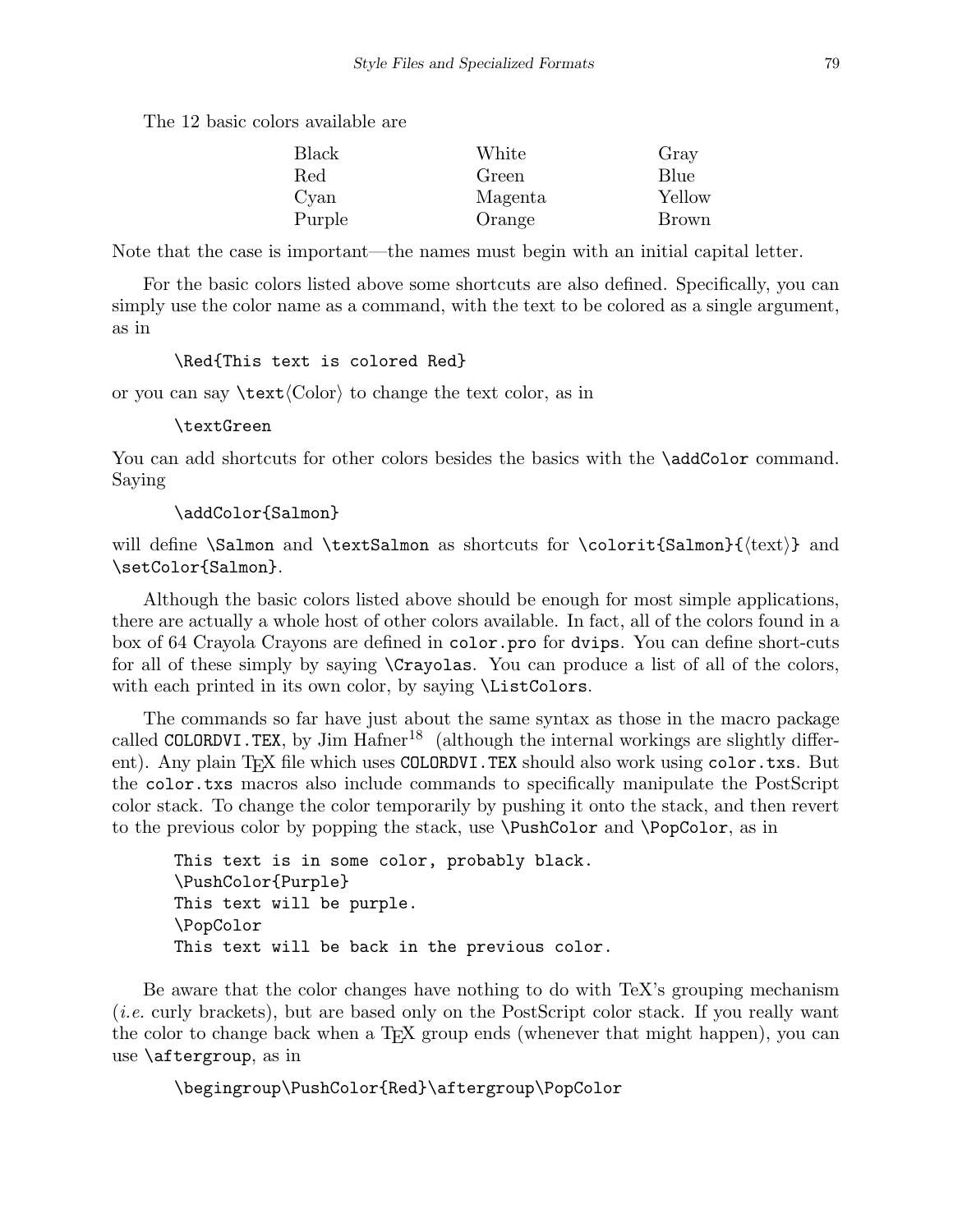Then later when the group is ended, the \PopColor is automatically executed and the color reverts to its previous value. One nice way this can be used is to color all displayed equations, by putting this all in \everydisplay, like so

```
\everydisplay={\PushColor{BurntOrange}\aftergroup\PopColor}
```
A displayed equation is always constructed within a new group, and when it ends the \PopColor on the \aftergroup stack is invoked automatically and the text reverts to the previous color.

If the 64 colors listed by \ListColors are not enough for your purposes, you can also define your own, using \SetCmykColor or \PushCmykColor. Colors are specified as a quadruple of intensity values between 0.0 and 1.0 (CMYK means Cyan, Magenta, Yellow, and blacK). For example:

```
\SetCmykColor{.2 .3 .4 .1}
```
will give you a nice tan, while

```
\PushCmykColor{.5 .5 .1 .2} Old Blue Eyes \PopColor
```
will print the text in the shade of blue specified by that particular CMYK quadruple.

## 9.5. Twin Page Output

It is sometimes desirable to produce preprints or other documents in a compact format with two pages on each physical page in landscape orientation. While this can be done with **\SetDoubleColumns**, a much simpler approach is sufficient. T<sub>E</sub>Xsis contains a macro called \twinout which redefines the output routine to produce two pages per page, without attempting to balance columns or allowing spanned equations, tables, etc. (thus avoiding many of the possible problems with the more powerful double column macros). \twinout can be used with any of the standard formats described in Section 6 or Section 9 or even with Plain T<sub>E</sub>X. Since \twinout does not select fonts, the user must do so:

```
\texsis
\tenpoint
\def\Tbf{\twelvebf}
\def\tbf{\tenbf}
\twinout
 \langle \text{text}\rangle
```
Alternatively, the  $\t{twinformat}$  command can be used to produce any T<sub>E</sub>Xs is format in \twinout layout with 10 pt fonts. Thus the above commands can be replaced by

\texsis \twinformat  $\langle \text{text}\rangle$ 

Here \twinformat automatically sets up 10 pt fonts and appropriate values for the title bold face fonts, just as in the previous example. \twinout use the following dimensions: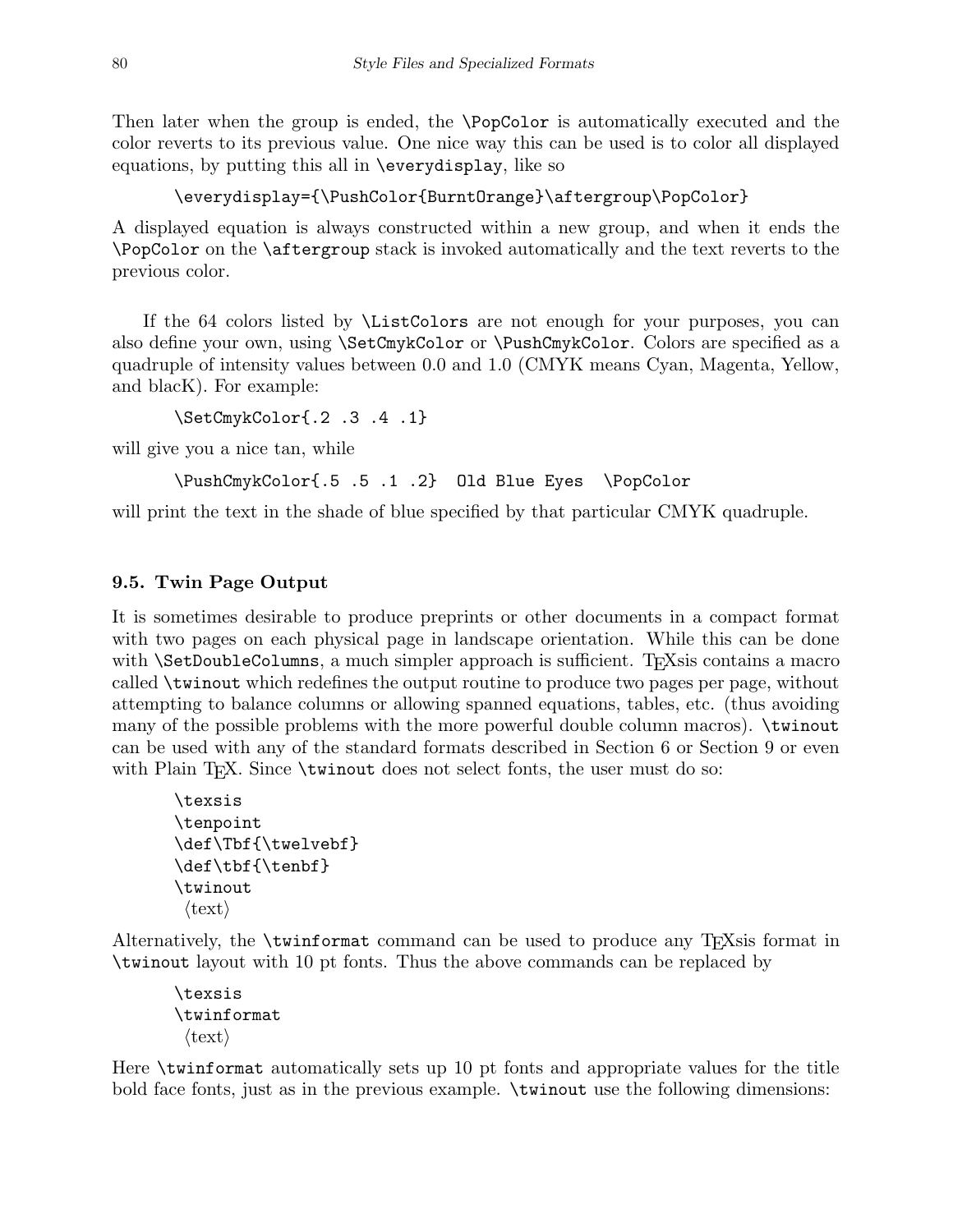| \twinhsize | Total width for twin column output.             |
|------------|-------------------------------------------------|
| \twinvsize | Column height for twin column output.           |
| \twincsize | Column width for twin column output.            |
| \normhsize | Normal value of <i>\hsize</i> in portrait mode. |
| \normvsize | Normal value of <b>\vsize</b> in portrait mode. |

All of these have sensible default values for  $8.5 \text{ in } \times 11 \text{ in paper}$  but can be reset before \twinout is called. The "normal" sizes should print properly with the default device driver and printer. Appropriate default values for all these dimensions can be set in TXSsite.tex.

\twinout puts \LandscapeSpecial on each page. This is null by default but can be redefined to be an appropriate \special command to produce landscape output with your device driver and printer. For example, with  $\frac{10}{10}$  and a PostScript printer, use

```
\def\LandscapeSpecial{\special{papersize=11in,8.5in}}
```
A default value can be set in TXSsite.tex.

\twinprint is a substitute for \preprint which sets the title, author, and other titlepage material full size in landscape mode and then switches to \twinout twin column output with 10 pt type for the text of the paper. A typical preprint might read:

```
\twinprint
\titlepage
\title
 \langle paper title\rangle\endtitle
\author
 \langle \text{author's name and address} \rangle\endauthor
\abstract
 \langle \text{text of abstract} \rangle\endabstract
\endtitlepage
 \langle \text{text of paper} \rangle\bye
```
This produces a nice, compact format for preprints.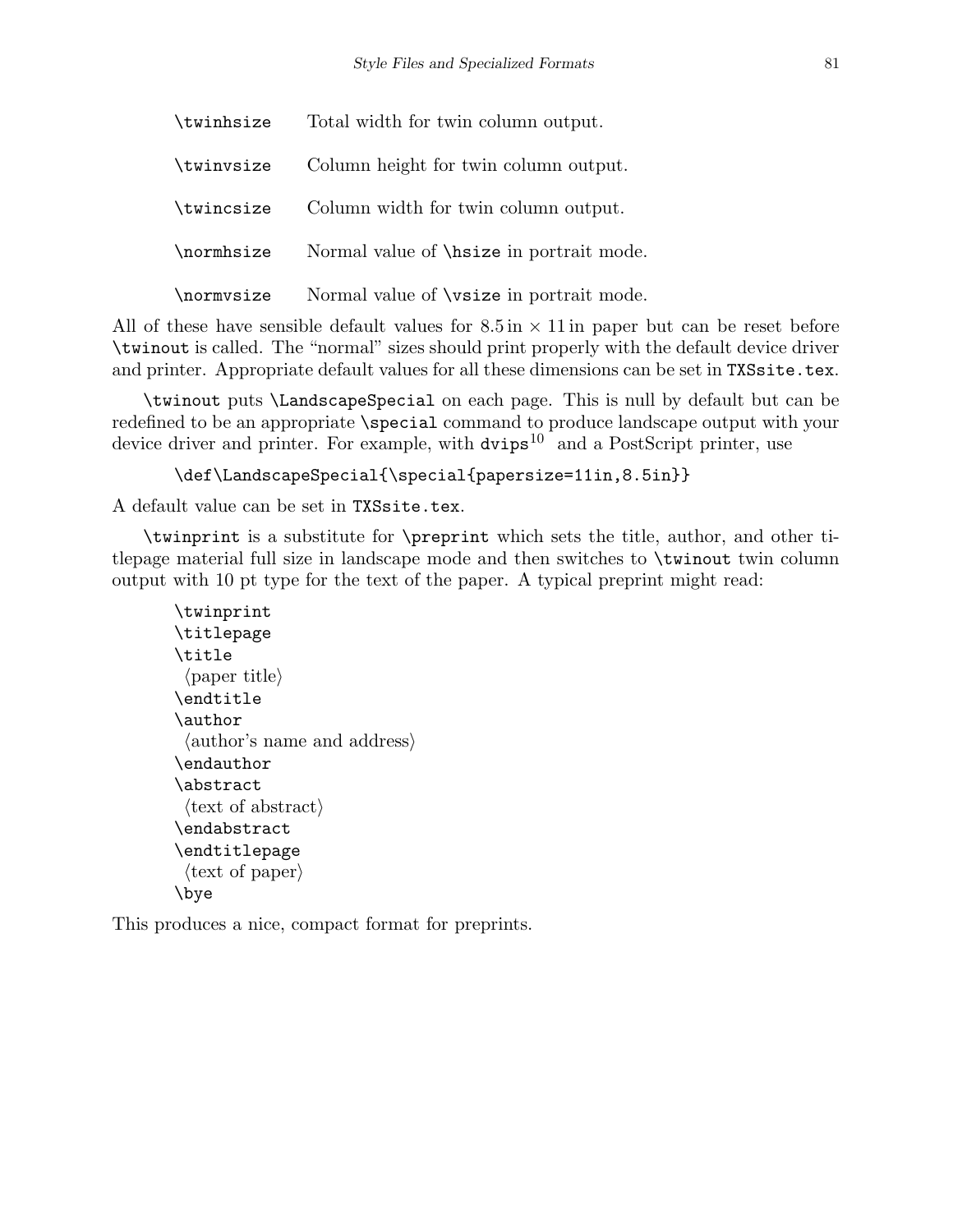# 10. Letters, Memos and Referee Reports

The commands \letter, \memo, \referee and \formLetters invoke special styles for producing letters or memos. The letter formats follow closely the letter format given in Appendix E of The  $T_F X book$ , although there are some differences and some additions.

### 10.1. Letters

\letter is designed for typing basic business-style letters on letterhead stationary. It uses the following commands:

- \letter Initialize the letter format.
- $\delta_{\delta}$

Sets the current date to be  $\langle \text{date} \rangle$  rather than today's date. This redefines \today to be the date you give. If omitted, \today just gives the current date.

\withEnvelope

Signals that an envelope should also be printed. See Section 10.2 to find out how this works.

 $\text{letterhead}\{\text{phone-ext}\}$ 

Puts the date and phone number  $\langle$  phone-ext $\rangle$  at the top of the page, so that it will appear near the letterhead when the letter is printed on your institutional stationary.

- \address The name and address of the recipient should follow, in \obeylines format. The first line is used as the name of the addressee in a running headline for pages after the first.
- \body Begins the body of the letter. The line immediately below this should be the opening salutation, (e.g. "Dear Ann Landers,").
- \closing Begins the closing material, in \obeylines format. The first line following is the closing salutation (e.g. "Sincerely Yours,") and the second is the sender's name. When the letter is printed, room is left for a signature. Optional additional lines can be added after the name for the sender's title, or similar information.

### \annotations

Optional annotations follow, in \obeylines format.

\cc Carbon copy. A "cc:" and the names following are printed, properly aligned.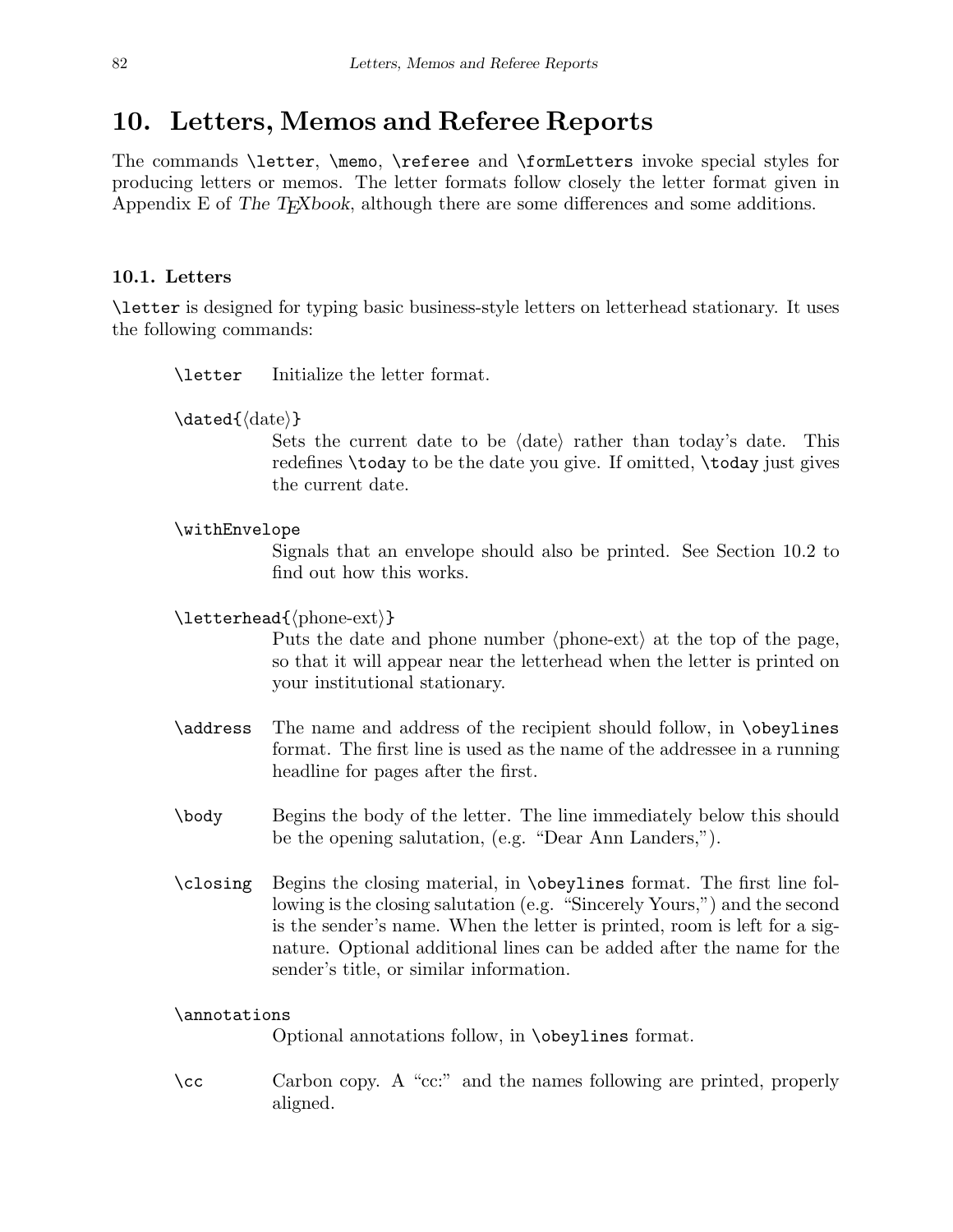- \Encl Enclosure. This is like \cc but "Encl:" is printed for a list of enclosures.
- \ps Optional postscript follows. This is not in \obeylines format.

### \endletter

Ends the letter. You can say \bye instead.

The \letter document format automatically sets up a running headline for all pages after the first, containing the addressee's name (taken from the first line following \address), the date, and the page number. If you wish, you can turn off these running headlines by saying \nopagenumbers. If you want to change the name of the addressee you can simply redefine the macro called  $\ad$ ressee anytime after  $\ad$ ress has been used (using  $\gcd f$ , so that the re-definition exists outside of the group used to enclose the address). Or, if you don't want the person's name used at all, simply redefine \addressee to be empty, like so: \gdef\addressee{}.

The use of some of these macros is illustrated by the following example:

```
\texsis
\letter
\dated{1 April 1999}
\letterhead{7734}
\address
Prof.~D. Knuth
Stanford University
Stanford, CA~94305
\gdef\addressee{Knuth, the \TeX\ God}
\body
Dear Prof. "Knuth:
```
We enclose the documentation and source code for a \TeX\ macro package which we have developed for physics papers.

```
\closing
Sincerely yours,
Eric Myers
Frank E. Paige
\ps This stuff is also available by anonymous ftp.
\endletter
```
By default the closing material is indented about 3.5 inches. The actual amount is set by \longindent, which you can change. You should put the change on the same line as the \closing, like so:

```
\closing\longindent=0pt
Sincerely yours,
Joe User
```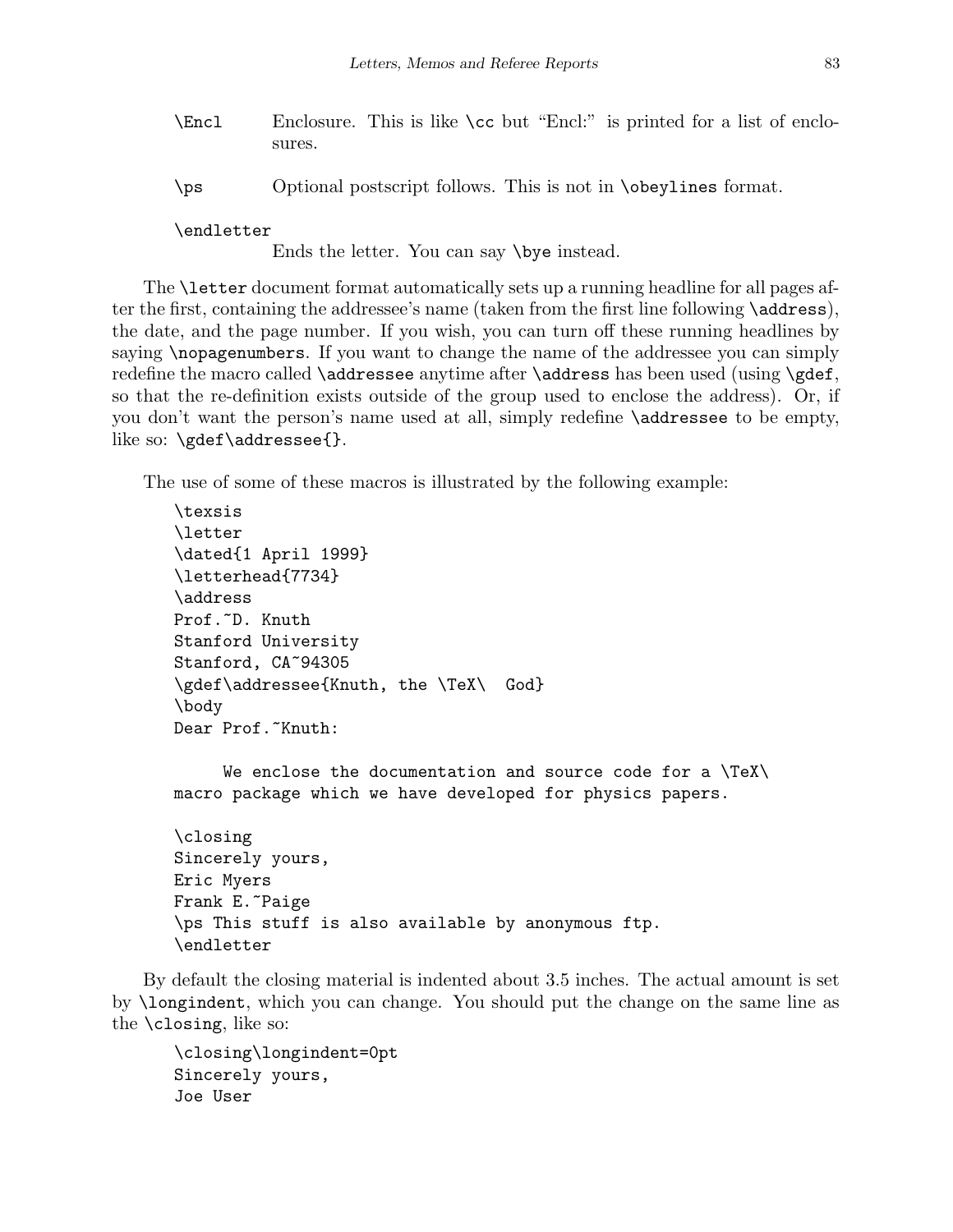This example puts the closing material flush with the left margin. You should not put \longindent=0pt on the line following, because \closing uses that line as the closing salutation (like "Sincerely,").

The default "letterhead" created by \letterhead is pretty plain – it just puts the date and phone number at the top of the page. The idea is that you can put your own office letterhead stationary in the printer and when you print the letter on this paper the date and phone number will be in an appropriate position.<sup>∗</sup> Alternatively, you can create a different letterhead macro to actually print a letterhead at the top of the page. The physics department at Excited State University could have a custom \ESUletterhead macro which prints their logo and letterhead (it should still take a phone number as an argument, to make it easier to switch between \ESUletterhead and \letterhead.) These kind of custom macro definitions should be put in a local site file, as described in Appendix A.

If a letter is somewhat too short or too long to fit on a page, its length can be adjusted indirectly by changing the width of the text. To do this insert  $\let$  texterwidth $\{\text{width}\}$  immediately after \letter to set the width of the text. Not only does this change the \hsize to the size you specify, but it also adjusts the margins and centers the text appropriately (so it is preferable to simply changing the  $\hbar$ size).

A simple Unix shell script called letr is included with the current T<sub>E</sub>Xsis distribution to make it easier to compose letters. Saying

#### letr -m Hutu

will create a template file Hutu.tex, if there is not already a file by that name, and then start you editing the file. It then automatically runs your file through TEXsis, and the envelope file too if it exists (see the next section). The  $-\mathbf{m}$  flag, which is optional, should tell your printer to go into "manual feed" mode to wait for you to feed in your own stationary. (Manual feed mode is always selected for an envelope printed by letr.)

Keep in mind that this only works on Unix and the script has to be executable and exist in your "path". Ask a local wizard for help if you don't know what this means.

<sup>\*</sup> If you can't put stationary in your printer you can copy it onto stationary with a copying machine.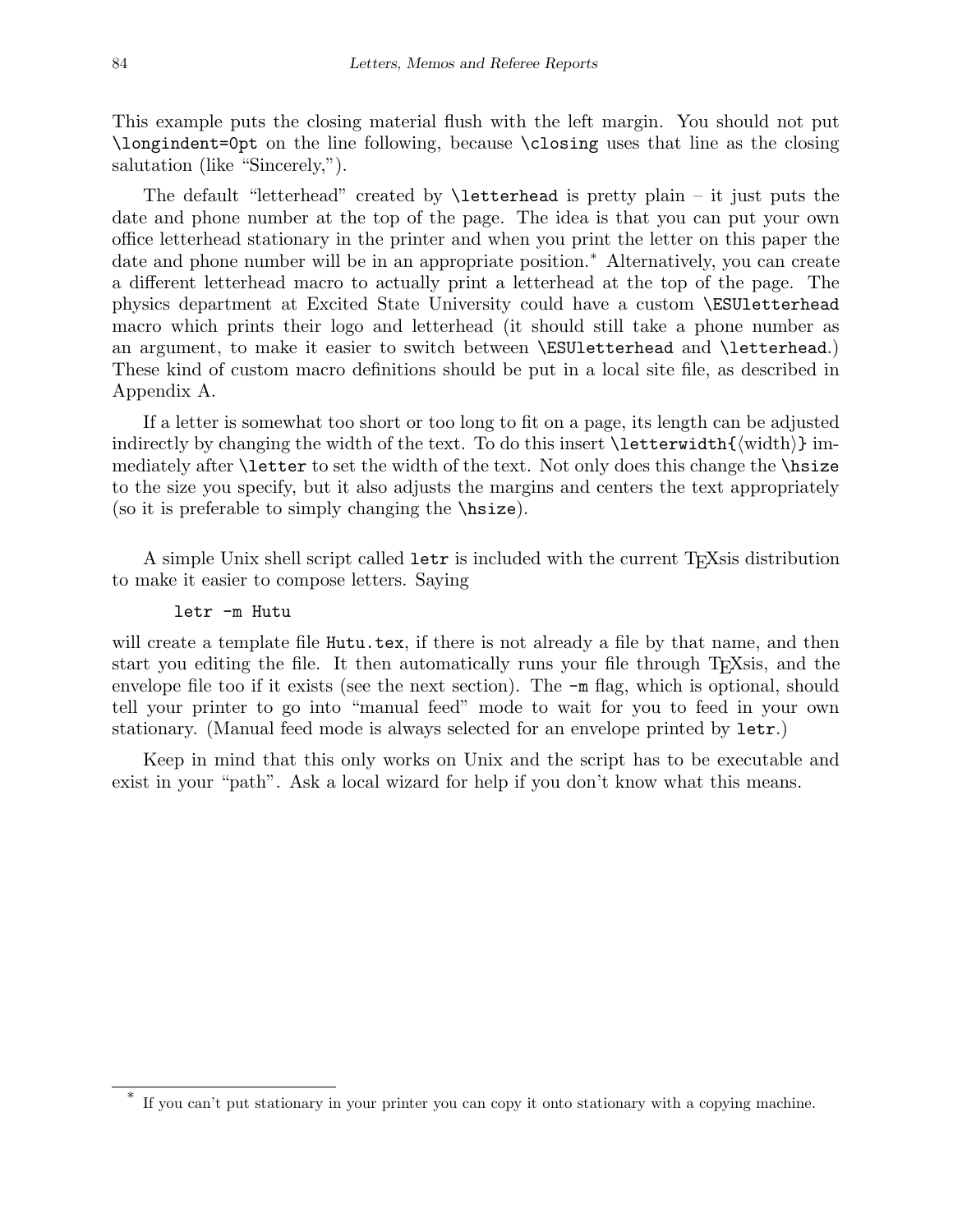### 10.2. Envelopes

Many laser printers can print on envelopes, as long as you arrange to put the address and return address in the right place, and print the material in "landscape" mode (turned  $90°$  on the page). The simplest way to do this is to simply say  $\tilde{\text{withEnvelope}}$  at the beginning of your file, after the **\letter**. When you run your letter through T<sub>E</sub>Xsis, it will then create a file with the same name but an extension of .env, which contains the commands to print the envelope. Run that file through T<sub>E</sub>Xsis and print the output in landscape mode and you will get your envelope. If you are using dvips the appropriate command is

#### dvips -m -t landscape myfile.dvi

The "-t landscape" rotates the output, while the "-m" puts the printer in manual feed mode so that you can feed in the envelope.

You will have to figure out how your printer wants the envelopes to be fed to it. Some take the envelope down the middle, while others want it over to one side or another. You can adjust for different envelope sizes, or shift the position of the printing over a bit to make it easier to feed in the envelope, by changing the parameters \EnvlWidth, \EnvlHeight, and \ENvlVoffset. The default values are

| \newdimen\EnvlWidth   | \EnvlWidth=24cm     |
|-----------------------|---------------------|
| \newdimen\EnvlHeight  | \EnvlHeight=10.5cm  |
| \newdimen\EnvlVoffset | \EnvlVoffset=1.25in |

The actual printing of the envelope is done by the macro \MakeEnvelope, which takes two arguments. The first is the address, while the second is the return address. Line endings in either are respected, or you can use  $\n\times$  to cause a line break.

Saying \withEnvelope simply causes a \MakeEnvelope command to be written to the .env file when you say \endletter or \bye. You can edit that file before your run it through TEXsis if you don't like the form of the address or return address. Alternatively, \withEnvelope will use the two macros \theSignature and \ReturnAddress to construct the return address. The default value for \theSignature is taken to be the name appearing after the closing salutation, below \closing. If you want to change it to something else you should include a new definition after the \closing, using \gdef. For example,

```
\closing
Sincerely yours,
Joe User
\gdef\theSignature{Joe's Mamma}
```
This would use "Joe's Mamma" as the name on the return address, even though "Joe User" would appear in the closing of the letter.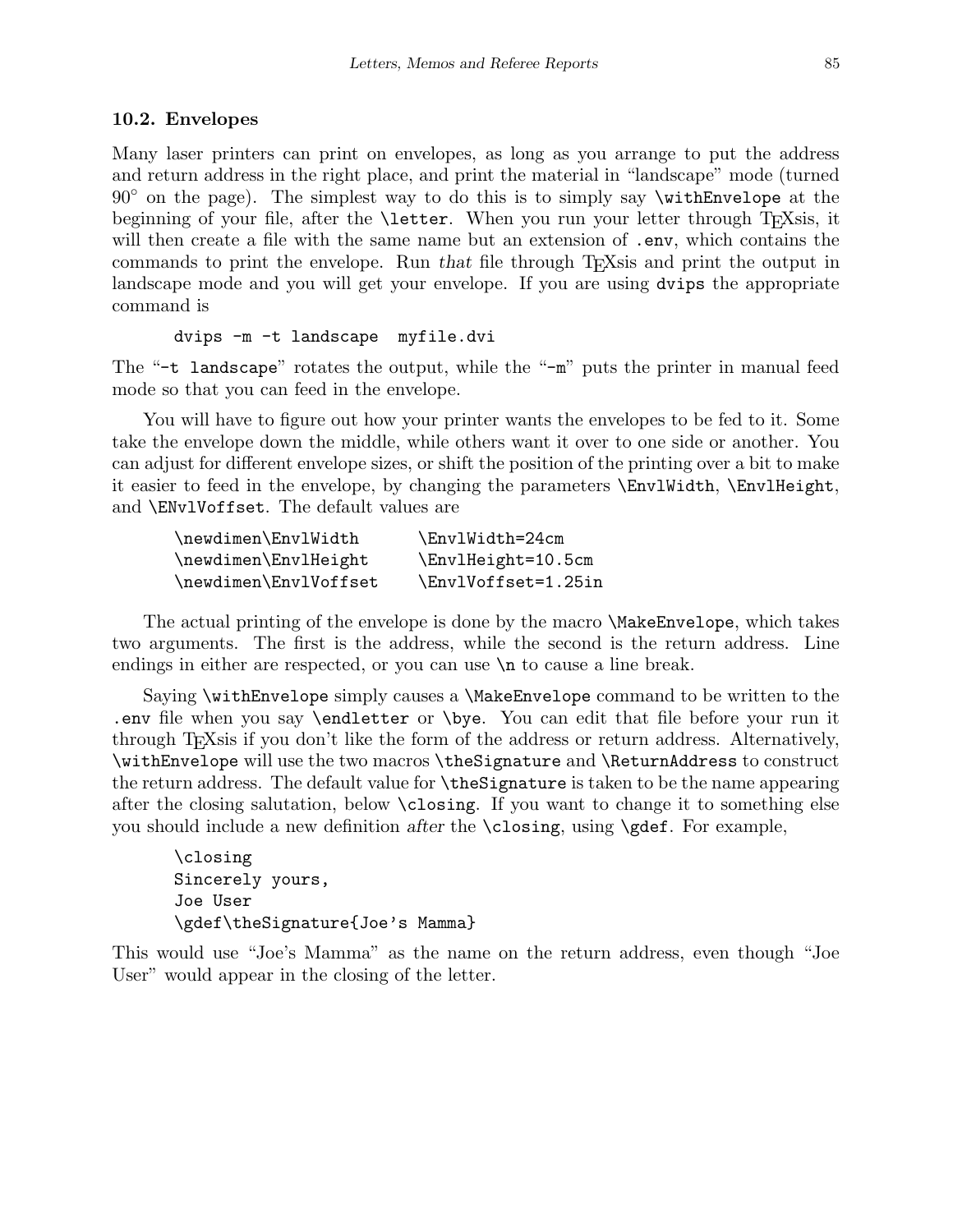### 10.3. Memos

Saying \memo sets up a special format for memoranda, including a header at the top of the page with the name of your organization and the word "MEMORANDUM". The organization name defaults to \ORGANIZATION, which you can change if you like simply by saying

\def\ORGANIZATION{\mame}}

(This can be done once in the file TXSsite.tex before compiling TEXsis, as described in Appendix A, or you can explicitly put the name of your organization in your file.) The commands for the memo format are:

| $\n\mu$        | Initialize T <sub>F</sub> Xsis for memo format.                                                                                                                                                                                                                                           |
|----------------|-------------------------------------------------------------------------------------------------------------------------------------------------------------------------------------------------------------------------------------------------------------------------------------------|
| \faxmemo       | A document format similar to $\lambda$ but for faxes. Included in the<br>header is a space to enter the number of pages sent. A return fax<br>number is also included if it is defined in <b>\FaxNumber</b> .                                                                             |
| \Date          | Prints the word "Date:" and the date, which must be on the same<br>line. If no date is given, then the current date is used, as given by<br>\today. If you would rather have the date in the upper right hand<br>corner, as in a letter, use <i>\letterdate</i> instead of <i>\Date</i> . |
| $\Gamma$       | Prints the word " $\overline{0}$ ". and the name(s) which follow.                                                                                                                                                                                                                         |
| $\Gamma$       | Prints the word "From:" and the name(s) which follow                                                                                                                                                                                                                                      |
| \Subj          | Prints the word "Subject:" and the subject which follows. The sub-<br>ject may be several lines long. The first line of the subject field is<br>used in a running headline at the top of all pages following the first.                                                                   |
| \FAX           | Prints "FAX $\#$ ;," for entering a fax telephone number.                                                                                                                                                                                                                                 |
| $\n\langle n$  | New line for $\To, \$ From, or \Subj.                                                                                                                                                                                                                                                     |
| \nopagenumbers | Turns off the running subject headlines and the page numbers. This<br>must be typed after <b>\memo</b> since it is redefined by the memo format.                                                                                                                                          |
| <b>\Text</b>   | Begins the text of the memo. You can also say \body.                                                                                                                                                                                                                                      |
| \annotations   | Optional annotations follow, in <b>\obeylines</b> format.                                                                                                                                                                                                                                 |
| $\setminus$ cc | Carbon copy. A "cc:" and the names following it are printed, properly<br>aligned in \obeylines format.                                                                                                                                                                                    |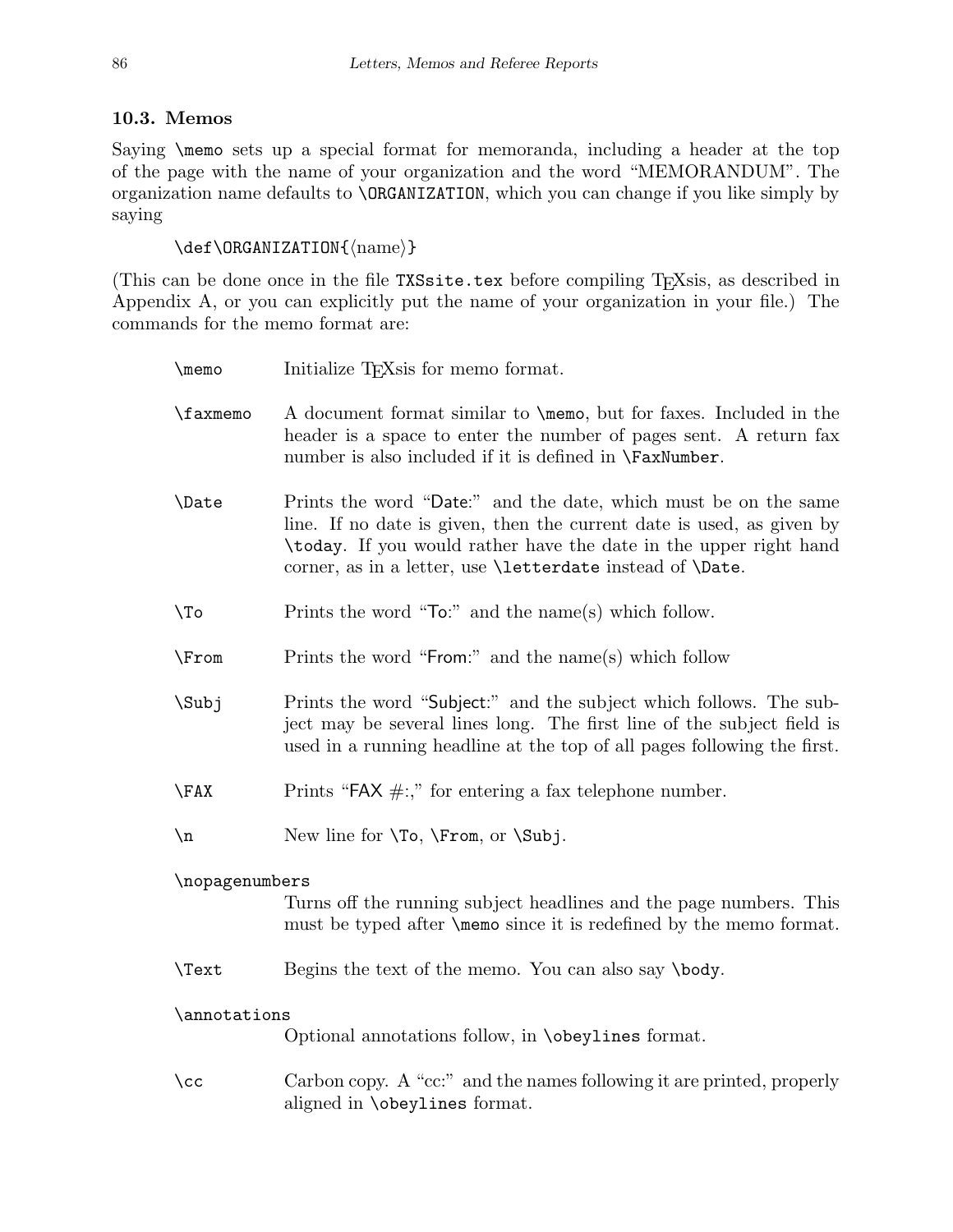| \Distribution |                                                                       |  |  |
|---------------|-----------------------------------------------------------------------|--|--|
|               | This is like \cc but prints "Distribution:" instead.                  |  |  |
| \Encl         | This is like $\cc$ but prints "Encl:" instead, as for letters.        |  |  |
| \DS           | Optional postscript follows. This is not in <b>\obeylines</b> format. |  |  |
| endmemo)      | Ends the memo. You can say \bye instead.                              |  |  |

All of these commands with mixed case names have synonyms which are the same name but in all lower case letters. The use of the \memo format is illustrated by the following example:

```
\memo
\To \TeXsis\ Users
\From E. Myers and F.E. Paige
\Date
\Subj \TeXsis\ 2.18
\text
        \TeXsis\ 2.18 is now available. The new version adds
several features and corrects various bugs.
\Distribution
A. Blake
I. Harrity
B. Nichols
\endmemo
```
If the memo is longer than one page a headline containing the subject and page number is put across the top of all pages after the first. If the subject is longer than one line only the first line of the subject is used in this headline. You can easily change what is used as this subject line by changing the definition of the macro \subjectline anywhere in the body of the memo. For example, although the subject of your memo might be simply "Annual Report," you might make the headline more specific by defining:

```
\def\subjectline{Annual Activity Report for Buckaroo Banzai}
```
Then this longer title will appear with the page number on all pages after the first.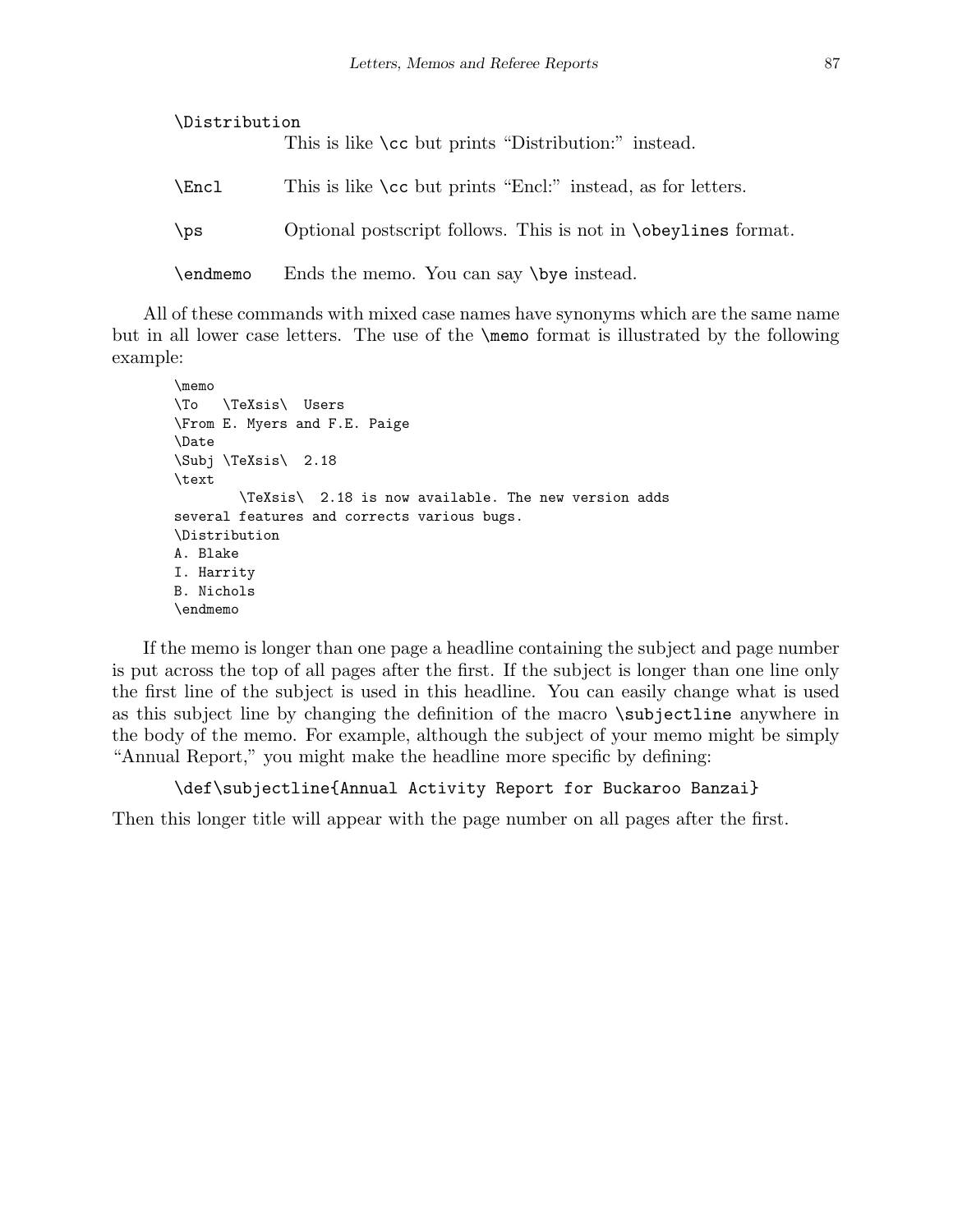## 10.4. Referee Reports

The \referee format creates a document very much like a \memo, although there are some important differences. Referee reports are supposed to be confidential, so instead of printing the name of your organization at the top of the first page it puts the words "Referee Report." In the \referee format you can use the same commands that are used in the \memo format, such as \To and \Date, but if you use \From a warning message will be printed on your screen. (This is only a warning, it still does what it has been asked to do!)

There are also some additional commands for the referee report format:

| \title   | The title of the paper being reviewed should follow this on the same<br>line. This is similar to $\Subj$ in the memo format. |
|----------|------------------------------------------------------------------------------------------------------------------------------|
| \author  | Prints "AUTHOR:" and the name that follows on the same line.                                                                 |
| \authors | Same as <b>\author</b> for a paper with more than one author.                                                                |
| \MSref   | Prints "MANUSCRIPT:" and the manuscript reference number which<br>follows.                                                   |

| Referee Report       |                                                  |
|----------------------|--------------------------------------------------|
| DATE:                | 1 April 2001                                     |
| TITLE:               | TEXsis - TEX Macros for<br>Physicists            |
| AUTHORS:             | E. Myers and F.E. Paige                          |
| MANUSCRIPT: LP-3105  |                                                  |
| ical Review Letters. | This is pretty good, but it's too long for Phys- |

Figure 10.1: Sample Referee Report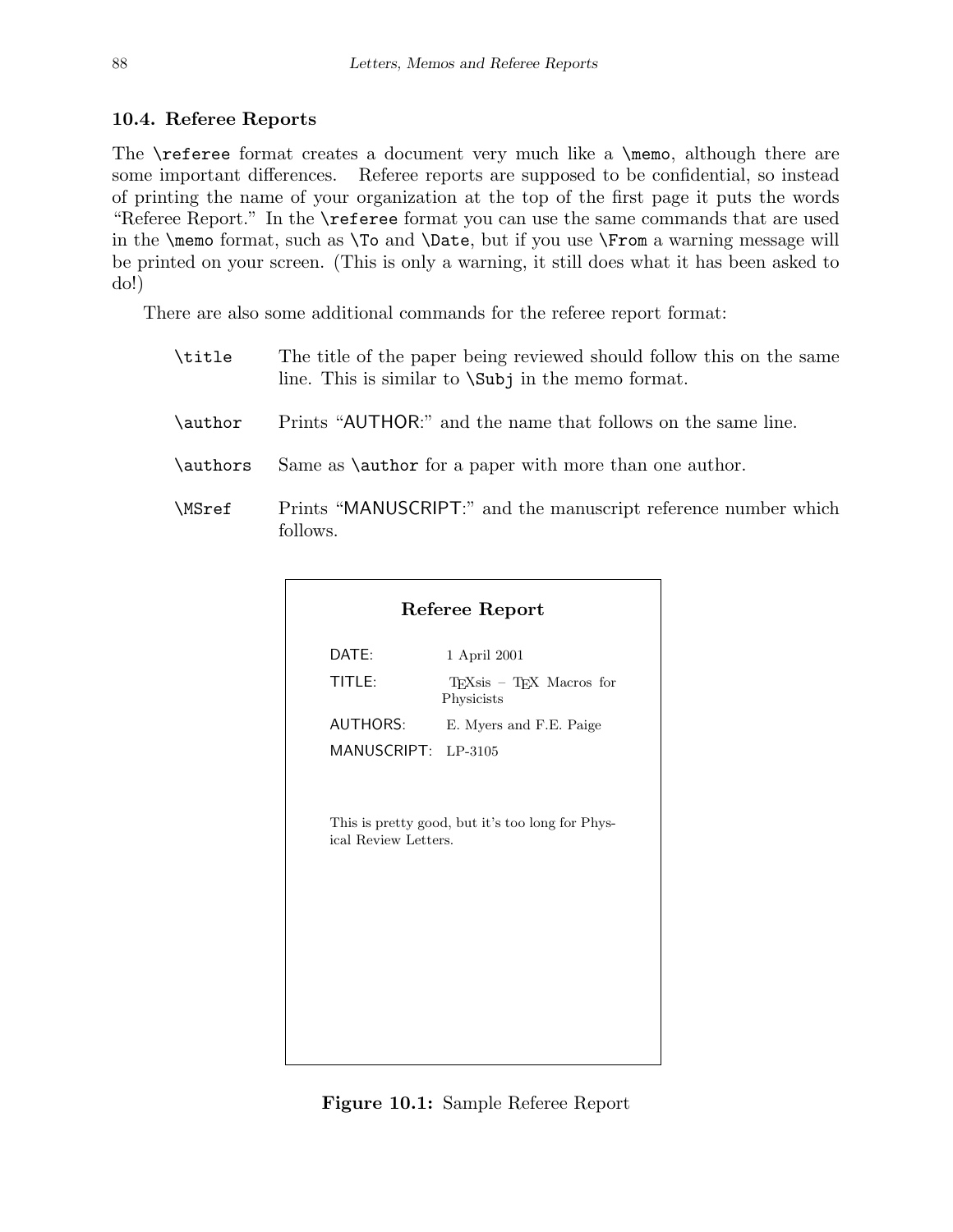The text of the report should begin with \text or \body, just as for a memo, and the whole document should end with \endmemo or \bye. An example of the referee report format is given by the following:

```
\referee
\date 1 April 1999
\title \TeXsis\ -- \TeX\ Macros for Physicists
\authors E.~Myers and F.E.~Paige
\MSref LP-3105
\text
This is pretty good, but it's too long
for Physical Review Letters.
\bye
```
This produces a report which looks something like Fig. 10.1

### 10.5. Form Letters

The \formLetters layout makes it simple to send identical or similar letters to a list of people. The body of the form letter is stored in one file using the standard TEXsis letter format, while the control commands and a list of addresses are put in a second file. The body of the letter should begin with \body and end with \endletter, and it can contain an arbitrary number of control sequences defined for each recipient. It can make use of all the features of the letter format. For example, the letter body might contain the following

```
\body
Dear \Whoever:
\if P\Job
     I wish to apply for a postdoctoral position
\else\if F\Job
     I wish to apply for a faculty position
\else
    I wish to apply for a postdoctoral or faculty position
\fi\fi
at your institution. Enclosed you will find my curriculum vitae,
a list of publications, and ...
\closing
Sincerely yours,
Joe Postdoc
\Encl
Publication list
Curriculum vita
\endletter % don't say \bye here!
```
This example addresses the letter to \Whoever, and it uses the first text if \Job is P, the second if \Job is F, and the third otherwise. Thus form letters are very flexible.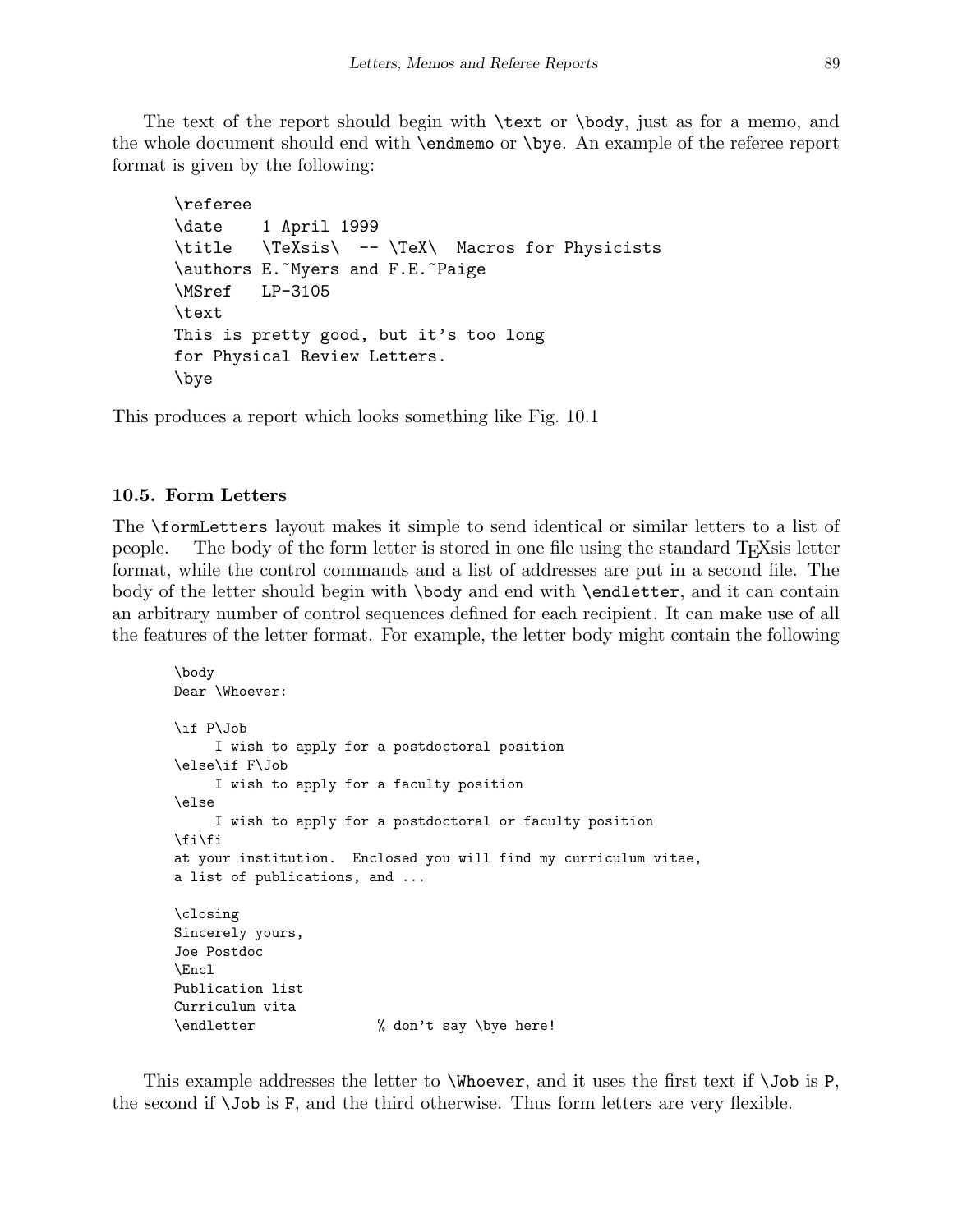The mailing list file initializes the form letter macros and contains the list of addresses. TEXsis should be run on this file, not on the file containing the body of the letter! For the example above it would have the form:

```
\texsis
\formLetters{\letterhead{7734}}{letterbody.tex}
\BL Prof.\ John Doe
       Department of Physics
       University of Nowhere
       Nowhere, OK 73019 USA
       \V\Whoever{Professor Doe}
       \V\Job{F}\EL
\BL Dr.\ Buckaroo Banzai
       Physics Department
       The Banzai Institute
       Grovers Mill, NJ 08544
       \V\Whoever{Dr.\ Banzai}
       \V\Job{P}\EL
...
\endform
\bye
```
The first argument of \formLetters is something like the usual \letterhead macro, with your phone number. Depending on your letterhead this might have multiple parameters or might even be several control sequences (all enclosed in a set of curly braces, of course). The second argument to \formLetters is the name of the file containing the body of the letter. The idea is that the stuff in the first argument gets put into the letter before the address, while the body of the letter (read from the file) is what goes after the address. Each letter begins with \BL ("Begin Letter") and has the name of the addressee on the same line and the address on the following lines. Any "variables" used in the letter can be defined using  $V$ , which is just an abbreviation for  $\gtrsim$  Because  $V$  is simply  $\gtrsim$  if you omit \V from an address entry, the value defined in a previous entry will be used. If necessary, variables can also be defined before the **\BL**. Each address in the mailing list is ended by **\EL** ("End Letter"). When the **\EL** is executed it reads in the file containing the text for the letter and actually produces the letter.

Any address in the list can be ignored simply by replacing the \BL with \IL ("Ignore") Letter"). In particular, this can be done by a simple global edit after each batch of letters is made, and the same file can then be used to send a second mailing by changing \IL back to \BL for a select subset of addresses.

In earlier versions of T<sub>F</sub>Xsis the **\formLetters** command was called **\formletters**. The first is now prefered, though the second will also be accepted. Also, as of T<sub>F</sub>Xsis version 2.17 the form letter macros have actually been moved to the style file Formletr.txs. This style file is \autoload'ed, so as long as you have that file on your system you should not notice a difference.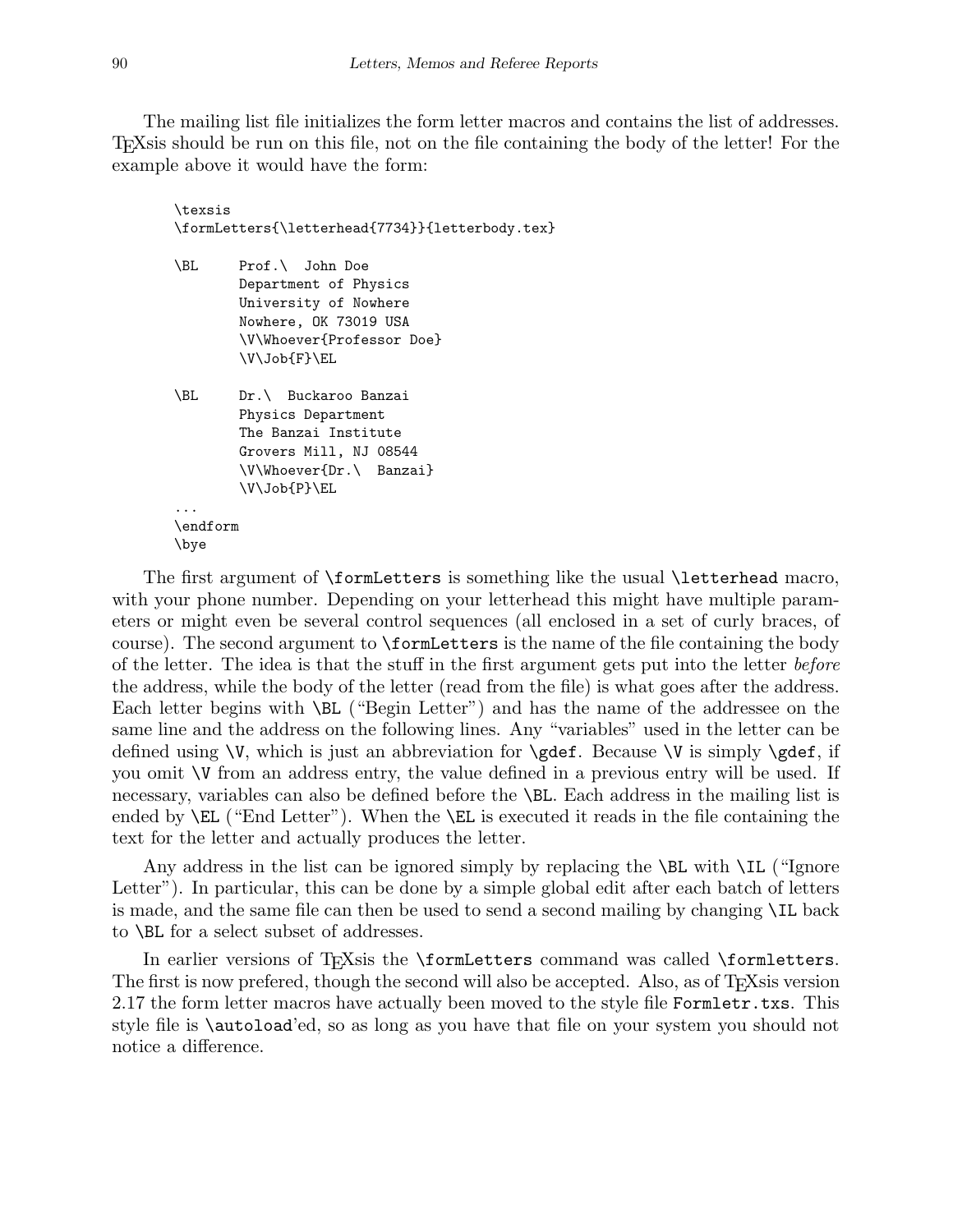#### Mailing Labels

The same address file can be used to produce mailing labels instead of letters simply by replacing \formLetters{...}{...} with \formLabels. It is assumed that there are three columns of names and addresses to fit on standard photocopy machine mailing labels. With the default parameters nine labels each 1 in. high are printed per column with the top and bottom rows left blank. This can be changed, and the alignment of the labels can be adjusted, by setting appropriate values for the following dimensions:

```
\fullHsize=8.500in % hsize for label page
\fullVsize=9.999in % vsize for label page
\lblHsize=2.833in % width of standard label
\lblVsize=1.000in % height of standard label<br>\lblVoffset=0.100in % vertical starting positi
                         % vertical starting position
\lblHoffset=-0.500in % horizontal starting position
```
Choosing appropriate values may require some experimentation with your printer and labels. When the correct values are found, they can be set in the file TXSsite.tex before compiling the format (see Appendix A).

Please note that earlier versions of T<sub>E</sub>Xsis used **\formlabels** rather than **\formLabels**, but the latter is now prefered.

#### Printing Envelopes

Instead of printing mailing labels and then peeling these off to put them on envelopes, it is possible to print addresses from your mailing list directly onto envelopes, if your printer is capable of feeding envelopes. To do this, simply use \formEnvelopes in place of \formLabels. Then each address is simply fed into a \MakeEnvelope command. To set the return name and address you can define \theSigature and \ReturnAddress, as in this example:

```
\texsis
\def\theSignature{Joe Rockhead}
\def\ReturnAddress{Department of Physics\n
                   University of Delphi\n
                   Oracle, UT 65432}
\formEnvelopes
```
You will probably have to print the output in "landscape" mode, and you may want to adjust the size or placement of the envelopes, as described in Section 10.2.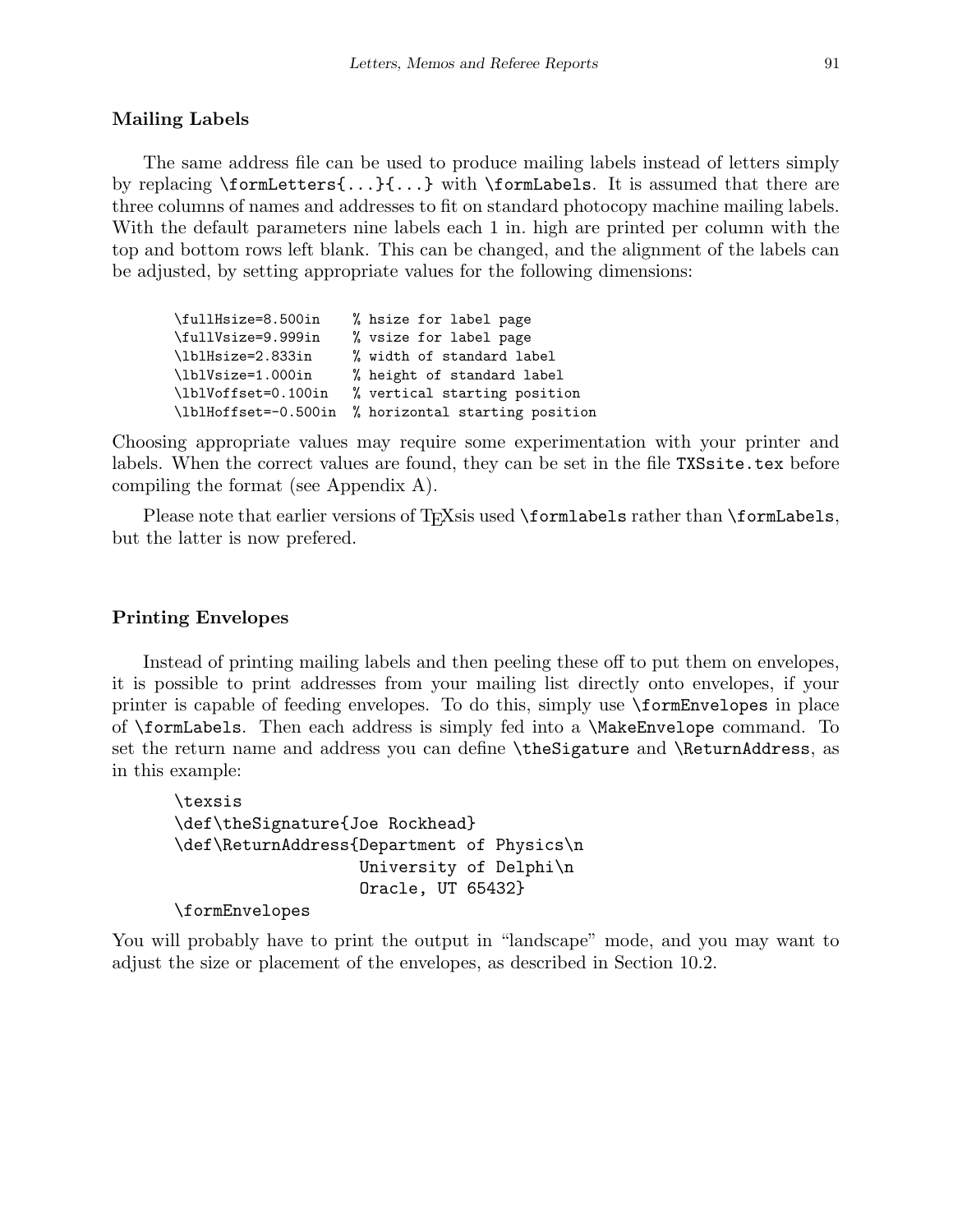# 11. Double Column Output

Typesetting text in more than one column on a single page is more involved than typesetting text in a single page-wide column, but this extra effort can be rewarded with a document which looks much more professional and which can be easier to read (provided that the resolution of your printer is up to it). Many publishers of "camera-ready" conference proceedings require double column typesetting, and the Physical Review and other APS and AIP journals are typeset in double columns. In order to make it easy for authors to prepare manuscripts either for such camera-ready conference proceedings or for submission to Physical Review, we have included some powerful double column typesetting macros in TEXsis. These macros can automatically balance columns which do not fill an entire page, and there are also provisions for equations which must be extended across both columns because they are too wide for a single column. Figures and tables (or other such "floating" insertions) can be put either in a single column or across both columns. The same is true for footnotes. By changing a single instruction in the manuscript file it is also possible to take a document which has been prepared for double columns and to print it in single column mode. The converse is not true — typesetting text in double columns with automatic column balancing is a nontrivial task. While the macros generally behave as intended, more attention to the layout of the document is required, and even then the macros will sometimes fail without some extra guidance. It is not possible to divide three lines into two balanced columns! In such cases you must rearrange text or the placement of figures and tables, or explicitly select column or page breaks elsewhere in the document, in order to give TEXsis some extra guidance on how best to format the page.

In order to use the double column formatting macros you must first specify the size of the columns with the command  $\Set{\c{c-width}}$ . The width and height of the full page are taken from the current settings of \hsize and \vsize, while the width of each column is  $\langle c\text{-width}\rangle$ . This re-defines T<sub>EX</sub>'s \output routine, so it should be called shortly after you say \texsis, before any output is actually produced, and it should only be called if double column output is to be produced.

\SetDoubleColumns only sets the column dimensions and prepares the \output routine for double column output at some point in the future — it does not actually put you in double column mode. Text will still be set in a single page-wide column until you say \doublecolumns. After you say \doublecolumns text will be set in double columns until you say \enddoublecolumns. This will cause the text collected so far to be put into two "balanced" columns of the same height. You can, if you desire, return to double column mode at any later time by saying \doublecolumns again, and you can switch back and forth as much as you like. However, keep in mind that frequently switching between single and double columns will make it very difficult for T<sub>E</sub>Xs is to choose good points to break columns and pages, and you may get an error message warning you that a column cannot be balanced.

A simple example of the use of these double column commands is the following:

\SetDoubleColumns{0.47\hsize} \doublecolumns\tenpoint {\bf BISMUTH} (Ger.\ {\it Weisse Masse}, white mass; later  $\{\it it Wismuth}\$  and  $\{\it it Bisemutum}\$ , Bi; at.~wt. 308.981;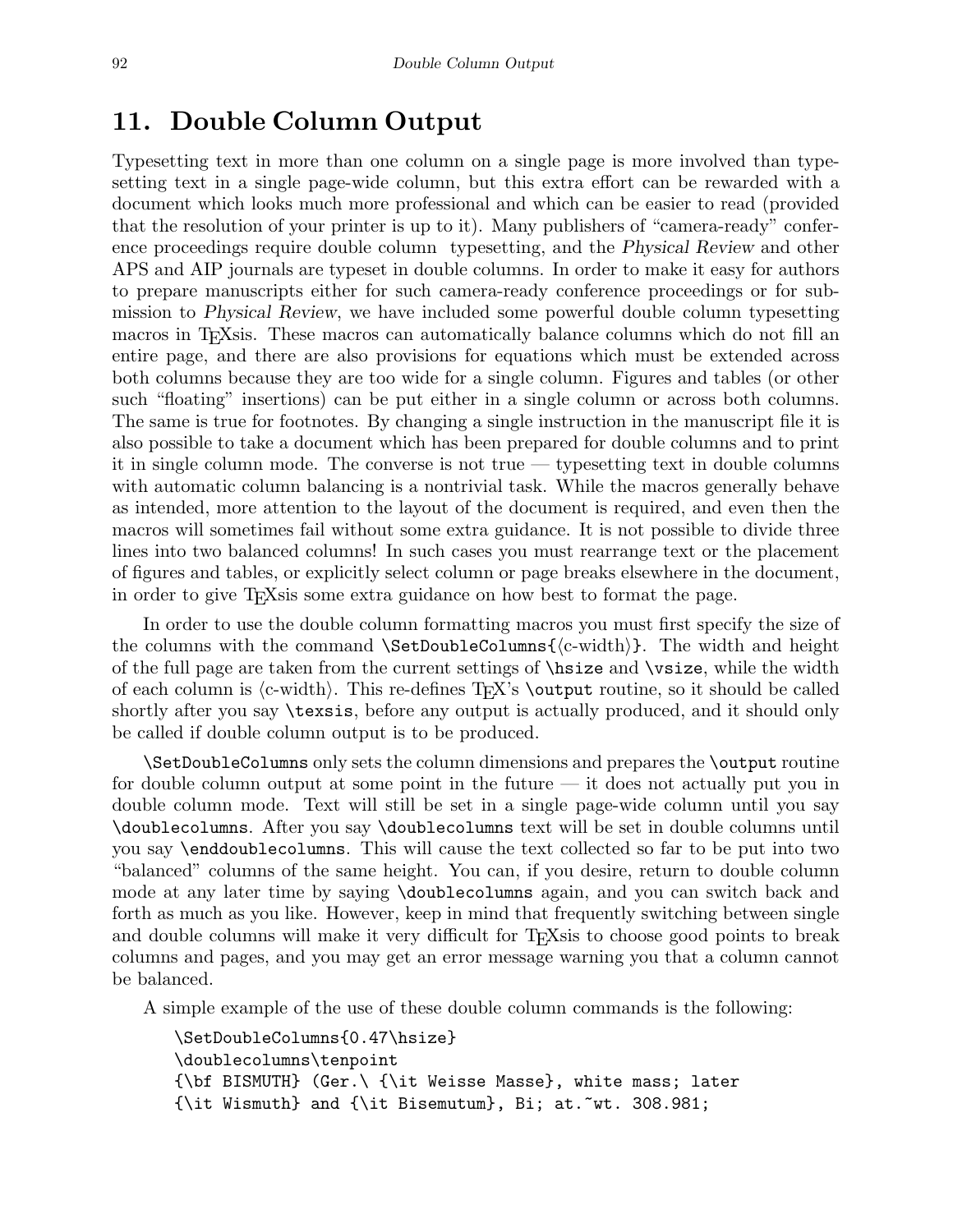```
at.~no. 83; m.p. 271.3$^\circ$C; b.p. 1560 $\pm$ 5$^\circ$C;
sp.~gr. 9.747 (20$^\circ$); valence 3 or~5. In early times
bismuth was confused with tin and lead. Claude Geoffroy the
Younger showed it to be distinct from lead . . .
             . . . . . . .
        High purity bismuth metal costs about \$4/lb.
\enddoublecolumns
```
Here the column size is chosen to be slightly less than half of the  $\hbar$ size (0.47 times the \hsize) to allow some space (called the "gutter") between the two columns. The result is the following:<sup>19</sup>

BISMUTH (Ger. Weisse Masse, white mass; later Wismuth and Bisemutum, Bi; at. wt. 308.981; at. no. 83; m.p. 271.3°C; b.p.  $1560 \pm 5$ °C; sp. gr. 9.747 (20 $^{\circ}$ ); valence 3 or 5. In early times bismuth was confused with tin and lead. Claude Geoffroy the Younger showed it to be distinct from lead in 1753. It is a white, crystalline, brittle metal with a pinkish tinge. It occurs native. The most important ores are bismuthinite or bismuth glance  $(Bi<sub>2</sub>S<sub>3</sub>)$  and *bismite*  $(Bi<sub>2</sub>O<sub>3</sub>)$ . Peru, Japan, Mexico, Bolivia, and Canada are major bismuth producers. Much of the bismuth produced in the U.S. is obtained as a by-product in refining lead, copper, tin, silver, and gold ores. Bismuth is the most diamagnetic of all metals, and the thermal conductivity is lower than any metal, except mercury. It has a high electrical resistance, and has the highest Hall effect of any metal (i.e., greatest increase in electrical resistance when placed in a magnetic field). "Bismanol" is a permanent magnet of high coercive force, made of MnBi, by the U.S. Naval

Ordnance Laboratory. Bismuth expands 3.32% on solidification. This property makes bismuth alloys particularly suited to the making of sharp castings of objects subject to damage by high temperatures. With other metals, such as tin, cadmium, etc., bismuth forms low-melting alloys which are extensively used for safety devices used in fire detection and extinguishing systems. Bismuth is used in producing malleable irons and is finding use as a catalyst for making acrylic fibers. When bismuth is heated in air it burns with a blue flame forming yellow fumes of the oxide. The metal is also used as a thermocouple material (has highest negativity known), and has found application as a carrier for  $U^{235}$  or  $U^{238}$  fuel in atomic reactors. Its soluble salts are characterized by forming insoluble basic salts on the addition of water, a property sometimes used in detection work. Bismuth oxychloride is used extensively in cosmetics. Bismuth subnitrate and subcarbonate are used in medicine. High purity bismuth metal costs about \$4/lb.

The \IEEE, \PhysRev, and \NorthHollandTwo document formats described in Section 9 also use these double column macros.

Any document prepared for double column output using the macros just described can also be printed in the simpler single column mode very easily, simply by leaving out the \SetDoubleColumns. Without the initialization provided by \SetDoubleColumns the \doublecolumns and \enddoublecolumns commands do nothing (they are, in fact, the same as saying \relax). However, if you restore the \SetDoubleColumns command, or invoke one of the specialized document styles which use double column output (like \PhysRev) they will come back to life and perform as required.

In double column mode displayed equations that fit within a single column are typed within the usual  $\$ ...  $\$ . If an equation is too long then it may have to be printed across both columns. This is easily done by saying \longequation before the \$\$ which begins the equation and \endlongequation after the \$\$ which ends the equation, like so: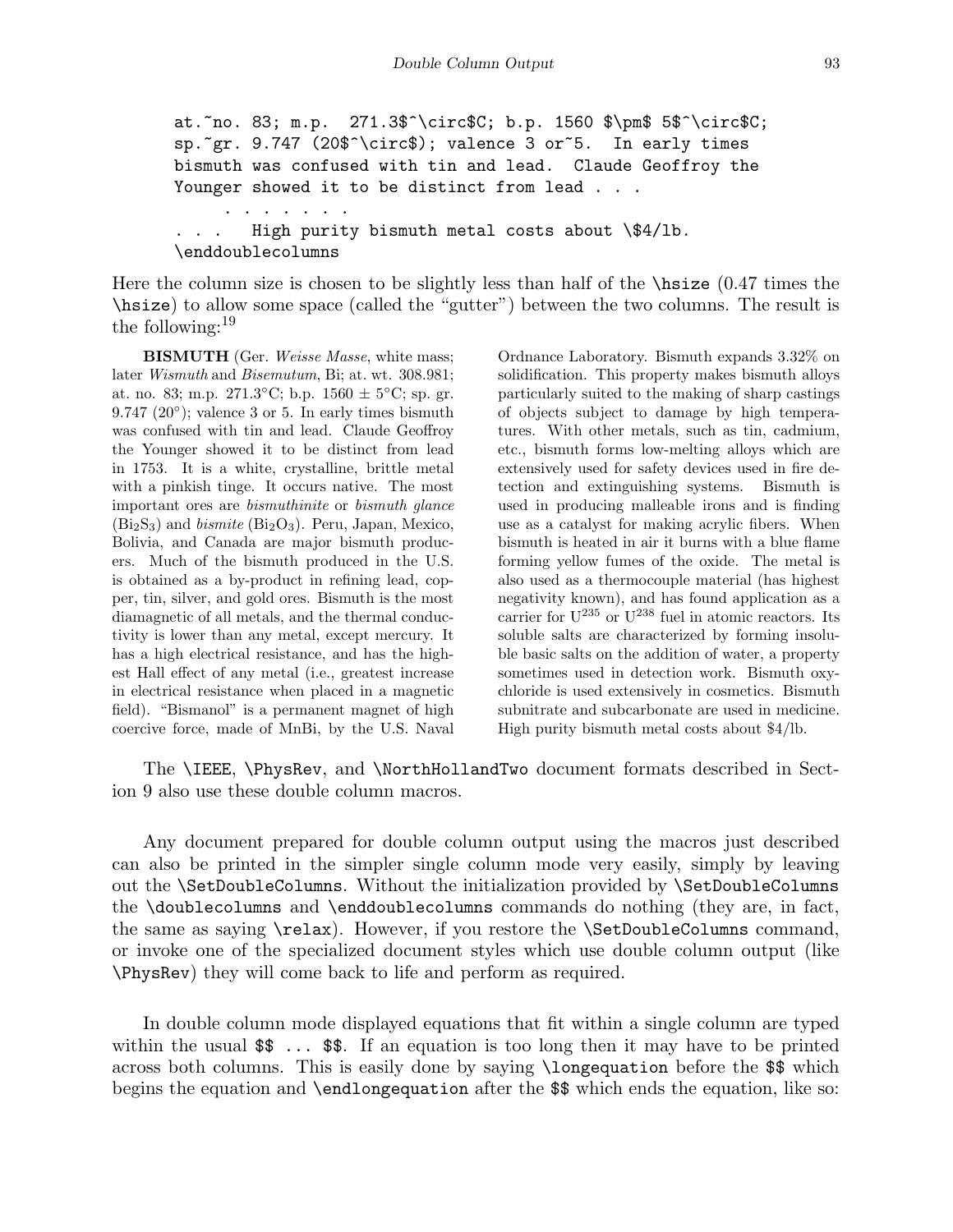```
\longequation
$$
\psi_{nlm}(r,\theta,\phi)
         = [(2Z \over n a_0])^3 {(n-1-1)! \over 2n(n+1)!}]^1 \over 2}\langle \cdot \rangle^1 \, \cdot \cdot \cdot / 2} \, \cdot \cdot \cdot / 2L_{n-1-1}^{2l+1} (\rho) \,\, Y_l^m(\theta,\phi)
$$
\endlongequation
```
The command \longequation invokes \enddoublecolumns to end double column mode and balance the partial double columns, and it will also draw a ruled line across the bottom of the left column. After the equation has been completed \endlongequation invokes \doublecolumns to go back to double column mode, and it also draws a rule across the top of the right column.

The purpose of these ruled lines is to guide the reader's eye from the incomplete left column to the right column above the equation, and to the top of the incomplete right column from the left column below the long equation. The default style of these rules is the same as is used by Physical Review. The rules are drawn by macros called **\leftcolrule** and \rightcolrule, and these can be changed either by you or by a style file. For example, if you don't want these rules you can turn them off simply by redefining these macros to be \relax:

### \def\leftcolrule{\relax} \def\rightcolrule{\relax}

As with the other double column macros, \longequation and \endlongequation do nothing if they are invoked when double column mode has not been initialized with \SetDoubleColumns, to make it easy to print the document in single column mode.

Keep in mind that when dealing with long equations which span both columns, switching frequently between single and double columns will almost certainly cause trouble in balancing the double columns. Also note that each separate piece of double-column material forms its own group, so any definitions made inside that group will be forgotten outside it. To avoid this problem put all definitions at the beginning of the paper, before double column mode is begun. Alternatively, make your definitions global by using \gdef rather than \def.

Figures, tables, or other floating insertions can be inserted within a single column using the usual insertion commands of T<sub>EX</sub> and T<sub>EX</sub>sis: \topinsert, \midinsert, \pageinsert, \bottominsert, or \heavyinsert, all of which are terminated as usual by \endinsert. A \midinsert or \heavyinsert will appear in the column where it is called for, unless it won't fit, in which case it migrates to the next column (rather than all the way to the next page). You can force an insertion into a particular column by placing within the insertion either \forceleft or \forceright. Since insertions which have been forced into the left or right columns are handled separately, an insertion which fails to fit on a page is moved to the same column of the next page and not just to the next column. This means that if there are several figures per page, then the figures can easily appear in the wrong order. Also, a \topinsert which follows a wide equation on a page will be placed after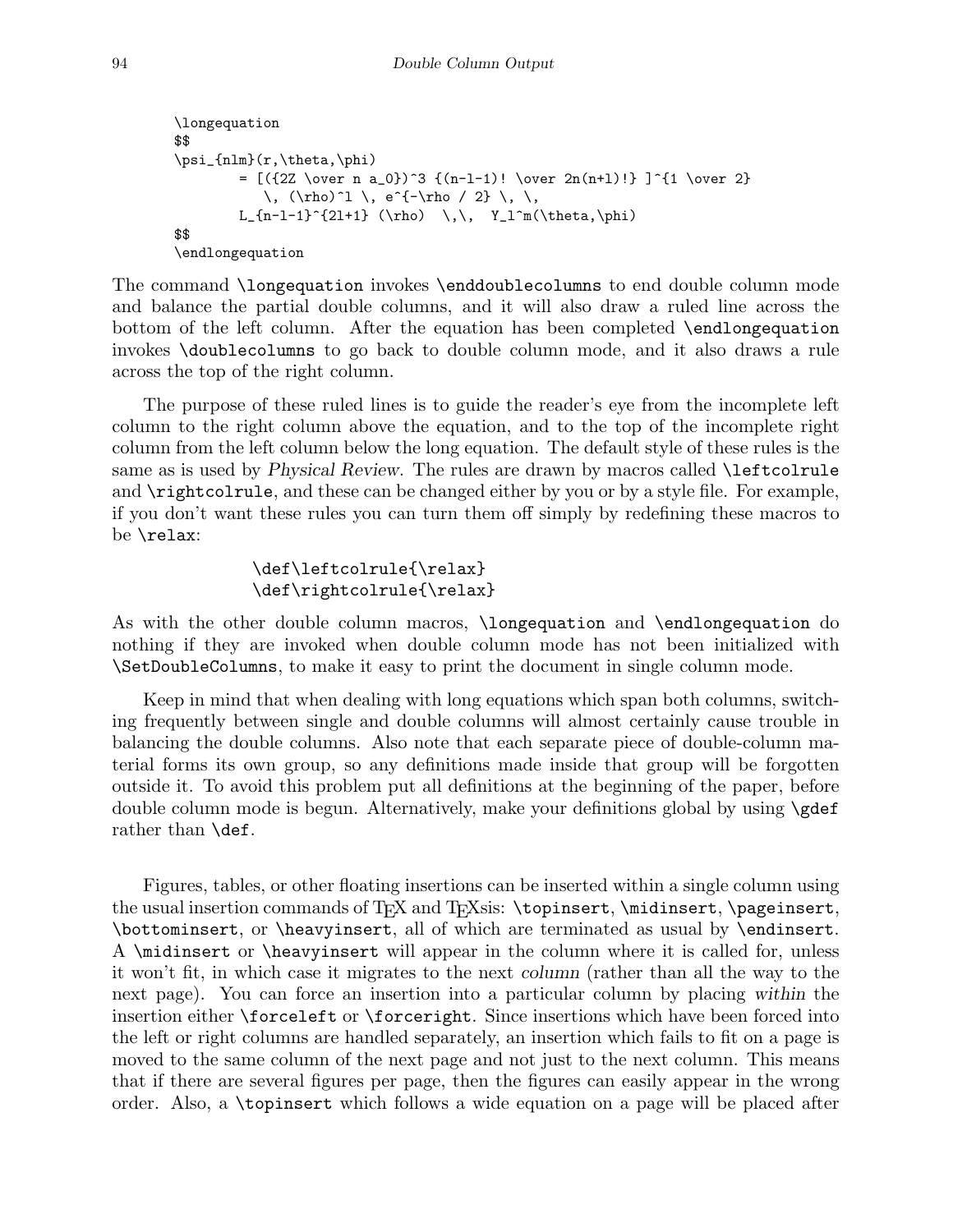the equation, not at the top of the page. Such problems can easily be corrected by moving the insertion to a better place in the manuscript file.

Besides putting insertions in one column or the other, it is also sometimes desirable to be able to put an insertion across the full width of the page. These "wide" insertions can be made with "wide" versions of some of the the insertions already mentioned: \widetopinsert, \widepageinsert and \widebottominsert (there is no such thing as \widemidinsert or \wideheavyinsert). These wide insertions behave just like their more conventional counterparts when in single column mode.

The standard T<sub>E</sub>Xsis macros for table and figure insertions described in Section 7.3 use \topinsert and cousins, and so make insertions within a single column in double column format. There are also macros to make two-column wide tables and figures:

```
\widehat{\label{label}}
```
Insert a two-column wide table, with the tag  $\langle$ label $\rangle$ , at the top of the current page.

```
\widehat{\label{label}}
```
Insert a two-column wide figure, with the tag  $\langle$ label $\rangle$ , at the top of the current page.

```
\widehat{\boldsymbol{\theta}}A synonym for \widefigure.
```

```
\widehat{\label{label}}Insert a two-column wide, full-page table, with the tag \langlelabel\rangle.
```

```
\widehat{\label{label}}
```
Insert a two-column wide, full-page figure, with the tag  $\langle$ label $\rangle$ .

These also behave correctly in single column document formats.

Here is a summary of the commands which can be used to set-up and control double column mode:

| $\Set{SetDoubleColumns({\c-width})}$ |                                                                                                                                                                            |
|--------------------------------------|----------------------------------------------------------------------------------------------------------------------------------------------------------------------------|
|                                      | Set up the double column format, using the current \hsize<br>and <b>\vsize</b> for the total size of the page and $\langle c\text{-width}\rangle$ for the<br>column width. |
|                                      | \doublecolumns Begin double column mode.                                                                                                                                   |
| \newcolumn                           | Force a column break, much like <b>\newpage</b> forces a page break.                                                                                                       |
|                                      |                                                                                                                                                                            |

\enddoublecolumns

End double column mode, making balanced double columns,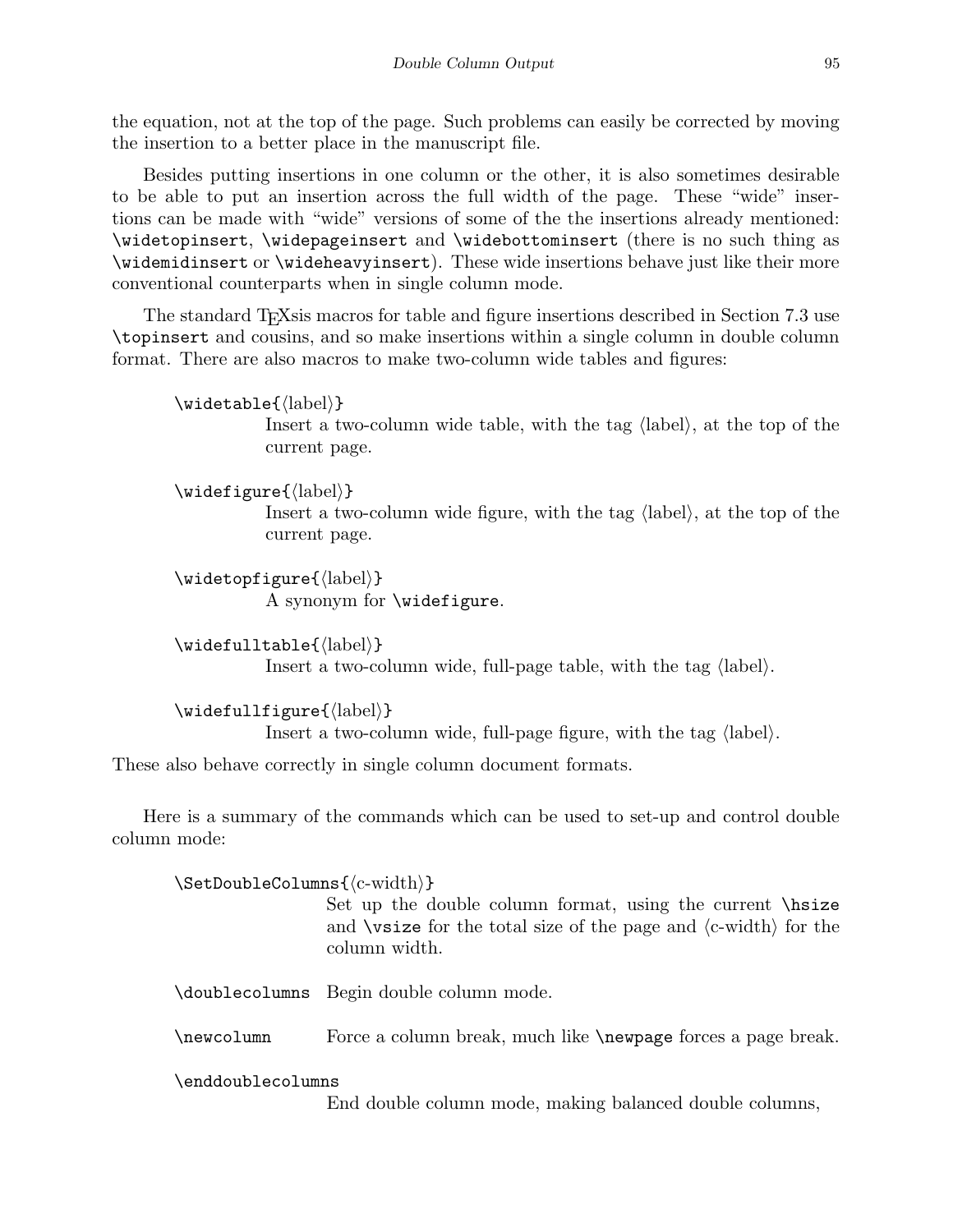\longequation Begins a "long" equation which cannot fit within one column and therefore must stretch across both columns. This balances the columns, putting a \leftcolrule below the left column, and then enters single column mode.

### \endlongequation

Ends a long equation, returning to double column mode and putting a \rightcolrule above the right column of the text following.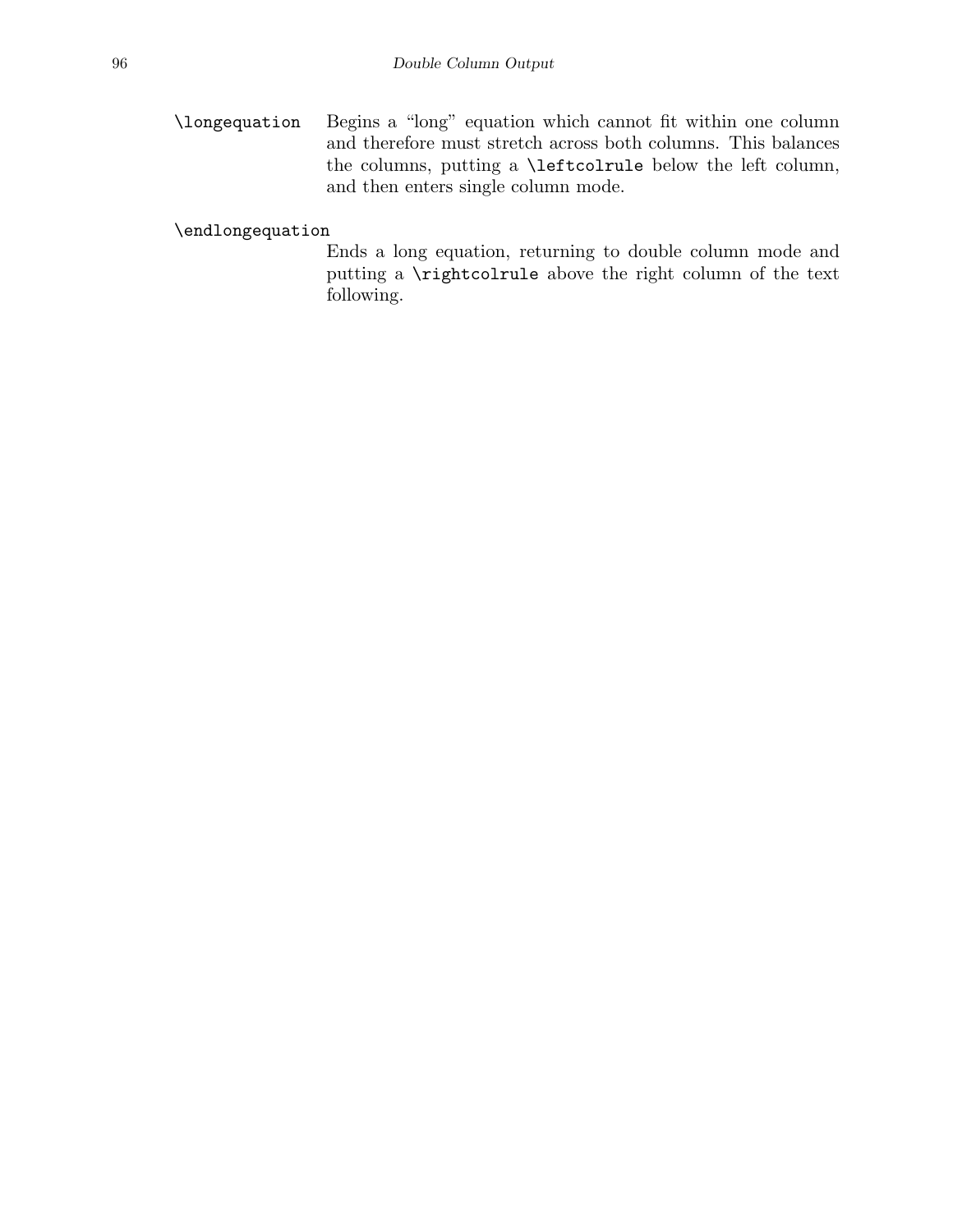# 12. Miscellaneous Macros

There are a number of useful macros in T<sub>E</sub>Xs is which don't fit into any of the topics covered in previous sections but which still deserve some discussion. We will simply lump them all together in this final section.

# 12.1. \draft mode

Saying \draft turns on a number of features which are useful for making a draft copy of a document. The disclaimer "Preliminary Draft" is added to the bottom of each page of the document, along with the page number and a time and date stamp. The page number will let you keep track of the page order even when using a document format which does not print page numbers (such as the \nuclproc or \NorthHollandTwo camera-ready formats). The date/time stamp can help you tell later drafts from earlier versions of the same document. \draft sets \eqnotracetrue so that equations are marked with their internal labels in the right margin next to the equation number (as described in Section 3). Other kinds of errors, such as trying to use undefined labels for citations equations, are also marked in the right-hand margin. \draft also sets \overfullrule=1em so that over full  $\hbar$  \hboxes are marked with a black box. Without  $\dagger$ , initializing T<sub>E</sub>Xsis with  $\text{t}$ sets \overfullrule=0pt so that over-full hboxes don't get these kinds of marks (while with plain T<sub>EX</sub> you do get these marks).

# 12.2. Ignoring blocks of text

Sometimes you'd really like to take out a whole paragraph or an even larger section of a document, but only temporarily, and you don't want to actually delete it from the manuscript file. Recalling that in T<sub>E</sub>X everything on a line following the comment character "%" is discarded, you could put a % on each line to be ignored, but that could be a lot of work. Instead, you can use \comment. The syntax is:

```
\comment/* anything in here is ignored */
```
Everything between the  $/*$  and the  $*/$  is completely ignored. By removing the \comment/ $*$ and the \*/ the text can easily be restored to its previous state. You can include several paragraphs of text in the material to be ignored, or even several pages, but with one important restriction: All the curly brackets { and } must match in the text to be ignored. If there is a  $\{$  with no closing  $\}$  in the commented text then T<sub>E</sub>X will skip the  $\ast$ / while searching for the closing }!

Along the same lines is \Ignore, which will ignore everything following it up to \endIgnore (with the same restrictions above about matching grouping brackets). The useful thing about these is that if an \endIgnore is encountered before an \Ignore then the \endIgnore is simply ignored. Is that too confusing? What this means is that if you have a document with a large block of conditional text that you may or may not want included you can choose to include the text by simply removing (or commenting out) the \Ignore. If the block of conditional text looks like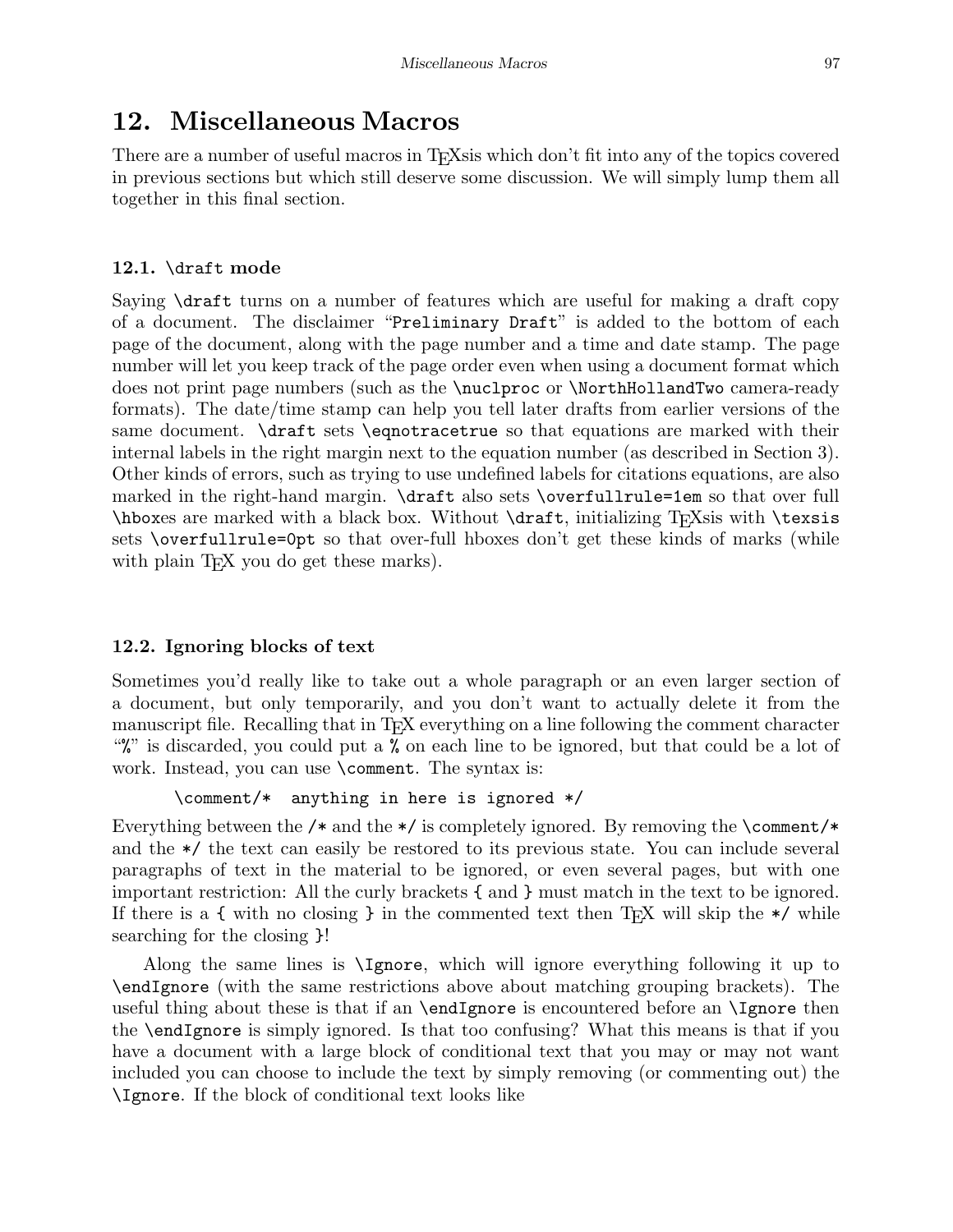```
\langleunconditional text\rangle\Ignore
Having obtained these eigenvalues we would like to
know their degeneracies. For a given $l$ the ...
...
It is relatively easy to show that the number of
independent components of such a tensor is f(N+1 \cdot \text{choose 1}).
\endIgnore
\langle more unconditional text\rangle
```
then even if the block of text to be ignored spans many pages it can be restored simply by changing the "\Ignore" to "%\Ignore." Then the \Ignore is itself ignored, and when T<sub>EX</sub> reaches the **\endIgnore** this also does nothing. The effect is the same as if these two commands were completely removed from the manuscript file, but it is easily reversed.

Why are there two ways to ignore blocks of text? \comment was created first, and some programmer-types may prefer it because of the similarity it bears to comments in the C programming language. \Ignore is newer and probably a little more useful, but \comment will remain for those who want to use it.

### 12.3. Checkpoint/Restart

The checkpoint/restart feature allows long documents to be printed in pieces. You can, for example, process and print the first chapter of a thesis (or a book) and then later do the same for following chapters. Saying \checkpoint{NAME} saves the settings of important counters like the current page number and the last equation number in a file called NAME.chk. Saying \restart{NAME} reads in this file and resets the counters to their previous values.

As an example consider a document with two major chapters. Using a Master File you would first process the first chapters with the following:

```
\thesis
\input chap1
\checkpoint{chap1}
\bye
```
With this printed you could resume at the next page number with the correct subsequent numbers for equations, figures and tables by saying:

```
\thesis
\restart{chap1}
\input chap2
\bye
```
Normally \checkpoint and \restart are silent, but you can say \endstat to see the values of the counters saved by \checkpoint. The output looks like this: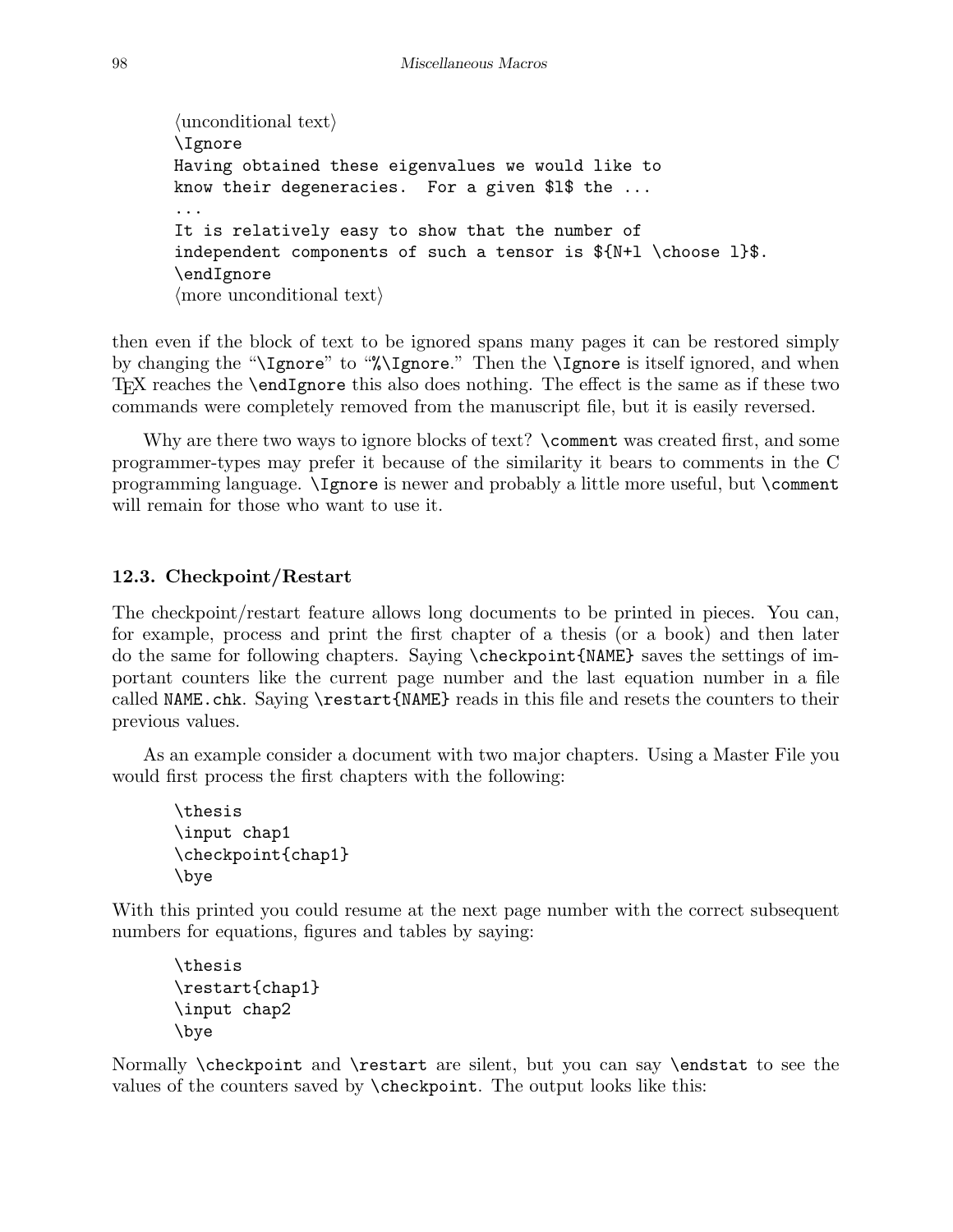% Last PAGE number IS 63. % Last CHAPTER number IS 0. % Last EQUATION number IS 47. % Last FIGURE number IS 1. % Last REFERENCE number IS 9. % Last SECTION number IS 13. % Last TABLE number IS 0.

Modern laser printer drivers or filter programs like dvips, dvi2ps, or QTeX have options that let you select which pages of a document are printed, or there is a useful program called dviselect, which can select certain pages out of a dvi file into a smaller dvi file. These offer other ways to selectively print only part of a document and still get the page and equation numbers correct.

#### 12.4. Other Goodies...

These macros do various useful things:

```
\{\langle label \rangle\}{\langle dimen \rangle\}
```
Similar to plain T<sub>EX</sub>'s \item, but sets the label  ${\langle \text{label} \rangle}$  with a variable hanging indentation  $\{\langle \text{dimen} \rangle\}.$ 

 $\left\langle \text{test}\right\rangle$ 

Turns the  $\langle \text{text} \rangle$  into a paragraph with a ragged left margin.

```
\text{dimen}
```
Checks the amount of space remaining on the current page, and if this is less then  $\langle$  dimen $\rangle$  then skips to a new page.

\topspace Use this like \vskip to create a blank space to the top of a page (because any space inserted with \vskip is thrown out if it appears at the top of a page). Example: \topspace 2.54cm.

#### \unobeylines

The opposite of \obeylines, so line endings are no longer respected.

#### \unobeyspaces

The opposite of \obeyspaces, so that spaces in the manuscript file are not counted exactly.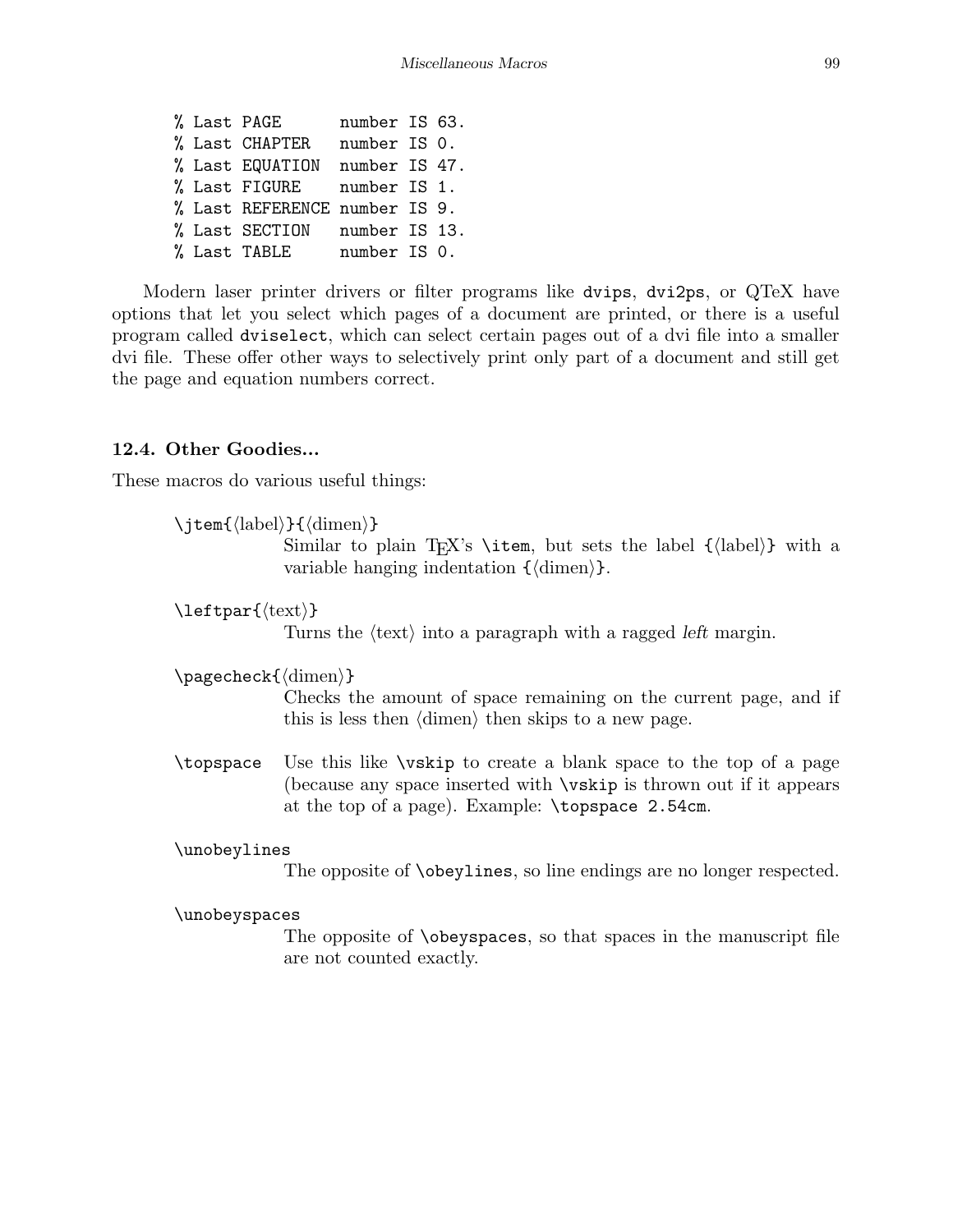### 12.4.1. Underlines

These macros let you underline words or create a "blank" line:

 $\mathcal{\text{text}}$ 

Underlines the  $\langle \text{text} \rangle$ , as in this example. This is generally okay for words but not phrases or sentences.

 $\theta$ length)}

Creates an underline of the specified length where one can "fill in the blank." For example, saying " Name: \theBlank{6cm} produces: "Name:

### 12.4.2. Boxes

These macros let you put boxes around text or equations, or something similar:

 $\text{tightbox}$ { $\text{box}}$ }

Puts a ruled box around the argument (which must be a box), with no intervening space. Example: \tightbox{\hbox{Boo}} produces " $Boo$ ",

 $\lozenge$ loosebox $\{\langle$ box $\rangle\}$ 

Puts a "loose" box around the  $\langle$ box $\rangle$ , with about one  $\setminus$ jot of space between the edge of the  $\langle$ box $\rangle$  and the enclosing box. What you do with this resulting box is up to you. Rules are not put around this outer box, but you can enclose it in a \tightbox to do so, as in  $\text{tightbox}$ {\tightbox{\loosebox{Boo}}, which gives "  $\text{Boo}$ ." If you want the contents of this box to match the baseline of the current line, lower it by a \jot, as in \lower\jot\tightbox{\loosebox{Boo}}, which gives " $\overline{\text{Boo}}$ ".

 $\frac{\text{text}}{\text{}}$ 

Creates a label enclosed in a ruled box, suitable for the spine of a 3-ring binder. The box will be at least 15 cm long, but will extend if the text requires more space. The default type size is 24 pt, but can be changed in the  $\langle \text{text.} \rangle$ . If the label is longer than the width of a page then it should be printed in landscape mode. Instructions for installing the label in the spine of a binder are printed (but only once).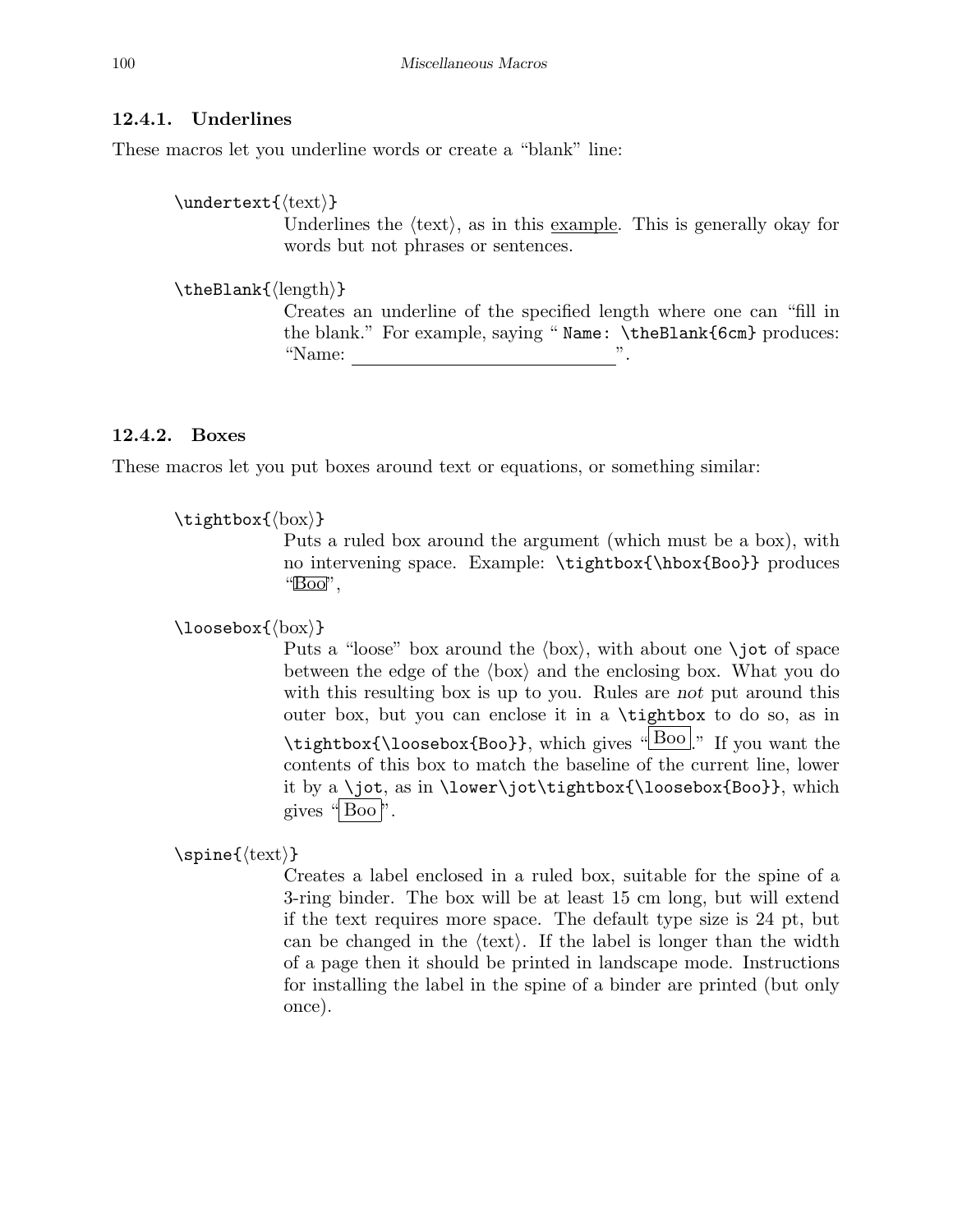### $\text{qnbox}$ { $\text{math-expr}$ }

Puts a box around the mathematical expression  $\langle \text{math-expr} \rangle$ . This can be useful for highlighting an important result. You can use this in any kind of math mode, but usually you will want to use it in a displayed equation, like so:

\$\$ \eqnbox{E=mc^2} \EQN 47\$\$

which produces:

$$
E = mc^2 \tag{12.1}
$$

In an in-line math expression it appears like so:  $E = mc^2$ Be careful not to over-use this, or its utility is lost!

\eqnmark Putting a box around an equation can be to distracting, but it is nice to have a way to mark "important" results. This is an alternative to \eqnbox. Simply put \eqnmark at the beginning of the displayed equation, immediately after the \$\$, and it will put a marker defined by **\eqnmarker** at the left edge of the equation (the default is " $\triangleright$ "). For example, typing

$$
\\@$\eqno{\n \$\eqno{\n 5 = mc^2}\n E = mc^2\n }\n EQN 47$$
$$

produces

$$
\triangleright \qquad \qquad E = mc^2 \qquad \qquad (12.2)
$$

Note that \eqnmark does not work with \eqalignno or \EQNalign (which is just as well, so that you can't overuse it).

### 12.4.3. Read the Code

There are a number of other macros in T<sub>E</sub>Xsis which are not described in this manual, either because (a) we didn't have time to describe everything, or (b) they are works in progress. In either case, if you are familiar enough with TEX to write some simple macros for yourself, then you are familar enough to read through the code and find other useful goodies, or learn some new tricks. Just keep in mind that anything not described in the manual may be subject to change in a future release. And let us know if you find any mistakes.

.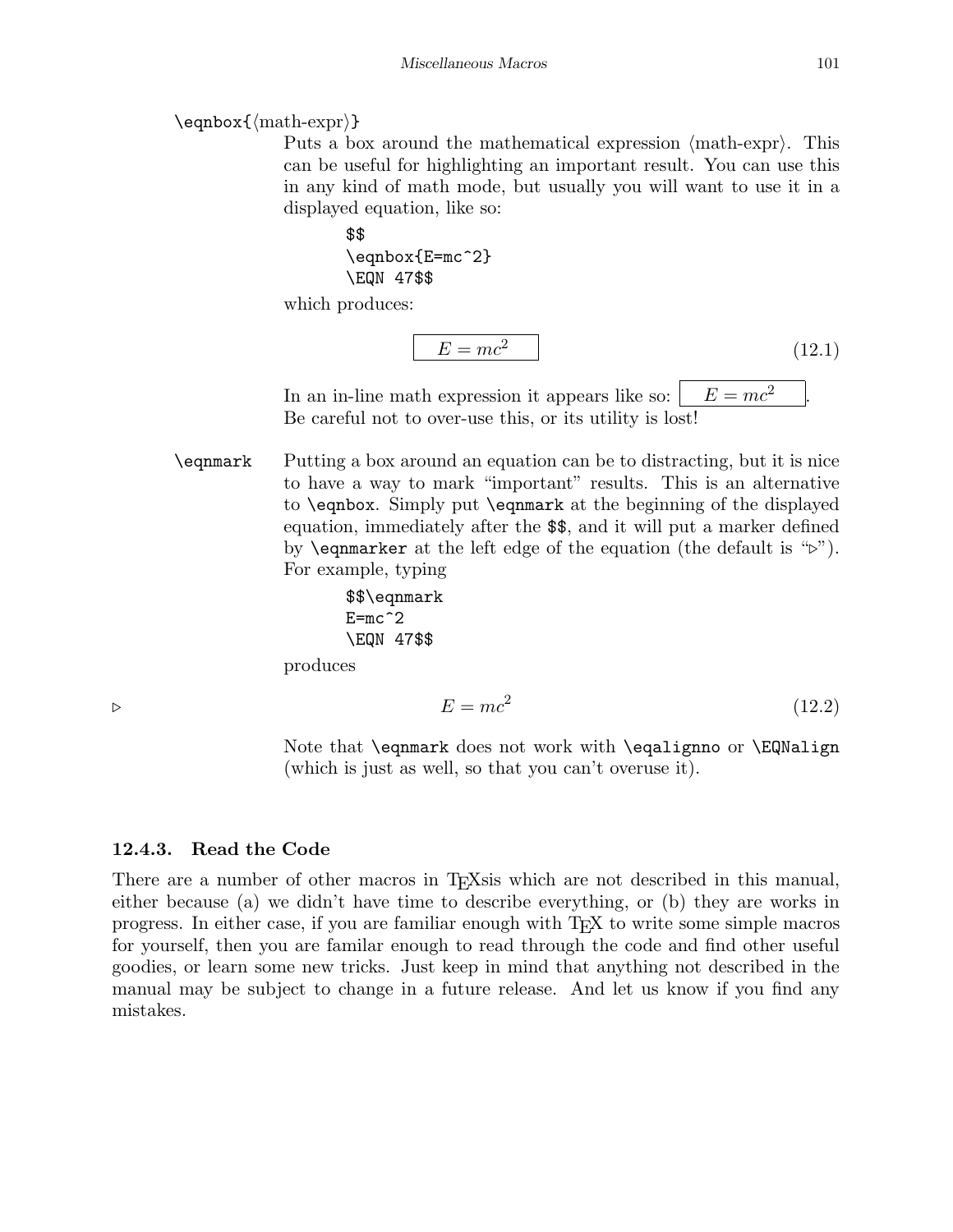# A. Customization and Installation of T<sub>E</sub>Xsis

(TEXsis version 2.18, as of 21 April 2001)

This appendix contains information about how to install T<sub>E</sub>Xsis on several types of computer systems, and how to customize TEXsis for a particular installation. The discussion below on "Local Modifications" may be of interest to any user, but the rest of this Appendix is probably only of interest to someone who is responsible for installing or maintaining T<sub>F</sub>Xsis.

## A.1. Customization

There are three different mechanisms for making modifications to the basic T<sub>E</sub>Xsis macro package. It is better to use one of these mechanisms rather than modifying the original code.

## A.1.1. Local Modifications

TEXsis will read the file TXSmods.tex, if it exists, from the current directory or search path every time you run TEXsis. This lets you make your own custom modifications or additions to TEXsis. For example, say you have a directory specifically for a particular project you are working on and you are writing several different papers or other documents related to this project. You could add a file called TXSmods.tex to this directory to contain extra macro definitions that are used in all of these documents, and these will be loaded automatically whenever you run T<sub>E</sub>Xsis in this directory. If you run T<sub>E</sub>Xsis from another directory these macros will not be loaded.

## A.1.2. Site Modifications

If a file called TXS site.tex exits in the current directory at the time the T<sub>E</sub>Xsis format file is created (see below) then it is automatically read in at this time. The purpose of this file is to allow you to add definitions and macros that are local to your computer installation. For example, in this file you would define the control word \ORGANIZATION to give the name of your organization or institution. \ORGANIZATION is used at the top of memos and at the top of the title page of a \preprint. You might also put a customized \letterhead macro in this file, and you may well want to change the definition of \LandscapeSpecial, which controls how your laser printer is put into landscape mode. Note that the file TXSsite.tex is only read once, when the T<sub>E</sub>Xsis format file is created, not every time T<sub>E</sub>Xsis is run. A prototype site file, called TXSsite.000, is included in the standard distribution of T<sub>E</sub>Xsis.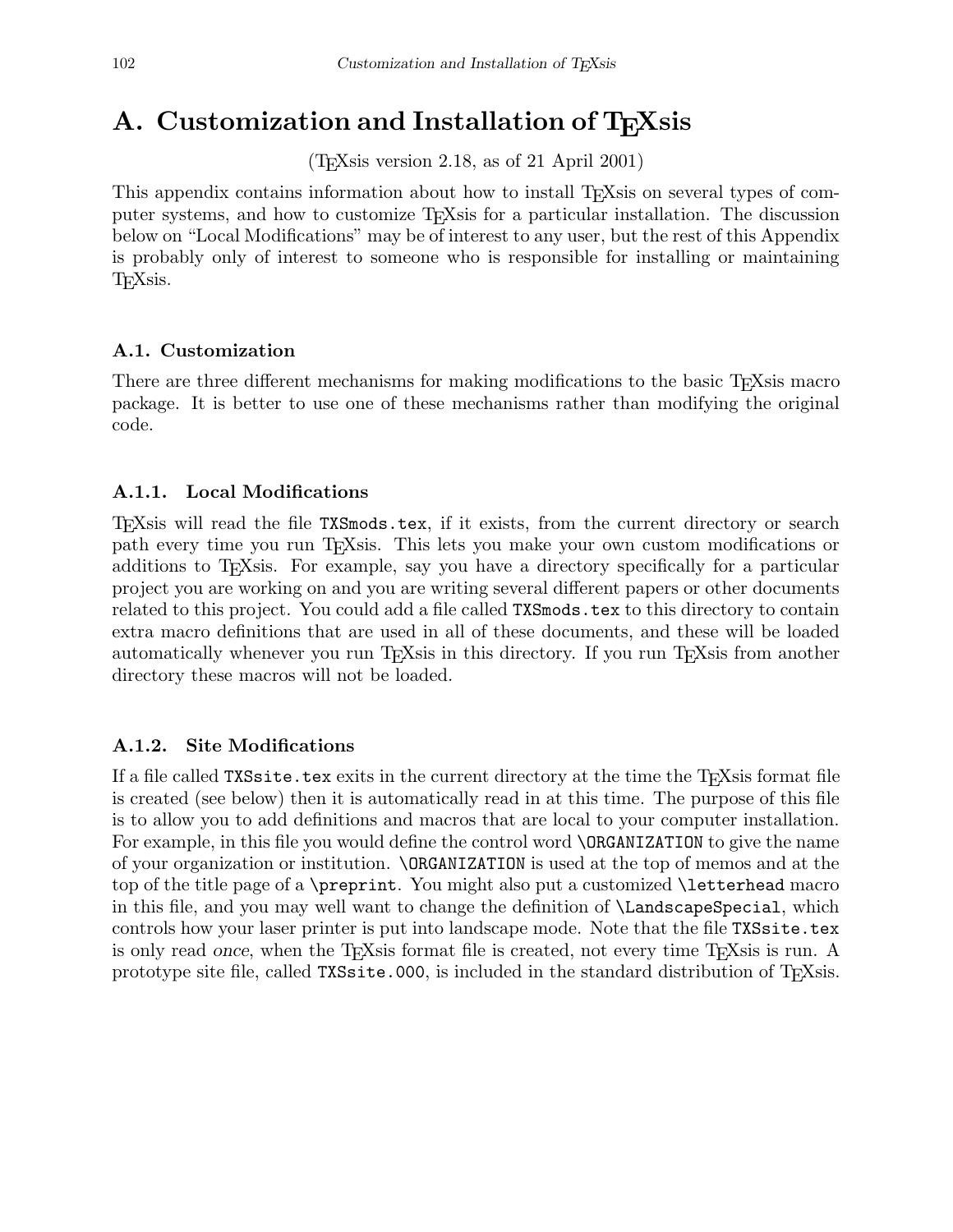### A.1.3. Patches

TEXsis will also automatically read in a file called TXSpatch.tex from the standard input path, if it exists, every time T<sub>E</sub>Xsis is run. This file should contain additions or corrections ("patches") to TEXsis. This patch file lets you correct minor problems or make minor changes to T<sub>E</sub>Xs is without having to rebuild the format file.

Whenever we find a problem with T<sub>E</sub>Xs is we try to correct it as soon as possible. To make the correction available to users before the next version of T<sub>E</sub>Xsis is released we issue patch files containing the corrections. The most current patch file should always be available at ftp://ftp.texsis.org/texsis, or in macros/texsis on any CTAN server.

### A.2. Installation of TEXsis

To use TEXsis or any large macro package effectively you should run the initex program to create a pre-compiled format. The general method of doing this is machine independent, but the specific commands depend on the operating system on your computer. This appendix gives the appropriate commands for running initex and installing T<sub>E</sub>Xsis on a computer running UNIX, a VAX or Alpha running VMS, and for an IBM PC running PCTEX under MS-DOS. We assume that you are familiar with the operating system and that T<sub>EX</sub> and the Plain format have already been installed. Notes on how to install T<sub>E</sub>Xsis on other kinds of machines (such as Atari or Apple computers, or on Linux) are available on the T<sub>F</sub>Xsis ftp server (ftp://ftp.texsis.org/texsis).

VMS users should note that T<sub>E</sub>Xsis is also available with the latest release of DECUS TEX, and much of the installation work has already been done or can be done almost automatically. You may want to get this version from CTAN rather than the "raw" distribution from the TeXsis ftp site. If you are installing from the DECUS distribution you should read the file INSTALL.VMS with that distribution.

### A.2.1. Quick Install for Unix and  $T_F X$  3.x

The current version for T<sub>E</sub>X as of 1997 is 3.14159. If you have anything earlier than version 3.x then it is strongly recommended that you first upgrade your T<sub>E</sub>X installation. Assuming that you have a current T<sub>E</sub>X installation on a Unix computer, you can build and install T<sub>E</sub>Xsis by simply doing the following:

- $\Box$  1. Edit the file Makefile and change parameters and paths as appropriate, following the directions given in the comments. The TEXDIR variable should point to the top-level TEX directory on your system. The default directories under TEXDIR are those recommended by the TeX Directory Structure (TDS) working group of the T<sub>EX</sub> Users Group.
- $\Box$  2. (Optional) Copy the file TXSsite.000 to TXSsite.tex and edit this file to contain appropriate site dependent information, such as definitions for the name of your \ORGANIZATION, or your \letterhead, or change \LandscapeSpecial.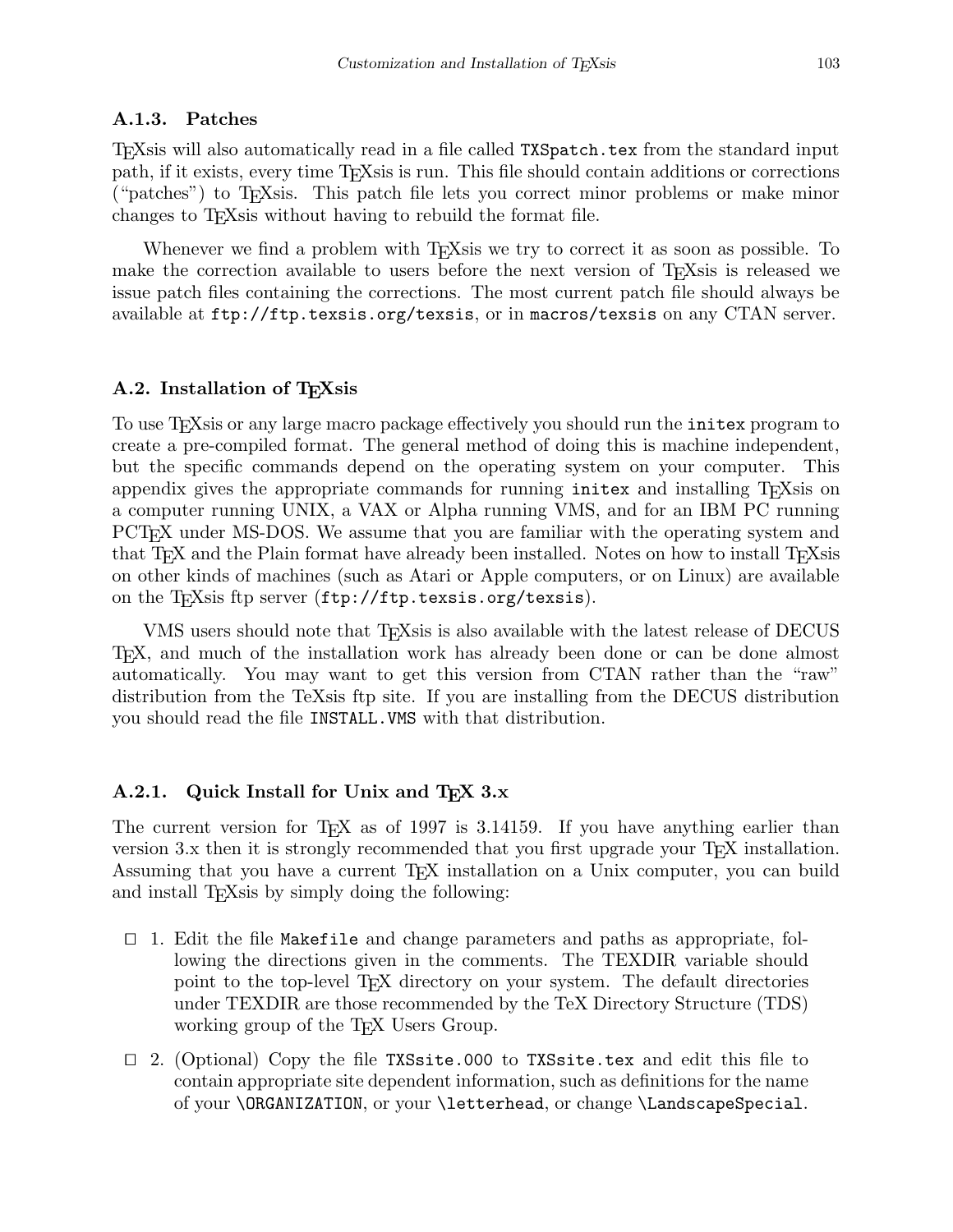If you already have a TXSsite.tex file then copy it to the current directory so that it will be included when building the format file.

- $\Box$  3. Give the command 'make' to build the format file and the manual.
- $\Box$  4. Give the command 'make install' to install the files on the system.

## A.2.2. Detailed Installation

To install T<sub>E</sub>Xs is follow the steps below or their equivalents for your computer and operating system. If you are installing a system-wide version of TEXsis then you may want to review the appropriate documentation on how T<sub>EX</sub> itself is installed on your system.

- $\Box$  1. Create a separate directory to hold the T<sub>E</sub>Xsis files. This is not strictly necessary, but it is strongly recommended, since there are more than 70 files for the source code and documentation. On a Unix machine we recommend using /usr/local/share/texmf/tex/texsis or /usr/local/lib/tex/texsis, depending on where your other TEX files are kept. For a VMS system, you should use a subdirectory of the main T<sub>E</sub>X directory, whatever that happens to be. On an IBM PC it is best to use a top-level directory C:\TEXSIS on your hard disk, rather than a subdirectory of C:\PCTEX, to simplify backing up your files.
- $\Box$  2. Copy all of the T<sub>E</sub>Xsis files into this directory. The T<sub>E</sub>Xsis source files all have names of the form  $TXSxxx$ .tex, and most of the documentation files have names TXSxxx.doc. T<sub>EX</sub>S is style files end with the extension .txs. There will also be several other files in your distribution of T<sub>E</sub>Xsis, such as texsis.tex and Manual.tex. A complete list of the files can be found in a file called MANIFEST.
- $\Box$  3. Make any necessary changes in the source code. You will probably want to copy the file TXSsite.000 to TXSsite.tex and edit this file, changing the definition of \ORGANIZATION, \LandscapeSpecial, and the letterhead macros.

On VMS systems you may (or may not) want to define \TeXsisLib to be the T<sub>E</sub>Xsis directory and **\TXSpatches** to be the patch file in that directory.

If you have problems with missing fonts, look at the documentation in the file TXSfonts.tex.

 $\Box$  4. Create the format file texsis.fmt by running initex. On a Unix machine the command is:

% initex \&plain texsis '\dump'

You must remember the "\" to escape the "&."

On a VMS system replace the initex command with TEX/INIT. You must also tell T<sub>EX</sub> where to find the input files for both T<sub>EX</sub>s and Plain T<sub>EX</sub>. The commands are:

 $\frac{1}{2}$  DEFINE/USER TEXIN  $\langle \text{texsis} \rangle$   $\langle \text{plain} \rangle$ 

\$ TEX/INIT/NOFORMAT/TEXINPUTS=TEXIN: "&plain texsis \dump"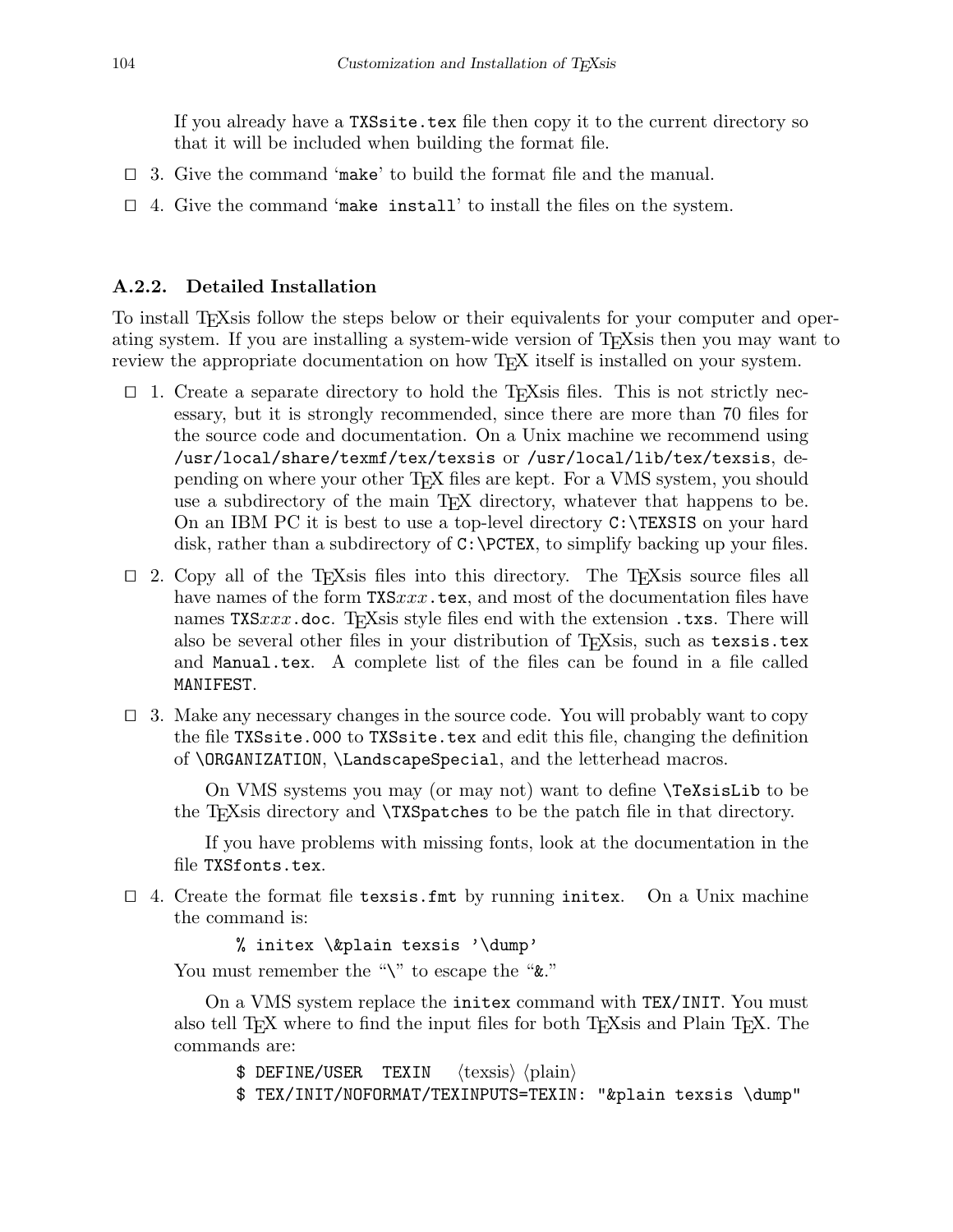where  $\langle \text{texsis} \rangle$  is the specification for the device, directory, and subdirectories of T<sub>E</sub>Xsis, and  $\langle$  plain $\rangle$  is the specifiation for the standard files like PLAIN.TEX.

For an IBM PC with PCT<sub>F</sub>X give the command,

### TEX TEXSIS /I

and reply to the  $*$  prompt with "\dump." (In some versions of PCT<sub>EX</sub> the TEX command is replaced with TEX386 or TEX386b. Check your manual to be sure.) T<sub>E</sub>Xsis will also work with emtex or any other version of "big" T<sub>E</sub>X for the PC, but you will have to check the documentation for that particular implementation of TEX for specific instructions for creating a preloaded format.

In any case initex will load the Plain TFX format and then the various pieces of TEXsis, displaying a message for each piece. Finally it will spew out a list of fonts used and other information. This should contain near the end the statement "No pages of output produced." (If it does not, something may be wrong with your distribution, although it is probably a minor problem. Check your editing of the TXSsite.tex file.) The preloaded format will be written to the file texsis.fmt.

- $\Box$  5. Copy or move various files to where they need to be:
	- 5.1. Copy the format file to the place where your version of T<sub>E</sub>X looks for pre-loaded formats. On Unix systems this is usually

/usr/local/share/texmf/tex/formats.

or some variation of this. For VMS machines make sure the file is in the directory named by  $TEX_FORMATS$ . With PC-T<sub>E</sub>X the file goes into \PCTEX\TEXFMTS.

5.2. Copy the TEXsis style files (which end with the extension .txs) to the place your version of T<sub>EX</sub> usually looks for input. Under Unix this should be

> /usr/local/lib/tex/inputs (or sometimes /usr/local/lib/tex/macros).

For VMS machines make sure these files are in the directory included in the path defined by the  $TEX_$ INPUTS logical. For  $PC_TEX$ the proper place is \PCTEX\TEXINPUT.

- 5.3. If you have any run-time patches to add to T<sub>E</sub>Xsis copy the file TXSpatch.tex to the same T<sub>E</sub>X inputs directory. If there is a TXSpatch.tex from a previous release of T<sub>E</sub>Xsis you should be sure to remove the old file if it is not being replaced.
- $\Box$  6. Having created the format file, you need to make a command texs is to run TEX using it. The way to do this is very dependent on the operating system.
	- 6.1. On a Unix system running TEX 3.0 or higher you need only to make a link to the executable virtex with the same name as the format you want to load. Virtex probably lives in /usr/local/bin or some similar place. The command to make the link is something like: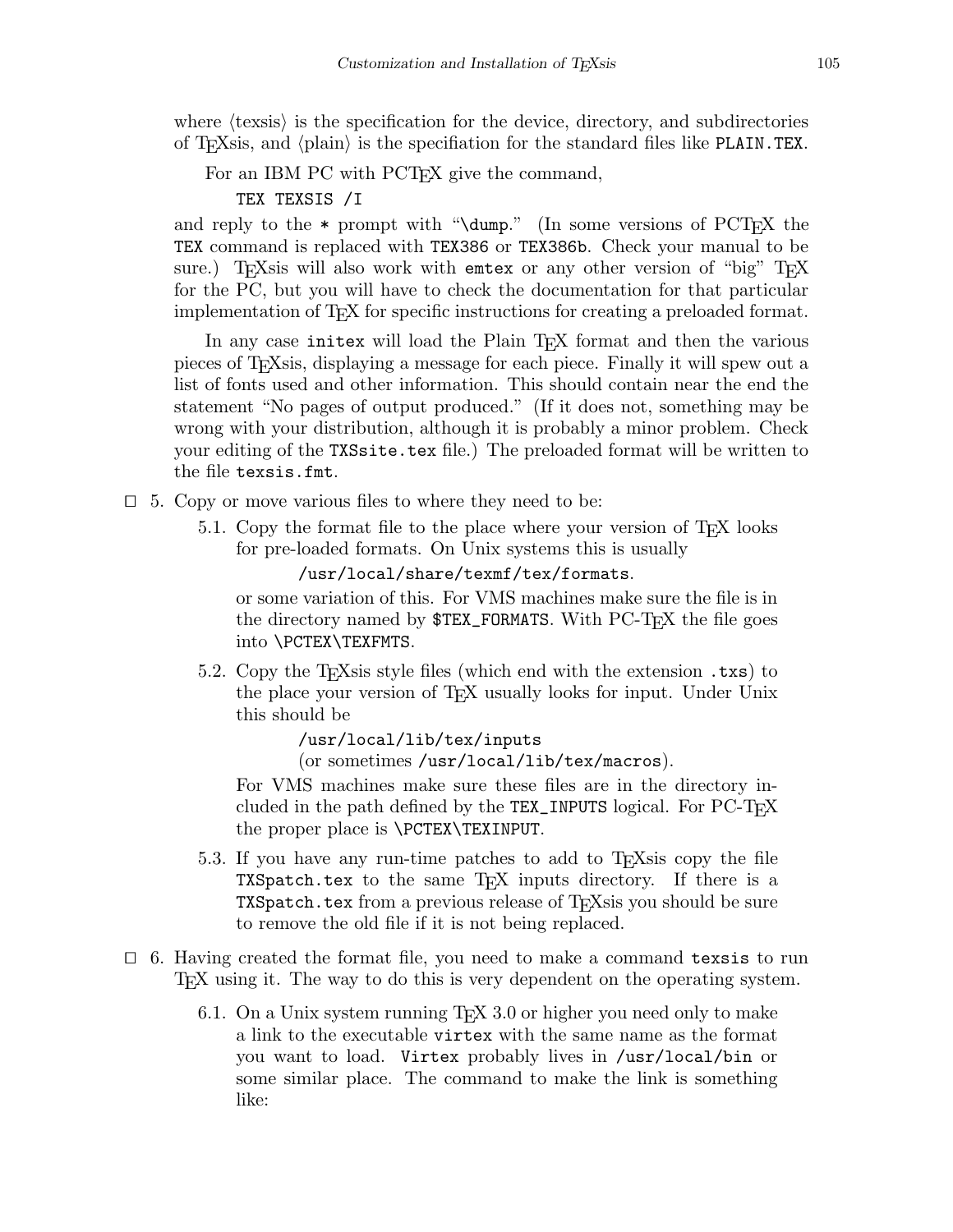### ln /usr/local/bin/virtex /usr/local/bin/texsis

For T<sub>EX</sub> versions 2.9x you can build an "undumped" version of TEXsis. You will have to see the TEX distribution notes for a description of **undump**. However, this is now a very old version of However, this is now a very old version of TEX (as of this writing TEX is up to version 3.1415), so you should seriously consider upgrading to a newer version of T<sub>E</sub>X.

If you are going to create a "private" version of T<sub>E</sub>Xsis rather than installing it for the whole system then you need to add your T<sub>E</sub>Xsis directory to the environment variables TEXFORMATS and TEXINPUTS and define the command texsis as follows. For the C-shell, put in your .cshrc file:

```
alias texsis virtex \\\&texsis
setenv TEXSIS_LIB $HOME/texsis/
setenv TEXFORMATS ".:$TEXSIS_LIB:$TEXFORMATS"
setenv TEXINPUTS ".:$TEXSIS_LIB:$TEXINPUTS"
```
(This assumes that TEXFORMATS and TEXINPUTS are already properly defined. If not, insert the proper directories.)

6.2. Under VMS, place in your login.com file the commands

 $\text{\$ DEFINE TEXSIS_LIB} \langle disk \rangle : [\langle directory \rangle]$ 

\$ TEXSIS :== \$TEX\$:TEX.EXE &TEXSIS\_LIB:TEXSIS

where TEX\$ is the logical name for the main T<sub>F</sub>X directory. You can also put these commands in a T<sub>E</sub>X initialization .COM file.

6.3. For PCT<sub>F</sub>X you should find in the distribution a file TEXSIS.BAT. If you don't, you can create it. The file should contain:

> ECHO OFF \PCTEX\TEX &TEXSIS %1 /F 25000

(Replace the TEX command with TEX386 or TEX386b if appropriate for your machine. For PC-T<sub>EX</sub> versions  $3.14$  and greater the  $/F$ 25000 is no longer needed.) Either put this file in a directory in your command path or add the directory it is in to your PATH statement. If you want to be able to load a patch file then you should also include a line such as

### \def\TXSpatches{C:/TEXSIS/TXSpatch}

in the TXS site.tex file. Because T<sub>E</sub>X and MS-DOS both use backslashes for their own purposes the path is specified with forward slashes; DOS understands them to be the same as a backslash.

After these steps have been carried out, TEXsis should be installed and available to you, and to other users if installed system-wide. The command

texsis name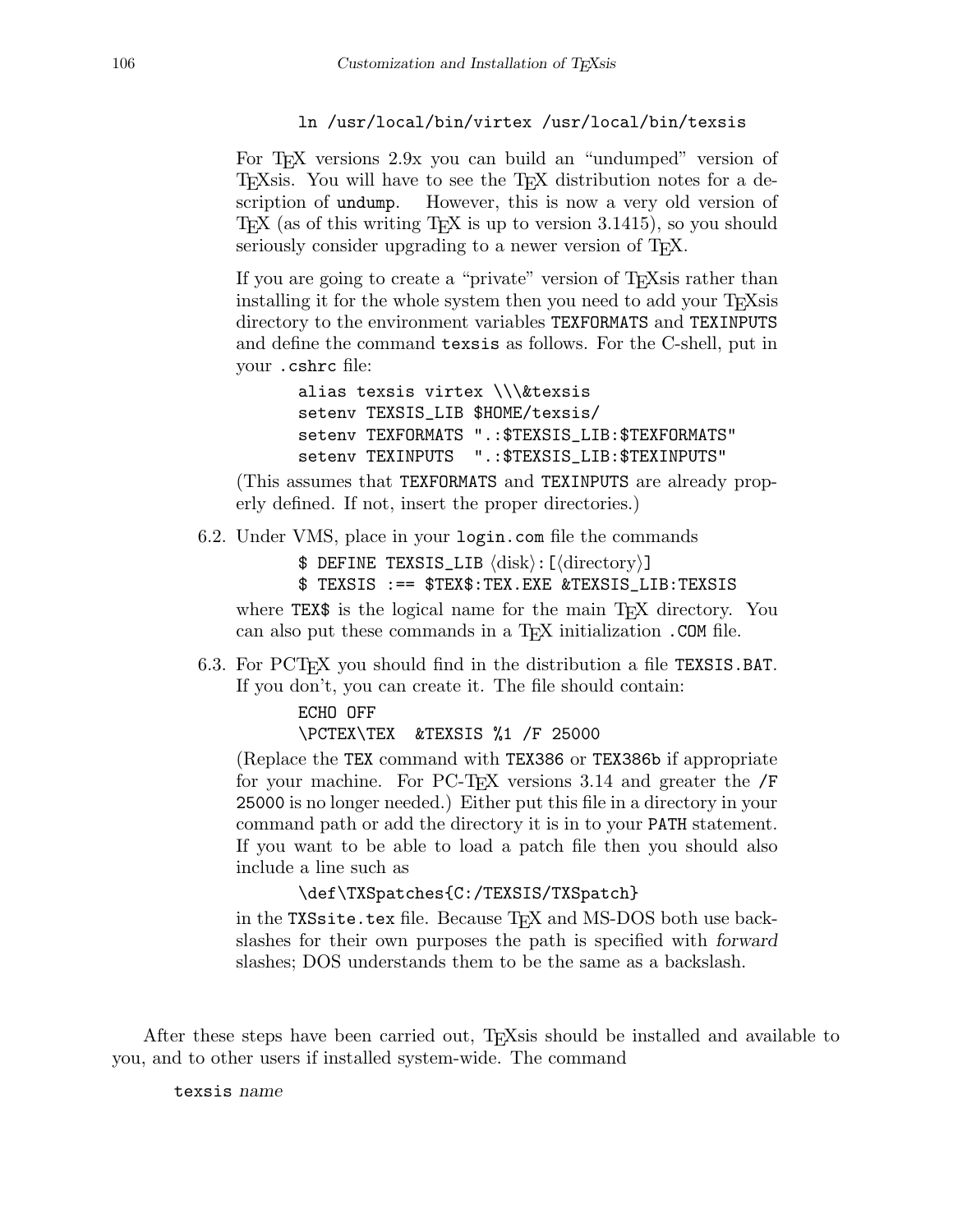should run TEXsis on the file name.tex and produce the file name.dvi, which can be printed like any .dvi file. A good test is to go to the T<sub>E</sub>Xsis source directory (or the documentation directory, if the documentation files  $TXSxxx$ .doc have been put in a separate directory) and say

### texsis Manual

On the first try this will produce several warning messages coming from undefined tags for forward references. These will be defined later in the document and saved in the file Manual.aux; Running TEXsis a second time should produce the TEXsis manual with no errors.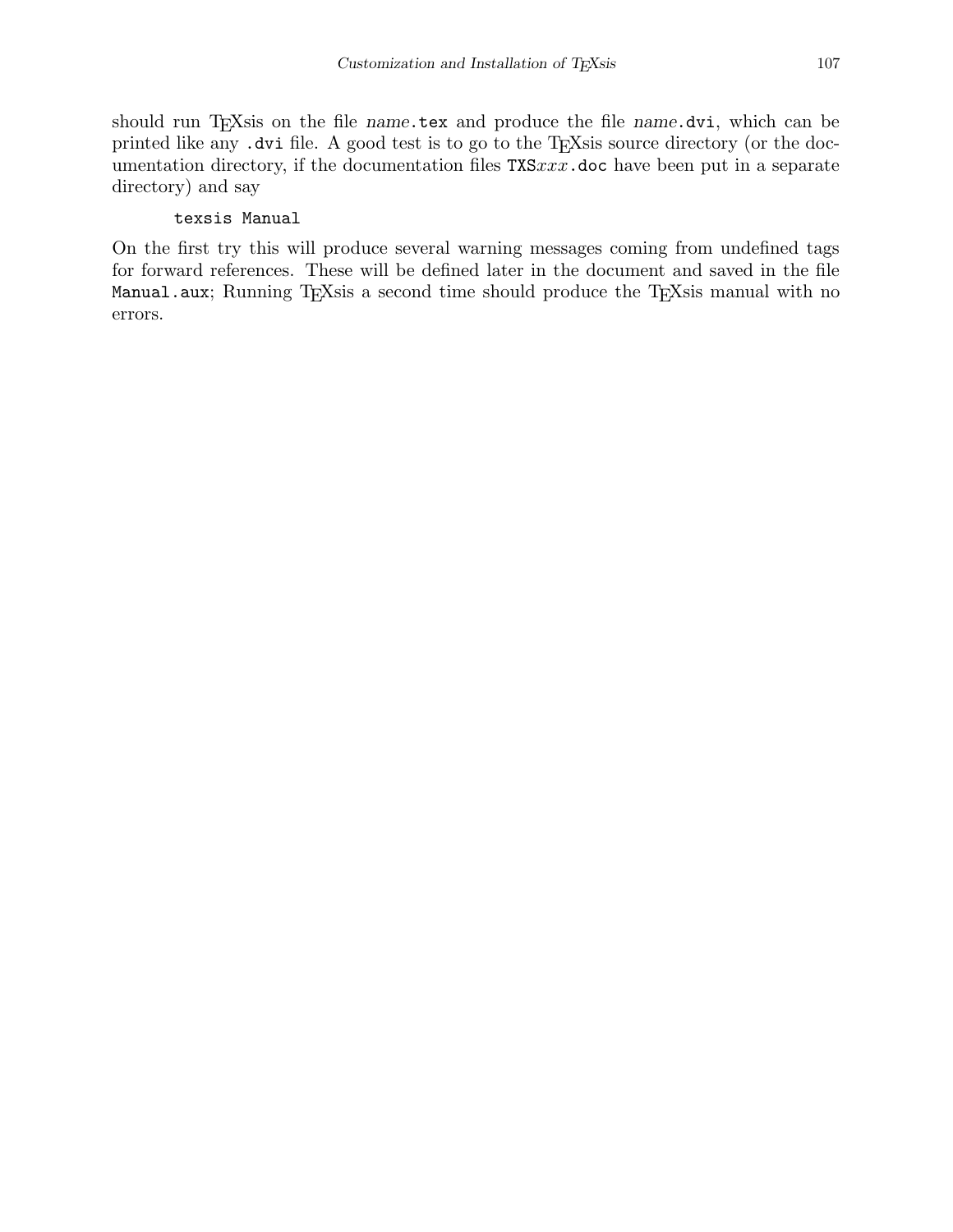## B. Revisions

This appendix lists the major changes in T<sub>E</sub>Xsis as new versions have come out. It is organized by sections of the manual and is intended as a guide for users familiar with the previous version. There are many smaller changes in addition to those listed here.

### B.1. Revisions for Version 2.18

The most noticable change is that as of version 2.18 the distribution of T<sub>E</sub>Xsis is covered by the LATEX Project Public License (LPPL). TEXsis has been an "open source" software project since it was started in 1988, but we finally found that we had to be more explicit about the licensing, to give proper assurances that it could indeed be distributed freely. After considering several options we found that the the LPPL suited the needs and the spirit of T<sub>E</sub>Xsis most closely.

Please note that the LPPL only applies to the T<sub>E</sub>Xsis source code and code derived from it, but it does not apply to T<sub>E</sub>Xsis style files (or other files) which were written independently without using T<sub>E</sub>Xsis source code. We hope that the authors of style files will choose to follow our lead and license their works under the LPPL, but they are free to choose whatever license they deem appropriate.

Two patches were released for T<sub>E</sub>Xsis 2.17 to fix minor problems, and these have been incorporated into the current release.

The default installation directory has been changed to /usr/local/texmf in the Makefile to conform to the recommendations of the T<sub>EX</sub> Directory Structure (TDS). You can, of course, easily change this by editing the Makefile before you install T<sub>E</sub>Xsis. This change has not yet been made in the installation instructions.

Section 1.2: Some common LAT<sub>EX</sub> opening instructions are now detected and a warning message given. Thus if you try to run a IAT<sub>E</sub>X file through T<sub>E</sub>Xsis you'll be given a little more help in figuring out your mistake.

Section 4: Different citation styles are now available by different names, and new ones (\CiteByFootnote, \CiteByAuthor, \CiteByTag) have been added.

This section of the manual has been broken into separated into subsections to make it easier to read. Documentation was added for \ArticleTitle and for BibTeX.

A bug in \ListReferences was fixed, and the formatting adjusted for the new citation styles. \CiteByFootnote is now correctly syncronized to the same counter used by \NFootnote.

Section 6.3: Documentation was added for setting \ChapterTitle, \SectionTitle, and \SubsectionTitle.

A rare problem that appears when there are a large number of floating insertions was fixed.

Section 6.6: The **\bottompagenumbers** macro just puts the page number at the bottom of the page, but doesn't surround it by dashes. The number produced by \PageNumber will now always appear in  $\rm\$ r type.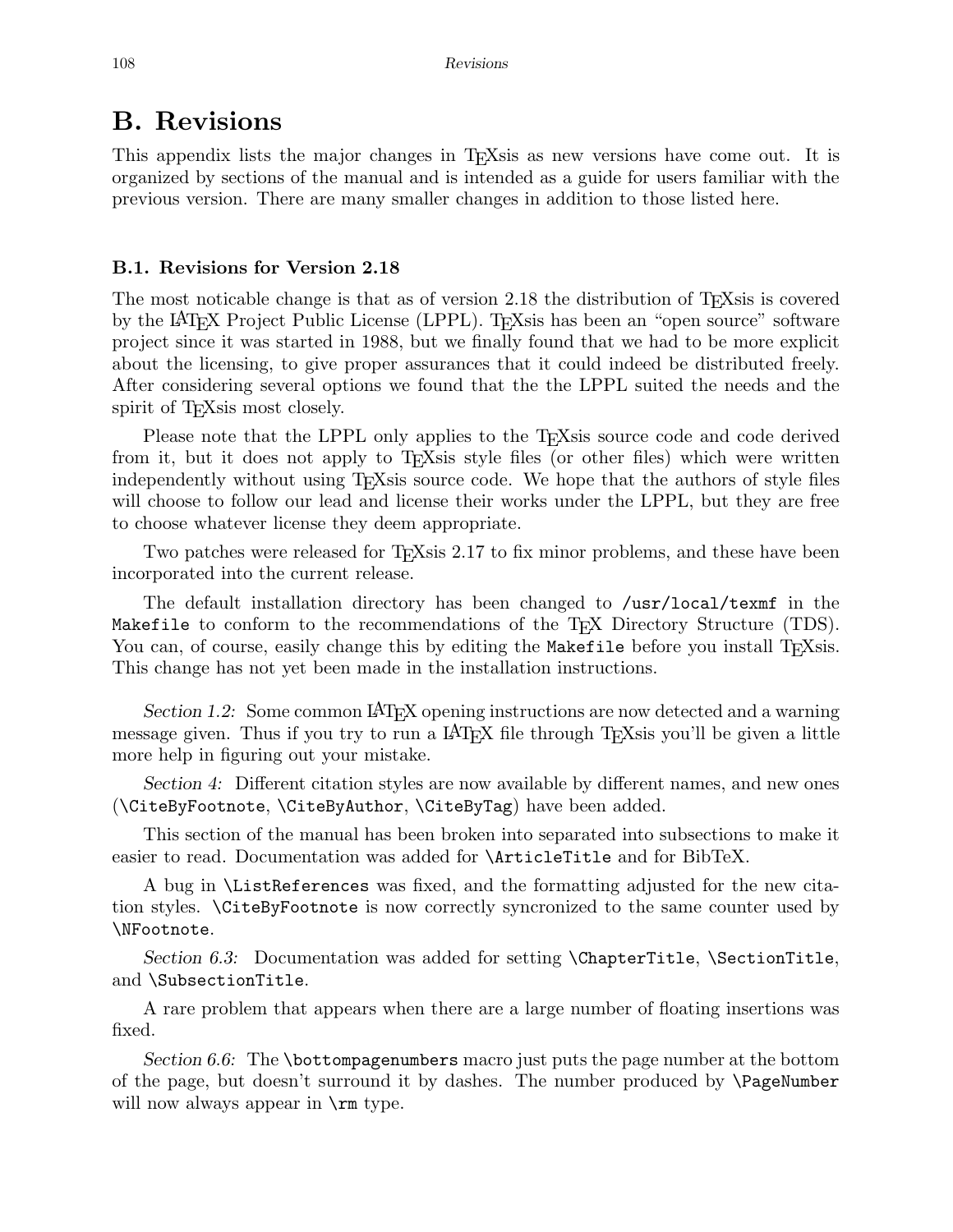Section 9.4: The \ListColors macro was added.

An example is now given in the manual showing how to automatically have every displayed equation printed in color, using \PushColor and \aftergroup\PopColor.

Section 10.5: The file TXSform.tex has been renamed Formletr.txs, making this less-used feature a style file rather than a part of the core T<sub>E</sub>Xsis macros.

Section 11: The bottom insertions code has been moved to the file TXSdcol.tex so that it can be used with Plain TEX by inputing that file by itself.

### B.2. Revisions for Version 2.17

Most of the changes are internal, and won't be noticed by most users. But there are also a few major useful additions, such as BIBT<sub>EX</sub> support.

Section 2: One can now use  $\text{scr}$  in subscripts and superscripts.

Section 3.2: Added symbols **\sun** and **\earth** for astronomical symbols  $\odot$  and  $\oplus$ .

Section 4: Added support for BIBT<sub>EX</sub>. Reference counters and files are reset so that you can go on to collect more references (as for separate chapters in a book). Many internal improvements to the referencing macros.

Section 5: The format of the .aux file has changed, and now matches more closely the format used by LAT<sub>EX</sub>. This allows it to be used with packages like BIBT<sub>EX</sub>. If you have problems with an old .aux file, just delete it. A new one will be created when you process the document again.

Section 6.3: First paragraph of a chapter, section or subsection is not indented.

Section 9: Added color.txs macros to change the colors of PostScript output. These macros should be backward compatible with colordvi.sty.

Section 10: The letter writing macros can now print envelopes. The form letter macros have moved to a style file, Formletr.txs

Section 10.3: Added \faxmemo and \FAX.

Section 12: Fixed \undertext. \spine has moved to a style file, spine.txs, but it auto-loaded from it, so the user shouldn't notice the difference.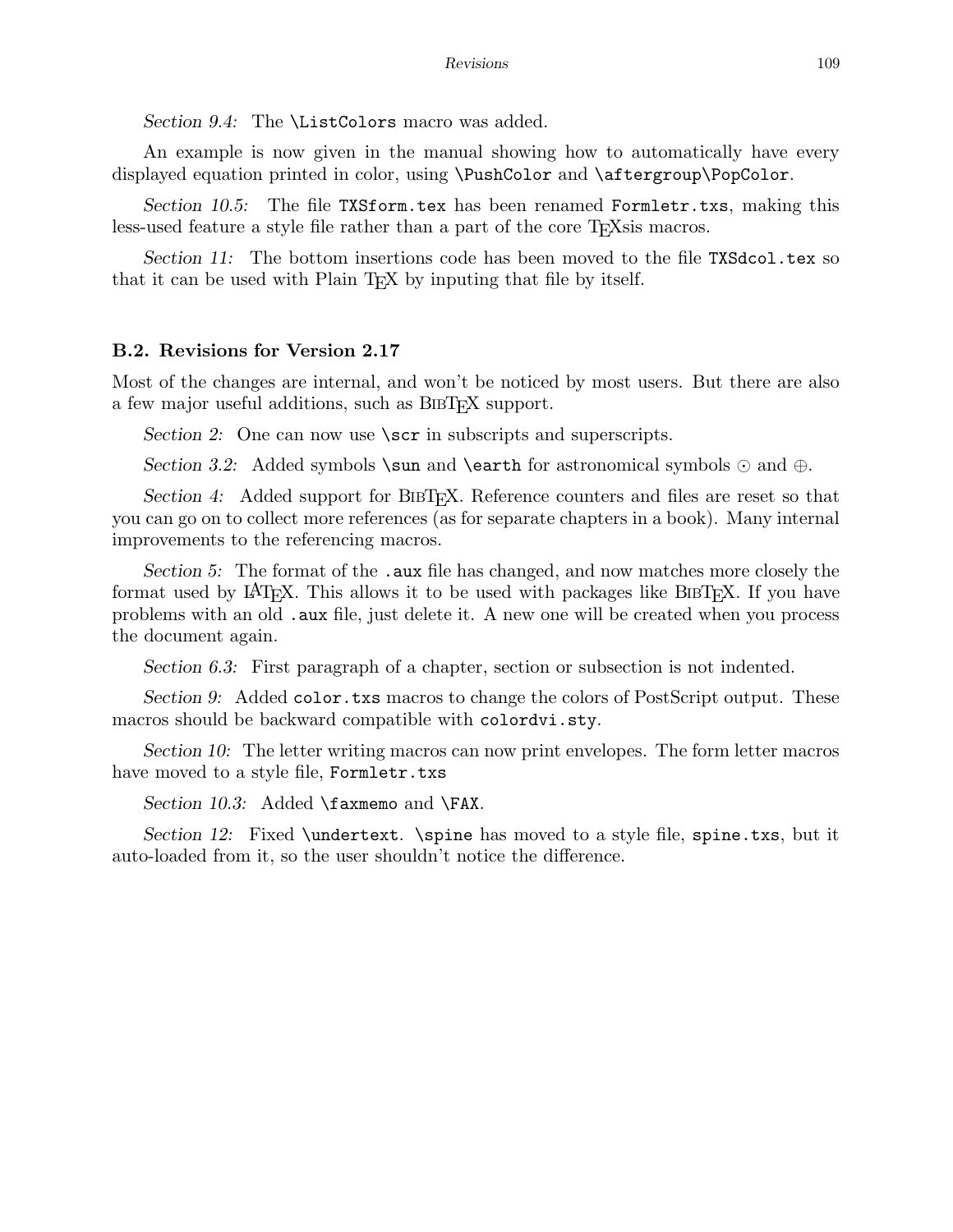### B.3. Revisions for Version 2.16

We created a single file mtexsis.tex which can be used for processing T<sub>E</sub>Xsis e-prints and other documents if you have not installed T<sub>E</sub>Xsis.

Section 2: Added *NF*ootnotes to produce automatically numbered footnotes.

Section 3: Added a number of useful symbols. Removed the raised **\zeta** and **\chi**, which caused trouble in some contexts.

Section 4: Improved the treatment of spacing for reference numbers and for multiple citations.

Section 6: Reorganized the documentation so that document formats, the title page, chapters and sections, running headlines, the table of contents, and the index are all described together here.

Section 6.3: Fixed spacing and hyphenation for long section titles.

Section 6.3: Changed default value of \sectionskip and \subsectionskip, so they are not quite so big.

Section 6.5: The page numbers for full-page tables and figures were wrong in the table of contents; this has been corrected.

Section 6.5: \Contentstrue and \Contentsfalse turn on and off the table of contents. The old \ContentsSwitchtrue is obsolete but still works.

Section 7: Figures and tables can now be inserted at the bottom of a page with \bottominsert or \heavyinsert.

Section 7: \ListFigureCaptions allow you to print the figure captions at the end of a document.

Section 7: In the previous version the obsolete **\Tablebody** was moved to a style file called Tablebody.txs. The name of this file has been changed to Tablebod.txs so that it can be used on a DOS PC.

Section 9: Added \PhysRevManuscript style for manuscripts to be submitted to the Physical Review, and \PhysRev and \PhysRevLett styles emulating the appearance of those journals. These are in the style files PhysRev.txs. Revised the \IEEE and \WorldScientific styles to follow those formats more closely. Moved twin page output to a style file.

Section 9: Changed the method of loading site and style files so that they work even with OZT<sub>E</sub>X on a Macintosh.

Section 11: Extensively revised the double column macros. They now support insertion of figures at the bottom of the page or of a column, allow figures to flow from one column to the next, and allow footnotes. The new version is backwards compatible except for the names of the headline and footline offsets, and can also be used by itself with Plain TeX.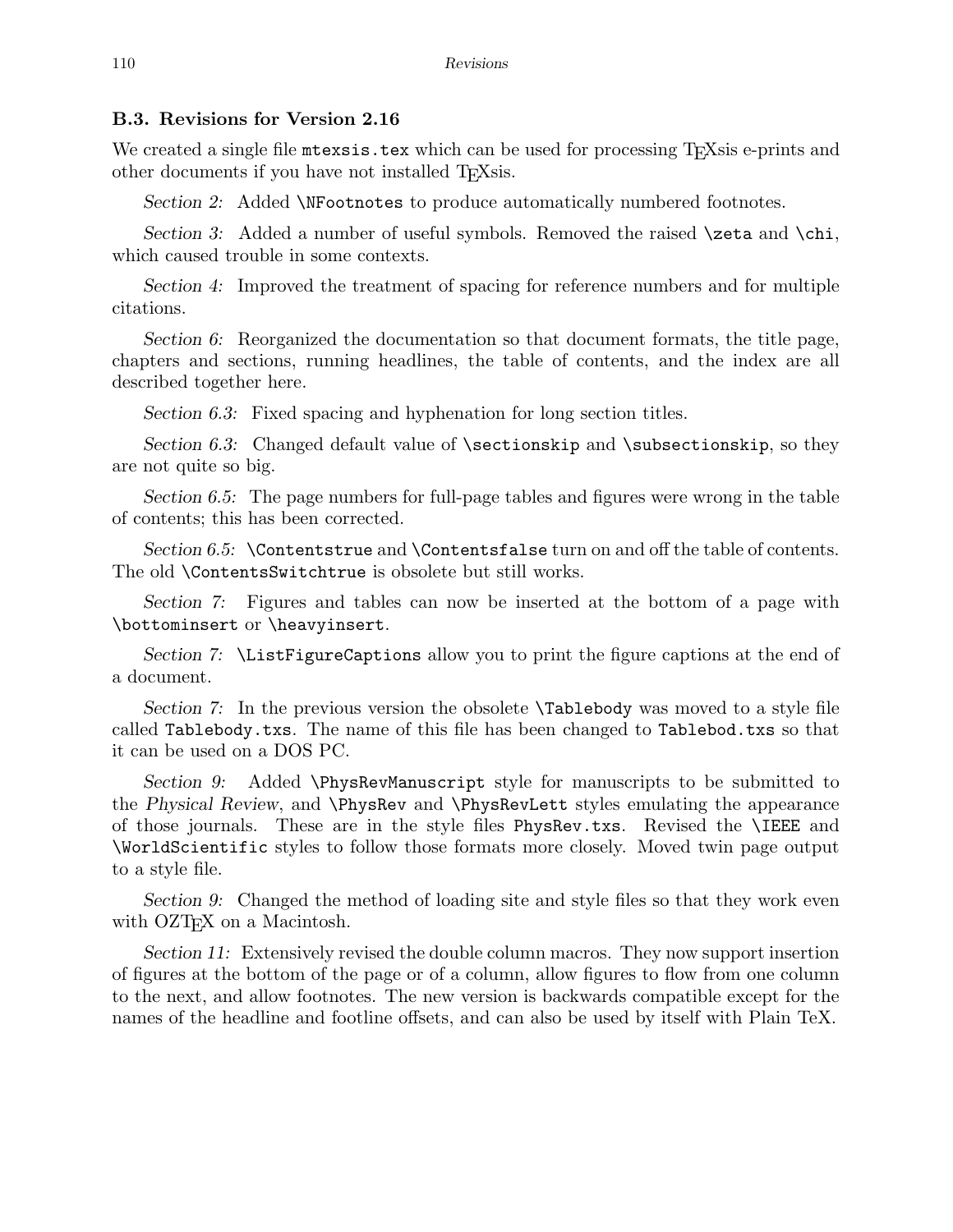### B.4. Revisions for Version 2.15

An index has been added to the manual, using the index making macros of index.tex and the MakeIndex program. We have included index.tex in the standard distribution of TEXsis, but the only documentation at present is that contained in the source file.

Section 1: Added a separate file called Example.tex which contains a short example physics paper which uses the TEXsis macros.

Section 2: Support added for **\scr** using Ralph Smith's Formal Script fonts, assuming that they are available.

Section 2: Added \Footnote to act like \footnote but with the text of the footnote singlespaced and in 10 pt type. (The font can be changed by changing \FootFont.)

Section 4: Modified \reference, \cite, etc., to insert extra space after a reference following the end of a sentence.

Section 6.3: Added \pagecheck to \section and \subsection, etc. These macros skip to to a new page if less than \sectionminspace space is left on the page. The initial setting for \sectionminspace is 0.25\vsize. Also made the skips before the titles of sections and subsections variables \sectionskip and \subsectionskip in place of the previous fixed values.

Section 9: The definition of \thesis has been moved to the style file thesis.txs so that it is easier to make local changes. The \thesis command automatically loads from this file.

Section 9: Added the style file PhysRev.txs containing a definition of **\PhysRev** for a Physical Review format. A page proof layout should be available in the future.

Section 7: Added epst.tex to the standard T<sub>E</sub>Xsis distribution and included documentation for \epsfbox and related macros.

Section 7: The macros for making lists of figures and tables have been improved (along the lines of the new table of contents macros).

Section 10: Modified **\formletters** to have a complete **\letterhead** macro or even more complicated things as one of the arguments, rather than just the phone number. This allows you to create more complicated letterheads. Note also that the order of arguments is now reversed from what it was previously! The first argument is the \letterhead stuff (it gets done before the address) and the second argument is the name of the text file (it controls what is printed after the address.

Section 11: Introduced \longequation and \endlongequation for equations which span both columns. The definitions of these can vary from style to style, so they may or may not include a \leftcolrule and \rightcolrule.

Section 12: Added this section to the manual to explain miscellaneous useful macros which don't fit anywhere else.

Section 12: Added **Ignore** and **\endIgnore** to ignore large blocks of text. This is slightly more clever than \comment, which remains available.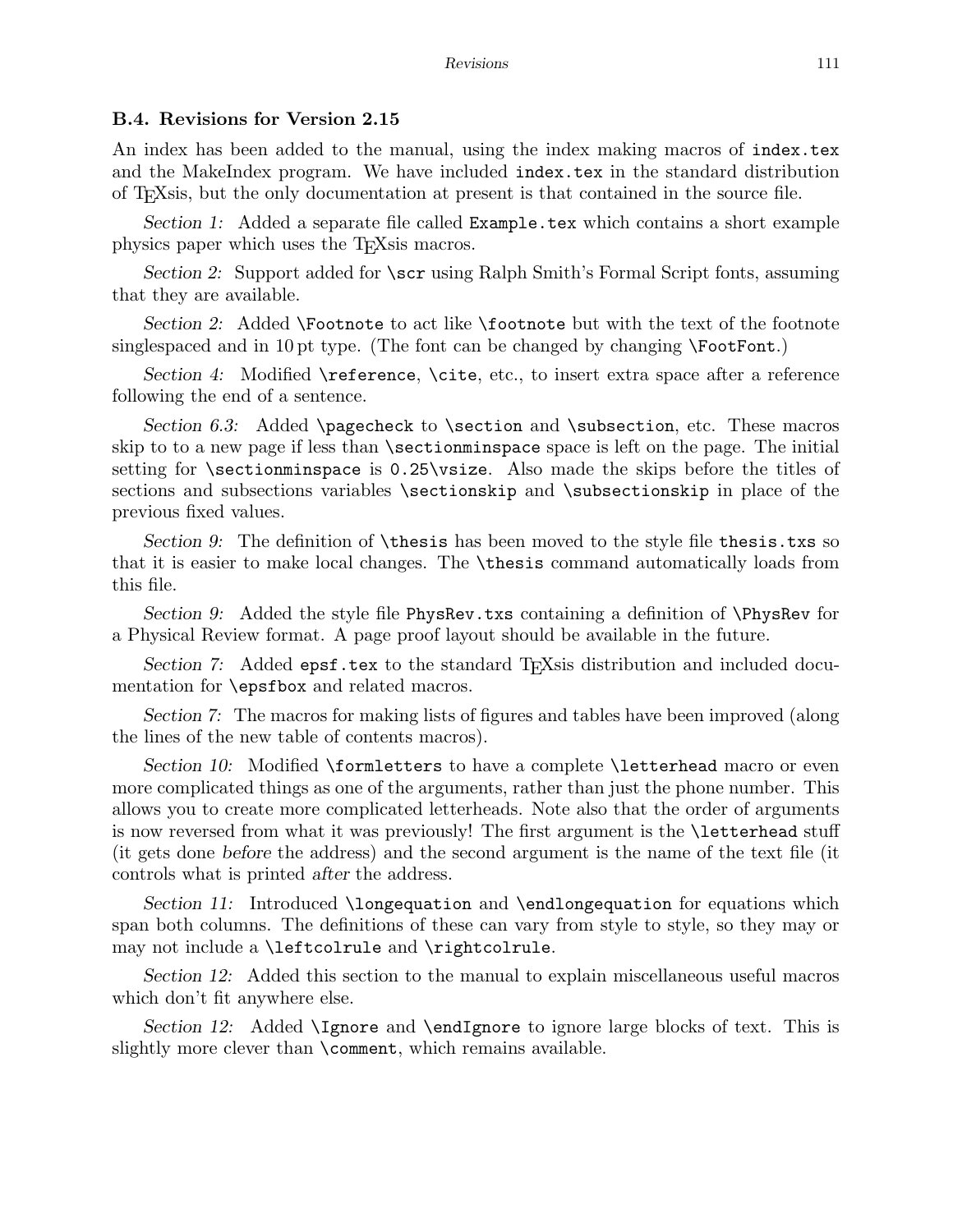### B.5. Revisions for Version 2.14

Section 2: \TrueDoubleSpacing generates a document with 2 times the normal spacing, in contrast to \doublespaced, which gives 1.5 times the normal spacing.

Section 3: Fixed a bug in \bordermatrix.

Section 4: An error which occurred if **\endreference** was followed by additional text on the same line has been fixed.

Section 4: Extra space is now inserted after a reference number which follows a period.

Section 4:  $\text{refimage can now be used with } \text{reference or } \text{et}$ ; the correct numbers and ranges separated by commas are printed.

Section 8: The internal spacing mechanism for environments has been modified to work with arbitrary \baselineskip and \parskip values. Some minor changes have been made to the center and flush environments.

Section 8: The \Listing environment has been modified so that the characters  $\{\}$  %  $\&$  ()  $\&$  # and | are just ordinary printable characters and so that  $\setminus \&$  gives a printed  $\setminus$ .

Section 8: \@startenv and \@endenv to begin and end environments have been replaced with \begEnv and \endEnv, which are accessible to the user because the do not have  $\mathbf{\circ}$  in their names.

Section 7.4: The \ruledtable macros can now use \tabskip glue to produce a table of arbitrary width. Spacing of the tables has been improved and made more robust.

Section 6.3: \addsectioncont has been replaced with \addTOC, i.e., "add to Table Of Contents." The new macro is simpler and produces better-looking output.

Section 6.3: Spacing such as \singlespaced placed after the \texsis initialization now sets the spacing for the entire document; the explicit spacing commands in **\abstract**, etc., have been removed.

Section 6.3: A macro \setSectionID has been added to allow one to place a figure or table for one section in a different section if necessary and still get the correct number.

Section 9: The **\NorthHolland** format now gives the more common single-column North-Holland/Elsevier format. \NorthHollandTwo produces the previous double-column oversized format. \Manuscript produces a preprint with true double spacing as requested by The Physical Review.

Section 9: **\endtitle, \endauthor,** etc., can now be omitted from the titlepage material, since \title, \author, etc., now close the previous mode automatically.

Section 10: Letters and memos can now be ended with  $\iota$  by e.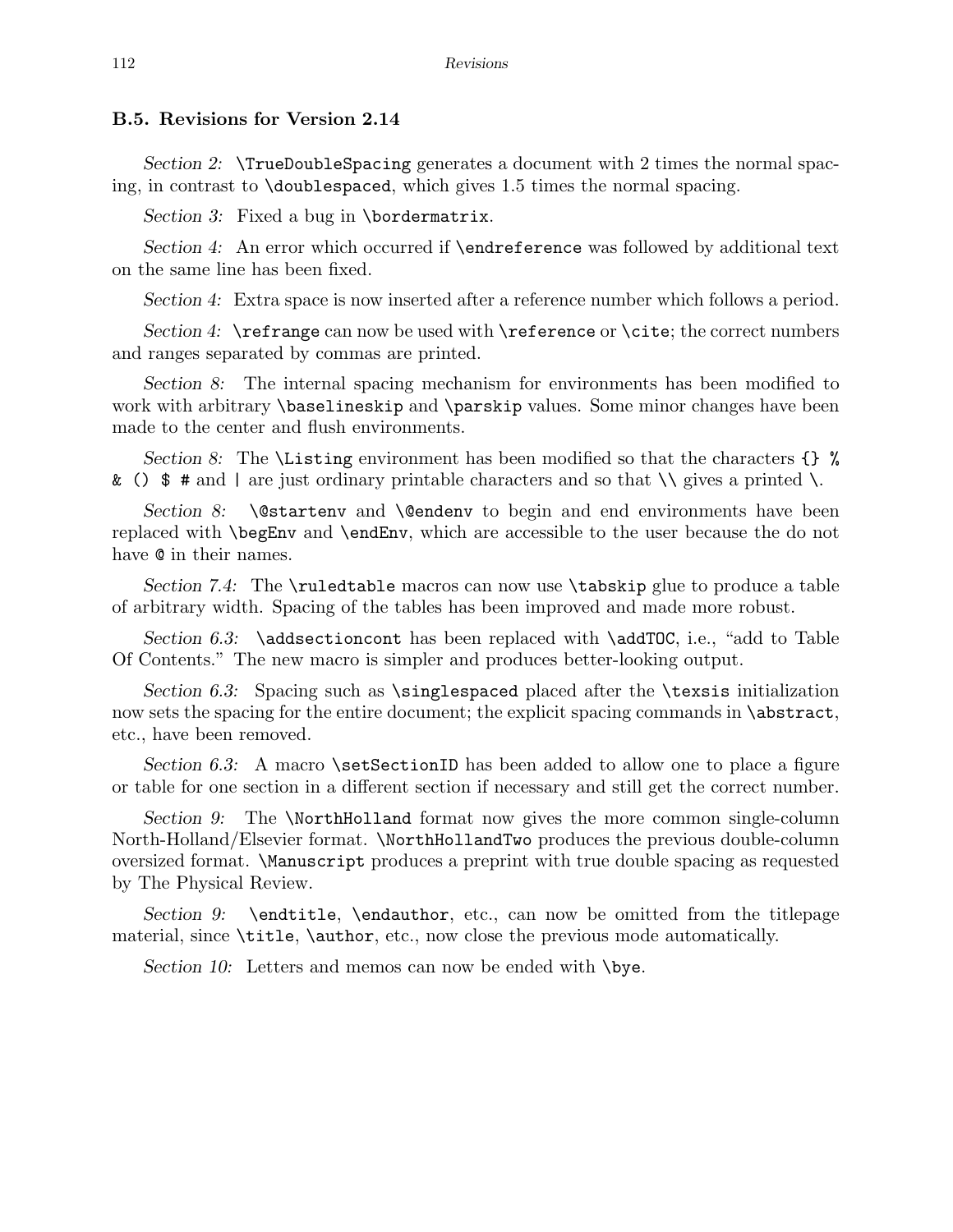### B.6. Revisions for Version 2.13

Section 2: Italic fonts are now available in large sizes, e.g. for \slides. Math italic bold fonts have been added for titles.

Section 3: By default parentheses and brackets are now ordinary characters except in math mode and so can be used, e.g., in file names. As a result, automatic sizing of parentheses works only in displayed equations. You can restore the old behavior by saying \onparens at the beginning of the document.

Section 4: The text for references is now written with **\unexpandedwrite**. In practice this means that references can contain almost anything, including a \Ref.

Section 4: The **\journal** macro was added to make it easier to create standard citations to journal articles, and to be able to switch between the American and European styles.

Section 4: Superscript references are now in \citestyle, which is initially set to \scriptstyle but can be changed.

Section 7.3: A way was created to save all figure and table insertions until the end of the document with \FiguresLast, and then print them with \PrintFigures, and similarly for tables.

Section 9: The *NorthHolland document layout was added to produce camera-ready* copy for Proceedings published by North-Holland/Elsevier. This is a double column format with titles left justified and eleven point type.

Saying \singlespaced immediately after \texsis or its equivalent will now make the whole document single spaced.

Section 11: The double column macros have been modified so that removing the \setdoublecolumns will produce a single column document.

### B.7. Revisions for Version 2.12

Section 1.2: A new command **\texsis** performs the initialization, and calling it more than once no longer causes an error. \inittexsis remains as a synonym.

Section 2: \ninepoint, \twentypoint, and \twentyfourpoint commands have been added to select these sizes. The 9 pt. size is really too small for a standard laser printer, but it is useful if you must print IEEE format on  $8.5 \text{ in } \times 11 \text{ in paper}$ . The large sizes are useful for slides and other special purposes.

Section 7.3: The table and figure insertion macros has been extensively modified, and the syntax has been changed. \topTable, etc., have been replaced by \table, etc., which make the insertion and define the number for the tag.  $\Theta$  and  $\Fig$  use the number. References to tables defined later in the paper are satisfied using the . aux file, so \TOPTABLE, etc., are no longer needed. The old names remain as synonyms but their use is discouraged.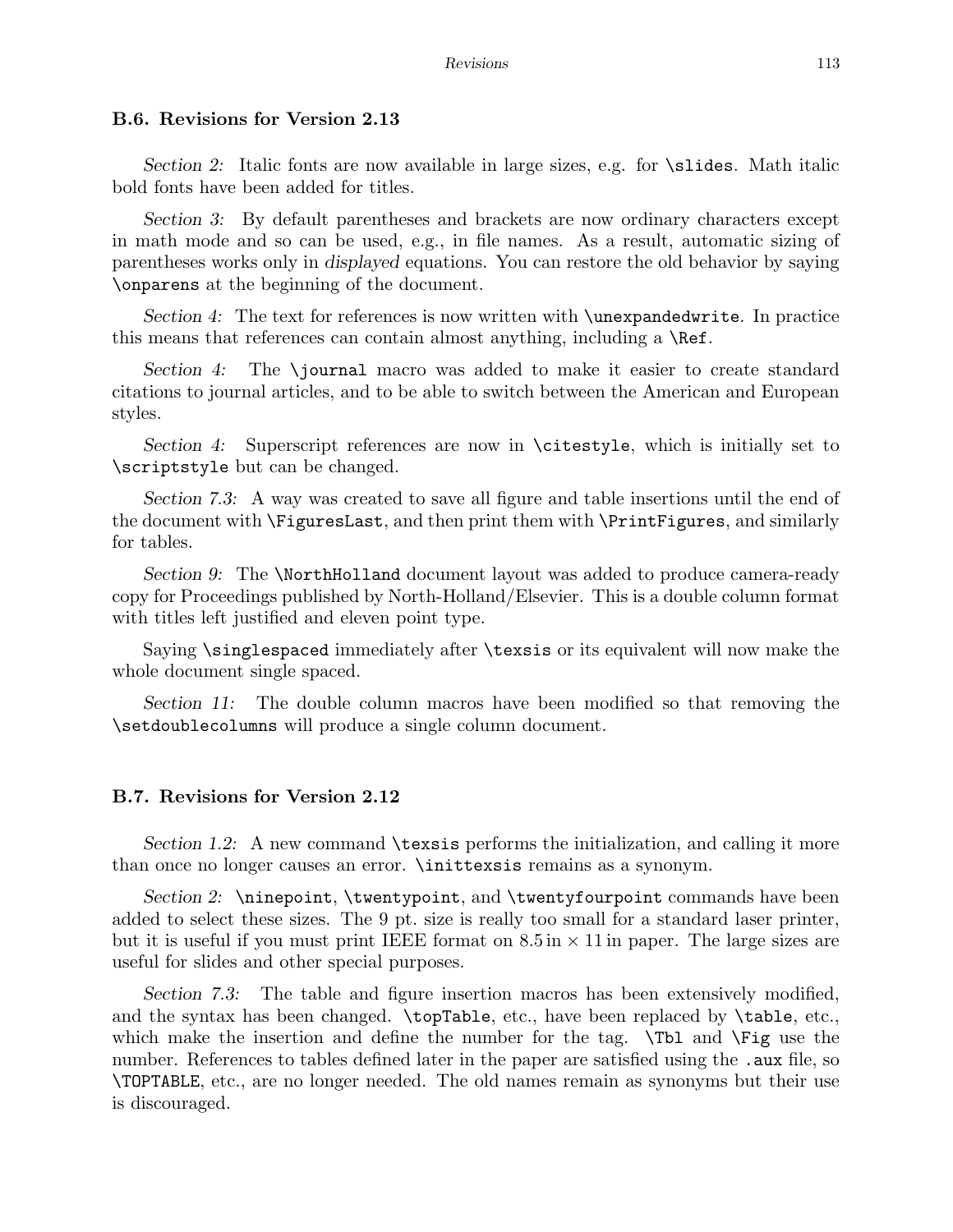#### 114 Revisions

Section 7.3: \ruledtable and many associated macros have been added to make complex ruled tables, including those with entries spanning more than one column. \Tablebody is still available, but the new macros are much more flexible and should be used instead.

Section 7.3: New macros have been added to list figures and tables.

Section 9: New formats have been added. \WorldScientific and \IEEEreduced make conference proceedings in World Scientific format and in IEEE format at 75% of full size.  $\text{reference}$  is based on the memo format and can be used for referee reports.  $\text{indices}$ uses large type to make transparencies for overhead projectors and similar material.

Section 9: An \authors macro for papers with multiple authors and facilities for putting footnotes on titles have been added.

Section 9: \bookpagenumbers causes odd page numbers to be placed in the upper right corner and even ones in the upper left corner. Additional information on headlines is given.

Section 10: The form letter macros have been rewritten. The syntax is the same except that  $\vee$  has been replaced by  $\vee$  to avoid conflict with the Plain T<sub>E</sub>X accent. Also, \V now also works with \formlabels.

Section 10: The new **\referee** format is described.

Section 11: The double column format has been extended to handle floating insertions. \topinsert and \pageinsert produce insertions within a column, while \widetopinsert and \widepageinsert produce insertions across both columns.

Section 5: The tagging mechanism has been changed to add an @ before and after the name. The practical effect is that using the name of a defined control sequence like book for a tag no longer produces an error.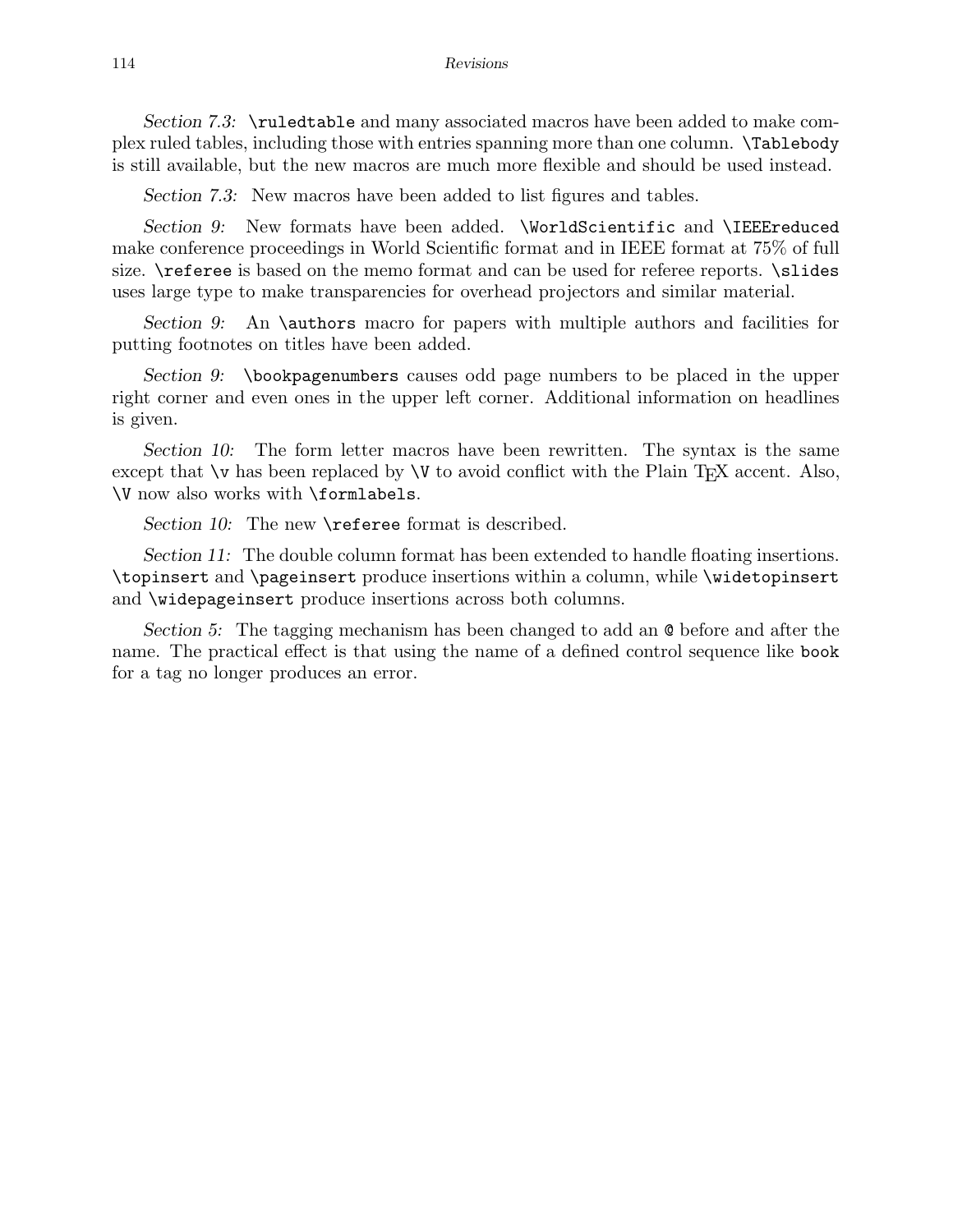# C. Font Tables

The Computer Modern fonts that are used either by Plain T<sub>EX</sub> or by T<sub>EX</sub>sis and the required sizes for each are listed in Table C.1. The cmmib10 and cmbsy10 fonts may not exist in all installations, but they will not be loaded unless \mib is used, so they are not required. The command  $\print{font}$  (font) can be used to print a table of the characters in any  $\langle \text{font} \rangle$ , e.g.,

\printfont{cmr10}

A separate file called Fonts.tex is included with the standard distribution of T<sub>E</sub>Xsis. Running Fonts.tex through T<sub>E</sub>Xsis will produce tables of all of the fonts used by your installation of T<sub>E</sub>Xsis.

Most versions of T<sub>F</sub>X now use "CM" (Computer Modern) fonts, but some still use the older "AM" (Almost Modern) fonts. If you have problems with the fonts, try editing TXSfonts.tex, replacing all occurrences of  $=$ cm with  $=$ am and then recompiling T $\overline{F}$ Xsis. Mixing the two types of fonts will produce errors.

| <b>Table C.1:</b> Fonts used in T <sub>F</sub> Xsis, with the design size names and the required sizes in |  |  |  |  |  |  |  |
|-----------------------------------------------------------------------------------------------------------|--|--|--|--|--|--|--|
| points.                                                                                                   |  |  |  |  |  |  |  |

| <b>Base Name</b>           | Description      | Sizes $(pt)$ |                |   |    |    |    |    |    |    |    |
|----------------------------|------------------|--------------|----------------|---|----|----|----|----|----|----|----|
| cmr10                      | Roman            | $\mathbf{5}$ | $\overline{7}$ | 9 | 10 | 11 | 12 | 14 | 16 | 20 | 24 |
| cmti10                     | Text italic      | $\mathbf{5}$ | $\overline{7}$ | 9 | 10 | 11 | 12 | 14 | 16 | 20 | 24 |
| cmsl10                     | Slanted          | 5            | 7              | 9 | 10 | 11 | 12 | 14 | 16 | 20 | 24 |
| cmbx10                     | Roman bold       | 5            | 7              | 9 | 10 | 11 | 12 | 14 | 16 | 20 | 24 |
| cmmi10                     | Math italic      | 5            | 7              | 9 | 10 | 11 | 12 | 14 | 16 | 20 | 24 |
| cmsyl0                     | Math symbol      | 5            | $\overline{7}$ | 9 | 10 | 11 | 12 | 14 | 16 | 20 | 24 |
| cmex10                     | Math extended    |              |                |   | 10 | 11 | 12 | 14 | 16 | 20 | 24 |
| $\mathrm{cm}t\mathrm{t}10$ | Typewriter       |              |                |   | 10 | 11 | 12 |    |    |    |    |
| cmss10                     | Sans serif       |              |                |   | 10 | 11 | 12 | 14 |    |    |    |
| cmmib10                    | Math italic bold |              |                |   | 10 | 11 | 12 | 14 | 16 | 20 | 24 |
| $cm$ bsy $10$              | Bold symbol      |              |                |   | 10 | 11 | 12 | 14 | 16 | 20 | 24 |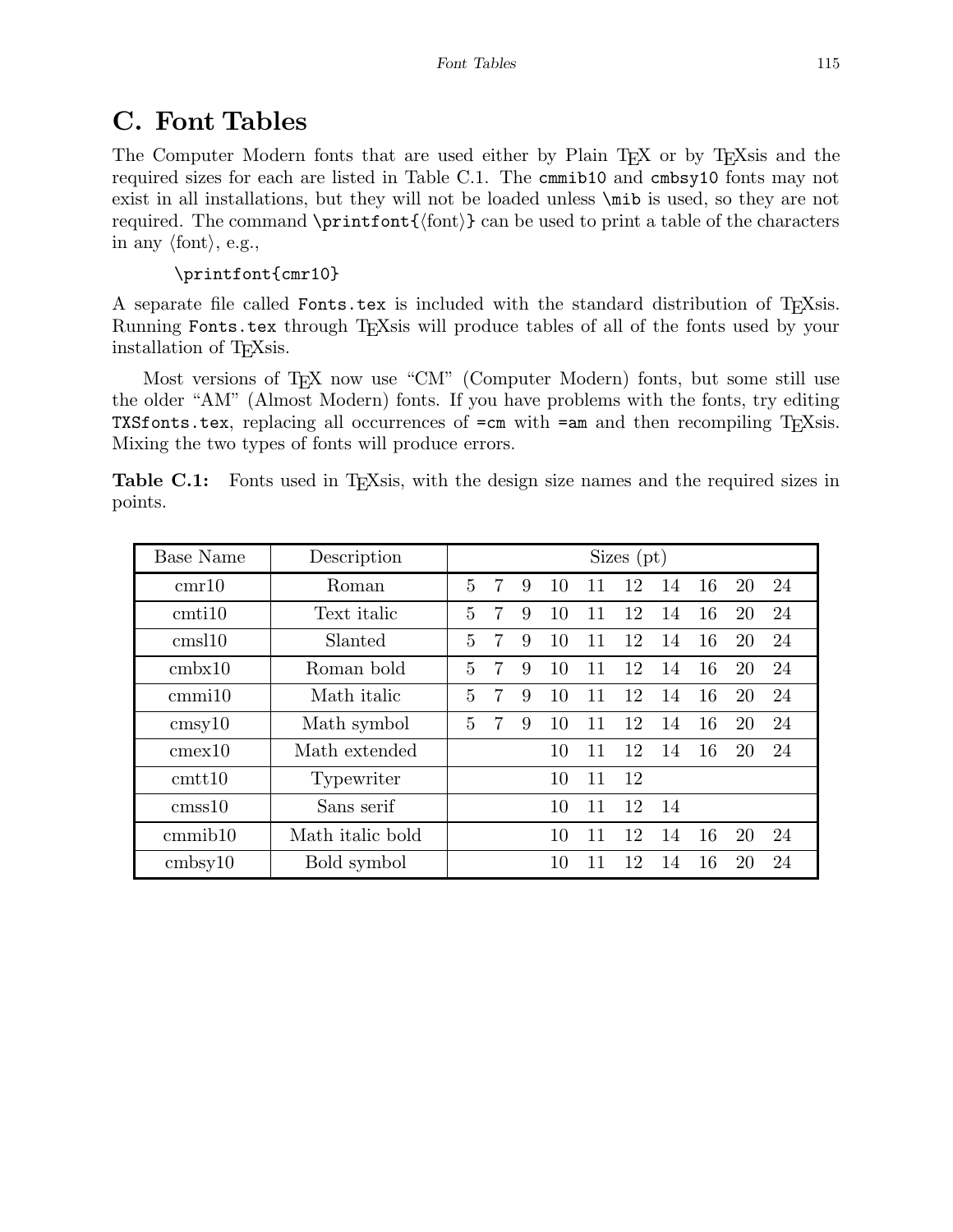## Acknowledgments

T<sub>E</sub>Xsis began as a collection of macros used by E. Myers<sup>20</sup> to typeset his Ph.D. thesis.<sup>21</sup> These were in turn developed from a collection of macros for creating technical reports known as TechRpt. We don't know for sure who wrote TechRpt, but the manual we used was written by W. Groppe<sup>22</sup> so he may be the author of the macros as well. The original BIBTEX support, including texsis.bst, was written by Bernd Dammann.

We wish to thank Isabel Harrity for her patience in trying this code while it was originally being developed. Various other people have also given us suggestions, criticisms, and comments regarding the code and documentation for T<sub>E</sub>Xsis; among them we would like to thank: Vladimir Alexiev, Betty Armstrong, Akif Baysal, Richard Brown, Bernd Dammann, Vickie Darnell, Leo Eskin, Mira Franke, Ralf Gaertner, Romano Giannetti, Don Groom, Donavan Hall, Scott Hannahs, Diab Jerius, Arik Kapulkin, Kate Logan, Bob Love, Michael Morrison, T.C. Pierce, Jeroen Rommers, Norbert Roth, Kurt Stump, David Suárez de Lis, Anil Trivedi, and Samir Varma. Additional suggestions are welcome and will be incorporated in future versions of T<sub>E</sub>Xsis when possible.

This work was supported in part by the United States Department of Energy under contracts DE-AC02-76CH00016 and DE-AC02-89ER40509, and in part by the National Science Foundation under grant number PHY8919177.

### References

- 1. D.E. Knuth, The T<sub>E</sub>Xbook (Addison-Wesley, 1986).
- 2. L. Lamport, LAT<sub>E</sub>X, A Document Preparation System, (Addison-Wesley, 1985).
- 3. M. Doob, A Gentle Introduction to T<sub>E</sub>X (A Manual for Self-Study), (T<sub>E</sub>X User's Group, Providence). Also available as a plain T<sub>E</sub>X file from CTAN or at ftp://ftp.texsis.org/pub/tex/gentle.tex.
- 4. M. Spivak,  $PCTFX$  User's Guide. (Documentation distributed with  $PCTFX$ ).
- 5. R.P. Feynman, Phys. Rev. 76, 749 (1949).
- 6. W. Pauli and F. Villars, Rev. Mod. Phys. 21, 434 (1949); J. Schwinger, Phys. Rev. 74, 1439 (1948).
- 7. J. Bardeen, L. N. Cooper, and J. R. Schrieffer, Phys. Rev. 108, 1175 (1957).
- 8. E.D. Bloom, et al., Phys. Rev. Letters 23, 930 (1969).
- 9. Pehong Chen and Michael A. Harrison, "Index Preparation and Processing", in Software: Practice and Experience, 19, 897-915 (1988).
- 10. Tomas Rokicki, dvips User's Manual. The source code for dvips is available from CTAN in the directory dviware/dvips.
- 11. Dimm, Bill, FeynDiagram Tutorial, available at ftp://ftp.hepth.cornell.edu.
- 12. D.E. Knuth, *The T<sub>E</sub>Xbook* (Addison Wesley, 1986), page 245.
- 13. Ray F. Cowan, Making Tables with Macros (unpublished).
- 14. J.D. Bozek, Ph.D. thesis (unpublished), Department of Chemistry, University of Western Ontario, London, Ontario CANADA.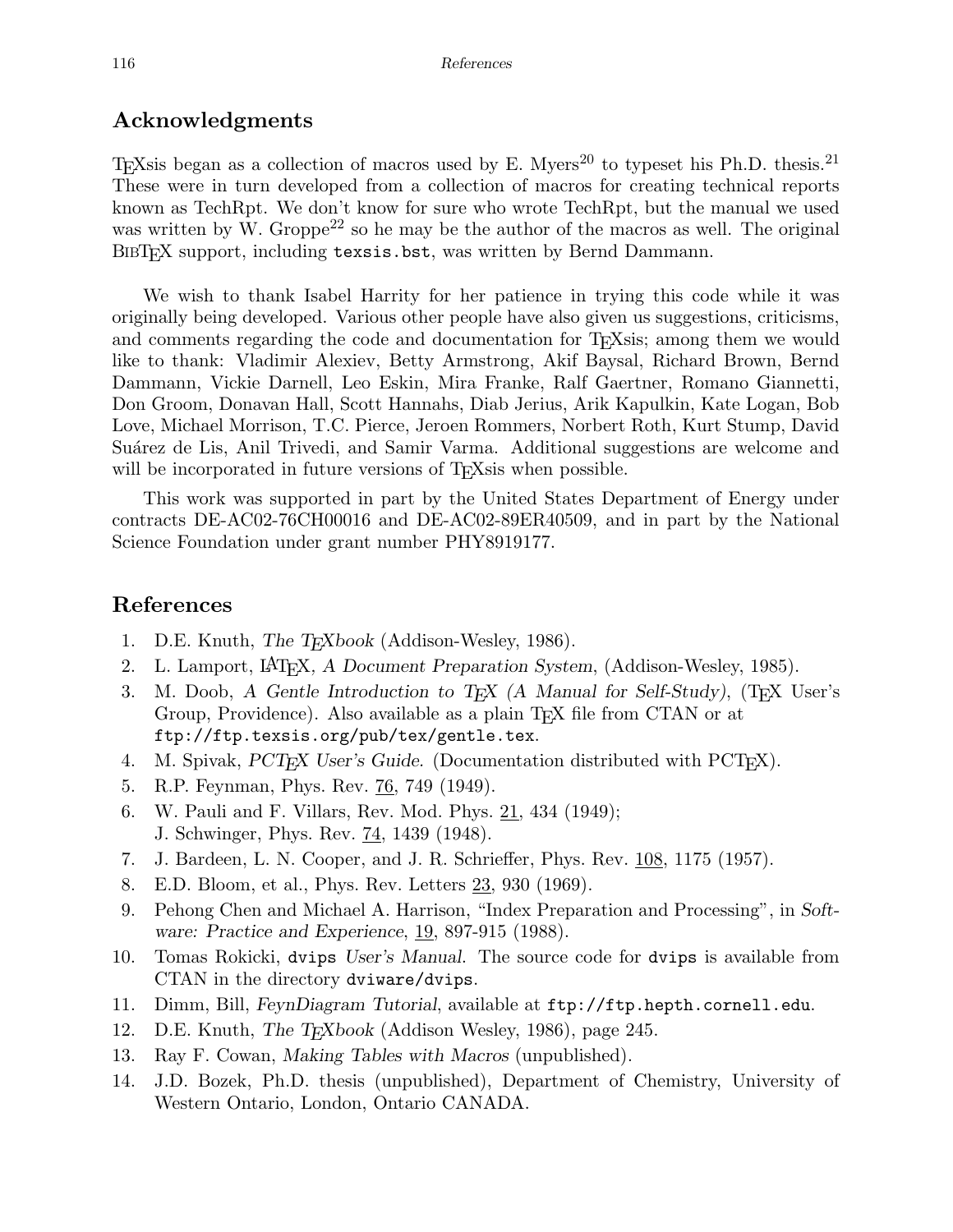- 15. S. Weinberg, Gravitation and Cosmology: Principles and Applications of the General Theory of Relativity (Wiley, New York, 1972) pg. 3.
- 16. Brian W. Kernighan and Dennis M. Ritchie, The C Programming Language, (Prentice Hall, Englewood Clifs, NJ, 1978).
- 17. The Adventures of Buckaroo Banzai across the Eighth Dimension, (Twentieth Century Fox, 1984).
- 18. Hafner, Jim, the COLORDVI.TEX macros are included in the dvips distribution. See Ref. 10.
- 19. Handbook of Chemistry and Physics, 56th Edition, (CRC Press, Cleveland, Ohio, 1974), pg. B-9.
- 20. E. Myers, T<sub>F</sub>Xsis Version 1.00 (unpublished).
- 21. E. Myers, Calculation of the Gravitational Casimir Energy and Gauge Field Couplings in Non-Abelian Kaluza-Klein Theories, Ph.D. thesis (unpublished), Yale University, 1984.
- 22. W. Groppe, TechRpt (unpublished).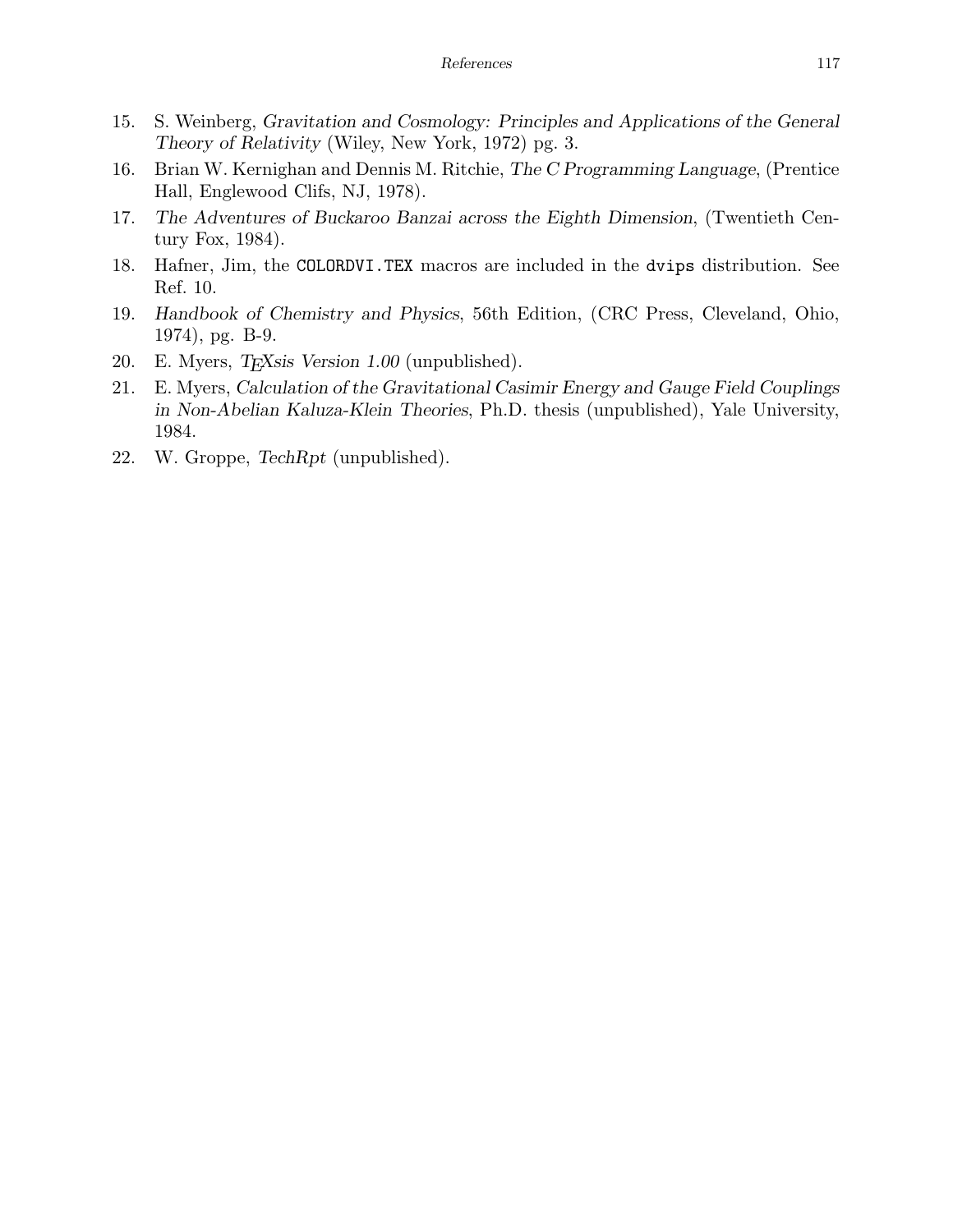## Index

&, 51, 52 \*'d citations, 23  $\tilde{}$ , 52 \abstract, 33, 110 \addColor, 79 \address, 82, 83 \addressee, 83 \addT0C, 40, 110 \afterchapter, 37 \aftergroup, 79, 80 \aftersection, 37 \aftersubsection, 37, 38, 41 \aftersubsubsection, 37 \AIPproceedings, 74 alignment character, 51 alignment tabs, 50  $\lambda$ , 33 \annotations, 82, 86 \Appendix, 35, 36 \appendix, 36 \ArticleTitle, 22 \ATlock, 78 atomic reactors, 92 \ATunlock, 78 \author, 32, 87, 110 \authors, 33, 34, 87, 111 \autoload, 77, 89 \autoparens, 19, 20 \background, 78 \banner, 30, 31, 34 baseline skip, 8 \baselineskip, 109 \begEnv, 110 \beginlines, 73 \begintt, 73  $\mathcal{b}$ f, 6 \bgroup, 67 \bigitem, 56 \bigl, 17 \Bigr, 17 bismuth, 92 \BL, 89

\bl, 78 \blockquote, 65 \body, 82, 85, 88 \book, 32, 40, 41, 75 \bookpagenumbers, 41, 111 \booktitle, 21 \bordermatrix, 109 \bottomfigure, 45, 63 \bottominsert, 44, 45, 93, 108 \bottomtable, 50 boxes, 99 \bra, 16 \buildchar, 17 bullets, 68 \bye, 29, 83, 85, 86, 88, 110 cadmium, 92  $\cal$ al, 7 calligraphic script, 7 camera-ready, 91 \Caption, 45, 50, 61, 62 \caption, 45, 50, 60–62 \cases, 17 \cc, 82, 83, 86 \center, 64 \centeredtables, 55 \centerline, 49, 50  $\c{f}$ , 22 \chapter, 15, 25, 35, 36, 38, 40, 41 \ChapterStyle, 38 \ChapterTitle, 38 checkpoint, 97 \checkpoint, 97 citations, see references \cite, 24, 25–27, 108, 109 \citerange, 24 \citestyle, 110 \closing, 82–84 \cmsec, 18 \colorit, 78 column break, 94 \colwidth, 46 \comment, 96, 97 compatibility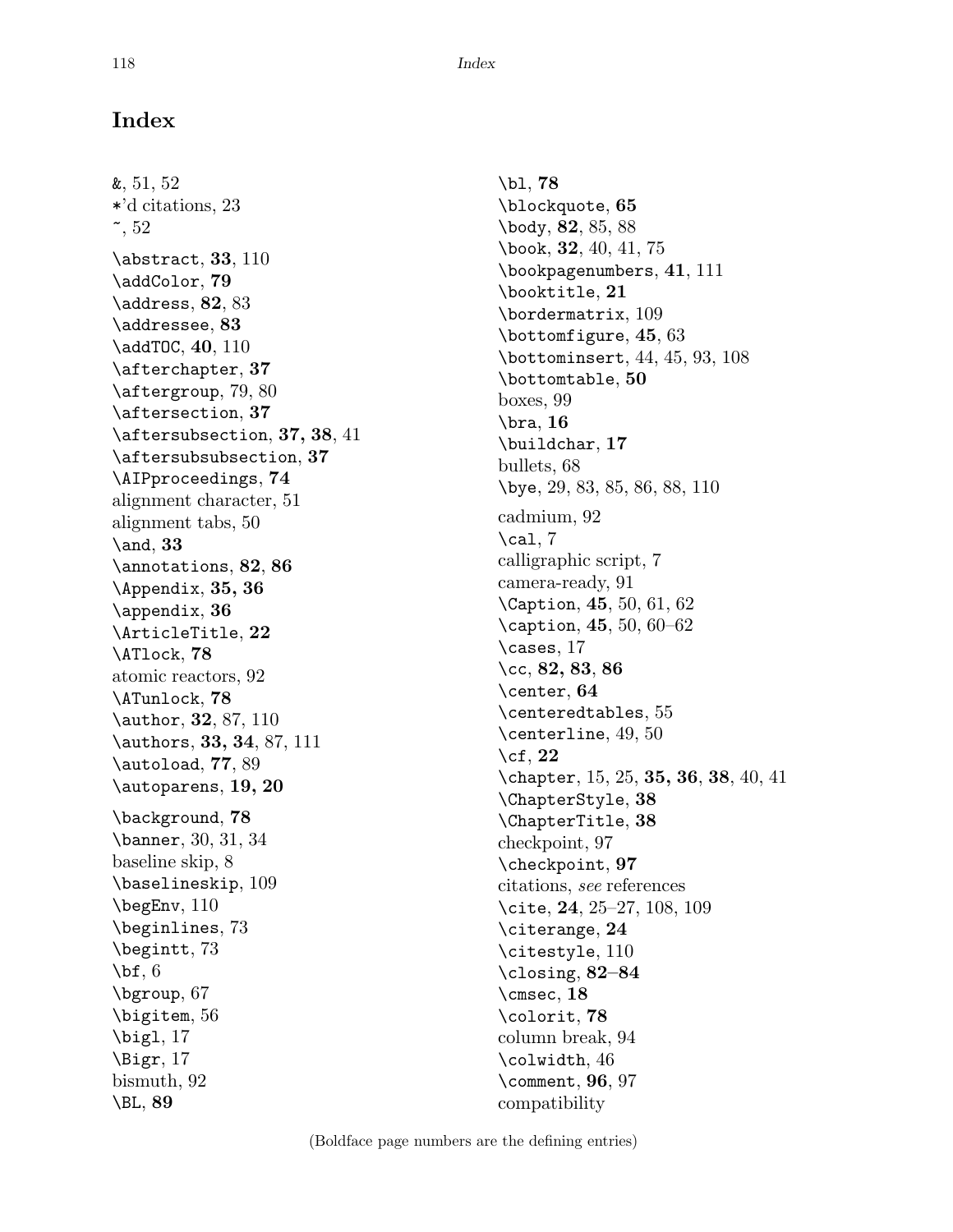with plain  $T_F X$ , 4 \Contents, 39–41 \Contentsfalse, 40, 108 \Contentstrue, 40, 108 corollaries, 65 \Corollary, 66 \corollary, 66 Cowan, Ray F., 51  $\mathcal{CR}, 52$ \cr, 15, 51, 52, 59 \Crayolas, 79 \crnorule, 51, 52 \crpart, 53 \crrule, 52 \crthick, 52 \crule, 53  $\cosh p, 53$ \csname, 27 custom modifications, 101 customization chapters and sections, 37 \Date, 85 \dated, 82 \dbl, 52, 59 \def, 93 \Definition, 66 \definition, 66 \degree, 16 \degrees, 16 \del, 16 \description, 68, 71  $\lambda$ diag, 18 \dimensions, 17 \disclaimer, 33 \displaylines, 15 distance between lines, 8 \Distribution, 86 Doob, Michael, 24 double columns, 91 figures and tables, 94 insertions, 93 long equations, 92 \doublecolumns, 75, 91, 92, 93, 94 \doublespaced, 8, 56, 109 \draft, 12, 29, 96

\dump, 104 DVI file, 47 dvips, 47, 48, 81 \earth, 17, 107 \egroup, 67 \EL, 89 \elevenpoint, 6 Encapsulated PostScript, see PostScript \Encl, 83, 86  $\end{math}$  27 \endauthor, 110 \endauthors, 33, 35 \endblockquote, 65 \endCaption, 45, 62 \endcsname, 27 \enddescription, 68  $\end{sublecolumns}$ ,  $75, 91, 92, 93, 94$ \endenumerate, 68 \endEnv, 110 \endexample, 65 \endfigure, 46 \endIgnore, 96 \endinsert, 44, 93 \enditemize, 68, 69 \endletter, 83, 85, 88 \endListing, 67  $\lambda$ 93, 95, 109 \endmemo, 86 \endproof, 65, 66 \endreference, 21–23, 109 \endreferencelist, 23 \endruledtable, 51 \endstat, 97 \endtable, 51 \endtheorem, 65 \endtitle, 32, 110 \endtitlepage, 32, 76 \enumerate, 68, 69 \enummark, 70 \enumNumOutline, 70, 71 \enumOutline, 70 \enumPoint, 71 \enumPoints, 70, 71 \EnvlHeight, 84 \ENvlVoffset, 84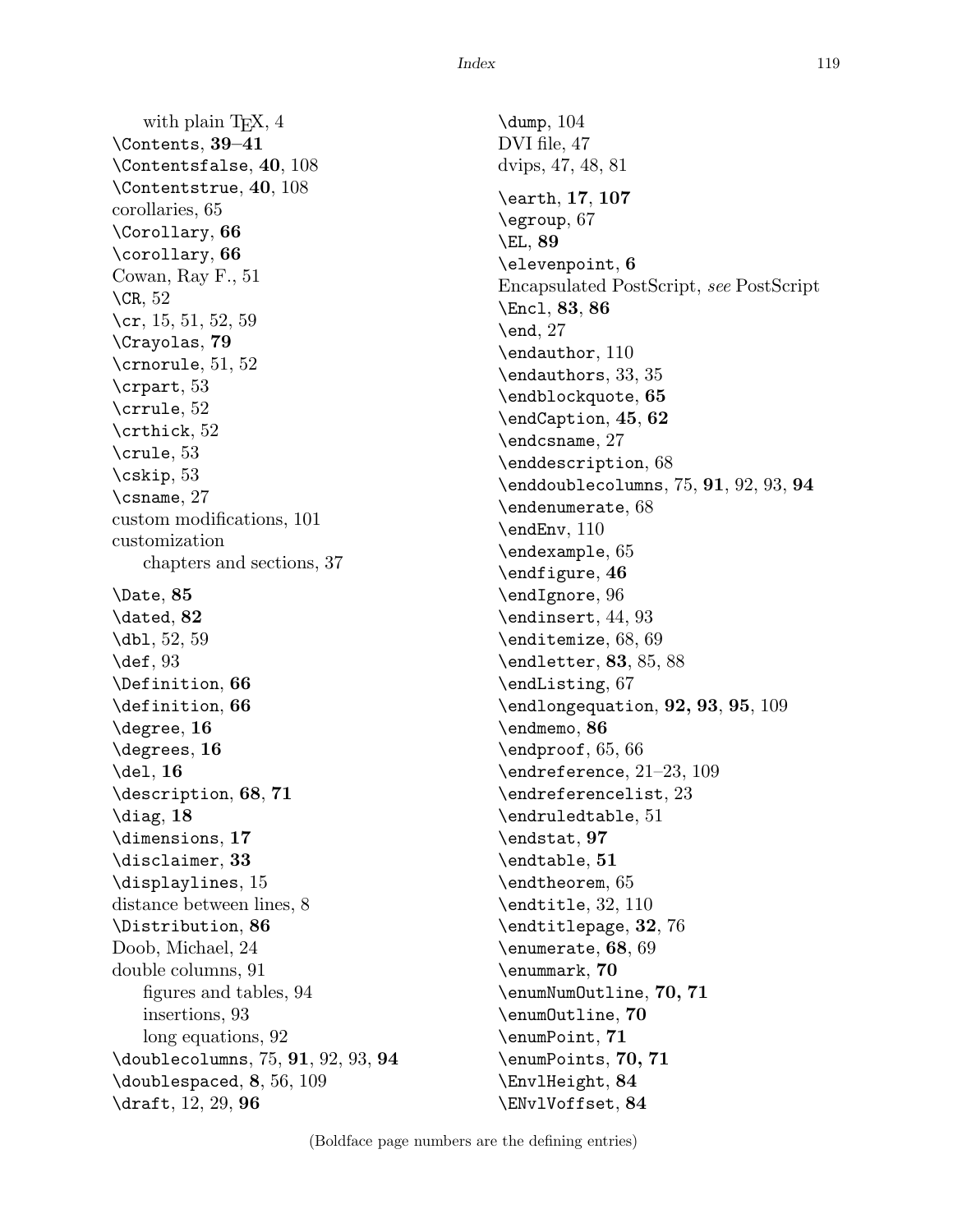\EnvlWidth, 84 \Ep, 11 \eprint, 31 EPS file, 47, 48 \epsfbox, 44, 47–49, 109 \epsfxsize, 48 \epsfysize, 48, 49 \Eq, 11, 13, 27 \eqalign, 13, 14, 19 \eqalignno, 13, 100 \EQN, 11, 13, 15 \EQNalign, 13, 14, 15, 19, 100 \eqnbox, 100 \EQNdisplaylines, 15 \EQNdoublealign, 15 \eqnmark, 100 \eqnmarker, 100 \eqno, 11 \eqnotracefalse, 12 \eqnotracetrue, 12, 96  $\text{Eqs}, 11, 13$ equations alignment, 13, 15, 17 labeling, 11, 12 multiple, 12, 13 numbering, 11, 16  $\eta$ . 22 \Eurostyletrue, 22  $\text{eV}, 18$ \everychapter, 37 \everydisplay, 80 \everyListing, 67 \everysection, 37 \everysubsection, 37 \everysubsubsection, 37 \example, 65, 66, 72 \FAX, 85, 107 \faxmemo, 85, 107 \FaxNumber, 85 \fb, 18 Feynman Diagrams, 49 Feynman, Richard P., 21 \Fig, 28, 45 \fignum, 63 \figure, 45, 46, 60, 61

figures, 44 at end of document, 61 nonstandard placement, 62 placement, 45, 46 size, 46 \FiguresLast, 61, 63, 110 \FiguresNow, 61 fire detection, 92 floating insertion, 44 \flushleft, 64 \flushright, 64 \folio, 28, 40 fonts, 6 \FootFont, 9, 108 \Footnote, 4, 9, 108 \footnote, 4, 9, 34, 108 footnotes, 9 \footnum, 9 \forceleft, 93 \forceright, 93 form letters, 88 formal script, 7 \formEnvelopes, 90 \formLabels, 90 \formlabels, 90, 111 \formLetters, 82, 88, 89 \formletters, 89, 109 forward references, 29 \fourteenpoint, 6  $\frac{16}{}$ Frisbee, 42 \From, 85, 87 \fullfigure, 45, 46  $\setminus$ fulltable,  $50, 51$ functional measure, 7 \gdef, 76, 83, 89, 93 Geoffroy, Claude, 92  $\big\{$ GeV, 18  $\gamma$  and, 16  $\text{stsim}, 16$ \half, 16 \halign, 15, 50–53, 59 Hall effect, 92 Harrity, Isabel, 114 \hbox, 55, 96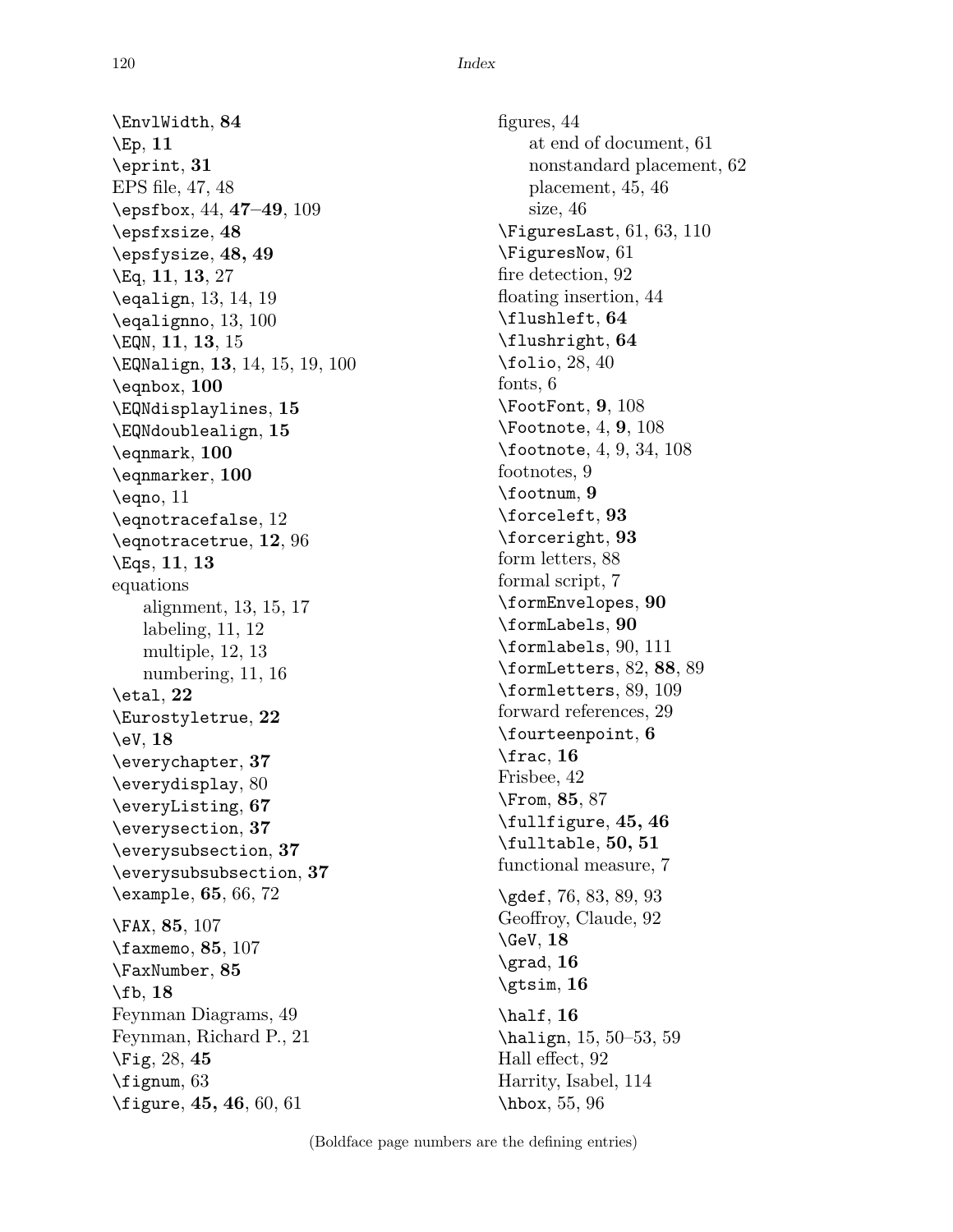\HeadFont, 41 \HeadText, 41 \heavyfigure, 46 \heavyinsert, 44, 93, 108 \heavytable, 51 "hello, world", 67 hep-lat, 34 \hfil, 57, 59 \hfill, 57, 59 \hrule, 45 \hsize, 46, 81, 84, 91, 92, 94  $\tilde{22}$  $\hat{42}$ \ie, 22 \IEEE, 92 \IEEEproceedings, 74 \IEEEreduced, 74, 111 \Ignore, 96, 97, 109  $\setminus$ IL, 89  $\langle$ imag, 18  $\lambda$ 42 \infiglist, 60, 61 initex, 103 \input, 23, 77 insertion classes, 45 \institution, 33, 34, 35 \intablelist, 60, 61  $\setminus$ it, 6 \itemize, 68, 69 itemizing, 68 \itemmark, 69 \itm, 68, 71, 72  $\int$ iot, 99  $\lambda$ journal, 22, 110 \jtem, 98 \ket,  $16$ \keV, 18 \killspace, 57 Knuth, Donald, 1 label, 21 \label, 28, 37 Lagrangian, 7 \LandscapeSpecial, 81, 101, 102, 103  $LAT$ <sub>F</sub>X, 1, 4

\lbrack, 19 \left, 19, 20 \Leftcases, 17 \leftcolrule, 93, 95, 109 \LeftJustifyTables, 59 \leftpar, 98 \Lemma, 66 \lemma, 66 lemmas, 65 \letter, 82, 83, 84 \letterhead, 82, 84, 89, 101, 102, 109 letters, 82, see form letters adjusting size, 83 \letterwidth, 84 lines centering, 64 flush left, 64 flush right, 64 \ListCodeFile, 67 \ListColors, 79, 80 \ListFigureCaptions, 61, 108 \ListFigures, 60, 61 \Listing, 67, 110 listing computer code, 67 \ListReferences, 21, 23, 24, 26 lists different kinds, 68 enumerated, 68, 69 styles, 70, 71 indentation, 72 itemized, 68 of figures, 60 of references, 24 of tables, 60 text labels, 68, 71 \ListTableCaptions, 61 \ListTables, 60, 61 \longequation, 92, 93, 95, 109 \longindent, 83, 84 \loosebox, 99 \LooseTables, 56 \lparen, 17, 19 \ltsim, 16 macros arguments, 4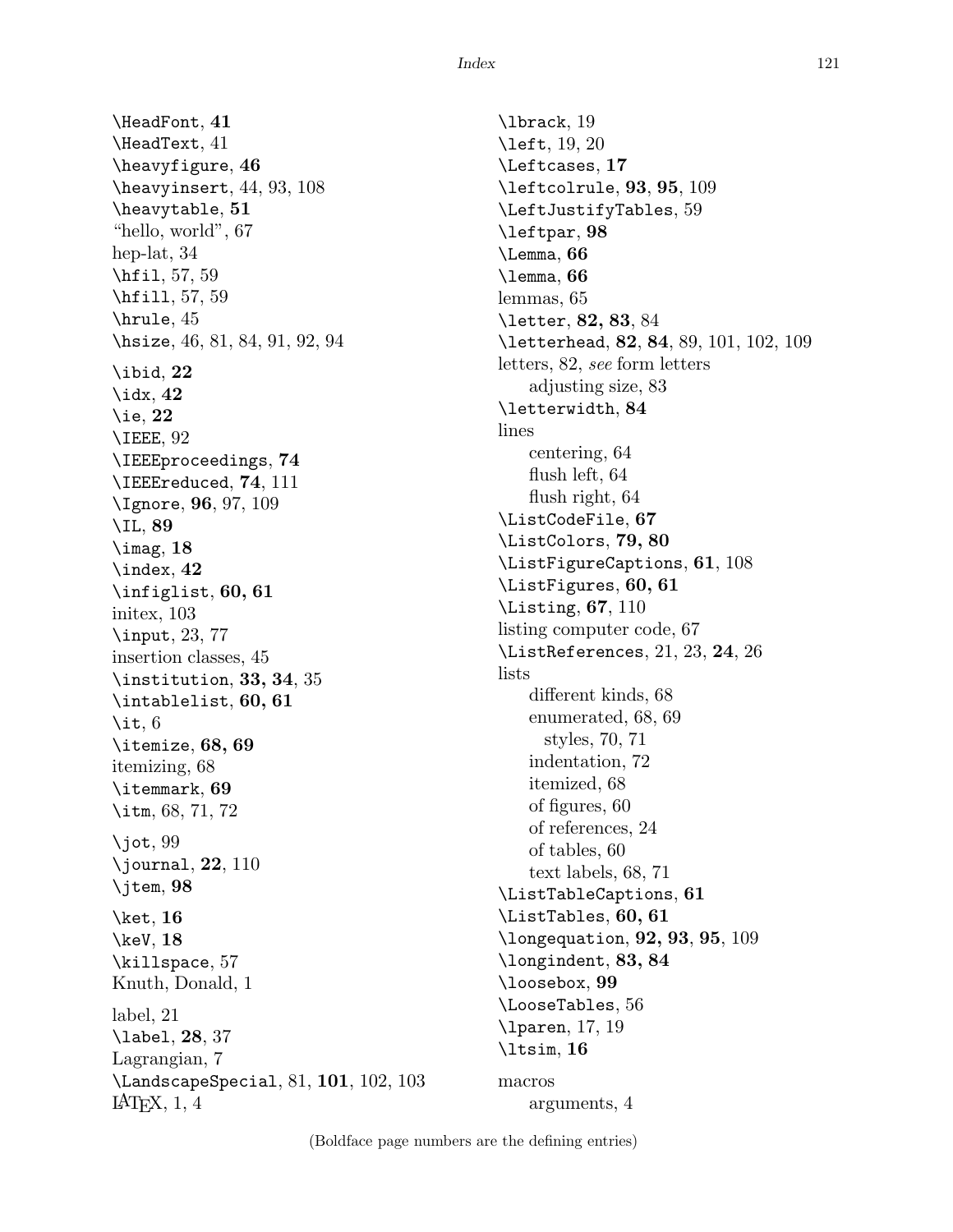names, 4 syntax, 4 mail merge, see form letters \MakeEnvelope, 85, 90 makeindex, 42 \Manuscript, 32, 76, 110 \markindextrue, 42 master file, 38  $\mathbb{b}, 18$ \memo, 82, 85, 86, 87 memos, 85 customization, 85 \MeV, 18 \mib, 6, 7, 113 \midfigure, 45, 46 \midinsert, 44, 45, 93 \midtable, 50, 51 MS-DOS, 102 \MSref, 87  $\mu$ b, 18 multiple columns, see double columns \multispan, 52 \n, 37, 40, 67, 85 \nabla, 16  $\nh, 18$ \newcolumn, 94 \newpage, 94 \nextcolumn, 59 \NFootnote, 9, 37 \NFootnotes, 107 \ninepoint, 6, 111 \noalign, 15 \nocite, 26 \noexpand, 40, 41 \noindent, 36 \NoJustifyTables, 59 \noncenteredtables, 54 \nopagenumbers, 41, 83, 85 \normhsize, 81 \normvsize, 81 \NorthHolland, 74, 110, 111 \NorthHollandTwo, 74, 75, 92, 96, 110 \nosechead, 25, 36, 37, 40 \NoTrailingSpaces, 57, 59 \np, 78

\nr, 52 \nuclproc, 74, 96 \nunubar, 16 \obeylines, 32, 64, 82, 83, 86, 98 \obeyspaces, 98 \offparens, 17, 19, 20  $\setminus$ omit,  $52$ \onparens, 20 \ORGANIZATION, 34, 85, 101, 103 \output, 91 \overcirc, 17 \overfullrule, 96 \pacs, 33  $\langle$ pagecheck,  $98, 109$ \pageinsert, 44, 45, 93, 111 \pageno, 39  $\{$ pagenumbers,  $41$ \paper, 30, 31, 33, 77  $\bar{36}$ \para, 56 \parasize, 56 \parenbar, 16 parentheses sizes, 19 \parskip, 9, 71, 72, 109 \partial, 16 Pauli, W., 23  $\pb$ , 18 PCTEX, 105 penguin, 44, 45, 49  $\lambda$ 0}, 52 philosophy, 4 Physical Review, 91 \PhysRev, 75, 76, 92, 108, 109 \PhysRevLett, 76, 108 \PhysRevManuscript, 75, 76, 108 plain, 1 plain T<sub>E</sub>X, 1 \plaincr, 59 \plaintab, 59 \PopColor, 79, 80 PostScript, 47, 48 \ppbar, 16 \preprint, 30, 31–34, 76, 81, 101 preprint archives, 34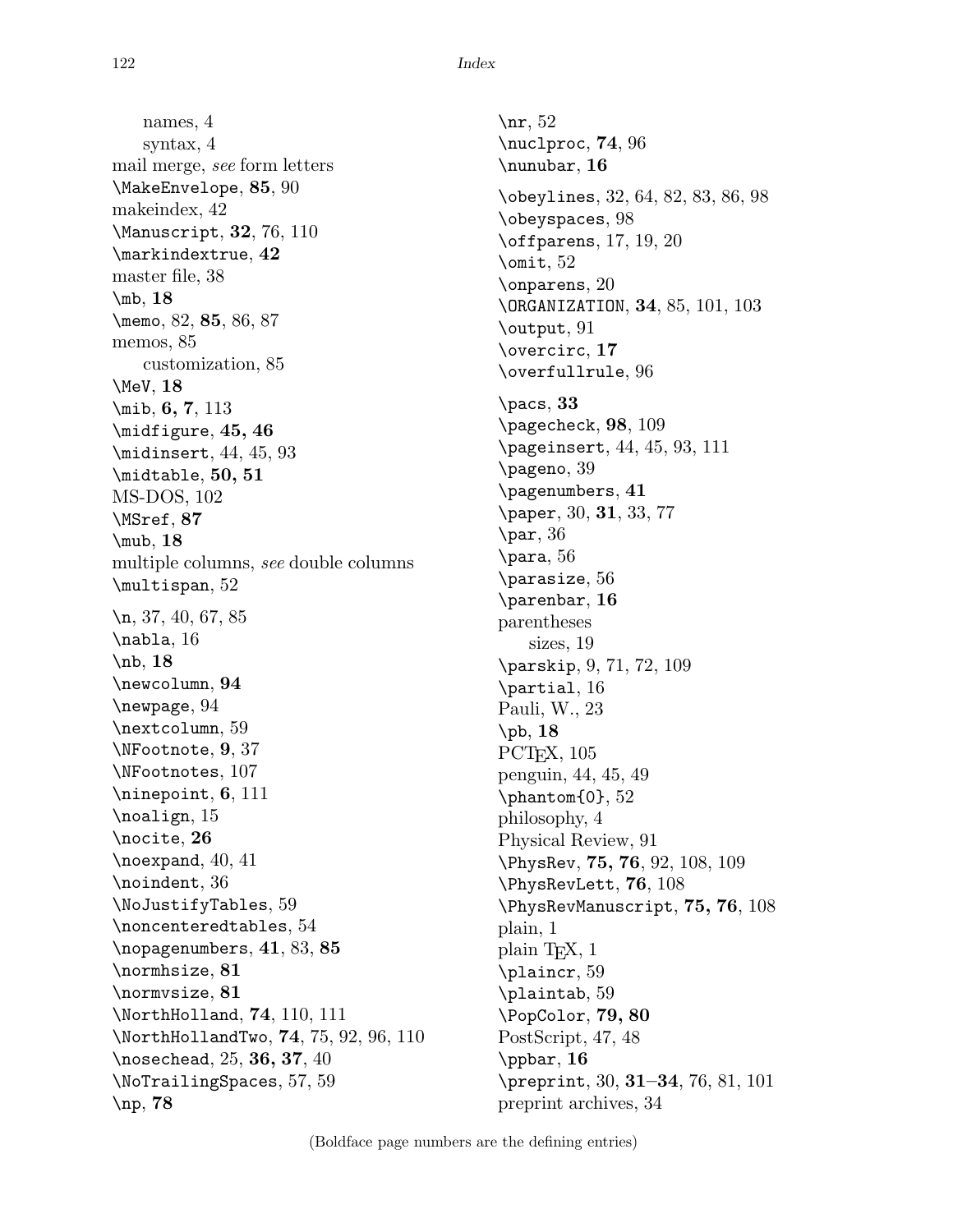\PrintFigures, 61, 110 \printfont, 113 \PrintTables, 61 \proof, 65 \ps, 83, 86 \pubcode, 34 \pubdate, 34 \PushCmykColor, 80 \PushColor, 79 \quad, 56, 57 quote balancing, 10 \quoteoff, 10 \quoteon, 10 \raggedcenter, 64, 65 \rbrack, 19 \real, 18 recursion, see recursion \Ref, 24, 110 \referee, 82, 87, 111 referee reports, 87 \reference, 21, 22, 23, 24, 26, 108, 109 \ReferenceFiles, 25, 26 \referencelist, 23, 24, 26 references, 21 citation marks, 23 entering a list, 23 printing the list, 24 \ReferenceStyle, 26 \refFormat, 24 \refindent, 24 \refrange, 109 \refskip, 24 \relax, 24, 92, 93 restart, 97 \restart, 97 restore, see restart \ReturnAddress, 90 \right, 19, 20 \Rightcases, 17 \rightcolrule, 93, 95, 109 \RightJustifyTables, 59  $\rm\,cm, 6, 8$ Rokicki, Tomas, 47, 78, 81 \rparen, 17, 19 rsfs font, 7

ruled tables, 51 centered, 54 customization, 59 footnotes, 55 size, 55, 56 spacing, 56 text, 56 \ruledtable, 51, 53, 55, 56, 59, 110, 111 running T<sub>E</sub>Xsis, 3 \RunningHeadstrue, 41 sans-serif fonts, 7 Schwinger, Julian, 22, 23 \scr, 7, 107, 108 \scriptstyle, 110 \section, 4, 15, 25, 35, 36, 38, 40, 41, 109 \sectionminspace, 37, 109 \sectionskip, 37, 108, 109 \SectionStyle, 38 \SectionTitle, 38 \SetCmykColor, 80 \setcnt, 62, 63 \SetColor, 78 \SetDoubleColumns, 80, 91–94 \setdoublecolumns, 111 \setHeadline, 41 \setSectionID, 62, 110 \ShowArticleTitlefalse, 22 \ShowArticleTitletrue, 22 \showchaptIDfalse, 36, 37  $\lambda$ showchaptIDtrue, 16, 36, 40, 46, 65 \showsectIDfalse, 36, 37, 40  $\kappa$ showsectIDtrue, 16, 36, 40, 46, 65  $\langle$ simge, 16  $\binom{16}{ }$ \singlelinefalse, 71 \singlelinetrue, 71 \singlespaced, 8, 56, 110, 111 \sixteenpoint, 6  $\setminus$ sl,  $6$ \slashchar, 18 \slides, 78, 110, 111 small title bold face, 7 \smallfrac, 16 \smallskip, 24 Smith, Ralph, 7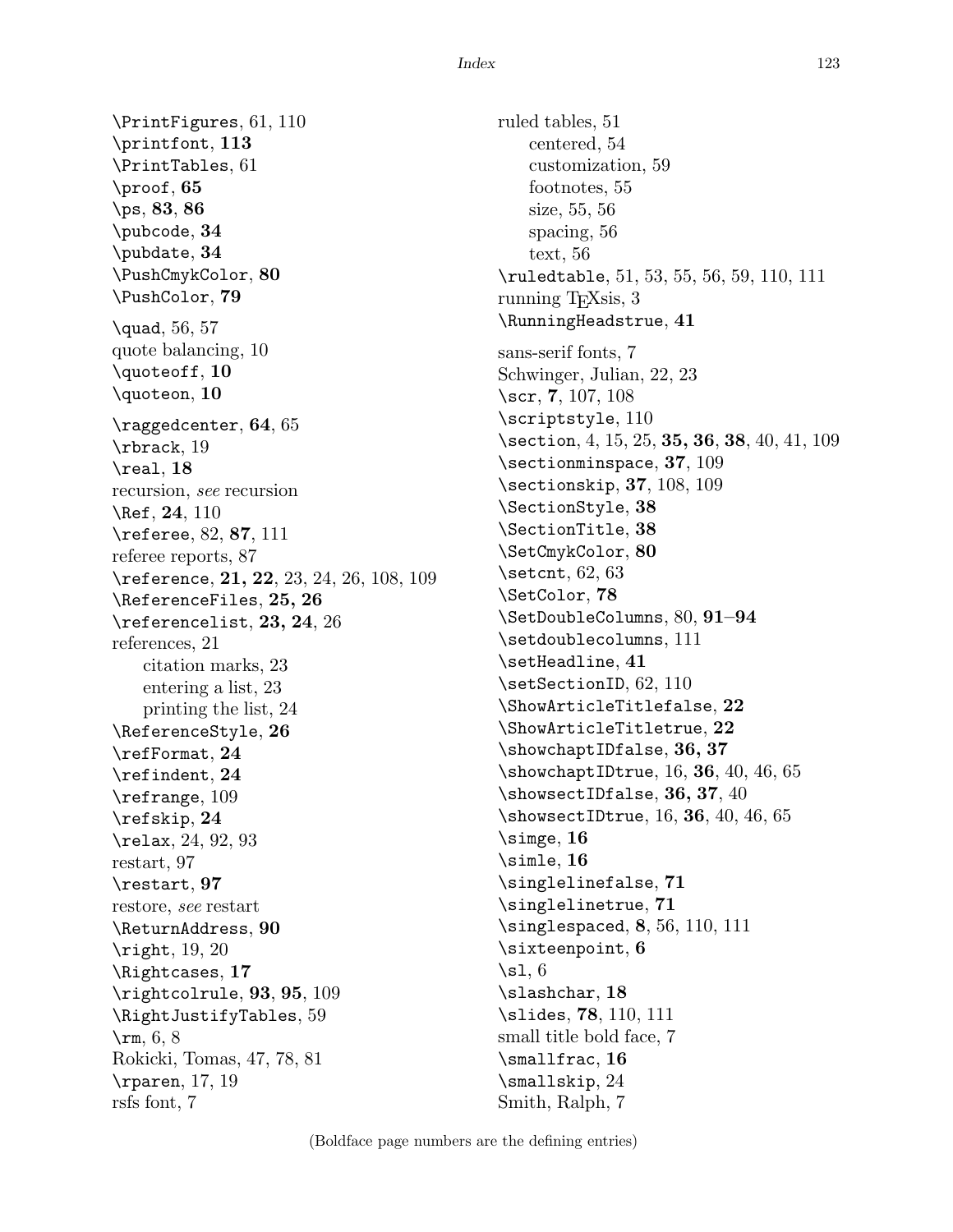\space, 57  $\gamma$ , 52 \special, 44, 47, 48, 81 \spine, 99, 107  $\setminus$ square, 16, 69 \sterling, 17  $\text{Subj}, 85$ \subjectline, 86 \submitted, 33 \subrightarrow, 17 \subsection, 35–37, 41, 109 \subsectionskip, 37, 108, 109 \SubsectionStyle, 38 \SubsectionTitle, 38 \subsubsection, 35, 37 \sun, 17, 107 \supereject, 60, 61 \superrefsfalse, 23, 24  $\sqrt{69}$ symbols physics, 16  $\times$  52 \table, 50, 51, 53, 60 table of contents, 39 \Tablebody, 108 \tableinfofalse, 56 \tableinfotrue, 56 \TableItem, 52, 57, 59 \TablePreable, 59 \TablePreamble, 59 tables at end of document, 61 nonstandard placement, 62 ruled, see ruled tables simple, 50 \TablesLast, 61 \TablesNow, 61 \tablespace, 56, 57 \tablewidth, 55, 56 \tabskip, 110 \tag, 27, 28 \Tbf, 7, 32, 38 \tbf, 7, 38 \Tbl, 51 TechRpt, 114

\tenpoint, 6, 8 \tenss, 7 \TeV, 18 TEX, typing examples, 72 TeX capacity exceeded, sorry,  $62$ The T<sub>E</sub>Xbook, 1, 2, 4, 11, 44, 50–53, 55, 73, 82, 122 \TeXexample, 72, 73 \TeXquoteoff, 72 \TeXquoteon, 72, 73 \TeXsis, 3 \texsis, 3, 6, 19, 31, 38, 91, 96, 110, 111 \Text, 85 \text, 88 \theBlank, 99 \Theorem, 66 \theorem, 65 theorems, 65 thermocouple, 92 \theSigature, 90 \thesis, 32, 40, 41, 74, 75, 76, 77, 109 thesis.txs, 76 \thicksize, 52 \thinsize, 52 \tightbox, 99 \TightTables, 56 \title, 32, 41, 87, 110 Title bold face, 7  $\texttt{\texttt{1}epage}, 32, 34$ \To, 85 \toappear, 33 \TOCwrite, 40 \today, 82, 85 \topinsert, 44, 45, 93, 94, 111 \topspace, 98 \Tr, 18 \tr, 18 \TrailingSpaces, 59 \triplespaced, 8, 56 \TrueDoubleSpacing, 8, 109 \tstrut, 56 \tt, 6, 72 \twelvepoint, 6, 8 \twelvess, 7 \twentyfourpoint, 6, 111 \twentypoint, 6, 111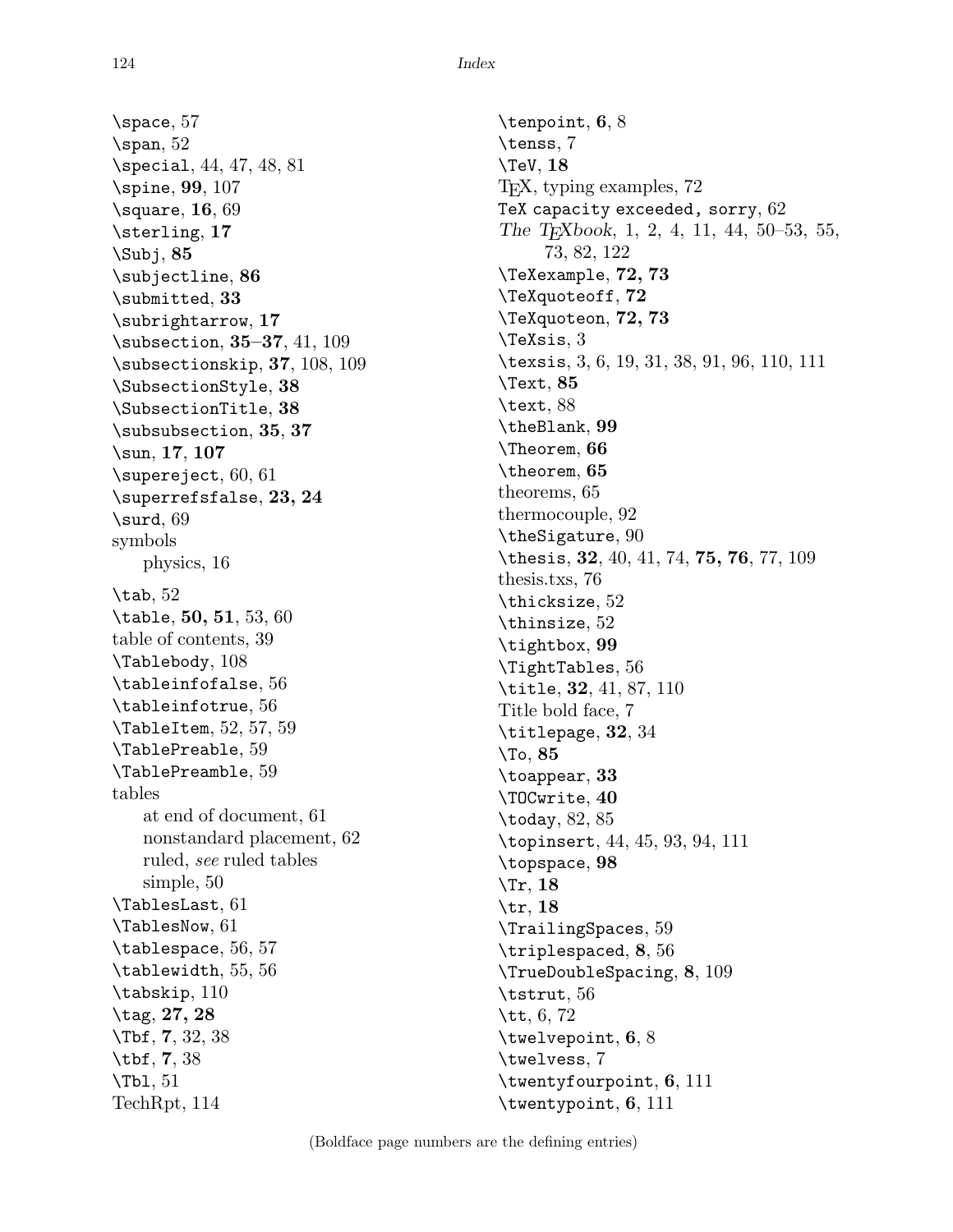twin page output, 80 \twincsize, 81 \twinformat, 80 \twinhsize, 81 \twinout, 80, 81 \twinprint, 81 \twinvsize, 81 type sizes, 6 typestyles, 6 underlines, 99 \undertext, 99, 107 undump, 105 \unexpandedwrite, 110 \units, 18 \unobeylines, 98 \unobeyspaces, 98 \use, 24, 27, 28, 41, 63, 66 \V, 89, 111 Vacuum Expectation Value, 16  $Vb, 52$  $\forall$ vb, 52  $\forall$ ibig, 20 \vbigl, 17 \vbigr, 17

\vbox, 50  $\forall$ ev, 16 \vfill, 45, 50 \Vfootnote, 9 \vfootnote, 9, 34 Villars, F., 23 virtex, 104 \vol, 21 \vsize, 81, 91, 94 \vskip, 15, 46, 98 Weinberg, Steven, 65 \widebottominsert, 94 \widefigure, 46, 94 \widefullfigure, 46, 94 \widefulltable, 51, 94 \widenspacing, 8, 56 \widepageinsert, 94, 111 \widetable, 94 \widetopfigure, 46, 94 \widetopinsert, 94, 111 \widetoptable, 51 \withEnvelope, 82, 84, 85 \WorldScientific, 75, 111